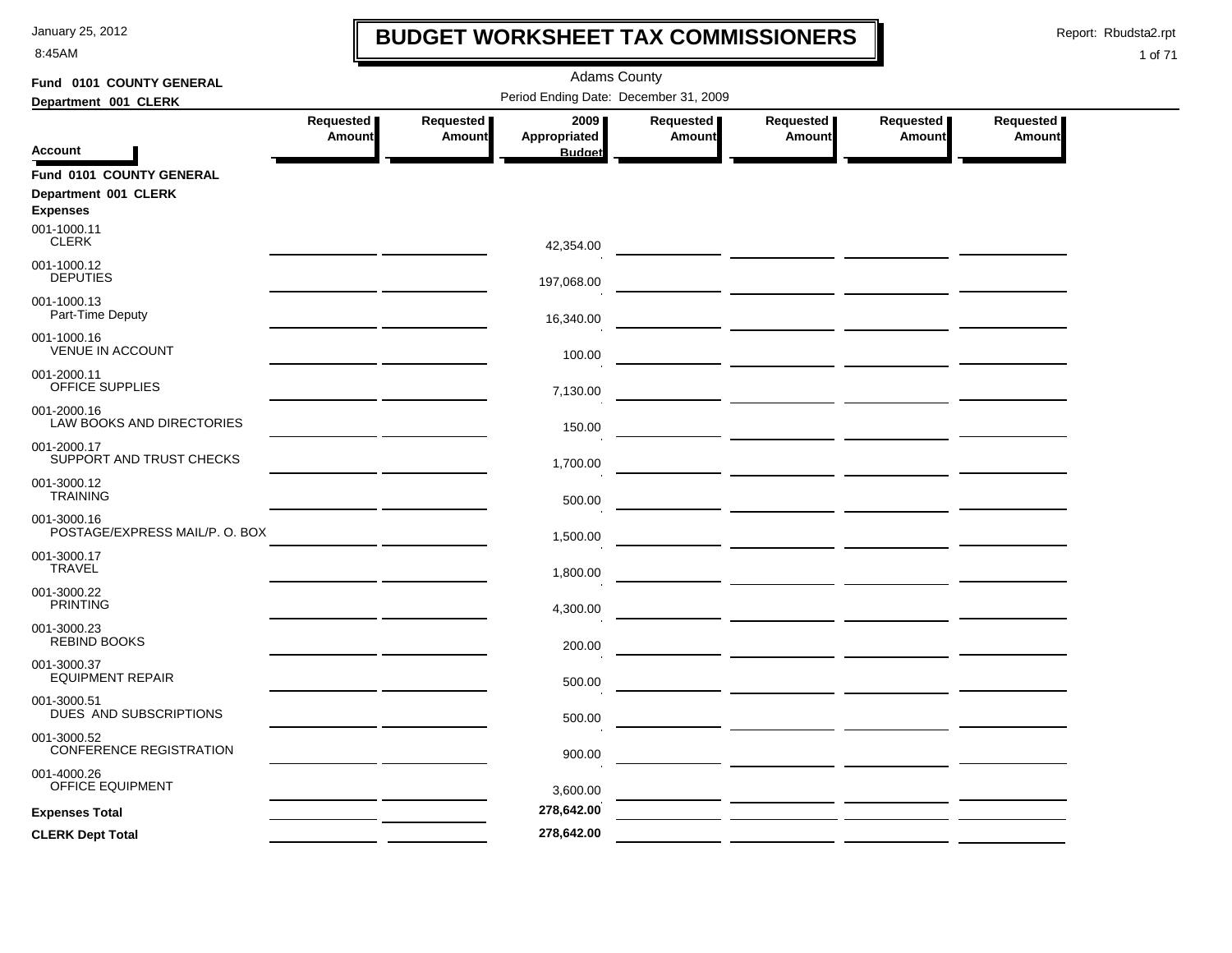8:45AM

# **BUDGET WORKSHEET TAX COMMISSIONERS**

Report: Rbudsta2.rpt

 $\mathbf l$ 

| Fund 0101 COUNTY GENERAL                 | <b>Adams County</b>                   |                            |                      |                            |                                                                                                                      |                     |                     |  |  |
|------------------------------------------|---------------------------------------|----------------------------|----------------------|----------------------------|----------------------------------------------------------------------------------------------------------------------|---------------------|---------------------|--|--|
| Department 002 AUDITOR                   | Period Ending Date: December 31, 2009 |                            |                      |                            |                                                                                                                      |                     |                     |  |  |
|                                          | Requested<br><b>Amount</b>            | <b>Requested</b><br>Amount | 2009<br>Appropriated | Requested<br><b>Amount</b> | Requested<br>Amount                                                                                                  | Requested<br>Amount | Requested<br>Amount |  |  |
| <b>Account</b>                           |                                       |                            | <b>Budget</b>        |                            |                                                                                                                      |                     |                     |  |  |
| Department 002 AUDITOR                   |                                       |                            |                      |                            |                                                                                                                      |                     |                     |  |  |
| <b>Expenses</b>                          |                                       |                            |                      |                            |                                                                                                                      |                     |                     |  |  |
| 002-1000.11<br><b>AUDITOR</b>            |                                       |                            | 42,354.00            |                            |                                                                                                                      |                     |                     |  |  |
| 002-1000.12<br><b>DEPUTIES</b>           |                                       |                            | 128,408.00           |                            |                                                                                                                      |                     |                     |  |  |
| 002-1000.14<br>INTER-DEPARTMENT EMPLOYEE |                                       |                            | 24,055.00            |                            | <u> 1980 - John Barnett, fransk politiker (d. 1980)</u>                                                              |                     |                     |  |  |
| 002-1000.15<br><b>OVERTIME</b>           |                                       |                            | 3,181.00             |                            |                                                                                                                      |                     |                     |  |  |
| 002-2000.11<br>OFFICE SUPPLIES           |                                       |                            | 2,091.00             |                            | <u> Andreas Andreas Andreas Andreas Andreas Andreas Andreas Andreas Andreas Andreas Andreas Andreas Andreas Andr</u> |                     |                     |  |  |
| 002-3000.12<br><b>TRAINING</b>           |                                       |                            | 1,200.00             |                            |                                                                                                                      |                     |                     |  |  |
| 002-3000.17<br><b>TRAVEL</b>             |                                       |                            | 1,800.00             |                            |                                                                                                                      |                     |                     |  |  |
| 002-3000.22<br>PRINTING AND ADVERTISING  |                                       |                            | 6,400.00             |                            |                                                                                                                      |                     |                     |  |  |
| 002-3000.23<br><b>REBINDING RECORDS</b>  |                                       |                            | 3,100.00             |                            |                                                                                                                      |                     |                     |  |  |
| 002-3000.51<br>DUES AND SUBSCRIPTIONS    |                                       |                            | 1,171.00             |                            |                                                                                                                      |                     |                     |  |  |
| <b>Expenses Total</b>                    |                                       |                            | 213,760.00           |                            |                                                                                                                      |                     |                     |  |  |
| <b>AUDITOR Dept Total</b>                |                                       |                            | 213,760.00           |                            |                                                                                                                      |                     |                     |  |  |
|                                          |                                       |                            |                      |                            |                                                                                                                      |                     |                     |  |  |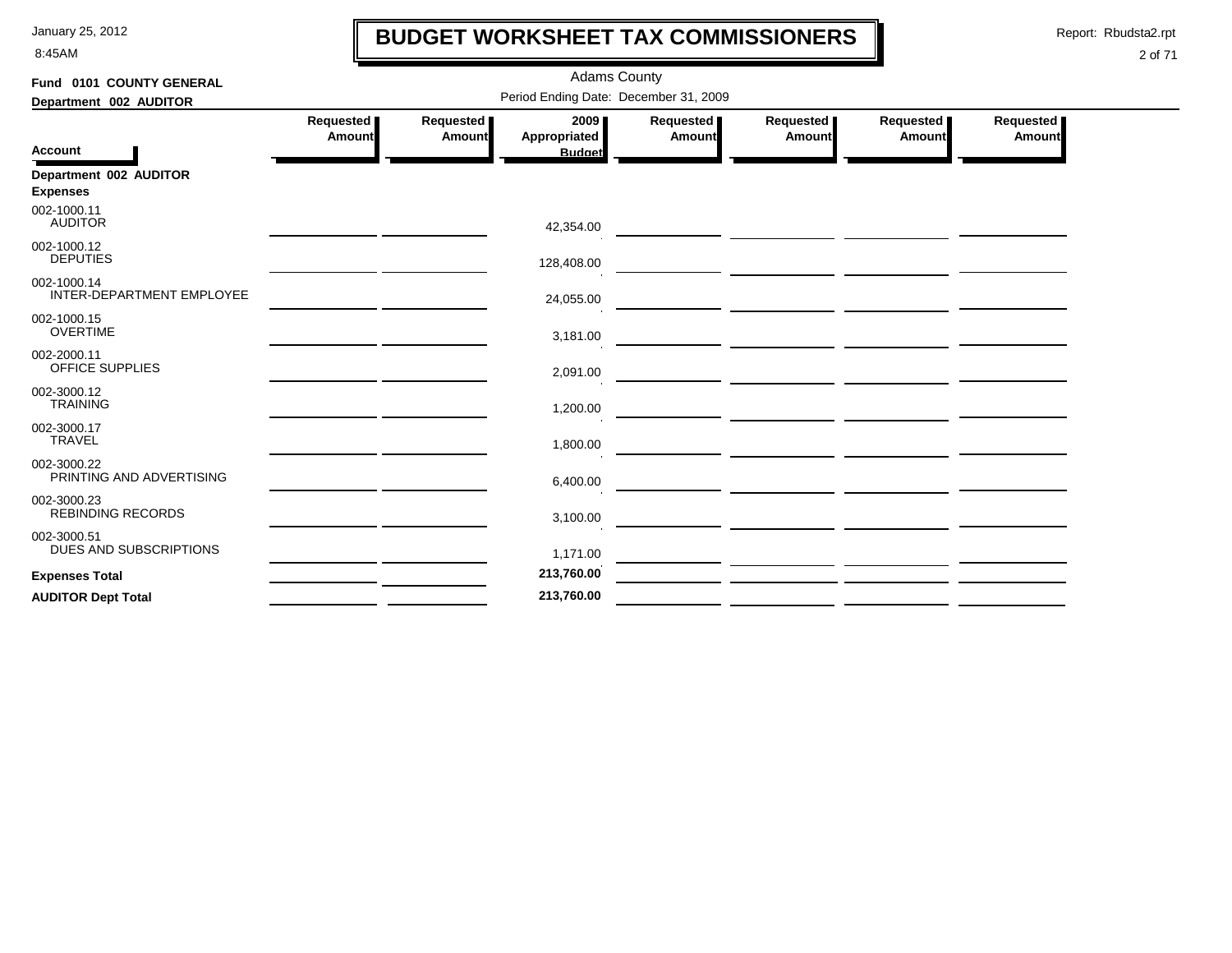8:45AM

# **BUDGET WORKSHEET TAX COMMISSIONERS**

Report: Rbudsta2.rpt

 $\mathbf l$ 

| Fund 0101 COUNTY GENERAL                      |                     |                            | <b>Adams County</b>                   |                     |                                                                                                                       |                              |                     |
|-----------------------------------------------|---------------------|----------------------------|---------------------------------------|---------------------|-----------------------------------------------------------------------------------------------------------------------|------------------------------|---------------------|
| Department 003 TREASURER                      |                     |                            | Period Ending Date: December 31, 2009 |                     |                                                                                                                       |                              |                     |
| <b>Account</b>                                | Requested<br>Amount | Requested<br><b>Amount</b> | 2009 ∎<br><b>Appropriated</b>         | Requested<br>Amount | Requested<br>Amount                                                                                                   | Requested  <br><b>Amount</b> | Requested<br>Amount |
|                                               |                     |                            | <b>Budget</b>                         |                     |                                                                                                                       |                              |                     |
| Department 003 TREASURER                      |                     |                            |                                       |                     |                                                                                                                       |                              |                     |
| <b>Expenses</b>                               |                     |                            |                                       |                     |                                                                                                                       |                              |                     |
| 003-1000.11<br><b>TREASURER</b>               |                     |                            | 42,354.00                             |                     |                                                                                                                       |                              |                     |
| 003-1000.12                                   |                     |                            |                                       |                     |                                                                                                                       |                              |                     |
| <b>DEPUTIES</b>                               |                     |                            | 82,987.00                             |                     |                                                                                                                       |                              |                     |
| 003-1000.15<br><b>OVERTIME</b>                |                     |                            | 500.00                                |                     |                                                                                                                       |                              |                     |
| 003-2000.11                                   |                     |                            |                                       |                     |                                                                                                                       |                              |                     |
| OFFICE SUPPLIES                               |                     |                            | 1,520.00                              |                     | <u> 1989 - John Harry Harry Harry Harry Harry Harry Harry Harry Harry Harry Harry Harry Harry Harry Harry Harry H</u> |                              |                     |
| 003-3000.12<br><b>TRAINING</b>                |                     |                            | 650.00                                |                     |                                                                                                                       |                              |                     |
| 003-3000.16                                   |                     |                            |                                       |                     |                                                                                                                       |                              |                     |
| <b>POSTAGE</b>                                |                     |                            | 300.00                                |                     |                                                                                                                       |                              |                     |
| 003-3000.17                                   |                     |                            |                                       |                     | ___ __________ ___________ ________                                                                                   |                              |                     |
| <b>TRAVEL</b>                                 |                     |                            | 750.00                                |                     | <u> 2002 - Johann John Stein, mars et al. (2003)</u>                                                                  |                              |                     |
| 003-3000.22                                   |                     |                            |                                       |                     |                                                                                                                       |                              |                     |
| <b>PRINTING</b>                               |                     |                            | 900.00                                |                     |                                                                                                                       |                              |                     |
| 003-3000.37                                   |                     |                            |                                       |                     |                                                                                                                       |                              |                     |
| <b>EQUIPMENT - REPAIRS</b>                    |                     |                            | 300.00                                |                     |                                                                                                                       |                              |                     |
| 003-3000.51                                   |                     |                            |                                       |                     |                                                                                                                       |                              |                     |
| DUES AND SUBSCRIPTIONS                        |                     |                            | 700.00                                |                     |                                                                                                                       |                              |                     |
| 003-3000.52<br><b>CONFERENCE REGISTRATION</b> |                     |                            |                                       |                     |                                                                                                                       |                              |                     |
|                                               |                     |                            | 360.00                                |                     |                                                                                                                       |                              |                     |
| 003-4000.26<br>OFFICE EQUIPMENT               |                     |                            |                                       |                     |                                                                                                                       |                              |                     |
|                                               |                     |                            | 620.00                                |                     |                                                                                                                       |                              |                     |
| <b>Expenses Total</b>                         |                     |                            | 131,941.00                            |                     |                                                                                                                       |                              |                     |
| <b>TREASURER Dept Total</b>                   |                     |                            | 131,941.00                            |                     |                                                                                                                       |                              |                     |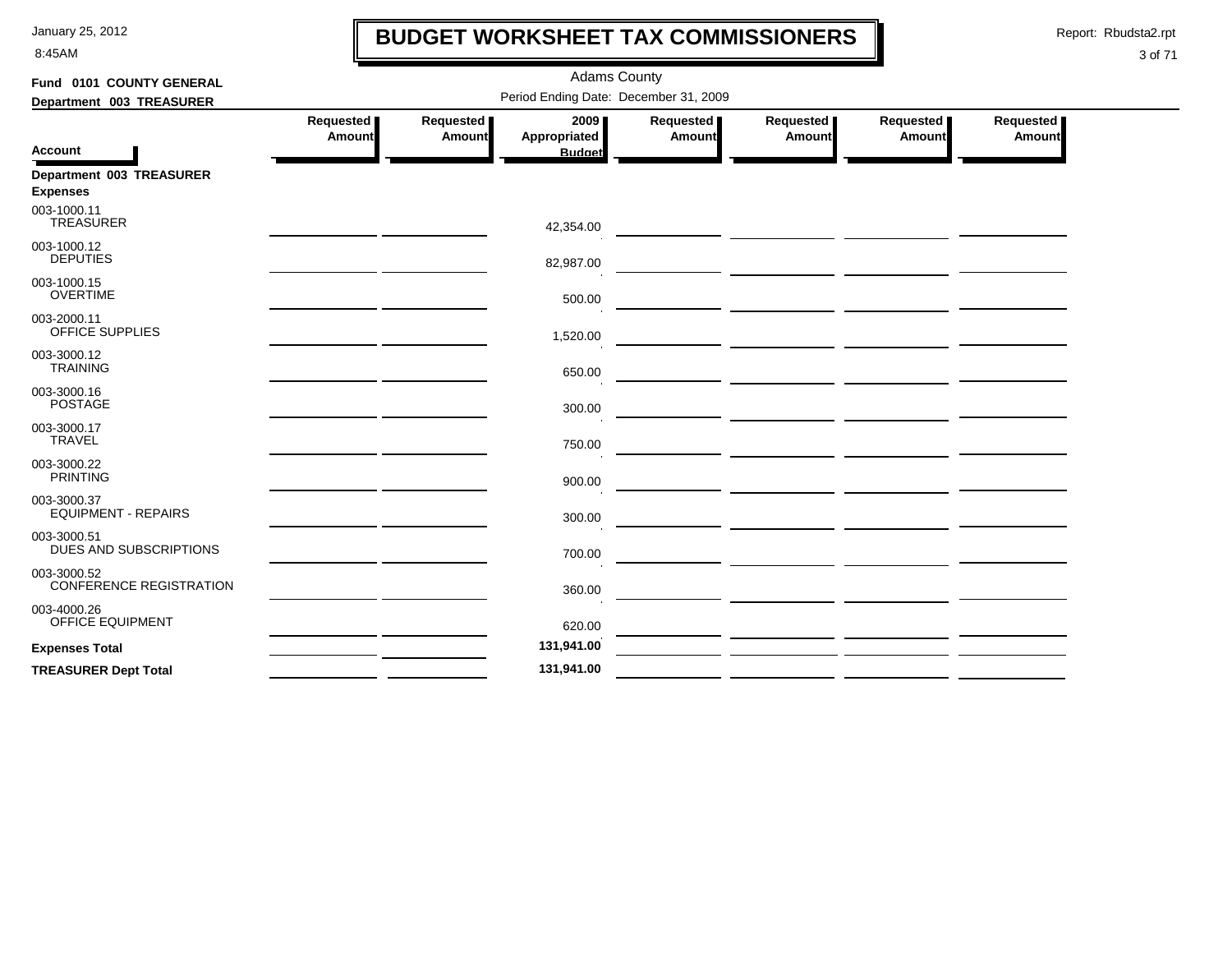8:45AM

# **BUDGET WORKSHEET TAX COMMISSIONERS**

Report: Rbudsta2.rpt

 $\mathbf \mathbf I$ 

| Fund 0101 COUNTY GENERAL                   |                                       |                            | <b>Adams County</b>         |                              |                            |                            |                            |  |  |
|--------------------------------------------|---------------------------------------|----------------------------|-----------------------------|------------------------------|----------------------------|----------------------------|----------------------------|--|--|
| Department 004 RECORDER                    | Period Ending Date: December 31, 2009 |                            |                             |                              |                            |                            |                            |  |  |
|                                            | Requested<br><b>Amount</b>            | Requested<br><b>Amount</b> | 2009<br><b>Appropriated</b> | Requested  <br><b>Amount</b> | Requested<br><b>Amount</b> | Requested<br><b>Amount</b> | Requested<br><b>Amount</b> |  |  |
| <b>Account</b>                             |                                       |                            | <b>Budget</b>               |                              |                            |                            |                            |  |  |
| Department 004 RECORDER<br><b>Expenses</b> |                                       |                            |                             |                              |                            |                            |                            |  |  |
| 004-1000.11<br><b>RECORDER</b>             |                                       |                            | 42,354.00                   |                              |                            |                            |                            |  |  |
| 004-1000.12<br><b>DEPUTY</b>               |                                       |                            | 31,766.00                   |                              |                            |                            |                            |  |  |
| 004-2000.11<br>OFFICE SUPPLIES             |                                       |                            | 2,000.00                    |                              |                            |                            |                            |  |  |
| 004-3000.17<br>TRAVEL                      |                                       |                            | 300.00                      |                              |                            |                            |                            |  |  |
| 004-3000.51<br>DUES AND SUBSCRIPTIONS      |                                       |                            | 400.00                      |                              |                            |                            |                            |  |  |
| <b>Expenses Total</b>                      |                                       |                            | 76,820.00                   |                              |                            |                            |                            |  |  |
| <b>RECORDER Dept Total</b>                 |                                       |                            | 76,820.00                   |                              |                            |                            |                            |  |  |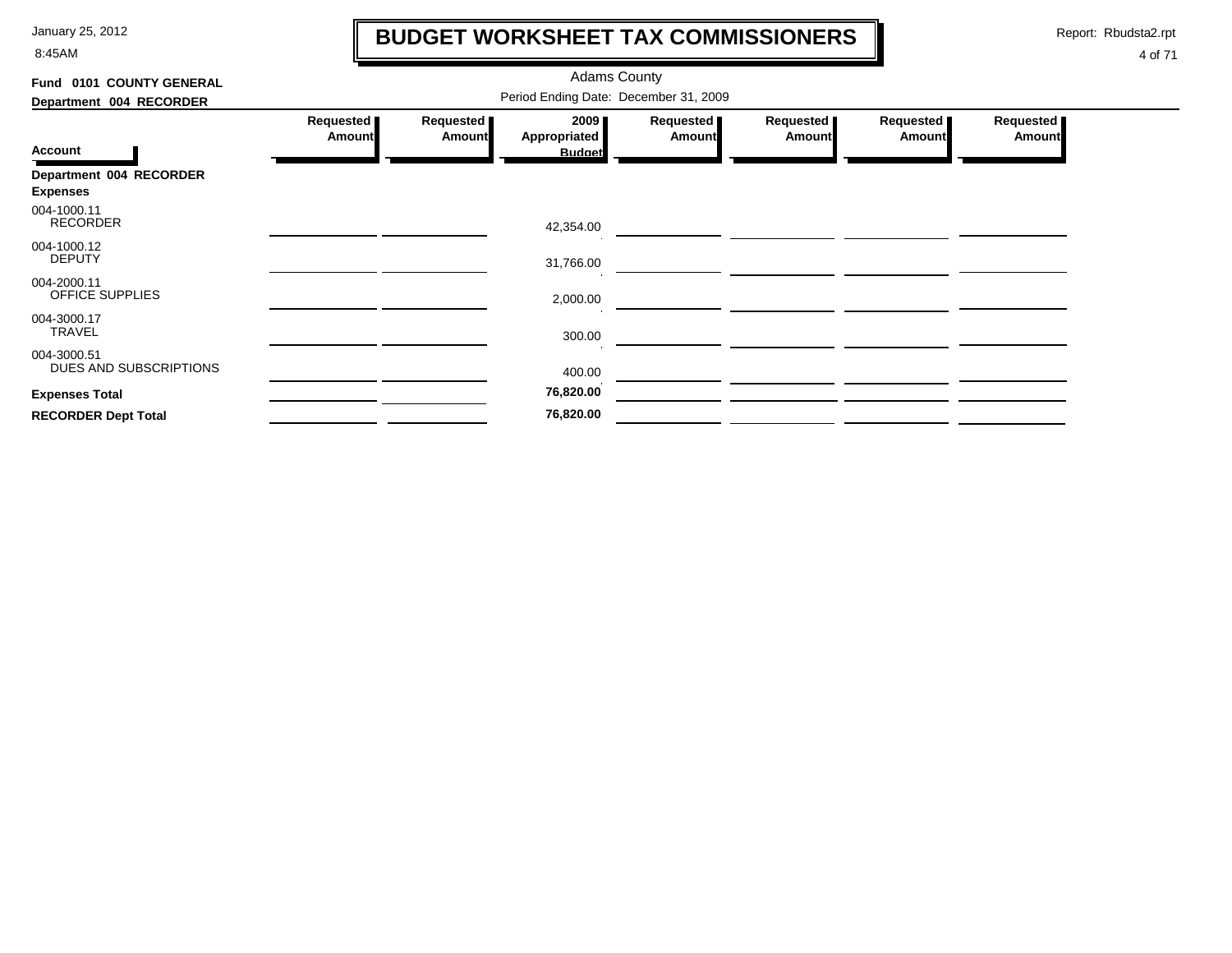8:45AM

### **BUDGET WORKSHEET TAX COMMISSIONERS**

Report: Rbudsta2.rpt

 $\mathbf I$ 

| Fund 0101 COUNTY GENERAL                  | <b>Adams County</b>                                                                                                   |                            |                                       |                     |                            |                                                                                                                       |                            |  |  |  |  |
|-------------------------------------------|-----------------------------------------------------------------------------------------------------------------------|----------------------------|---------------------------------------|---------------------|----------------------------|-----------------------------------------------------------------------------------------------------------------------|----------------------------|--|--|--|--|
| Department 005 SHERIFF                    |                                                                                                                       |                            | Period Ending Date: December 31, 2009 |                     |                            |                                                                                                                       |                            |  |  |  |  |
|                                           | Requested<br>Amount                                                                                                   | Requested<br><b>Amount</b> | 2009<br>Appropriated                  | Requested<br>Amount | Requested<br><b>Amount</b> | Requested<br>Amount                                                                                                   | Requested<br><b>Amount</b> |  |  |  |  |
| <b>Account</b>                            |                                                                                                                       |                            | <b>Budget</b>                         |                     |                            |                                                                                                                       |                            |  |  |  |  |
| Department 005 SHERIFF<br><b>Expenses</b> |                                                                                                                       |                            |                                       |                     |                            |                                                                                                                       |                            |  |  |  |  |
| 005-1000.11<br><b>SHERIFF</b>             |                                                                                                                       |                            | 70,000.00                             |                     |                            |                                                                                                                       |                            |  |  |  |  |
| 005-1000.12<br>CHIEF DEPUTY               |                                                                                                                       |                            | 48,748.00                             |                     |                            |                                                                                                                       |                            |  |  |  |  |
| 005-1000.13<br><b>MATRON</b>              |                                                                                                                       |                            | 35,756.00                             |                     |                            |                                                                                                                       |                            |  |  |  |  |
| 005-1000.15<br>OFFICE DEPUTY              |                                                                                                                       |                            | 23,183.00                             |                     |                            |                                                                                                                       |                            |  |  |  |  |
| 005-1000.16<br><b>OVERTIME</b>            |                                                                                                                       |                            | 20,300.00                             |                     |                            | <u> 1990 - John Harry Harry Harry Harry Harry Harry Harry Harry Harry Harry Harry Harry Harry Harry Harry Harry H</u> |                            |  |  |  |  |
| 005-1000.18<br>DEPUTIES / SERGEANTS       |                                                                                                                       |                            | 524,707.00                            |                     |                            |                                                                                                                       |                            |  |  |  |  |
| 005-1000.19<br>SPECIAL DEPUTY             | <u> 1989 - Jan Alexandro III, politik po</u>                                                                          |                            | 63,345.00                             |                     |                            |                                                                                                                       |                            |  |  |  |  |
| 005-1000.20<br><b>MERIT BOARD</b>         | <u> 1989 - Johann Harry Barn, mars and de Branch and de Branch and de Branch and de Branch and de Branch and de B</u> |                            | 1,200.00                              |                     |                            |                                                                                                                       |                            |  |  |  |  |
| 005-2000.11<br><b>SUPPLIES</b>            |                                                                                                                       |                            | 3,216.00                              |                     |                            |                                                                                                                       |                            |  |  |  |  |
| 005-2000.20<br><b>GAS AND OIL</b>         |                                                                                                                       |                            | 60,661.00                             |                     |                            |                                                                                                                       |                            |  |  |  |  |
| 005-2000.22<br><b>TIRES</b>               |                                                                                                                       |                            | 4,286.00                              |                     |                            |                                                                                                                       |                            |  |  |  |  |
| 005-2000.33<br>GARAGE                     |                                                                                                                       |                            | 12,861.00                             |                     |                            |                                                                                                                       |                            |  |  |  |  |
| 005-2000.44<br><b>UNIFORMS</b>            |                                                                                                                       |                            | 6,997.00                              |                     |                            |                                                                                                                       |                            |  |  |  |  |
| 005-2000.48<br>SCHOOLING AND SUPPLIES     |                                                                                                                       |                            | 1,530.00                              |                     |                            |                                                                                                                       |                            |  |  |  |  |
| 005-3000.37<br><b>EQUIPMENT REPAIRS</b>   |                                                                                                                       |                            | 3,257.00                              |                     |                            |                                                                                                                       |                            |  |  |  |  |
| 005-3000.51<br>DUES AND SUBSCRIPTIONS     |                                                                                                                       |                            | 1,000.00                              |                     |                            |                                                                                                                       |                            |  |  |  |  |
| 005-3000.55<br><b>RADIO</b>               |                                                                                                                       |                            | 12,000.00                             |                     |                            |                                                                                                                       |                            |  |  |  |  |
| 005-4000.46<br><b>VEHICLE EQUIPMENT</b>   |                                                                                                                       |                            | 7,503.00                              |                     |                            |                                                                                                                       |                            |  |  |  |  |
| 005-4000.48<br><b>MOTOR VEHICLES</b>      |                                                                                                                       |                            | 85,747.00                             |                     |                            |                                                                                                                       |                            |  |  |  |  |
| <b>Expenses Total</b>                     |                                                                                                                       |                            | 986,297.00                            |                     |                            |                                                                                                                       |                            |  |  |  |  |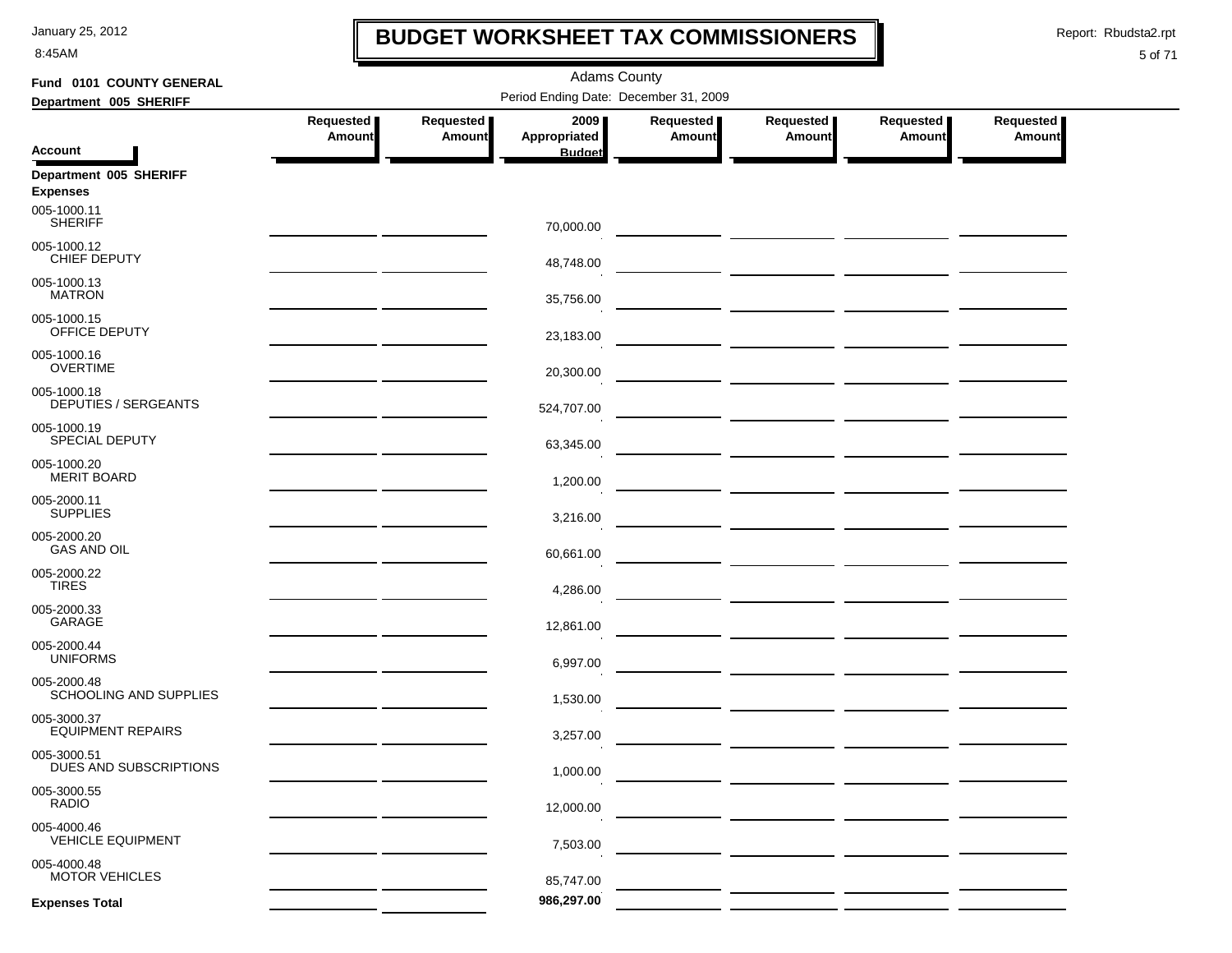8:45AM

# **BUDGET WORKSHEET TAX COMMISSIONERS**

Adams County

Period Ending Date: December 31, 2009

Report: Rbudsta2.rpt

6 of 71

# **Department 005 SHERIFF Fund 0101 COUNTY GENERAL**

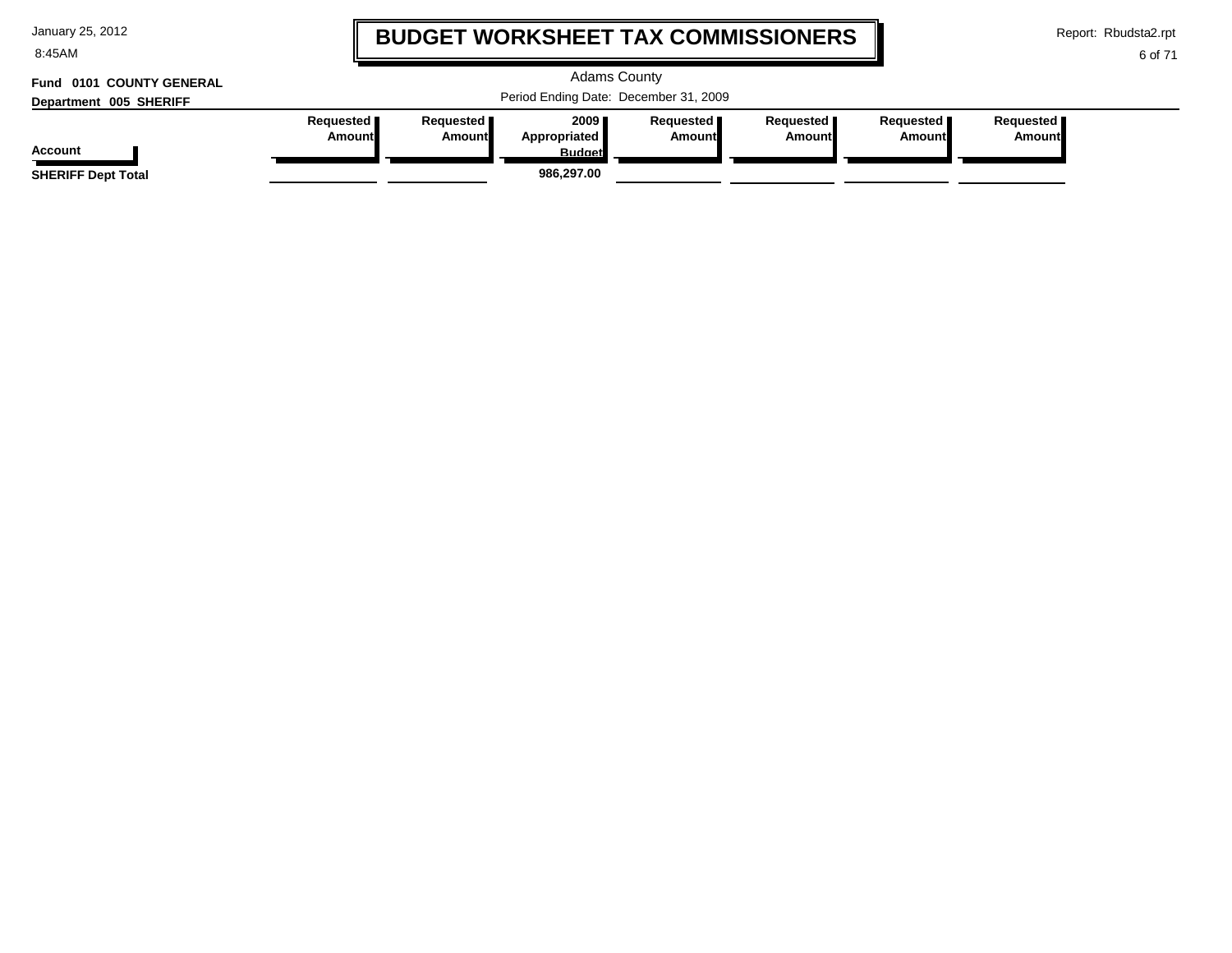8:45AM

### **BUDGET WORKSHEET TAX COMMISSIONERS**

Report: Rbudsta2.rpt

 $\mathbf I$ 

| Fund 0101 COUNTY GENERAL                         |                     |                            | <b>Adams County</b>                   |                     |                                                                                                                                                                                                                                      |                            |                                   |
|--------------------------------------------------|---------------------|----------------------------|---------------------------------------|---------------------|--------------------------------------------------------------------------------------------------------------------------------------------------------------------------------------------------------------------------------------|----------------------------|-----------------------------------|
| Department 006 SURVEYOR                          |                     |                            | Period Ending Date: December 31, 2009 |                     |                                                                                                                                                                                                                                      |                            |                                   |
|                                                  | Requested<br>Amount | Requested<br><b>Amount</b> | 2009<br>Appropriated                  | Requested<br>Amount | Requested<br><b>Amount</b>                                                                                                                                                                                                           | Requested<br><b>Amount</b> | <b>Requested</b><br><b>Amount</b> |
| <b>Account</b>                                   |                     |                            | <b>Budget</b>                         |                     |                                                                                                                                                                                                                                      |                            |                                   |
| Department 006 SURVEYOR<br><b>Expenses</b>       |                     |                            |                                       |                     |                                                                                                                                                                                                                                      |                            |                                   |
| 006-1000.11<br><b>SURVEYOR</b>                   |                     |                            | 42,354.00                             |                     |                                                                                                                                                                                                                                      |                            |                                   |
| 006-1000.12<br><b>DEPUTY</b>                     |                     |                            | 26,341.00                             |                     |                                                                                                                                                                                                                                      |                            |                                   |
| 006-1000.15<br><b>OVERTIME</b>                   |                     |                            | 300.00                                |                     | <u> 1990 - Johann Harry Harry Harry Harry Harry Harry Harry Harry Harry Harry Harry Harry Harry Harry Harry Harry</u>                                                                                                                |                            |                                   |
| 006-1000.28<br>LABOR ROD AND CHAIN/FULL-PART-TII |                     |                            | 13,710.00                             |                     |                                                                                                                                                                                                                                      |                            |                                   |
| 006-2000.11<br>OFFICE SUPPLIES                   |                     |                            | 650.00                                |                     |                                                                                                                                                                                                                                      |                            |                                   |
| 006-2000.20<br>GAS, OIL, AND LUBE                |                     |                            | 12,000.00                             |                     |                                                                                                                                                                                                                                      |                            |                                   |
| 006-2000.22<br>TIRES AND TUBES                   |                     |                            | 1,850.00                              |                     |                                                                                                                                                                                                                                      |                            |                                   |
| 006-2000.23<br>STAKES, FLAGS AND SMALL TOOLS     |                     |                            | 750.00                                |                     |                                                                                                                                                                                                                                      |                            |                                   |
| 006-2000.33<br>LABOR, GARAGE AND MOTOR SUPPLIE   |                     |                            | 2,660.00                              |                     |                                                                                                                                                                                                                                      |                            |                                   |
| 006-3000.17<br><b>TRAVEL</b>                     |                     |                            | 2,100.00                              |                     |                                                                                                                                                                                                                                      |                            |                                   |
| 006-3000.19<br><b>FREIGHT AND EXPENSES</b>       |                     |                            | 100.00                                |                     |                                                                                                                                                                                                                                      |                            |                                   |
| 006-3000.21<br>PUBLICATION OF LEGAL NOTICES      |                     |                            | 160.00                                |                     |                                                                                                                                                                                                                                      |                            |                                   |
| 006-3000.22<br><b>PRINTING</b>                   |                     |                            | 370.00                                |                     | <u> The Common State of the Common State of the Common State of the Common State of the Common State of the Common State of the Common State of the Common State of the Common State of the Common State of the Common State of </u> |                            |                                   |
| 006-3000.23<br><b>REBINDING RECORDS</b>          |                     |                            | 100.00                                |                     |                                                                                                                                                                                                                                      |                            |                                   |
| 006-3000.24<br>PHOTO AND BLUEPRINTING            |                     |                            | 300.00                                |                     |                                                                                                                                                                                                                                      |                            |                                   |
| 006-3000.36<br>SERVICE LAZER/EQUIPMENT           |                     |                            | 500.00                                |                     |                                                                                                                                                                                                                                      |                            |                                   |
| 006-3000.51<br>DUES AND SUBSCRIPTIONS            |                     |                            | 300.00                                |                     |                                                                                                                                                                                                                                      |                            |                                   |
| 006-3000.54<br>CDL/PHYSICAL                      |                     |                            | 400.00                                |                     |                                                                                                                                                                                                                                      |                            |                                   |
| 006-4000.26<br>OFFICE AND SURVEYING              |                     |                            | 120.00                                |                     |                                                                                                                                                                                                                                      |                            |                                   |
| <b>Expenses Total</b>                            |                     |                            | 105,065.00                            |                     |                                                                                                                                                                                                                                      |                            |                                   |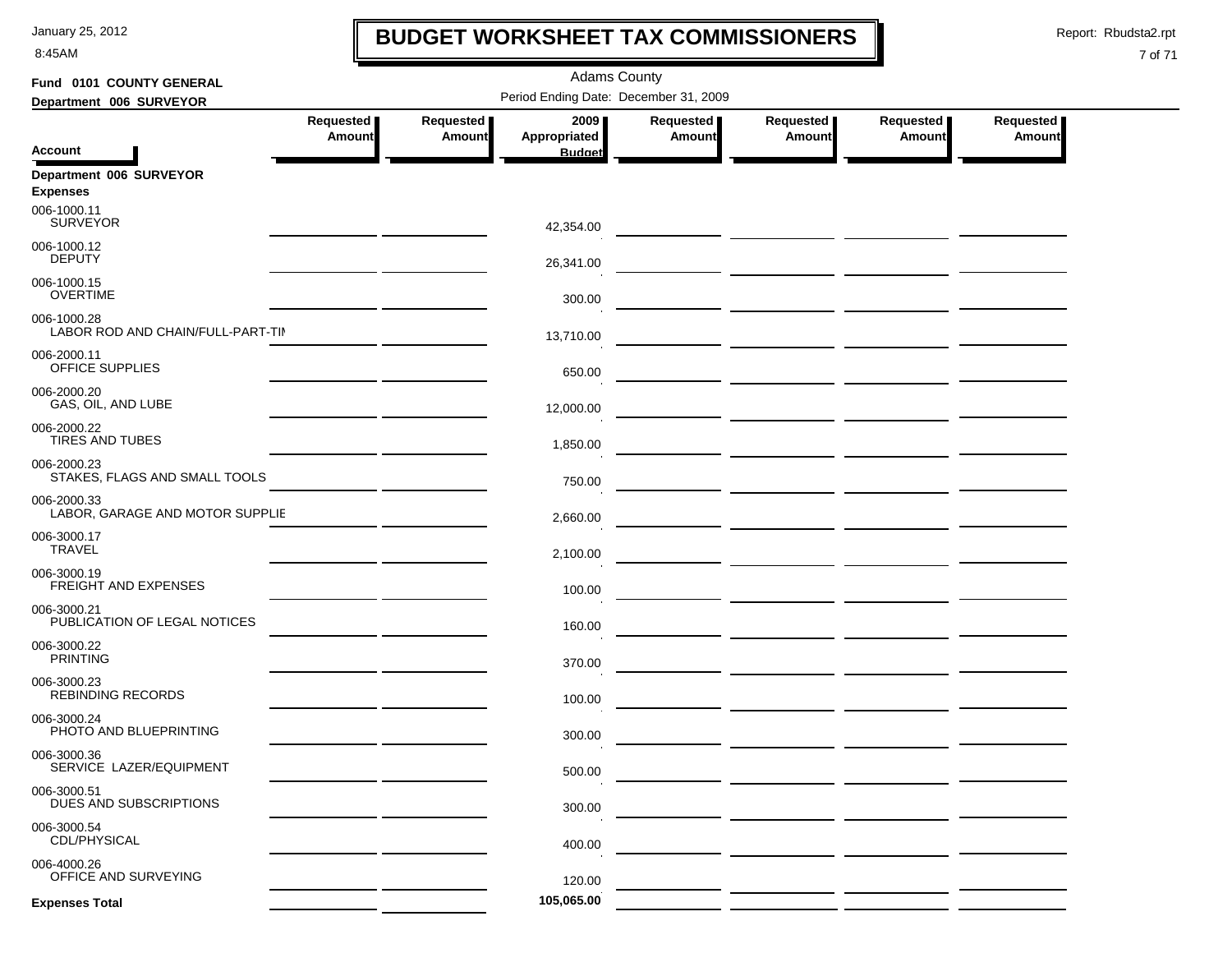| January 25, 2012 |  |  |  |
|------------------|--|--|--|
|------------------|--|--|--|

8:45AM

# **BUDGET WORKSHEET TAX COMMISSIONERS**

Report: Rbudsta2.rpt

**Amount**

#### 8 of 71

#### Adams County Period Ending Date: December 31, 2009 **Account Department 006 SURVEYOR Fund 0101 COUNTY GENERAL Requested Amount Requested Amount 2009 Appropriated Budget Requested Amount Requested Amount Requested Amount Requested SURVEYOR Dept Total 105,065.00**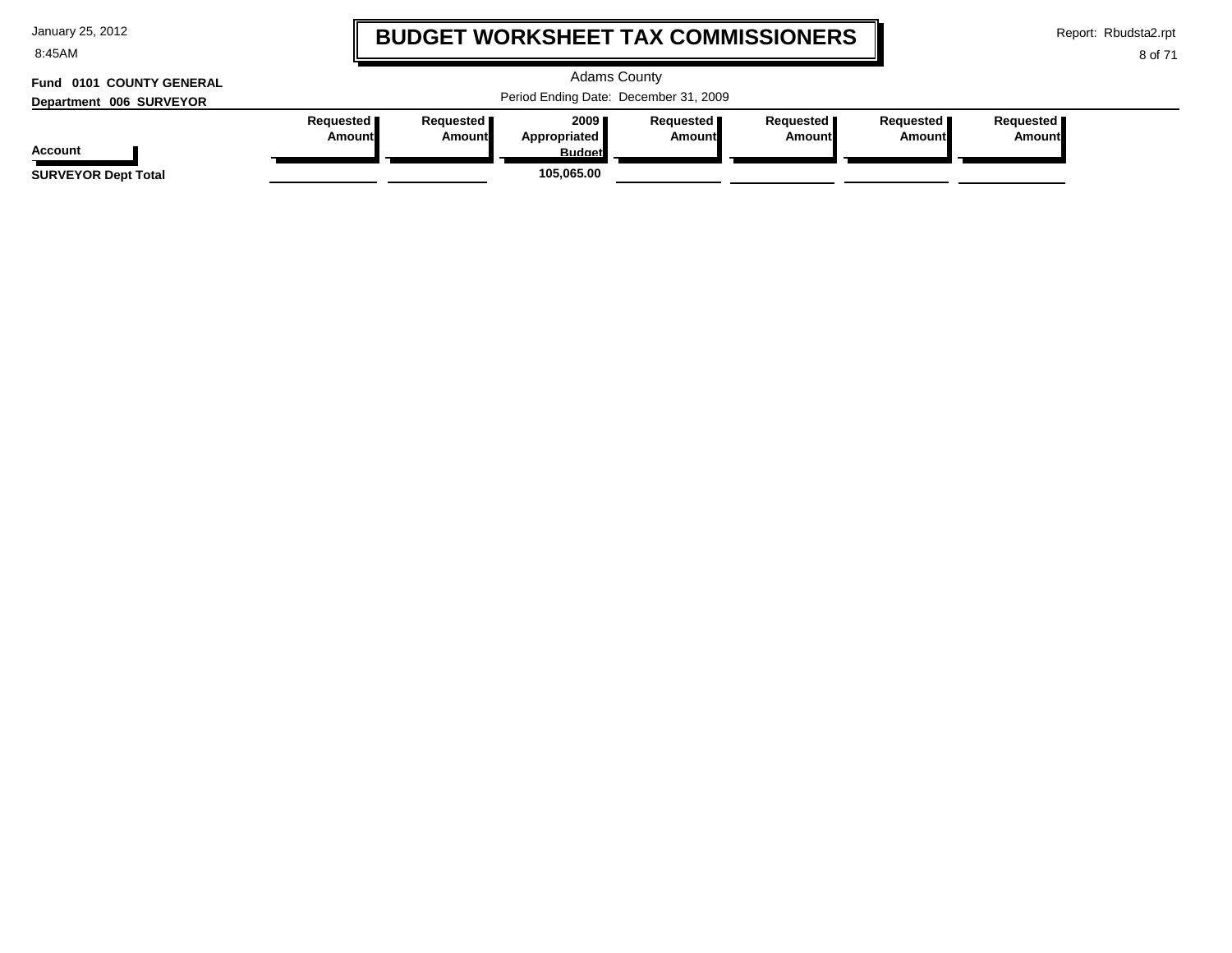8:45AM

# **BUDGET WORKSHEET TAX COMMISSIONERS**

Report: Rbudsta2.rpt

 $\mathbf l$ 

| Fund 0101 COUNTY GENERAL                        |                            |                     | <b>Adams County</b>                     |                     |                     |                     |                     |
|-------------------------------------------------|----------------------------|---------------------|-----------------------------------------|---------------------|---------------------|---------------------|---------------------|
| Department 007 CORONER                          |                            |                     | Period Ending Date: December 31, 2009   |                     |                     |                     |                     |
| <b>Account</b>                                  | Requested<br><b>Amount</b> | Requested<br>Amount | 2009 ∎<br>Appropriated<br><b>Budget</b> | Requested<br>Amount | Requested<br>Amount | Requested<br>Amount | Requested<br>Amount |
| Department 007 CORONER<br><b>Expenses</b>       |                            |                     |                                         |                     |                     |                     |                     |
| 007-1000.11<br><b>CORONER</b>                   |                            |                     | 13,431.00                               |                     |                     |                     |                     |
| 007-1000.12<br>CHIEF DEPUTY                     |                            |                     | 3,022.00                                |                     |                     |                     |                     |
| 007-1000.18<br><b>DEPUTIES</b>                  |                            |                     | 1,893.00                                |                     |                     |                     |                     |
| 007-2000.11<br><b>OFFICE SUPPLIES</b>           |                            |                     | 400.00                                  |                     |                     |                     |                     |
| 007-2000.16<br>RADIO BATTERIES & OTHER SUPPLIES |                            |                     | 215.00                                  |                     |                     |                     |                     |
| 007-2000.17<br>FILM, SYRINGES, ETC.             |                            |                     | 425.00                                  |                     |                     |                     |                     |
| 007-3000.11<br><b>LEGAL FEES</b>                |                            |                     | 50.00                                   |                     |                     |                     |                     |
| 007-3000.12<br><b>AUTOPSY FEES</b>              |                            |                     | 15,000.00                               |                     |                     |                     |                     |
| 007-3000.16<br><b>POSTAGE</b>                   |                            |                     | 60.00                                   |                     |                     |                     |                     |
| 007-3000.17<br><b>TRAVEL</b>                    |                            |                     | 2,250.00                                |                     |                     |                     |                     |
| 007-3000.19<br><b>PAGER RENTAL</b>              |                            |                     | 400.00                                  |                     |                     |                     |                     |
| 007-3000.20<br><b>TRANSPORTATION</b>            |                            |                     | 500.00                                  |                     |                     |                     |                     |
| 007-3000.51<br>DUES AND SUBSCRIPTIONS           |                            |                     | 450.00                                  |                     |                     |                     |                     |
| <b>Expenses Total</b>                           |                            |                     | 38,096.00                               |                     |                     |                     |                     |
| <b>CORONER Dept Total</b>                       |                            |                     | 38,096.00                               |                     |                     |                     |                     |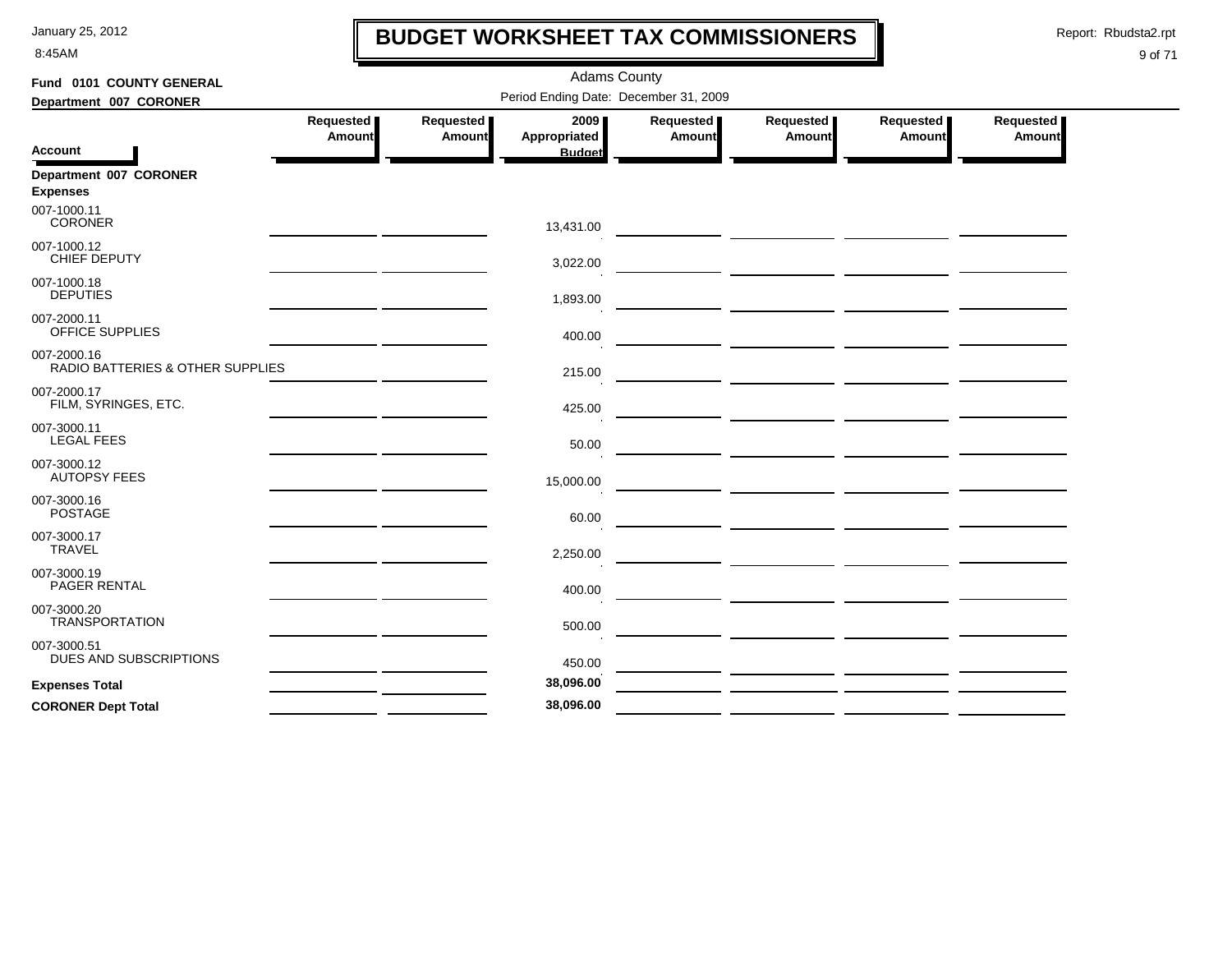8:45AM

# **BUDGET WORKSHEET TAX COMMISSIONERS**

Report: Rbudsta2.rpt

 $\mathbf l$ 

| Fund 0101 COUNTY GENERAL<br>Department 008 ASSESSOR | <b>Adams County</b><br>Period Ending Date: December 31, 2009 |                     |                                       |                     |                                                                                                                                                                                         |                            |                     |  |  |  |
|-----------------------------------------------------|--------------------------------------------------------------|---------------------|---------------------------------------|---------------------|-----------------------------------------------------------------------------------------------------------------------------------------------------------------------------------------|----------------------------|---------------------|--|--|--|
| <b>Account</b>                                      | Requested<br>Amount                                          | Requested<br>Amount | 2009<br>Appropriated<br><b>Budget</b> | Requested<br>Amount | Requested<br><b>Amount</b>                                                                                                                                                              | Requested<br><b>Amount</b> | Requested<br>Amount |  |  |  |
| Department 008 ASSESSOR<br><b>Expenses</b>          |                                                              |                     |                                       |                     |                                                                                                                                                                                         |                            |                     |  |  |  |
| 008-1000.11<br><b>ASSESSOR</b>                      |                                                              |                     | 43,354.00                             |                     | <u> Alban a shekara ta 1999 a shekara ta 1999 a shekara ta 1999 a shekara ta 1999 a shekara ta 1999 a shekara t</u>                                                                     |                            |                     |  |  |  |
| 008-1000.12<br><b>DEPUTIES</b>                      |                                                              |                     | 121,366.00                            |                     |                                                                                                                                                                                         |                            |                     |  |  |  |
| 008-1000.13<br>PART-TIME CLERICAL                   |                                                              |                     | 43,722.00                             |                     | <u> André de la companya de la companya de la compa</u>                                                                                                                                 |                            |                     |  |  |  |
| 008-1000.15<br><b>OVERTIME</b>                      |                                                              |                     | 500.00                                |                     | <u> 1989 - Johann Harry Harry Harry Harry Harry Harry Harry Harry Harry Harry Harry Harry Harry Harry Harry Harry</u>                                                                   |                            |                     |  |  |  |
| 008-1000.28<br>PER DIEM                             |                                                              |                     | 300.00                                |                     | <u>and the second contract of the second contract of the second contract of the second contract of the second con</u>                                                                   |                            |                     |  |  |  |
| 008-2000.11<br>OFFICE SUPPLIES                      |                                                              |                     | 6,000.00                              |                     |                                                                                                                                                                                         |                            |                     |  |  |  |
| 008-3000.17<br><b>TRAVEL</b>                        |                                                              |                     | 7,000.00                              |                     | <u> 1989 - John Stein, amerikansk politiker (d. 1989)</u><br><u>and</u> the contract of the contract of the contract of the contract of the contract of the contract of the contract of |                            |                     |  |  |  |
| 008-3000.37<br><b>EQUIPMENT REPAIRS</b>             |                                                              |                     | 200.00                                |                     |                                                                                                                                                                                         |                            |                     |  |  |  |
| 008-3000.51<br>DUES AND SUBSCRIPTIONS               |                                                              |                     | 900.00                                |                     |                                                                                                                                                                                         |                            |                     |  |  |  |
| 008-4000.26<br><b>EQUIPMENT</b>                     |                                                              |                     | 200.00                                |                     |                                                                                                                                                                                         |                            |                     |  |  |  |
| <b>Expenses Total</b>                               |                                                              |                     | 223,542.00                            |                     |                                                                                                                                                                                         |                            |                     |  |  |  |
| <b>ASSESSOR Dept Total</b>                          |                                                              |                     | 223,542.00                            |                     |                                                                                                                                                                                         |                            |                     |  |  |  |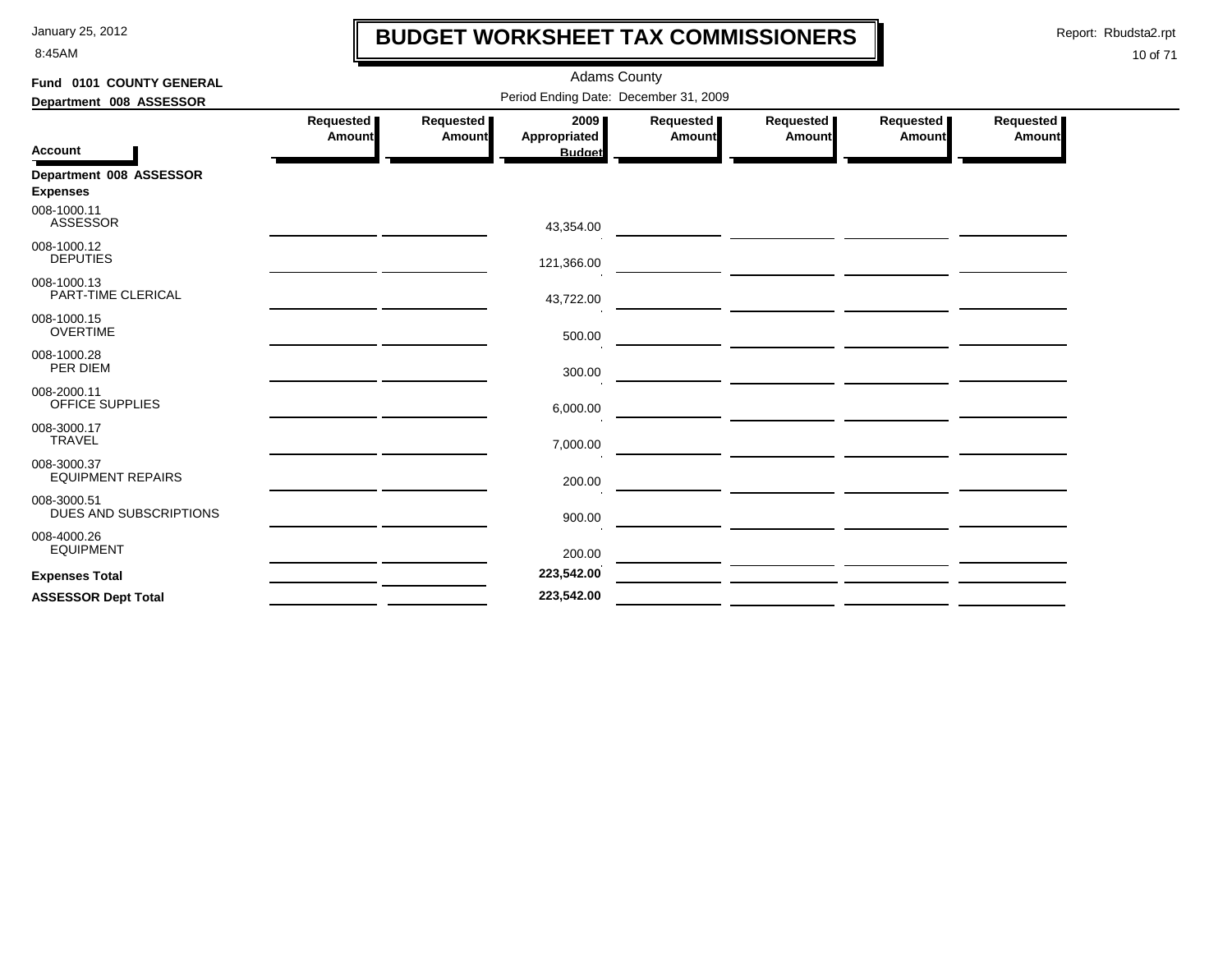8:45AM

# **BUDGET WORKSHEET TAX COMMISSIONERS**

Report: Rbudsta2.rpt

 $\mathbf l$ 

| Fund 0101 COUNTY GENERAL                               |                            |                                       |                      |                            |                                                                                                                       |                              |                            |
|--------------------------------------------------------|----------------------------|---------------------------------------|----------------------|----------------------------|-----------------------------------------------------------------------------------------------------------------------|------------------------------|----------------------------|
| Department 009 PROSECUTING ATTORNEY                    |                            | Period Ending Date: December 31, 2009 |                      |                            |                                                                                                                       |                              |                            |
|                                                        | Requested<br><b>Amount</b> | Requested<br><b>Amount</b>            | 2009<br>Appropriated | Requested<br><b>Amount</b> | Requested<br><b>Amount</b>                                                                                            | Requested  <br><b>Amount</b> | Requested<br><b>Amount</b> |
| <b>Account</b>                                         |                            |                                       | <b>Budget</b>        |                            |                                                                                                                       |                              |                            |
| Department 009 PROSECUTING ATTORNEY<br><b>Expenses</b> |                            |                                       |                      |                            |                                                                                                                       |                              |                            |
| 009-1000.13<br>ADMINISTRATOR/SECRETARY                 |                            |                                       | 33,994.00            |                            |                                                                                                                       |                              |                            |
| 009-1000.14<br><b>SECRETARY</b>                        |                            |                                       | 28,204.00            |                            |                                                                                                                       |                              |                            |
| 009-1000.16<br>SECRETARY/RECEPTIONIST                  |                            |                                       | 26,754.00            |                            |                                                                                                                       |                              |                            |
| 009-1000.17<br>DEPUTY PROSECUTOR                       |                            |                                       | 35,000.00            |                            | — <u>— — — — — — — — — — — — —</u>                                                                                    |                              |                            |
| 009-1000.18<br>Victim Advocate                         |                            |                                       | 20,974.00            |                            |                                                                                                                       |                              |                            |
| 009-1000.21<br>Prosecutor's Investigator               |                            |                                       | 32,626.00            |                            | <u> 1999 - Johann Harry Harry Harry Harry Harry Harry Harry Harry Harry Harry Harry Harry Harry Harry Harry Harry</u> |                              |                            |
| 009-1000.22<br>PART-TIME SECRETARY                     |                            |                                       |                      |                            | — <u>— — — — — — — — — — — —</u>                                                                                      |                              |                            |
| 009-2000.11<br><b>SUPPLIES</b>                         |                            |                                       | 14,773.00            |                            |                                                                                                                       |                              |                            |
| 009-2000.12                                            |                            |                                       | 4,060.00             |                            |                                                                                                                       |                              |                            |
| Victim Advocate Supplies<br>009-2000.13                |                            |                                       | 536.00               |                            |                                                                                                                       |                              |                            |
| <b>BOOKS</b>                                           |                            |                                       | 1,072.00             |                            |                                                                                                                       |                              |                            |
| 009-3000.17<br><b>TRAVEL</b>                           |                            |                                       | 804.00               |                            |                                                                                                                       |                              |                            |
| 009-3000.19<br><b>VICTIM ADVOCATE TRAVEL</b>           |                            |                                       | 1,051.00             |                            |                                                                                                                       |                              |                            |
| 009-3000.37<br><b>EQUIPMENT REPAIRS</b>                |                            |                                       | 108.00               |                            |                                                                                                                       |                              |                            |
| 009-3000.41<br><b>EQUIPMENT RENTAL</b>                 |                            |                                       | 536.00               |                            |                                                                                                                       |                              |                            |
| 009-3000.51<br><b>ASSOCIATION DUES</b>                 |                            |                                       | 643.00               |                            | — <u>— — — — — — — — — — — — —</u>                                                                                    |                              |                            |
| 009-3000.52<br>CRIMINAL INVESTIGATION                  |                            |                                       | 1,072.00             |                            |                                                                                                                       |                              |                            |
| 009-3000.53<br><b>WITNESS FEES</b>                     |                            |                                       |                      |                            |                                                                                                                       |                              |                            |
|                                                        |                            |                                       | 2,142.00             |                            |                                                                                                                       |                              |                            |
| 009-4000.26<br><b>EQUIPMENT PURCHASE</b>               |                            |                                       | 643.00               |                            |                                                                                                                       |                              |                            |
| <b>Expenses Total</b>                                  |                            |                                       | 204,992.00           |                            |                                                                                                                       |                              |                            |
| PROSECUTING ATTORNEY Dept Total                        |                            |                                       | 204,992.00           |                            |                                                                                                                       |                              |                            |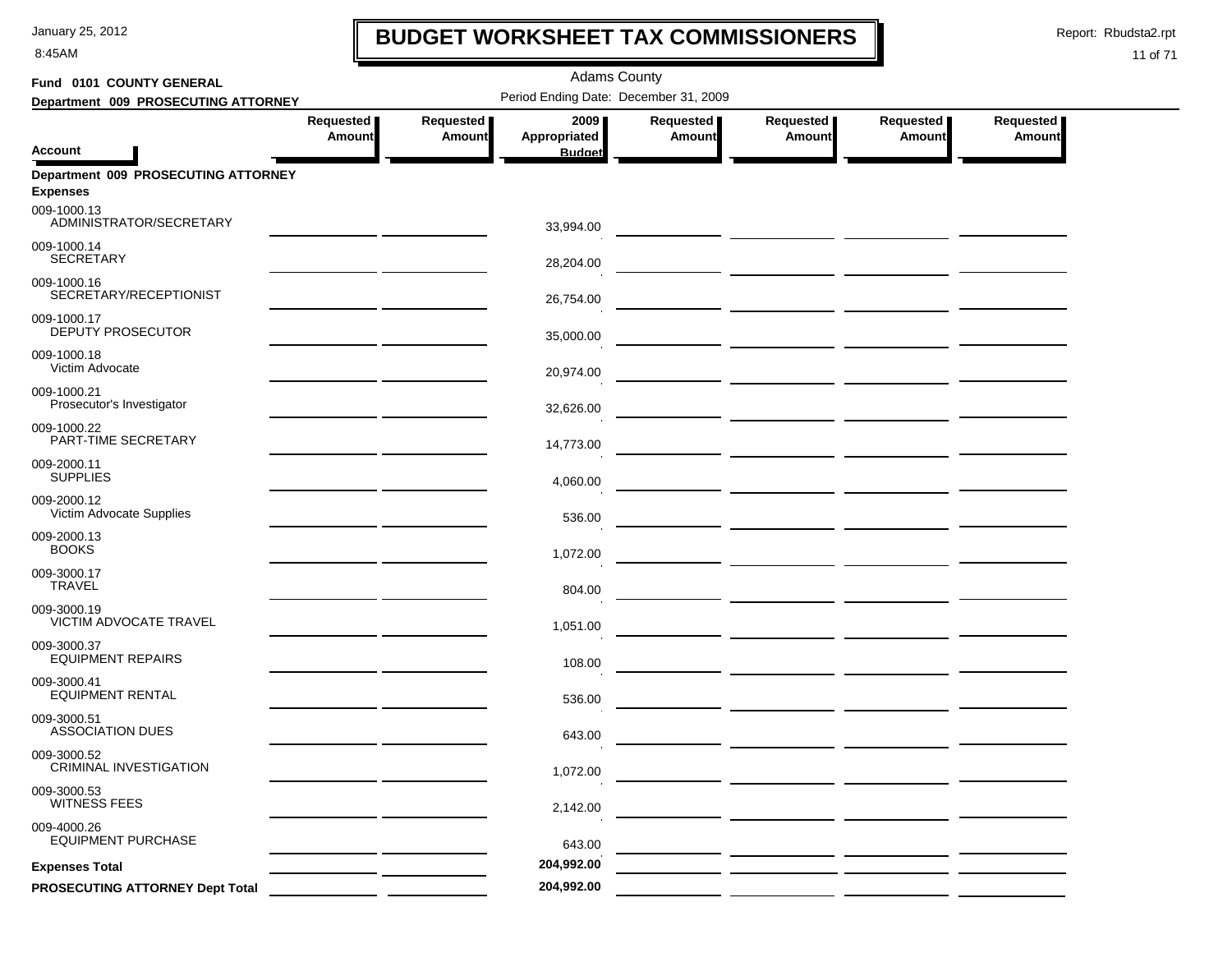8:45AM

# **BUDGET WORKSHEET TAX COMMISSIONERS**

Report: Rbudsta2.rpt

 $\mathbf \mathbf I$ 

| Fund 0101 COUNTY GENERAL                          |                     |                     | <b>Adams County</b>                   |                            |                            |                            |                     |
|---------------------------------------------------|---------------------|---------------------|---------------------------------------|----------------------------|----------------------------|----------------------------|---------------------|
| Department 010 REGISTRATION OF VOTERS             |                     |                     | Period Ending Date: December 31, 2009 |                            |                            |                            |                     |
|                                                   | Requested<br>Amount | Requested<br>Amount | 2009<br>Appropriated                  | Requested<br><b>Amount</b> | Requested<br><b>Amount</b> | Requested<br><b>Amount</b> | Requested<br>Amount |
| <b>Account</b>                                    |                     |                     | <b>Budget</b>                         |                            |                            |                            |                     |
| Department 010 REGISTRATION OF VOTERS             |                     |                     |                                       |                            |                            |                            |                     |
| <b>Expenses</b>                                   |                     |                     |                                       |                            |                            |                            |                     |
| 010-1000.22<br><b>VOTER REGISTRATION PER DIEM</b> |                     |                     | 1,800.00                              |                            |                            |                            |                     |
| 010-2000.11<br><b>SUPPLIES</b>                    |                     |                     | 1,000.00                              |                            |                            |                            |                     |
| 010-3000.22<br>PRINTING/FORMS                     |                     |                     | 1,500.00                              |                            |                            |                            |                     |
| <b>Expenses Total</b>                             |                     |                     | 4,300.00                              |                            |                            |                            |                     |
| <b>REGISTRATION OF VOTERS Dept Total</b>          |                     |                     | 4,300.00                              |                            |                            |                            |                     |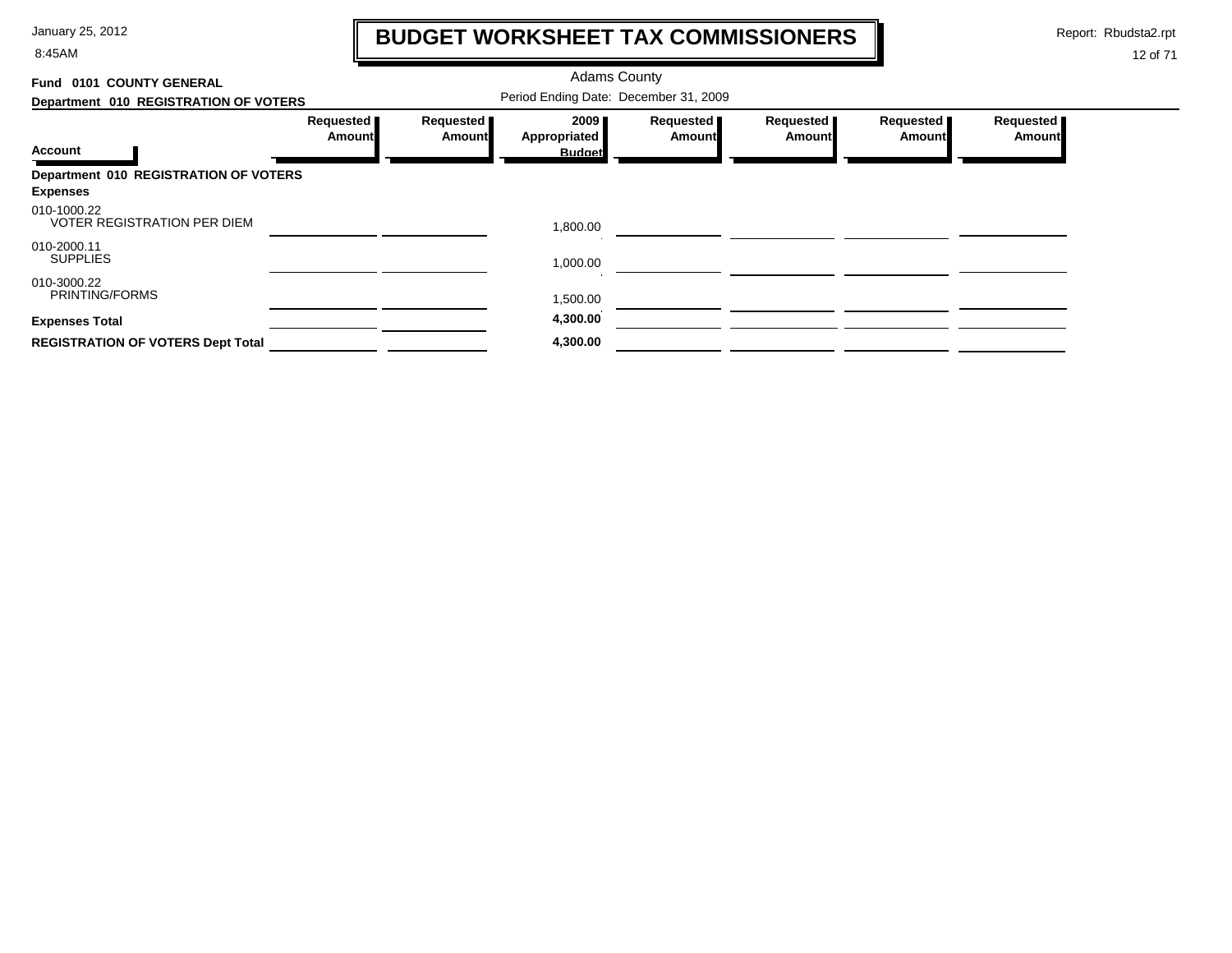8:45AM

# **BUDGET WORKSHEET TAX COMMISSIONERS**

Report: Rbudsta2.rpt

 $\mathbf l$ 

| Fund 0101 COUNTY GENERAL                           |                                                                                                                                                                                                                                      |                     | <b>Adams County</b>                   |                     |                     |                     |                            |
|----------------------------------------------------|--------------------------------------------------------------------------------------------------------------------------------------------------------------------------------------------------------------------------------------|---------------------|---------------------------------------|---------------------|---------------------|---------------------|----------------------------|
| Department 011 CO-OPERATIVE EXTENSION OFFICE       |                                                                                                                                                                                                                                      |                     | Period Ending Date: December 31, 2009 |                     |                     |                     |                            |
| Account                                            | Requested<br><b>Amount</b>                                                                                                                                                                                                           | Requested<br>Amount | 2009<br>Appropriated<br><b>Budget</b> | Requested<br>Amount | Requested<br>Amount | Requested<br>Amount | Requested<br><b>Amount</b> |
| Department 011 CO-OPERATIVE EXTENSION OFFICE       |                                                                                                                                                                                                                                      |                     |                                       |                     |                     |                     |                            |
| <b>Expenses</b>                                    |                                                                                                                                                                                                                                      |                     |                                       |                     |                     |                     |                            |
| 011-1000.12<br><b>OFFICE MANAGER</b>               |                                                                                                                                                                                                                                      |                     | 28,134.00                             |                     |                     |                     |                            |
| 011-1000.13<br>PROGRAM ASSISTANT                   |                                                                                                                                                                                                                                      |                     | 10,000.00                             |                     |                     |                     |                            |
| 011-1000.15<br><b>OVERTIME AT 4-H FAIR</b>         |                                                                                                                                                                                                                                      |                     | 2,000.00                              |                     |                     |                     |                            |
| 011-1000.17<br><b>Administrative Assistant</b>     | <u>and the company of the company of the company of the company of the company of the company of the company of the company of the company of the company of the company of the company of the company of the company of the com</u> |                     | 25,436.00                             |                     |                     |                     |                            |
| 011-2000.11<br>OFFICE SUPPLIES                     |                                                                                                                                                                                                                                      |                     | 7,455.00                              |                     |                     |                     |                            |
| 011-2000.16<br>EDUCATIONAL LESSON SUPPLIES         |                                                                                                                                                                                                                                      |                     | 1,200.00                              |                     |                     |                     |                            |
| 011-3000.01<br>CONTRACTURAL SERVICES PURDUE        |                                                                                                                                                                                                                                      |                     | 99,819.00                             |                     |                     |                     |                            |
| 011-3000.02<br>Computer Lease with Purdue          |                                                                                                                                                                                                                                      |                     | 5,775.00                              |                     |                     |                     |                            |
| 011-3000.16<br><b>POSTAGE</b>                      |                                                                                                                                                                                                                                      |                     | 6,200.00                              |                     |                     |                     |                            |
| 011-3000.17<br><b>TRAVEL</b>                       |                                                                                                                                                                                                                                      |                     | 8,795.00                              |                     |                     |                     |                            |
| 011-3000.19<br><b>EDUCATOR TRAINING</b>            |                                                                                                                                                                                                                                      |                     | 1,200.00                              |                     |                     |                     |                            |
| 011-3000.22<br><b>PRINTING</b>                     | <u> 1989 - Andrew Amerikaanse kommunister (</u>                                                                                                                                                                                      |                     | 1,218.00                              |                     |                     |                     |                            |
| <b>Expenses Total</b>                              |                                                                                                                                                                                                                                      |                     | 197,232.00                            |                     |                     |                     |                            |
| <b>CO-OPERATIVE EXTENSION OFFICE Dept</b><br>Total |                                                                                                                                                                                                                                      |                     | 197,232.00                            |                     |                     |                     |                            |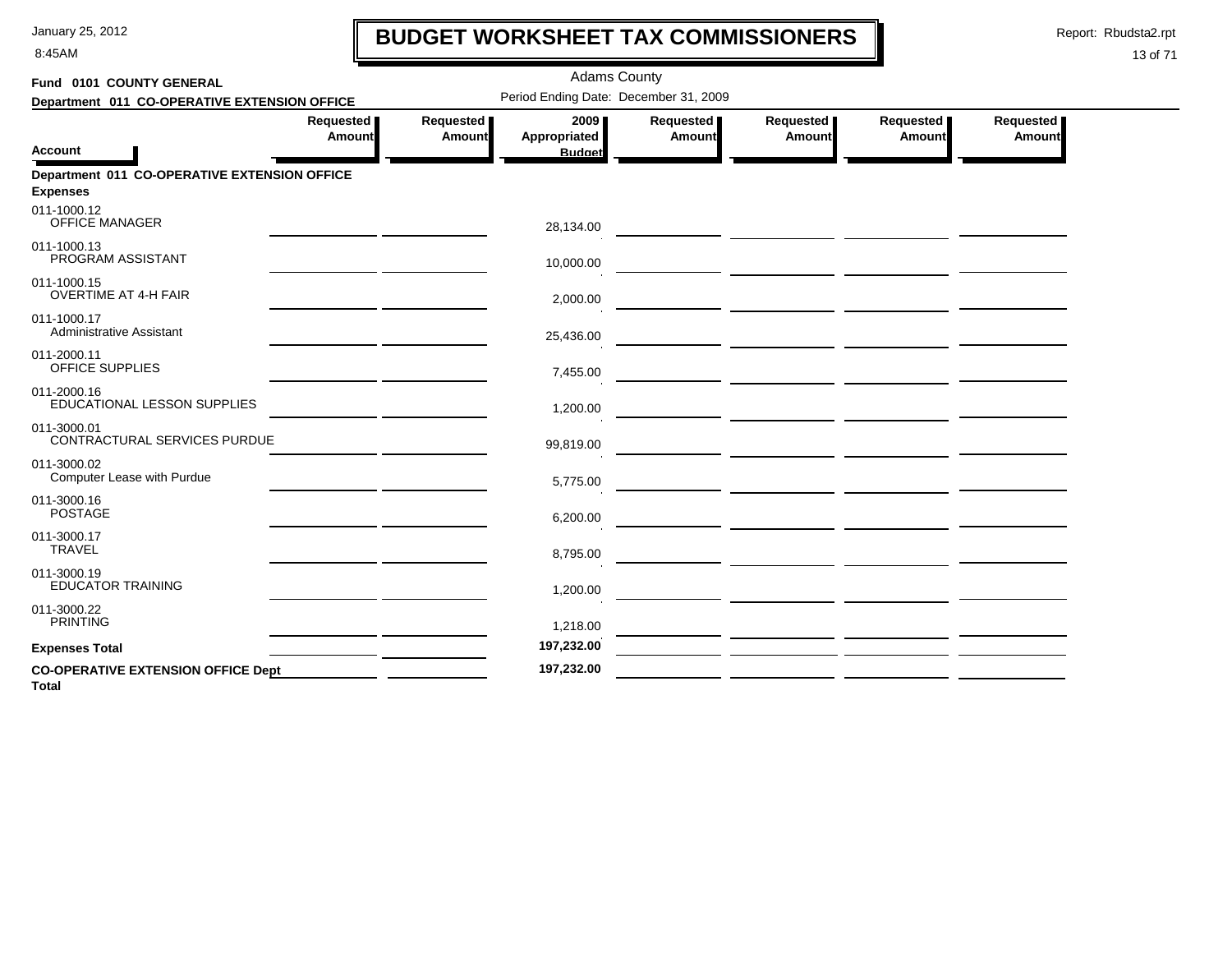8:45AM

# **BUDGET WORKSHEET TAX COMMISSIONERS**

Report: Rbudsta2.rpt

 $\mathbf \mathbf I$ 

| Fund 0101 COUNTY GENERAL                  |                     |                            | <b>Adams County</b>                   |                            |                            |                            |                            |
|-------------------------------------------|---------------------|----------------------------|---------------------------------------|----------------------------|----------------------------|----------------------------|----------------------------|
| Department 012 VETERAN SERVICE OFFICER    |                     |                            | Period Ending Date: December 31, 2009 |                            |                            |                            |                            |
|                                           | Requested<br>Amount | Requested<br><b>Amount</b> | 2009<br><b>Appropriated</b>           | Requested<br><b>Amount</b> | Requested<br><b>Amount</b> | Requested<br><b>Amount</b> | Requested<br><b>Amount</b> |
| <b>Account</b>                            |                     |                            | <b>Budget</b>                         |                            |                            |                            |                            |
| Department 012 VETERAN SERVICE OFFICER    |                     |                            |                                       |                            |                            |                            |                            |
| <b>Expenses</b>                           |                     |                            |                                       |                            |                            |                            |                            |
| 012-1000.11<br><b>SERVICE OFFICER</b>     |                     |                            | 6,000.00                              |                            |                            |                            |                            |
| 012-2000.11<br>OFFICE SUPPLIES            |                     |                            | 154.00                                |                            |                            |                            |                            |
| 012-3000.16<br><b>POSTAGE</b>             |                     |                            | 102.00                                |                            |                            |                            |                            |
| 012-3000.17<br><b>TRAVEL</b>              |                     |                            | 1,117.00                              |                            |                            |                            |                            |
| 012-3000.51<br>DUES AND SUBSCRIPTIONS     |                     |                            | 66.00                                 |                            |                            |                            |                            |
| <b>Expenses Total</b>                     |                     |                            | 7,439.00                              |                            |                            |                            |                            |
| <b>VETERAN SERVICE OFFICER Dept Total</b> |                     |                            | 7,439.00                              |                            |                            |                            |                            |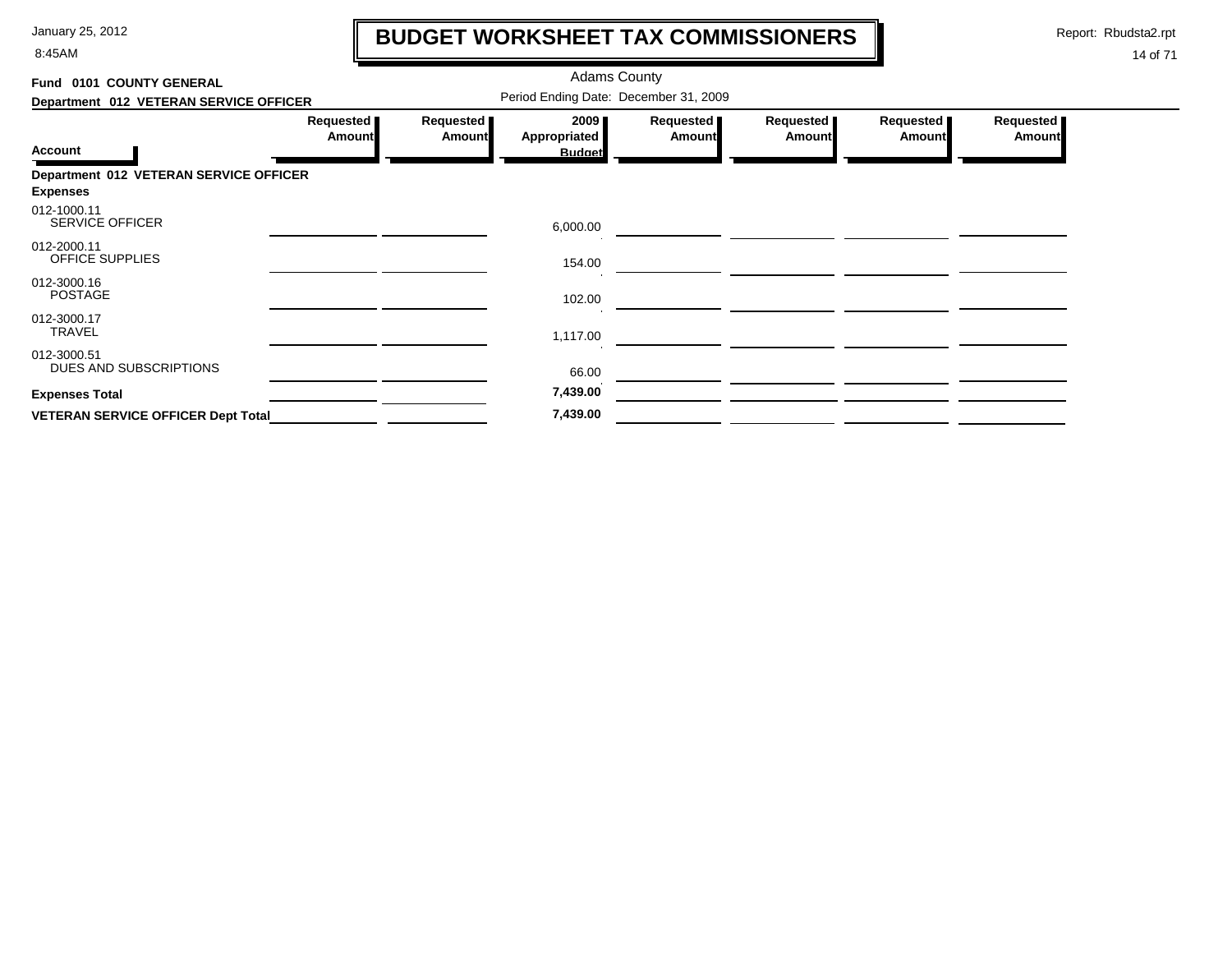8:45AM

# **BUDGET WORKSHEET TAX COMMISSIONERS**

Report: Rbudsta2.rpt

 $\mathbf l$ 

| Fund 0101 COUNTY GENERAL                                     | <b>Adams County</b> |                     |                                       |                     |                            |                     |                     |  |  |  |
|--------------------------------------------------------------|---------------------|---------------------|---------------------------------------|---------------------|----------------------------|---------------------|---------------------|--|--|--|
| Department 025 INFORMATION SYSTEMS                           |                     |                     | Period Ending Date: December 31, 2009 |                     |                            |                     |                     |  |  |  |
| Account                                                      | Requested<br>Amount | Requested<br>Amount | 2009<br>Appropriated<br><b>Budget</b> | Requested<br>Amount | Requested<br><b>Amount</b> | Requested<br>Amount | Requested<br>Amount |  |  |  |
| <b>Department 025 INFORMATION SYSTEMS</b><br><b>Expenses</b> |                     |                     |                                       |                     |                            |                     |                     |  |  |  |
| 025-1000.11<br>I. S. Manager                                 |                     |                     | 58,900.00                             |                     |                            |                     |                     |  |  |  |
| 025-1000.13<br>Part-time                                     |                     |                     | 8,700.00                              |                     |                            |                     |                     |  |  |  |
| 025-1000.14<br>Network Tech Full-Time                        |                     |                     | 42,200.00                             |                     |                            |                     |                     |  |  |  |
| 025-1000.15<br>Overtime                                      |                     |                     | 500.00                                |                     |                            |                     |                     |  |  |  |
| 025-2000.11<br><b>Office Supplies</b>                        |                     |                     | 200.00                                |                     |                            |                     |                     |  |  |  |
| 025-3000.12<br>Training                                      |                     |                     | 4,000.00                              |                     |                            |                     |                     |  |  |  |
| 025-3000.15<br>PRE-PRINTED FORMS                             |                     |                     | 6,000.00                              |                     |                            |                     |                     |  |  |  |
| 025-3000.17<br>Travel                                        |                     |                     | 3,200.00                              |                     |                            |                     |                     |  |  |  |
| 025-3000.51<br>Dues and Subscriptions                        |                     |                     | 200.00                                |                     |                            |                     |                     |  |  |  |
| 025-3000.55<br>SELF-FUNDED COPY MACHINE REPAIR               |                     |                     | 12,000.00                             |                     |                            |                     |                     |  |  |  |
| 025-3000.57<br>Maintenance                                   |                     |                     | 174,000.00                            |                     |                            |                     |                     |  |  |  |
| 025-4000.25<br><b>Computer Hardware Purchases</b>            |                     |                     | 65,000.00                             |                     |                            |                     |                     |  |  |  |
| 025-4000.26<br><b>New Printer Purchases</b>                  |                     |                     | 4,000.00                              |                     |                            |                     |                     |  |  |  |
| 025-4000.33<br>New Copy Machine/Purchases/Leases             |                     |                     | 39,000.00                             |                     |                            |                     |                     |  |  |  |
| <b>Expenses Total</b>                                        |                     |                     | 417,900.00                            |                     |                            |                     |                     |  |  |  |
| <b>INFORMATION SYSTEMS Dept Total</b>                        |                     |                     | 417,900.00                            |                     |                            |                     |                     |  |  |  |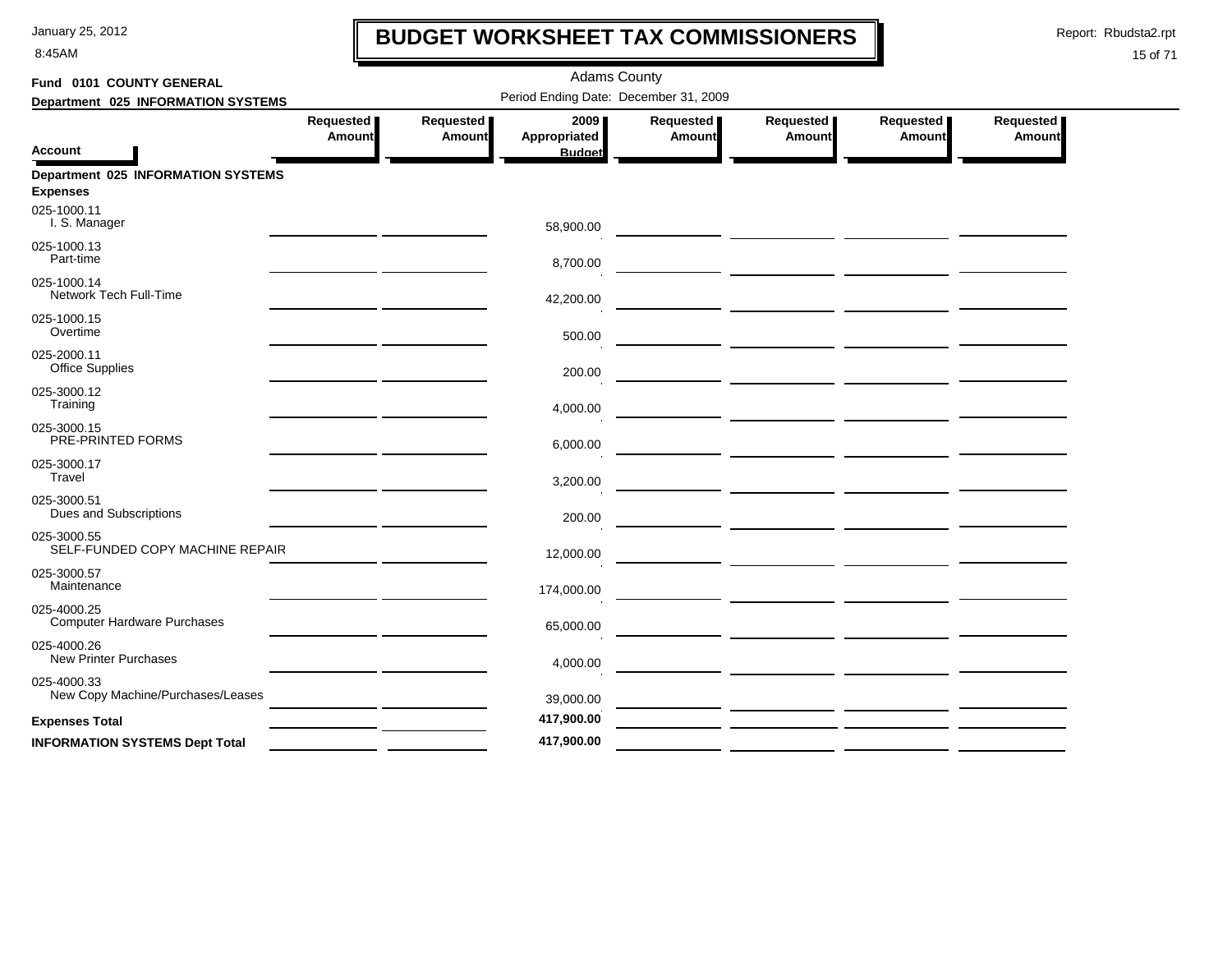8:45AM

# **BUDGET WORKSHEET TAX COMMISSIONERS**

Report: Rbudsta2.rpt

 $\mathbf l$ 

| Fund 0101 COUNTY GENERAL                         |                                       |                            | <b>Adams County</b>                   |                            |                            |                            |                            |  |  |
|--------------------------------------------------|---------------------------------------|----------------------------|---------------------------------------|----------------------------|----------------------------|----------------------------|----------------------------|--|--|
| Department 061 COUNTY COUNCIL                    | Period Ending Date: December 31, 2009 |                            |                                       |                            |                            |                            |                            |  |  |
| <b>Account</b>                                   | Requested<br><b>Amount</b>            | Requested<br><b>Amount</b> | 2009<br>Appropriated<br><b>Budget</b> | Requested<br><b>Amount</b> | Requested<br><b>Amount</b> | Requested<br><b>Amount</b> | Requested<br><b>Amount</b> |  |  |
| Department 061 COUNTY COUNCIL<br><b>Expenses</b> |                                       |                            |                                       |                            |                            |                            |                            |  |  |
| 061-1000.11<br>ELECTED OFFICIALS                 |                                       |                            | 64,098.00                             |                            |                            |                            |                            |  |  |
| 061-1000.16<br><b>COUNCIL ATTORNEY</b>           |                                       |                            | 4,475.00                              |                            |                            |                            |                            |  |  |
| 061-2000.11<br>OFFICE SUPPLIES                   |                                       |                            | 50.00                                 |                            |                            |                            |                            |  |  |
| 061-3000.11<br><b>LEGAL SERVICES</b>             |                                       |                            | 4,000.00                              |                            |                            |                            |                            |  |  |
| 061-3000.17<br><b>TRAVEL</b>                     |                                       |                            | 1,093.00                              |                            |                            |                            |                            |  |  |
| 061-3000.51<br>DUES AND SUBSCRIPTIONS            |                                       |                            | 160.00                                |                            |                            |                            |                            |  |  |
| <b>Expenses Total</b>                            |                                       |                            | 73,876.00                             |                            |                            |                            |                            |  |  |
| <b>COUNTY COUNCIL Dept Total</b>                 |                                       |                            | 73,876.00                             |                            |                            |                            |                            |  |  |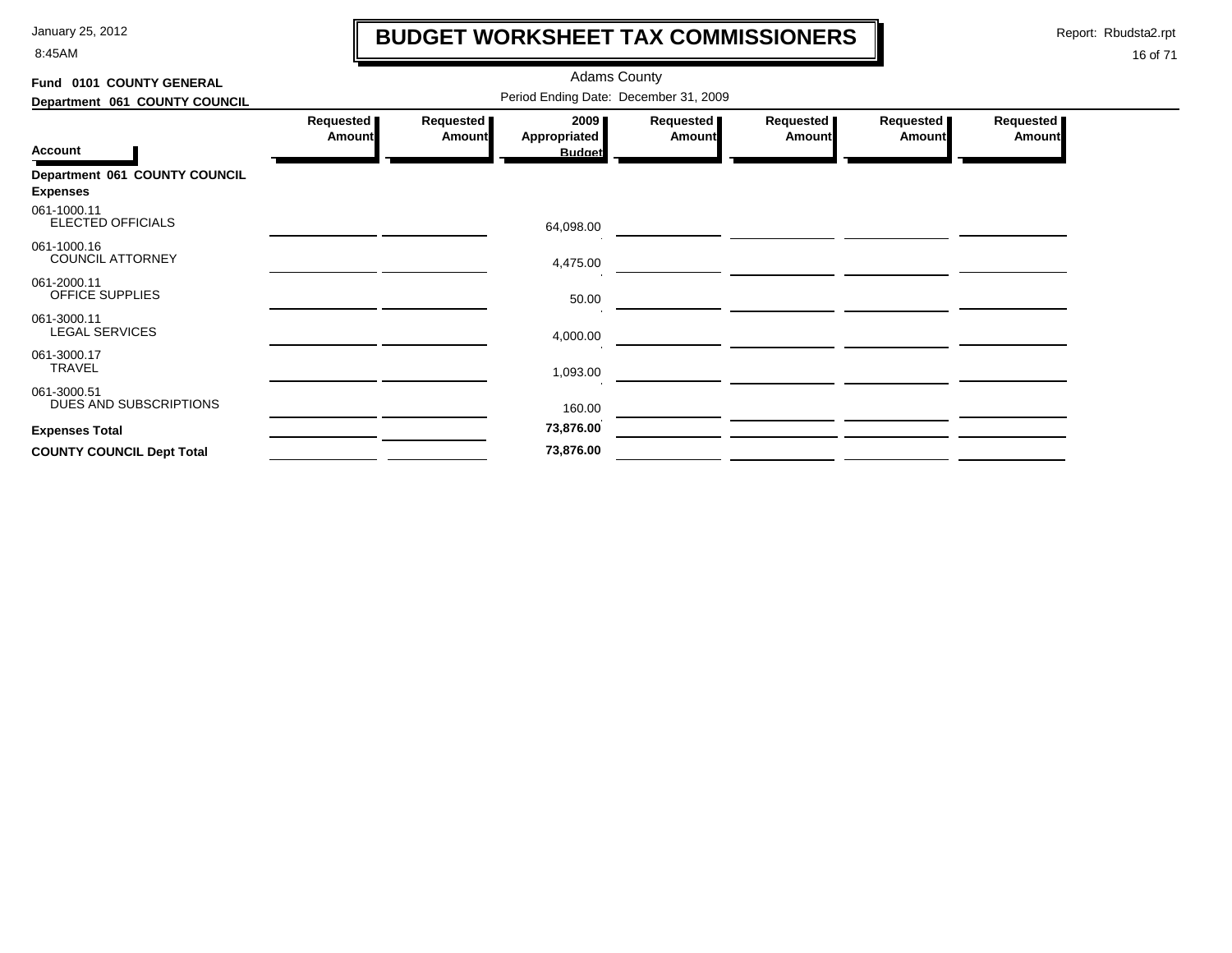8:45AM

# **BUDGET WORKSHEET TAX COMMISSIONERS**

Report: Rbudsta2.rpt

 $\mathbf \mathbf I$ 

| Fund 0101 COUNTY GENERAL                      |                                       |                     | <b>Adams County</b>  |                              |                            |                            |                            |  |  |
|-----------------------------------------------|---------------------------------------|---------------------|----------------------|------------------------------|----------------------------|----------------------------|----------------------------|--|--|
| Department 062 ELECTION BOARD                 | Period Ending Date: December 31, 2009 |                     |                      |                              |                            |                            |                            |  |  |
|                                               | Requested   <br><b>Amount</b>         | Requested<br>Amount | 2009<br>Appropriated | Requested  <br><b>Amount</b> | Requested<br><b>Amount</b> | Requested<br><b>Amount</b> | Requested<br><b>Amount</b> |  |  |
| <b>Account</b>                                |                                       |                     | <b>Budget</b>        |                              |                            |                            |                            |  |  |
| <b>Department 062 ELECTION BOARD</b>          |                                       |                     |                      |                              |                            |                            |                            |  |  |
| <b>Expenses</b>                               |                                       |                     |                      |                              |                            |                            |                            |  |  |
| 062-1000.15<br>MEMBERS (3)                    |                                       |                     | 9,225.00             |                              |                            |                            |                            |  |  |
| 062-3000.28<br><b>COMPUTER MAINTENANCE</b>    |                                       |                     | 5,900.00             |                              |                            |                            |                            |  |  |
| 062-3000.52<br><b>CONFERENCE REGISTRATION</b> |                                       |                     | 800.00               |                              |                            |                            |                            |  |  |
| <b>Expenses Total</b>                         |                                       |                     | 15,925.00            |                              |                            |                            |                            |  |  |
| <b>ELECTION BOARD Dept Total</b>              |                                       |                     | 15,925.00            |                              |                            |                            |                            |  |  |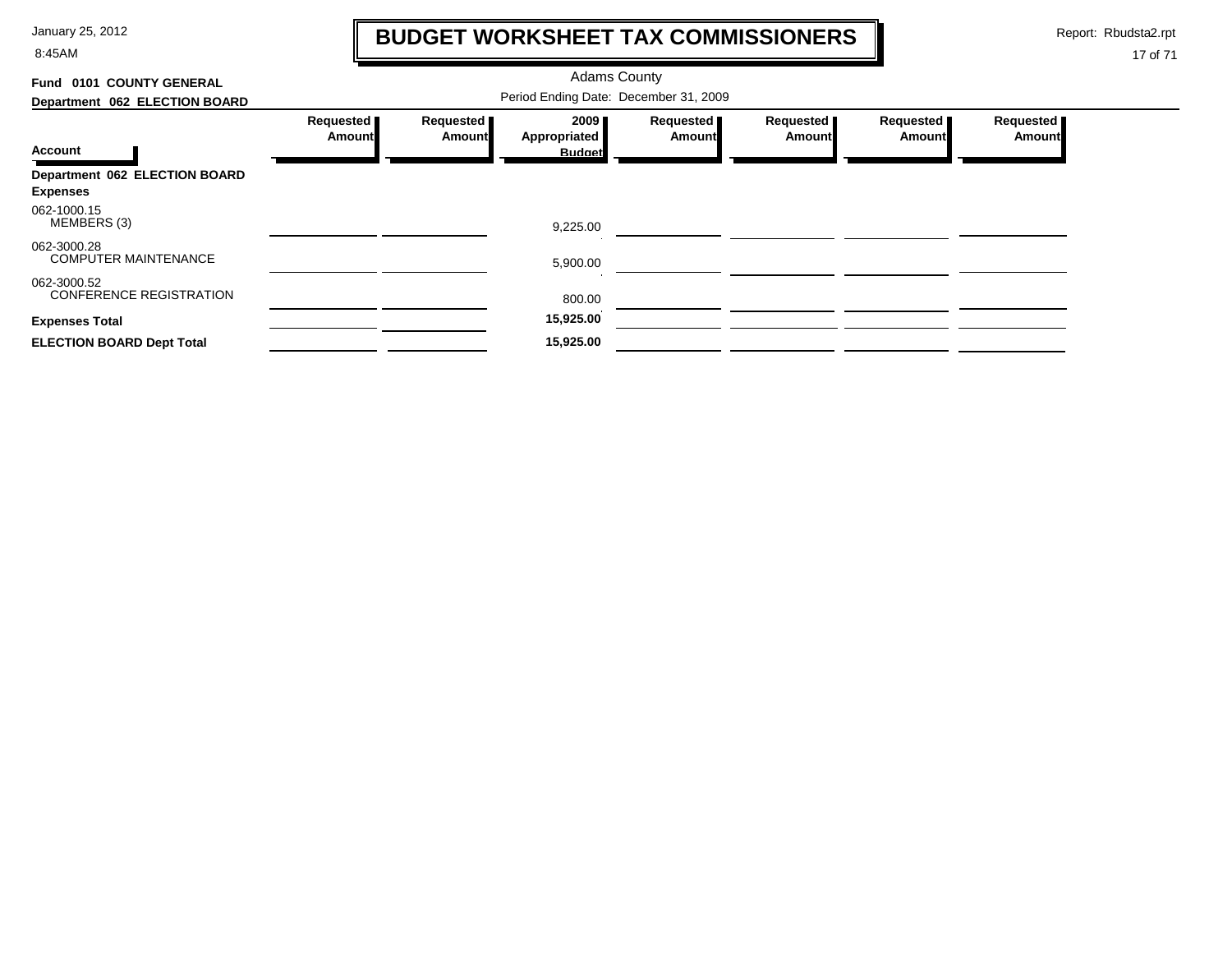8:45AM

# **BUDGET WORKSHEET TAX COMMISSIONERS**

Report: Rbudsta2.rpt

 $\mathbf l$ 

| Fund 0101 COUNTY GENERAL                          |                            |                            | <b>Adams County</b>                   |                            |                            |                            |                            |
|---------------------------------------------------|----------------------------|----------------------------|---------------------------------------|----------------------------|----------------------------|----------------------------|----------------------------|
| Department 063 DRAINAGE BOARD                     |                            |                            | Period Ending Date: December 31, 2009 |                            |                            |                            |                            |
| <b>Account</b>                                    | Requested<br><b>Amount</b> | Requested<br><b>Amount</b> | 2009<br>Appropriated<br><b>Budget</b> | Requested<br><b>Amount</b> | Requested<br><b>Amount</b> | Requested<br><b>Amount</b> | Requested<br><b>Amount</b> |
| Department 063 DRAINAGE BOARD                     |                            |                            |                                       |                            |                            |                            |                            |
| <b>Expenses</b>                                   |                            |                            |                                       |                            |                            |                            |                            |
| 063-1000.11<br>COMPENSATION OF BOARD              |                            |                            | 5,775.00                              |                            |                            |                            |                            |
| 063-1000.12<br><b>DEPUTY</b>                      |                            |                            | 28,182.00                             |                            |                            |                            |                            |
| 063-1000.15<br><b>OVERTIME</b>                    |                            |                            | 500.00                                |                            |                            |                            |                            |
| 063-1000.16<br><b>ATTORNEY</b>                    |                            |                            | 6,886.00                              |                            |                            |                            |                            |
| 063-1000.28<br>PER DIEM SPECIAL BOARD MEMBERS     |                            |                            | 60.00                                 |                            |                            |                            |                            |
| 063-1000.31<br>DRAINAGE BD ASST. / FULL-PART TIME |                            |                            | 9,943.00                              |                            |                            |                            |                            |
| 063-1000.32<br>MAUMEE/WAB. RIVER BASIN COMMISS    |                            |                            | 1,485.00                              |                            |                            |                            |                            |
| 063-2000.11<br>OFFICE SUPPLIES                    |                            |                            | 930.00                                |                            |                            |                            |                            |
| 063-3000.11<br><b>Legal Consulting Fees</b>       |                            |                            | 2,110.00                              |                            |                            |                            |                            |
| 063-3000.12<br><b>APPLICATION FEES</b>            |                            |                            | 250.00                                |                            |                            |                            |                            |
| 063-3000.13<br><b>ENGINEERING FEES</b>            |                            |                            | 2,734.00                              |                            |                            |                            |                            |
| 063-3000.17<br><b>TRAVEL</b>                      |                            |                            | 265.00                                |                            |                            |                            |                            |
| 063-3000.21<br>PUBLICATION OF LEGAL NOTICES       |                            |                            | 300.00                                |                            |                            |                            |                            |
| 063-3000.22<br>PRINTING OTHER THAN OFFICE SUPPL   |                            |                            | 450.00                                |                            |                            |                            |                            |
| 063-3000.37<br>EQUIPMENT REPAIR & INCIDENTALS     |                            |                            | 300.00                                |                            |                            |                            |                            |
| 063-3000.41<br><b>UNIFORMS</b>                    |                            |                            | 400.00                                |                            |                            |                            |                            |
| 063-4000.26<br>OFFICE EQUIPMENT                   |                            |                            | 515.00                                |                            |                            |                            |                            |
| <b>Expenses Total</b>                             |                            |                            | 61,085.00                             |                            |                            |                            |                            |
| <b>DRAINAGE BOARD Dept Total</b>                  |                            |                            | 61,085.00                             |                            |                            |                            |                            |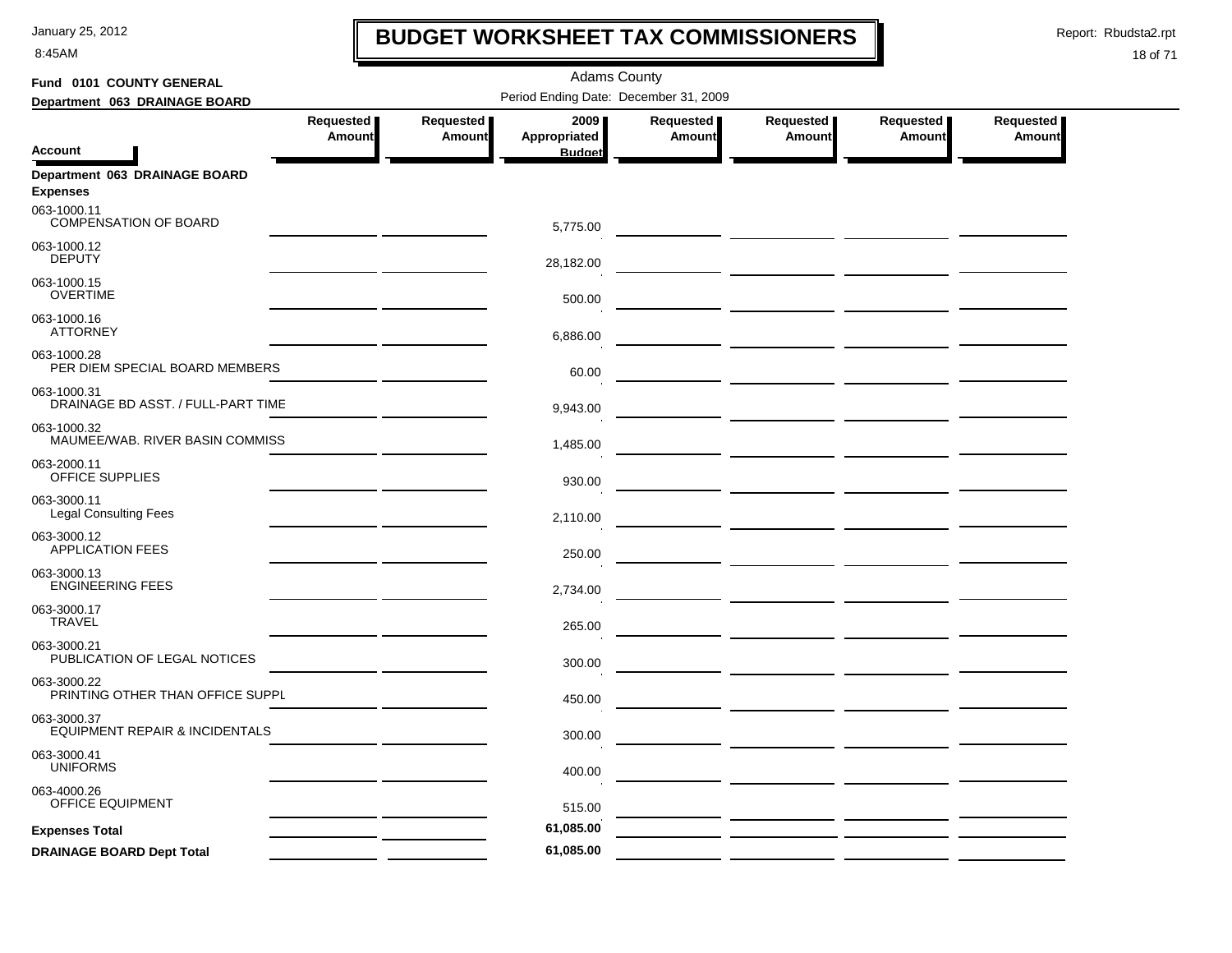8:45AM

# **BUDGET WORKSHEET TAX COMMISSIONERS**

Report: Rbudsta2.rpt

 $\mathbf l$ 

| Fund 0101 COUNTY GENERAL                          | <b>Adams County</b><br>Period Ending Date: December 31, 2009 |                            |                               |                            |                     |                     |                       |  |  |
|---------------------------------------------------|--------------------------------------------------------------|----------------------------|-------------------------------|----------------------------|---------------------|---------------------|-----------------------|--|--|
| Department 064 BOARD OF ZONING                    | Requested<br><b>Amount</b>                                   | Requested<br><b>Amount</b> | 2009                          | Requested<br><b>Amount</b> | Requested<br>Amount | Requested<br>Amount | Requested  <br>Amount |  |  |
| <b>Account</b>                                    |                                                              |                            | Appropriated<br><b>Budget</b> |                            |                     |                     |                       |  |  |
| Department 064 BOARD OF ZONING<br><b>Expenses</b> |                                                              |                            |                               |                            |                     |                     |                       |  |  |
| 064-1000.16<br><b>ATTORNEY</b>                    |                                                              |                            | 1,723.00                      |                            |                     |                     |                       |  |  |
| 064-1000.28<br>PER DIEM                           |                                                              |                            | 2,500.00                      |                            |                     |                     |                       |  |  |
| 064-2000.11<br><b>OFFICE SUPPLIES</b>             |                                                              |                            | 220.00                        |                            |                     |                     |                       |  |  |
| 064-2000.12<br>OFFICIAL RECORDS                   |                                                              |                            | 107.00                        |                            |                     |                     |                       |  |  |
| 064-2000.13<br><b>STATIONERY &amp; PRINTING</b>   |                                                              |                            | 102.00                        |                            |                     |                     |                       |  |  |
| 064-3000.11<br><b>LEGAL SERVICES</b>              |                                                              |                            | 3,169.00                      |                            |                     |                     |                       |  |  |
| 064-3000.16<br><b>POSTAGE</b>                     |                                                              |                            | 293.00                        |                            |                     |                     |                       |  |  |
| 064-3000.17<br><b>TRAVEL</b>                      |                                                              |                            | 119.00                        |                            |                     |                     |                       |  |  |
| 064-3000.21<br>LEGAL ADVERTISING                  |                                                              |                            | 317.00                        |                            |                     |                     |                       |  |  |
| <b>Expenses Total</b>                             |                                                              |                            | 8,550.00                      |                            |                     |                     |                       |  |  |
| <b>BOARD OF ZONING Dept Total</b>                 |                                                              |                            | 8,550.00                      |                            |                     |                     |                       |  |  |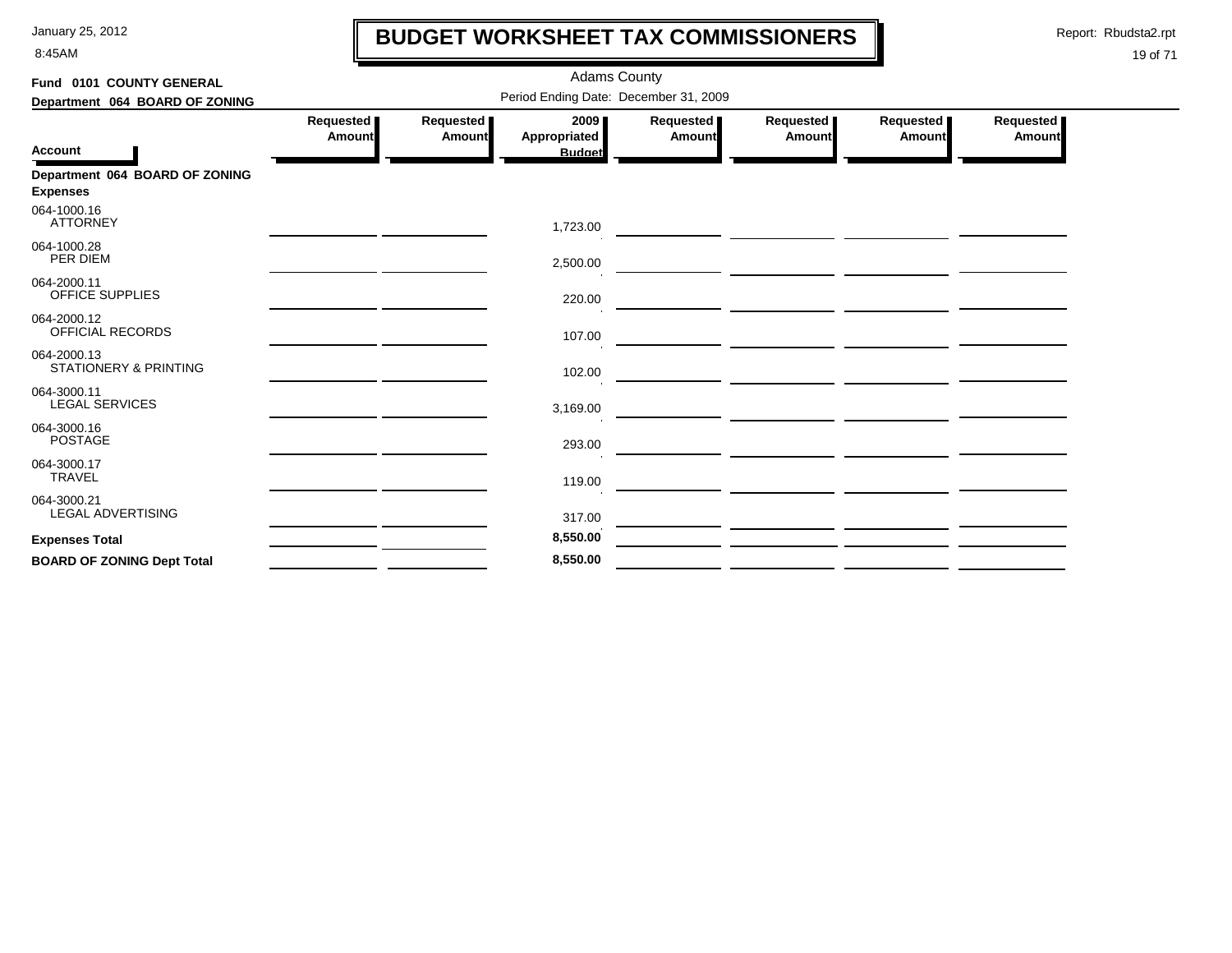8:45AM

# **BUDGET WORKSHEET TAX COMMISSIONERS**

Report: Rbudsta2.rpt

 $\mathbf l$ 

| Fund 0101 COUNTY GENERAL                                      |                     |                                       | <b>Adams County</b>  |                            |                            |                     |                            |  |  |
|---------------------------------------------------------------|---------------------|---------------------------------------|----------------------|----------------------------|----------------------------|---------------------|----------------------------|--|--|
| Department 066 PROPERTY TAX ASSESSMENT B/A                    |                     | Period Ending Date: December 31, 2009 |                      |                            |                            |                     |                            |  |  |
|                                                               | Requested<br>Amount | Requested<br><b>Amount</b>            | 2009<br>Appropriated | Requested<br><b>Amount</b> | Requested<br><b>Amount</b> | Requested<br>Amount | Requested<br><b>Amount</b> |  |  |
| <b>Account</b>                                                |                     |                                       | <b>Budget</b>        |                            |                            |                     |                            |  |  |
| Department 066 PROPERTY TAX ASSESSMENT B/A<br><b>Expenses</b> |                     |                                       |                      |                            |                            |                     |                            |  |  |
| 066-1000.21<br>PROPERTY TAX ASSESSMENT BD OF A                |                     |                                       | 5,000.00             |                            |                            |                     |                            |  |  |
| 066-3000.17<br><b>TRAVEL</b>                                  |                     |                                       | 2,000.00             |                            |                            |                     |                            |  |  |
| 066-3000.22<br>Advertising                                    |                     |                                       | 50.00                |                            |                            |                     |                            |  |  |
| <b>Expenses Total</b>                                         |                     |                                       | 7,050.00             |                            |                            |                     |                            |  |  |
| PROPERTY TAX ASSESSMENT B/A Dept<br><b>Total</b>              |                     |                                       | 7,050.00             |                            |                            |                     |                            |  |  |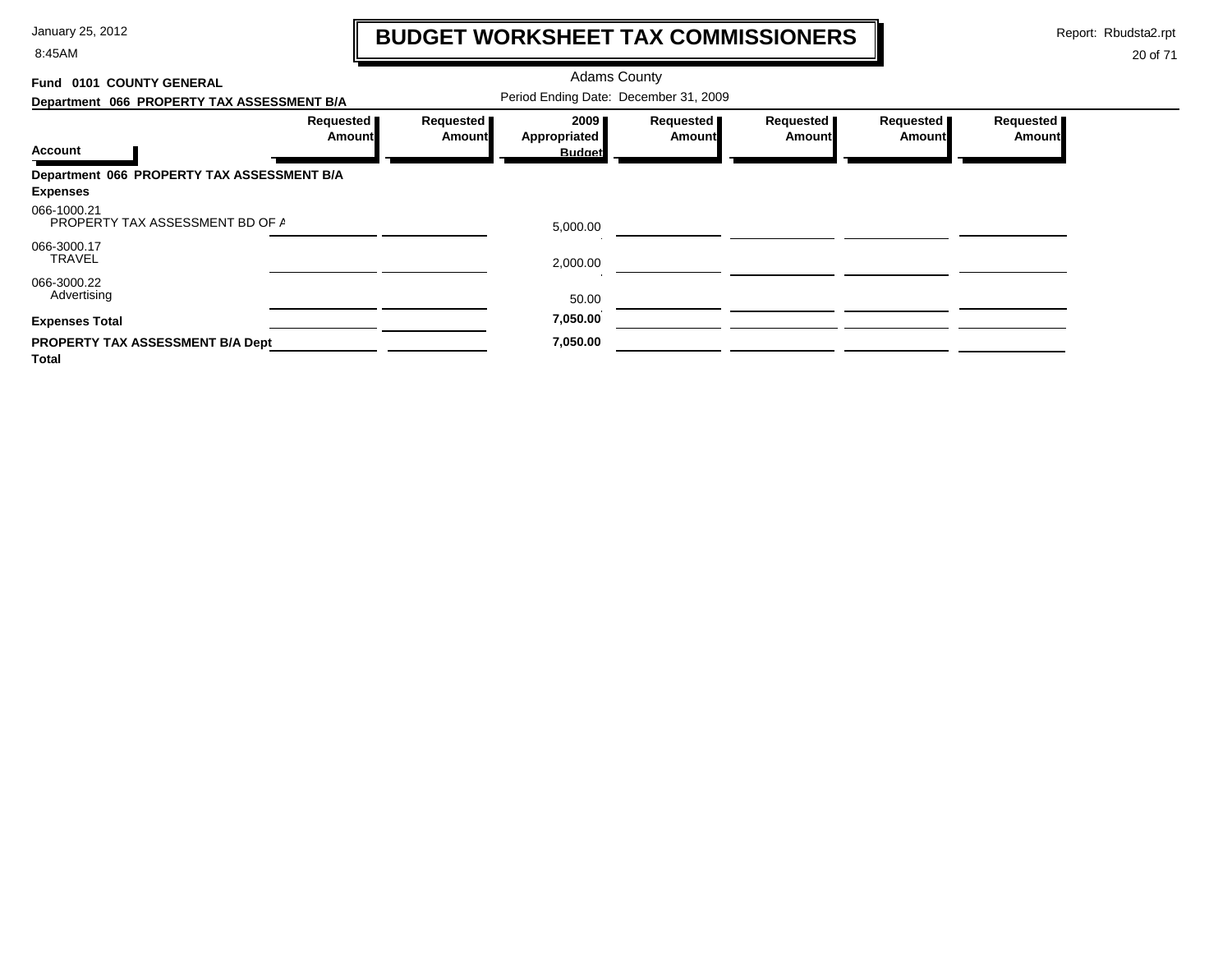8:45AM

# **BUDGET WORKSHEET TAX COMMISSIONERS**

Report: Rbudsta2.rpt

 $\mathbf \mathbf I$ 

| Fund 0101 COUNTY GENERAL                                 | <b>Adams County</b>                          |                            |                      |                            |                                    |                            |                              |  |  |
|----------------------------------------------------------|----------------------------------------------|----------------------------|----------------------|----------------------------|------------------------------------|----------------------------|------------------------------|--|--|
| Department 068 COMMISSIONERS                             | Period Ending Date: December 31, 2009        |                            |                      |                            |                                    |                            |                              |  |  |
|                                                          | Requested<br>Amount                          | Requested<br><b>Amount</b> | 2009<br>Appropriated | Requested<br><b>Amount</b> | Requested<br><b>Amount</b>         | Requested<br><b>Amount</b> | Requested  <br><b>Amount</b> |  |  |
| <b>Account</b>                                           |                                              |                            | <b>Budget</b>        |                            |                                    |                            |                              |  |  |
| Department 068 COMMISSIONERS<br><b>Expenses</b>          |                                              |                            |                      |                            |                                    |                            |                              |  |  |
| 068-1000.11<br><b>COMMISSIONERS</b>                      |                                              |                            | 66,764.00            |                            |                                    |                            |                              |  |  |
| 068-1000.12<br><b>GROUNDS &amp; MAINTENANCE DIRECTOR</b> |                                              |                            | 7,715.00             |                            |                                    |                            |                              |  |  |
| 068-1000.16<br><b>COUNTY ATTORNEY</b>                    |                                              |                            | 25,454.00            |                            |                                    |                            |                              |  |  |
| 068-1000.18<br><b>HIGHWAY ENGINEER</b>                   |                                              |                            | 60,485.00            |                            |                                    |                            |                              |  |  |
| 068-1000.21<br>PART-TIME CLERICAL POOL                   |                                              |                            | 22,358.00            |                            | — <u>———————</u> ———————           |                            |                              |  |  |
| 068-1000.23<br><b>SOCIAL SECURITY</b>                    |                                              |                            | 365,000.00           |                            |                                    |                            |                              |  |  |
| 068-1000.24<br><b>RETIREMENT</b>                         |                                              |                            | 307,477.00           |                            |                                    |                            |                              |  |  |
| 068-1000.25<br>SHERIFF RETIREMENT                        | <u> 1989 - Jan Alexandro Alexandro III (</u> |                            | 135,807.00           |                            |                                    |                            |                              |  |  |
| 068-1000.26<br><b>HEALTH INSURANCE</b>                   | the control of the control of the control of |                            | 950,000.00           |                            |                                    |                            |                              |  |  |
| 068-1000.27<br><b>WORKMAN'S COMP</b>                     |                                              |                            | 182,444.00           |                            |                                    |                            |                              |  |  |
| 068-1000.30<br>OFFICE AND MISCELLANEOUS                  |                                              |                            | 10,200.00            |                            |                                    |                            |                              |  |  |
| 068-2000.11<br>OFFICE SUPPLIES                           |                                              |                            | 250.00               |                            |                                    |                            |                              |  |  |
| 068-2000.17<br>GAS & OIL                                 |                                              |                            | 3,000.00             |                            |                                    |                            |                              |  |  |
| 068-3000.11<br><b>LEGAL SERVICES</b>                     |                                              |                            | 27,000.00            |                            |                                    |                            |                              |  |  |
| 068-3000.13<br><b>Temporary Services</b>                 |                                              |                            | 24,000.00            |                            | — <u>— — — — — — — — — — — — —</u> |                            |                              |  |  |
| 068-3000.14<br>PRESERVATION OF COUNTY RECORDS            |                                              |                            | 20,000.00            |                            |                                    |                            |                              |  |  |
| 068-3000.15<br>PLAT BOOK ENGINEER                        |                                              |                            | 12,600.00            |                            |                                    |                            |                              |  |  |
| 068-3000.16<br><b>POSTAGE</b>                            |                                              |                            | 95,000.00            |                            |                                    |                            |                              |  |  |
| 068-3000.17<br>TRAVEL                                    |                                              |                            | 1,560.00             |                            |                                    |                            |                              |  |  |
| 068-3000.18<br><b>TELEPHONE</b>                          |                                              |                            | 63,000.00            |                            |                                    |                            |                              |  |  |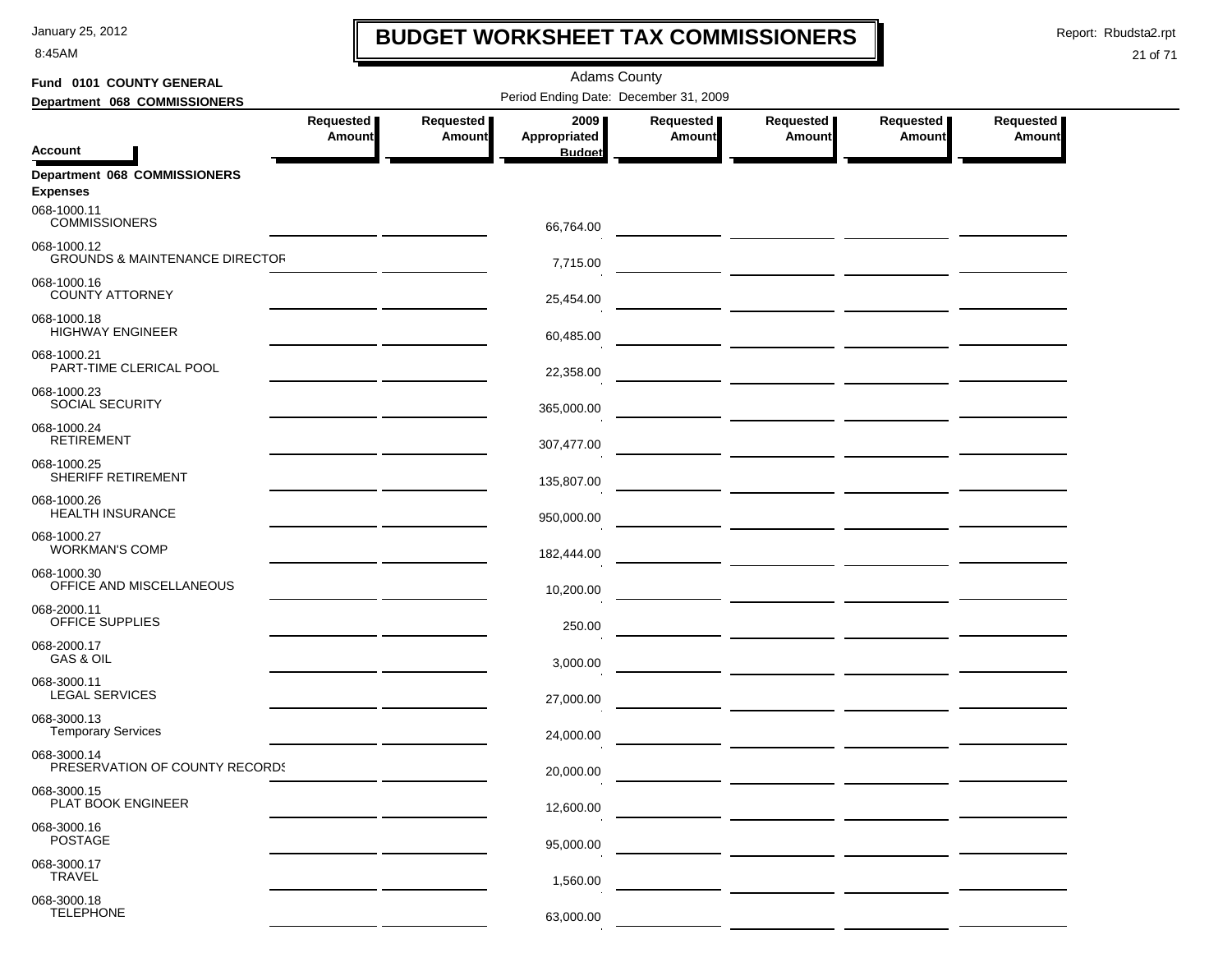8:45AM

# **BUDGET WORKSHEET TAX COMMISSIONERS**

Report: Rbudsta2.rpt

 $\mathbf l$ 

#### 22 of 71

| Fund 0101 COUNTY GENERAL                           |                     | <b>Adams County</b> |                                       |                                   |                            |                     |                            |  |  |  |
|----------------------------------------------------|---------------------|---------------------|---------------------------------------|-----------------------------------|----------------------------|---------------------|----------------------------|--|--|--|
| Department 068 COMMISSIONERS                       |                     |                     | Period Ending Date: December 31, 2009 |                                   |                            |                     |                            |  |  |  |
|                                                    | Requested<br>Amount | Requested<br>Amount | 2009<br>Appropriated                  | <b>Requested</b><br><b>Amount</b> | Requested<br><b>Amount</b> | Requested<br>Amount | Requested<br><b>Amount</b> |  |  |  |
| <b>Account</b>                                     |                     |                     | <b>Budget</b>                         |                                   |                            |                     |                            |  |  |  |
| 068-3000.19<br>POST. METER RENT/REPAIR/COPY PAF    |                     |                     | 9,500.00                              |                                   |                            |                     |                            |  |  |  |
| 068-3000.21<br>PUBLICATION OF LEGAL NOTICES        |                     |                     | 9,000.00                              |                                   |                            |                     |                            |  |  |  |
| 068-3000.26<br><b>UNEMPLOYMENT</b>                 |                     |                     | 7,500.00                              |                                   |                            |                     |                            |  |  |  |
| 068-3000.27<br>OFFICIAL BONDS                      |                     |                     | 3,000.00                              |                                   |                            |                     |                            |  |  |  |
| 068-3000.28<br>INSURANCE BUILDING & STRUCTURE      |                     |                     | 170,000.00                            |                                   |                            |                     |                            |  |  |  |
| 068-3000.29<br><b>INSURANCE SHERIFFS RESERVES</b>  |                     |                     | 500.00                                |                                   |                            |                     |                            |  |  |  |
| 068-3000.50<br><b>Unsafe Buildings</b>             |                     |                     | 40,000.00                             |                                   |                            |                     |                            |  |  |  |
| 068-3000.51<br><b>DUES AND SUBSCRIPTIONS</b>       |                     |                     | 4,500.00                              |                                   |                            |                     |                            |  |  |  |
| 068-3000.52<br><b>MENTAL HEALTH</b>                |                     |                     | 169,070.00                            |                                   |                            |                     |                            |  |  |  |
| 068-3000.53<br><b>EMS</b>                          |                     |                     | 375,855.00                            |                                   |                            |                     |                            |  |  |  |
| 068-3000.54<br><b>BI-COUNTY SERVICES</b>           |                     |                     | 39,312.00                             |                                   |                            |                     |                            |  |  |  |
| 068-3000.55<br>STATE INSTITUTIONS                  |                     |                     | 205,000.00                            |                                   |                            |                     |                            |  |  |  |
| 068-3000.56<br>Private Institutions/Secure Detent. |                     |                     | 42,500.00                             |                                   |                            |                     |                            |  |  |  |
| 068-3000.58<br>4-H BUILDING MAINTENANCE            |                     |                     | 15,000.00                             |                                   |                            |                     |                            |  |  |  |
| 068-3000.59<br>4-H COUNCIL BUDGET                  |                     |                     | 18,000.00                             |                                   |                            |                     |                            |  |  |  |
| 068-3000.60<br>SOIL AND WATER DISTRICT             |                     |                     | 14,680.00                             |                                   |                            |                     |                            |  |  |  |
| 068-3000.61<br>SOLDIER BURIAL                      |                     |                     | 6,000.00                              |                                   |                            |                     |                            |  |  |  |
| 068-3000.62<br><b>MEMORIAL DAY EXPENSES</b>        |                     |                     | 2,100.00                              |                                   |                            |                     |                            |  |  |  |
| 068-3000.63<br>ST. MARY'S WABASH RIVER CLEANUP     |                     |                     | 25,000.00                             |                                   |                            |                     |                            |  |  |  |
| 068-3000.64<br><b>TAX REFUNDS</b>                  |                     |                     | 15,000.00                             |                                   |                            |                     |                            |  |  |  |
| 068-3000.65<br>CHANGE OF VENUE                     |                     |                     | 500.00                                |                                   |                            |                     |                            |  |  |  |

 $\mathbf{r}$ 

- -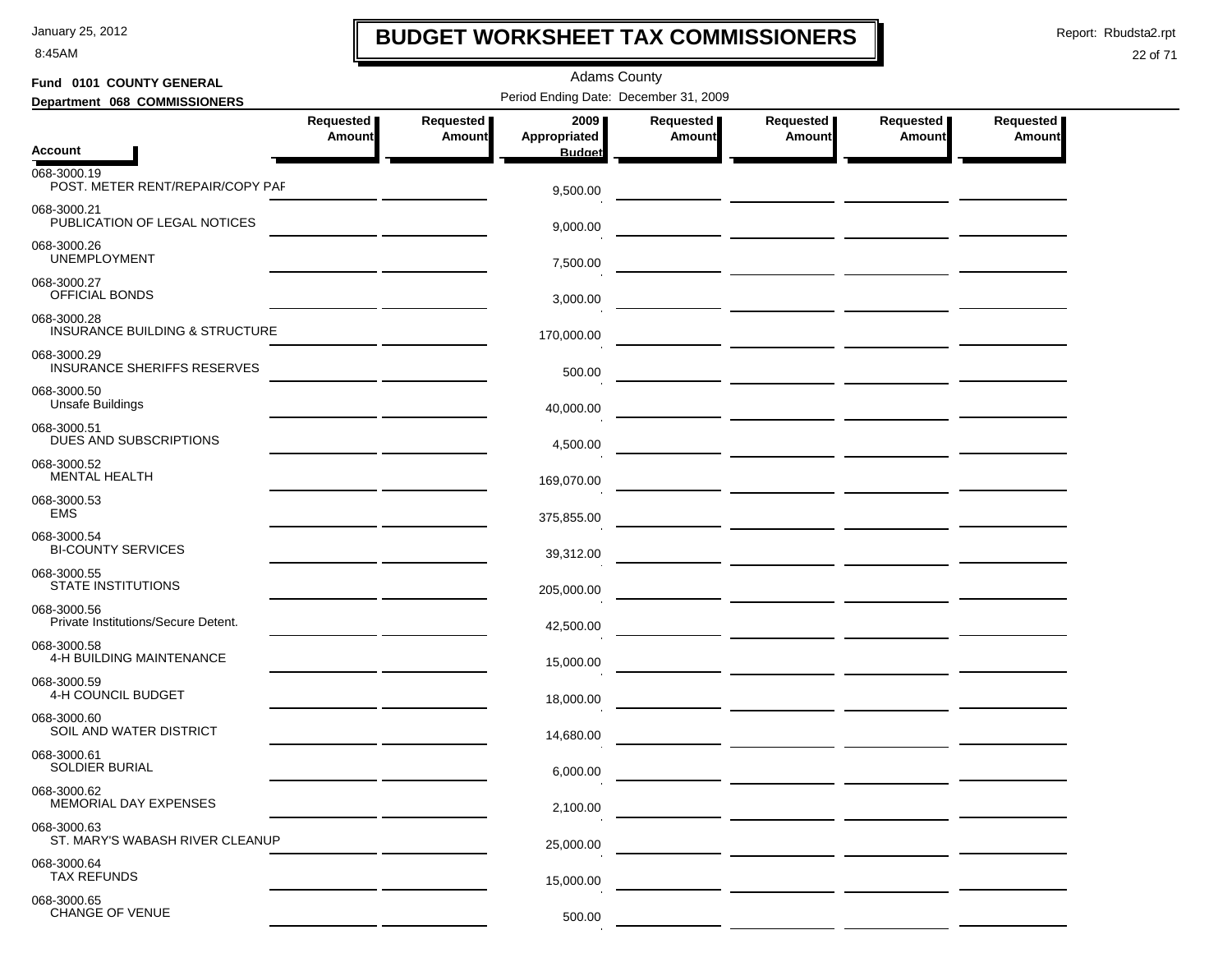8:45AM

# **BUDGET WORKSHEET TAX COMMISSIONERS**

Report: Rbudsta2.rpt

 $\mathbf l$ 

| Fund 0101 COUNTY GENERAL                        |                            |                            | <b>Adams County</b>                   |                            |                                  |                                      |                            |
|-------------------------------------------------|----------------------------|----------------------------|---------------------------------------|----------------------------|----------------------------------|--------------------------------------|----------------------------|
| Department 068 COMMISSIONERS                    |                            |                            | Period Ending Date: December 31, 2009 |                            |                                  |                                      |                            |
|                                                 | Requested<br><b>Amount</b> | Requested<br><b>Amount</b> | 2009<br>Appropriated                  | Requested<br><b>Amount</b> | Requested<br><b>Amount</b>       | Requested<br><b>Amount</b>           | Requested<br><b>Amount</b> |
| <b>Account</b>                                  |                            |                            | <b>Budget</b>                         |                            |                                  |                                      |                            |
| 068-3000.66<br><b>EXAMINATION OF RECORDS</b>    |                            |                            | 18,000.00                             |                            |                                  |                                      |                            |
| 068-3000.67<br>ANIMAL HEALTH TESTING/CONTROL    |                            |                            | 1,000.00                              |                            |                                  |                                      |                            |
| 068-3000.68<br>UPPER WABASH R.B.COMM.-OFFICE E) |                            |                            | 1,000.00                              |                            |                                  |                                      |                            |
| 068-3000.69<br>ST. MARY'S RIVER GAGE            |                            |                            | 2,000.00                              |                            |                                  |                                      |                            |
| 068-3000.70<br>ADAMS COUNTY COUNCIL ON AGING    |                            |                            | 25,000.00                             |                            |                                  |                                      |                            |
| 068-3000.71<br><b>COUNTY PROMOTIONS</b>         |                            |                            | 1,000.00                              |                            |                                  |                                      |                            |
| 068-3000.72<br>FEES AND PENALTIES               |                            |                            | 500.00                                |                            |                                  |                                      |                            |
| 068-3000.73<br>COUNTY COST ALLOCATION PLAN      |                            |                            | 4,800.00                              |                            |                                  |                                      |                            |
| 068-3000.74<br>RADIO COMMUNICATION EQUIPMENT    |                            |                            | 75,000.00                             |                            |                                  |                                      |                            |
| 068-3000.79<br><b>DOG POUND</b>                 |                            |                            | 50,000.00                             |                            |                                  | — <u>— — — — — — — — — — — — — —</u> |                            |
| 068-3000.80<br>JUVENILE ALTERNATIVE PROJECT     |                            |                            | 5,000.00                              |                            |                                  |                                      |                            |
| 068-3000.81<br>MAUMEE RIVER BASIN               |                            |                            | 22,544.00                             |                            |                                  |                                      |                            |
| 068-3000.82<br><b>HISTORICAL SOCIETY</b>        |                            |                            | 4,000.00                              |                            |                                  |                                      |                            |
| 068-3000.83<br><b>CONSULTING FEES</b>           |                            |                            | 4,000.00                              |                            |                                  |                                      |                            |
| 068-3000.87<br><b>Transporting Prisoners</b>    |                            |                            | 7,000.00                              |                            |                                  |                                      |                            |
| 068-3000.89<br><b>EMERGENCIES</b>               |                            |                            | 10,000.00                             |                            | — <u>— — — — — — — — — — — —</u> |                                      |                            |
| 068-4000.21<br>UNINCORPORATED COMM. INFRASTRU   |                            |                            | 40,000.00                             |                            |                                  |                                      |                            |
| 068-4000.26<br><b>EQUIPMENT</b>                 |                            |                            | 50,000.00                             |                            |                                  |                                      |                            |
| 068-4000.27<br>HOSPITAL AMBULANCE               |                            |                            | 55,000.00                             |                            |                                  |                                      |                            |
| <b>Expenses Total</b>                           |                            |                            | 3,927,975.00                          |                            |                                  |                                      |                            |
| <b>COMMISSIONERS Dept Total</b>                 |                            |                            | 3,927,975.00                          |                            |                                  |                                      |                            |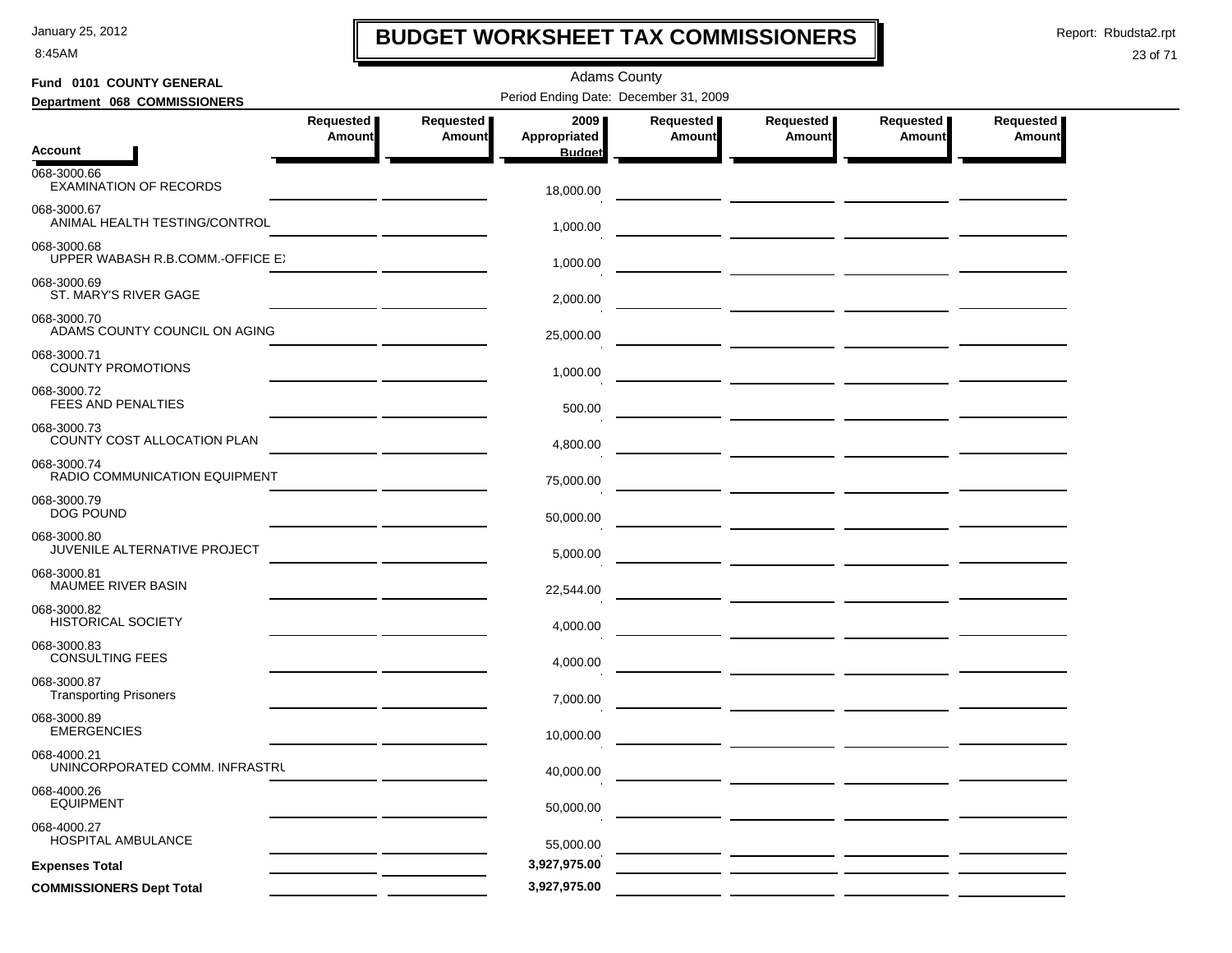8:45AM

# **BUDGET WORKSHEET TAX COMMISSIONERS**

Report: Rbudsta2.rpt

 $\mathbf I$ 

| Fund 0101 COUNTY GENERAL                          |                            |                     |                                       |                            |                                                                                                                     |                              |                     |  |
|---------------------------------------------------|----------------------------|---------------------|---------------------------------------|----------------------------|---------------------------------------------------------------------------------------------------------------------|------------------------------|---------------------|--|
| Department 079 PLAN COMMISSION                    |                            |                     | Period Ending Date: December 31, 2009 |                            |                                                                                                                     |                              |                     |  |
|                                                   | Requested<br><b>Amount</b> | Requested<br>Amount | 2009<br>Appropriated                  | Requested<br><b>Amount</b> | Requested<br><b>Amount</b>                                                                                          | Requested  <br><b>Amount</b> | Requested<br>Amount |  |
| <b>Account</b>                                    |                            |                     | <b>Budget</b>                         |                            |                                                                                                                     |                              |                     |  |
| Department 079 PLAN COMMISSION<br><b>Expenses</b> |                            |                     |                                       |                            |                                                                                                                     |                              |                     |  |
| 079-1000.12<br>FIRST DEPUTY & ASSISTANT DIRECTO   |                            |                     | 28,104.00                             |                            |                                                                                                                     |                              |                     |  |
| 079-1000.15<br><b>OVERTIME</b>                    |                            |                     | 50.00                                 |                            |                                                                                                                     |                              |                     |  |
| 079-1000.16<br><b>ATTORNEY</b>                    |                            |                     | 4,396.00                              |                            |                                                                                                                     |                              |                     |  |
| 079-1000.17<br>PER DIEM                           |                            |                     | 3,500.00                              |                            |                                                                                                                     |                              |                     |  |
| 079-1000.18<br><b>PART-TIME INSPECTOR</b>         |                            |                     | 12,426.00                             |                            |                                                                                                                     |                              |                     |  |
| 079-2000.11<br>OFFICE SUPPLIES                    |                            |                     | 950.00                                |                            | <u> 1989 - Johann John Stone, mars eta industrial eta industrial eta industrial eta industrial eta industrial e</u> |                              |                     |  |
| 079-2000.12<br>OFFICIAL RECORDS                   |                            |                     | 160.00                                |                            |                                                                                                                     |                              |                     |  |
| 079-2000.13<br><b>STATIONERY &amp; PRINTING</b>   |                            |                     | 220.00                                |                            |                                                                                                                     |                              |                     |  |
| 079-2000.21<br><b>EQUIPMENT REPAIR</b>            |                            |                     | 600.00                                |                            |                                                                                                                     |                              |                     |  |
| 079-3000.11<br><b>LEGAL SERVICES</b>              |                            |                     | 3,527.00                              |                            |                                                                                                                     |                              |                     |  |
| 079-3000.13<br>TEMPORARY SERVICES                 |                            |                     | 500.00                                |                            |                                                                                                                     |                              |                     |  |
| 079-3000.16<br><b>POSTAGE</b>                     |                            |                     | 345.00                                |                            |                                                                                                                     |                              |                     |  |
| 079-3000.17<br><b>TRAVEL</b>                      |                            |                     | 833.00                                |                            |                                                                                                                     |                              |                     |  |
| 079-3000.21<br><b>LEGAL ADVERTISING</b>           |                            |                     | 510.00                                |                            |                                                                                                                     |                              |                     |  |
| 079-3000.22<br>PRINTING OTHER THAN OFFICE SUPPL   |                            |                     | 210.00                                |                            |                                                                                                                     |                              |                     |  |
| 079-3000.24<br>PHOTOGRAPHY & BLUE PRINTING        |                            |                     | 170.00                                |                            |                                                                                                                     |                              |                     |  |
| 079-3000.51<br>DUES AND SUBSCRIPTIONS             |                            |                     | 1,154.00                              |                            |                                                                                                                     |                              |                     |  |
| 079-3000.52<br><b>SEMINAR FEES</b>                |                            |                     | 510.00                                |                            |                                                                                                                     |                              |                     |  |
| 079-4000.31<br><b>FURNITURE &amp; FIXTURES</b>    |                            |                     | 650.00                                |                            |                                                                                                                     |                              |                     |  |
| <b>Expenses Total</b>                             |                            |                     | 58,815.00                             |                            |                                                                                                                     |                              |                     |  |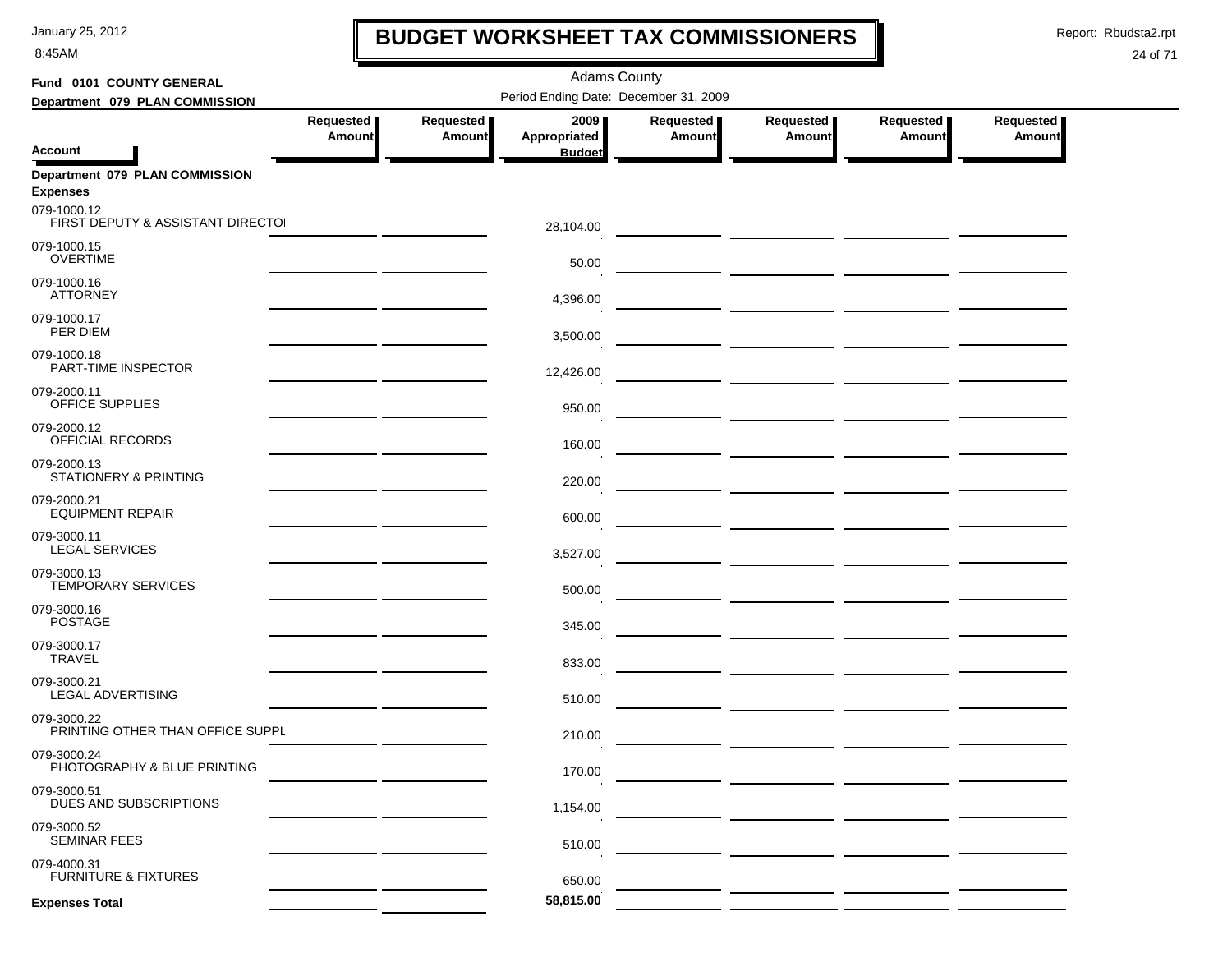8:45AM

# **BUDGET WORKSHEET TAX COMMISSIONERS**

Report: Rbudsta2.rpt

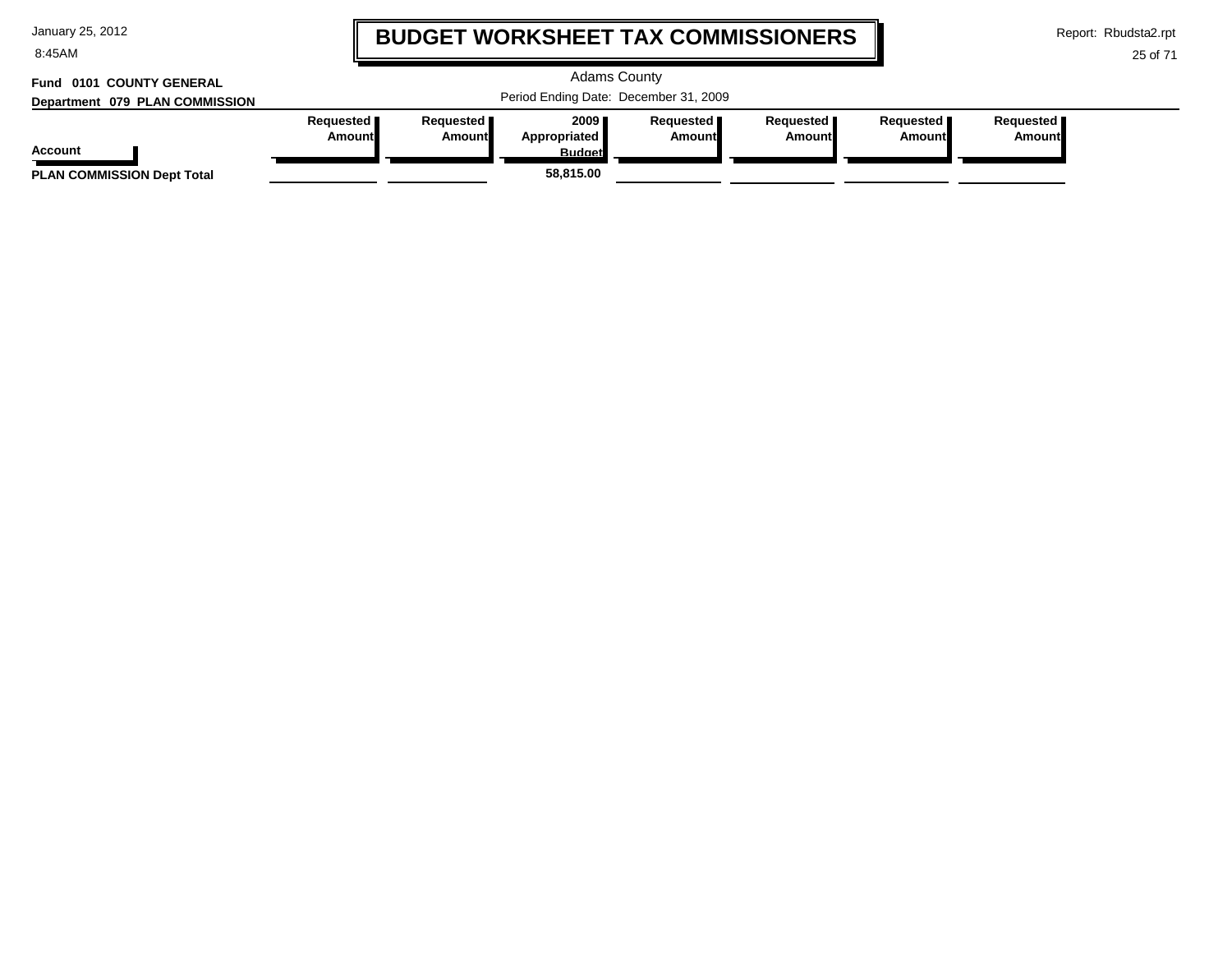8:45AM

# **BUDGET WORKSHEET TAX COMMISSIONERS**

Report: Rbudsta2.rpt

 $\mathbf l$ 

| Fund 0101 COUNTY GENERAL                                    |                                                                                                                     |                  | <b>Adams County</b>                   |                  |                                                 |           |                  |
|-------------------------------------------------------------|---------------------------------------------------------------------------------------------------------------------|------------------|---------------------------------------|------------------|-------------------------------------------------|-----------|------------------|
| Department 161 COURTHOUSE                                   |                                                                                                                     |                  | Period Ending Date: December 31, 2009 |                  |                                                 |           |                  |
|                                                             | <b>Requested</b>                                                                                                    | <b>Requested</b> | 2009                                  | <b>Requested</b> | Requested                                       | Requested | <b>Requested</b> |
|                                                             | Amount                                                                                                              | <b>Amount</b>    | Appropriated                          | Amount           | Amount                                          | Amount    | <b>Amount</b>    |
| <b>Account</b>                                              |                                                                                                                     |                  | <b>Budget</b>                         |                  |                                                 |           |                  |
| Department 161 COURTHOUSE<br><b>Expenses</b>                |                                                                                                                     |                  |                                       |                  |                                                 |           |                  |
| 161-1000.14<br><b>CUSTODIAL COURTHOUSE</b>                  | <u> 1989 - John Harry Harry Harry Harry Harry Harry Harry Harry Harry Harry Harry Harry Harry Harry Harry Harry</u> |                  | 23,806.00                             |                  |                                                 |           |                  |
| 161-1000.15<br><b>OVERTIME</b>                              |                                                                                                                     |                  | 200.00                                |                  |                                                 |           |                  |
| 161-1000.16<br><b>BUILDING MAINTENANCE</b>                  |                                                                                                                     |                  | 29,448.00                             |                  |                                                 |           |                  |
| 161-1000.17<br><b>CUSTODIAL SERVICE COMPLEX</b>             |                                                                                                                     |                  | 28,978.00                             |                  |                                                 |           |                  |
| 161-1000.20<br><b>CUSTODIAL EXTRA HELP</b>                  |                                                                                                                     |                  | 13,200.00                             |                  |                                                 |           |                  |
| 161-2000.17<br>GAS, OIL & REPAIRS                           |                                                                                                                     |                  | 3,600.00                              |                  |                                                 |           |                  |
| 161-2000.21<br><b>CUSTODIAL SUPPLIES</b>                    |                                                                                                                     |                  | 13,000.00                             |                  |                                                 |           |                  |
| 161-3000.12<br>CONTRACTUAL                                  |                                                                                                                     |                  | 26,340.00                             |                  | <u> 1989 - Johann John Stone, mars et al. (</u> |           |                  |
| 161-3000.31<br><b>UTILITIES</b>                             |                                                                                                                     |                  | 150,000.00                            |                  |                                                 |           |                  |
| 161-3000.33<br><b>CARPET REPLACEMENT</b>                    | <u> Albanya (Albanya)</u>                                                                                           |                  | 11,000.00                             |                  |                                                 |           |                  |
| 161-3000.39<br><b>GENERAL BUILDING MAIN. &amp; SUPPLIES</b> |                                                                                                                     |                  | 15,000.00                             |                  |                                                 |           |                  |
| 161-3000.40<br><b>GENERAL MAINTENANCE / CONTRACT</b>        |                                                                                                                     |                  | 2,500.00                              |                  |                                                 |           |                  |
| 161-3000.41<br><b>LANDSCAPE SUPPLIES &amp; MATERIALS</b>    |                                                                                                                     |                  | 1,000.00                              |                  |                                                 |           |                  |
| 161-3000.42<br><b>UNIFORMS</b>                              |                                                                                                                     |                  | 400.00                                |                  |                                                 |           |                  |
| 161-4000.26<br><b>EQUIPMENT</b>                             |                                                                                                                     |                  | 1,000.00                              |                  |                                                 |           |                  |
| <b>Expenses Total</b>                                       |                                                                                                                     |                  | 319,472.00                            |                  |                                                 |           |                  |
| <b>COURTHOUSE Dept Total</b>                                |                                                                                                                     |                  | 319,472.00                            |                  |                                                 |           |                  |
|                                                             |                                                                                                                     |                  |                                       |                  |                                                 |           |                  |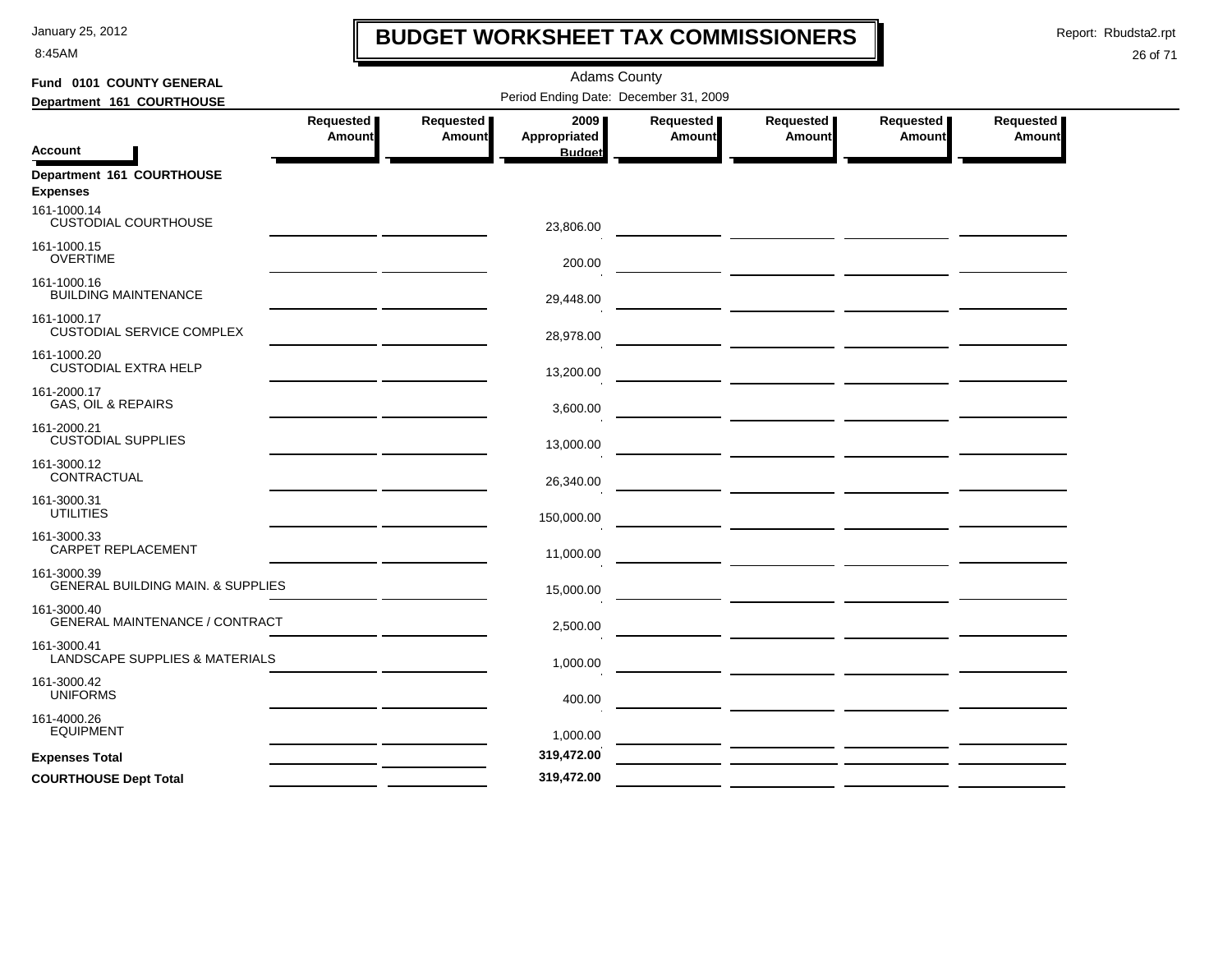8:45AM

# **BUDGET WORKSHEET TAX COMMISSIONERS**

Report: Rbudsta2.rpt

 $\mathbf I$ 

#### 27 of 71

| Fund 0101 COUNTY GENERAL                          |                                                                                                                      |               | <b>Adams County</b>                   |           |               |                                 |               |  |
|---------------------------------------------------|----------------------------------------------------------------------------------------------------------------------|---------------|---------------------------------------|-----------|---------------|---------------------------------|---------------|--|
| Department 201 SUPERIOR COURT                     |                                                                                                                      |               | Period Ending Date: December 31, 2009 |           |               |                                 |               |  |
|                                                   | Requested                                                                                                            | Requested     | 2009 ∎                                | Requested | Requested     | Requested                       | Requested     |  |
| <b>Account</b>                                    | Amount                                                                                                               | <b>Amount</b> | <b>Appropriated</b><br><b>Budget</b>  | Amount    | <b>Amount</b> | Amount                          | <b>Amount</b> |  |
| Department 201 SUPERIOR COURT<br><b>Expenses</b>  |                                                                                                                      |               |                                       |           |               |                                 |               |  |
| 201-1000.12<br>COURT ADMIN/COURT REPORTER         |                                                                                                                      |               | 33,994.00                             |           |               |                                 |               |  |
| 201-1000.13<br>COURT REPORTER/RESEARCH ASS'T      |                                                                                                                      |               | 25,621.00                             |           |               |                                 |               |  |
| 201-1000.14<br>COURT REPORTER/COMPUTER ADMIN      |                                                                                                                      |               | 26,353.00                             |           |               |                                 |               |  |
| 201-1000.15<br><b>OVERTIME</b>                    |                                                                                                                      |               | 100.00                                |           |               |                                 |               |  |
| 201-1000.17<br><b>CLERK TYPIST</b>                |                                                                                                                      |               | 100.00                                |           |               |                                 |               |  |
| 201-1000.18<br><b>TRANSLATOR</b>                  |                                                                                                                      |               | 1,000.00                              |           |               |                                 |               |  |
| 201-1000.19<br><b>BAILIFF/CLERK</b>               |                                                                                                                      |               | 25,739.00                             |           |               |                                 |               |  |
| 201-1000.28<br><b>COMPENSATION-PAUPER COUNSEL</b> |                                                                                                                      |               | 6,675.00                              |           |               |                                 |               |  |
| 201-1000.29<br>PER DIEM-PETIT JURORS              | <u> 1990 - Johann John Harry Harry Harry Harry Harry Harry Harry Harry Harry Harry Harry Harry Harry Harry Harry</u> |               | 2,000.00                              |           |               |                                 |               |  |
| 201-1000.30<br>PER DIEM-JUDGE VENUE               |                                                                                                                      |               | 100.00                                |           |               | — <u>— —————</u> —————————————— |               |  |
| 201-1000.31<br>PER DIEM-COURT REPORTER-VENUE      |                                                                                                                      |               | 50.00                                 |           |               | — <u>— —————</u> —————————————— |               |  |
| 201-1000.32<br>PER DIEM-BAILIFF-VENUE             |                                                                                                                      |               | 50.00                                 |           |               |                                 |               |  |
| 201-1000.34<br>MISCELLANEOUS INDIGENT             |                                                                                                                      |               | 2,500.00                              |           |               |                                 |               |  |
| 201-2000.11<br>OFFICE SUPPLIES                    |                                                                                                                      |               | 3,287.00                              |           |               |                                 |               |  |
| 201-3000.16<br><b>POSTAGE</b>                     |                                                                                                                      |               | 160.00                                |           |               |                                 |               |  |
| 201-3000.17<br><b>IRAVEL</b>                      |                                                                                                                      |               | 700.00                                |           |               |                                 |               |  |
| 201-3000.25<br><b>PRINTING</b>                    |                                                                                                                      |               | 312.00                                |           |               |                                 |               |  |
| 201-3000.36<br>MAINTENANCE & REPAIR CONTRACTS     |                                                                                                                      |               | 101.00                                |           |               |                                 |               |  |
| 201-3000.37<br><b>EQUIPMENT REPAIR</b>            |                                                                                                                      |               | 101.00                                |           |               |                                 |               |  |
| 201-3000.51<br>DUES AND SUBSCRIPTIONS             |                                                                                                                      |               | 428.00                                |           |               |                                 |               |  |

 $\sim$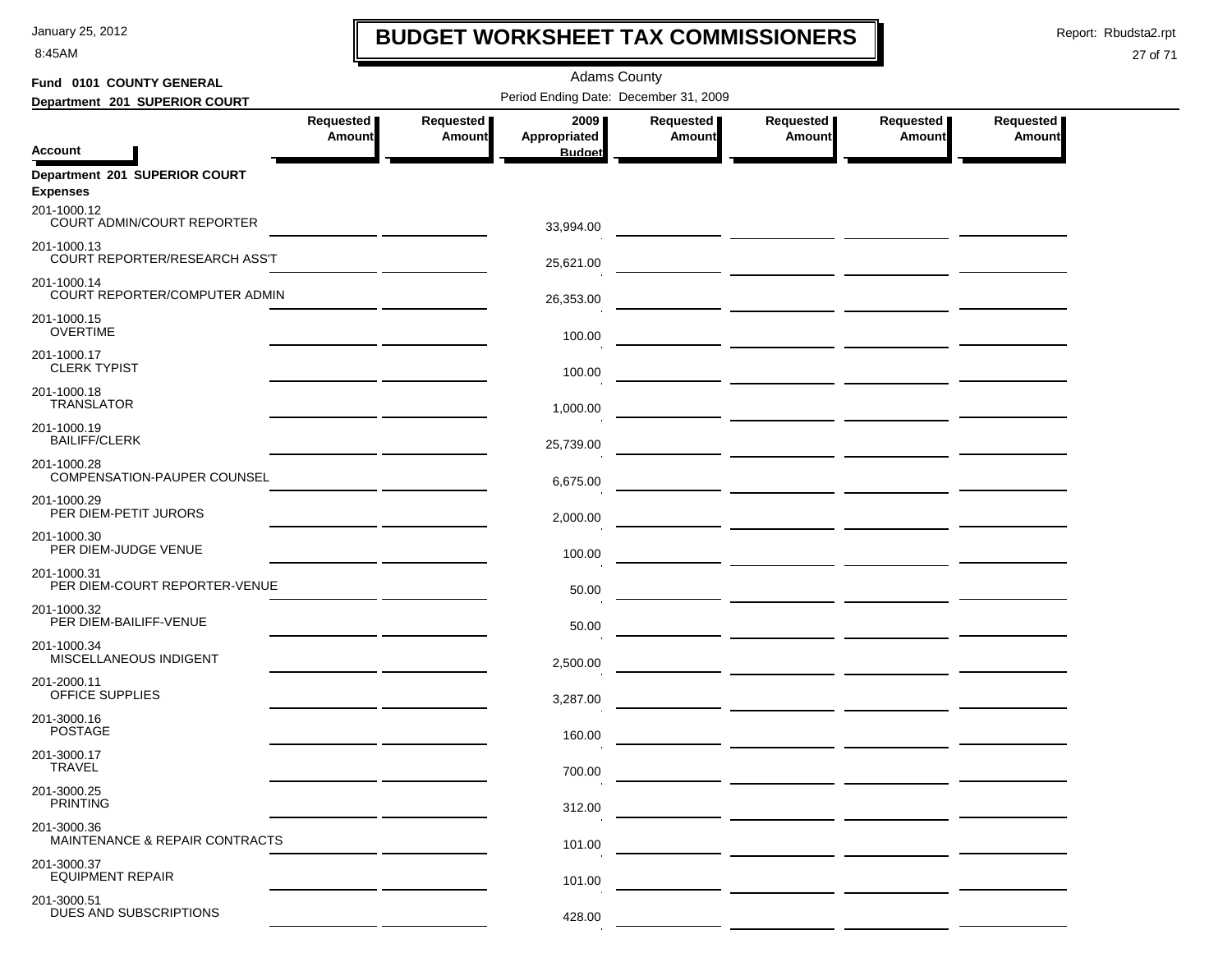8:45AM

# **BUDGET WORKSHEET TAX COMMISSIONERS**

Report: Rbudsta2.rpt

 $\mathbf l$ 

| Fund 0101 COUNTY GENERAL                      |                     |                            | <b>Adams County</b>                   |                            |                            |                            |                            |
|-----------------------------------------------|---------------------|----------------------------|---------------------------------------|----------------------------|----------------------------|----------------------------|----------------------------|
| Department 201 SUPERIOR COURT                 |                     |                            | Period Ending Date: December 31, 2009 |                            |                            |                            |                            |
|                                               | Requested<br>Amount | Requested<br><b>Amount</b> | 2009<br>Appropriated                  | Requested<br><b>Amount</b> | Requested<br><b>Amount</b> | Requested<br><b>Amount</b> | Requested<br><b>Amount</b> |
| Account                                       |                     |                            | <b>Budget</b>                         |                            |                            |                            |                            |
| 201-3000.52<br><b>CONFERENCE AND SEMINARS</b> |                     |                            | 594.00                                |                            |                            |                            |                            |
| 201-3000.53<br><b>MEALS AND LODGING</b>       |                     |                            | 320.00                                |                            |                            |                            |                            |
| 201-4000.21<br><b>FURNITURE AND FIXTURES</b>  |                     |                            | 534.00                                |                            |                            |                            |                            |
| 201-4000.26<br><b>OFFICE MACHINE</b>          |                     |                            | 534.00                                |                            |                            |                            |                            |
| 201-4000.31<br>LAW BOOKS AND WESTLAW          |                     |                            | 3,588.00                              |                            |                            |                            |                            |
| <b>Expenses Total</b>                         |                     |                            | 134,941.00                            |                            |                            |                            |                            |
| <b>SUPERIOR COURT Dept Total</b>              |                     |                            | 134,941.00                            |                            |                            |                            |                            |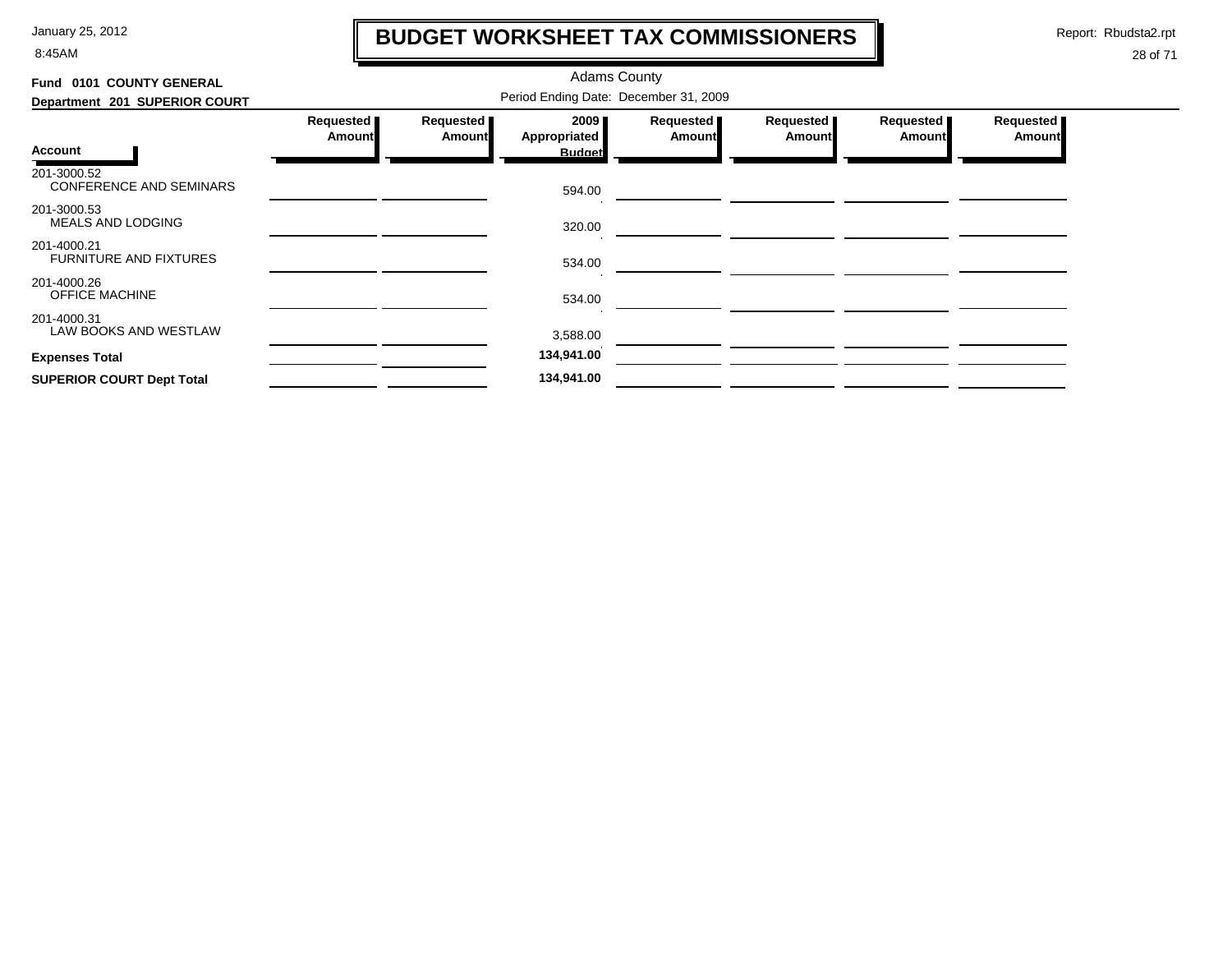8:45AM

# **BUDGET WORKSHEET TAX COMMISSIONERS**

Report: Rbudsta2.rpt

 $\mathbf l$ 

| Fund 0101 COUNTY GENERAL                          |                                                                                                                       |                     | <b>Adams County</b>                   |                     |                       |                     |                     |
|---------------------------------------------------|-----------------------------------------------------------------------------------------------------------------------|---------------------|---------------------------------------|---------------------|-----------------------|---------------------|---------------------|
| Department 231 PUBLIC DEFENDER                    |                                                                                                                       |                     | Period Ending Date: December 31, 2009 |                     |                       |                     |                     |
| <b>Account</b>                                    | Requested<br>Amount                                                                                                   | Requested<br>Amount | 2009<br>Appropriated<br><b>Budget</b> | Requested<br>Amount | Requested  <br>Amount | Requested<br>Amount | Requested<br>Amount |
| Department 231 PUBLIC DEFENDER<br><b>Expenses</b> |                                                                                                                       |                     |                                       |                     |                       |                     |                     |
| 231-1000.11<br>PUBLIC DEFENDER                    |                                                                                                                       |                     | 71,500.00                             |                     |                       |                     |                     |
| 231-1000.12<br>DEPUTY PUBLIC DEFENDERS            | <u> 1989 - Andrea Station Andrew Maria (</u>                                                                          |                     | 109,000.00                            |                     |                       |                     |                     |
| 231-1000.13<br><b>FULL-TIME SECRETARY</b>         | <u> 1989 - Johann Barn, amerikansk politiker (</u>                                                                    |                     | 25,857.00                             |                     |                       |                     |                     |
| 231-1000.37<br>Miscellaneous Indigent Expenses    |                                                                                                                       |                     | 4,500.00                              |                     |                       |                     |                     |
| 231-2000.11<br>OFFICE SUPPLIES                    |                                                                                                                       |                     | 2,000.00                              |                     |                       |                     |                     |
| 231-2000.12<br>Office Allowance                   |                                                                                                                       |                     | 2,400.00                              |                     |                       |                     |                     |
| 231-3000.13<br>TEMPORARY SERVICES                 |                                                                                                                       |                     | 1,272.00                              |                     |                       |                     |                     |
| 231-3000.16<br>Postage                            |                                                                                                                       |                     | 2,400.00                              |                     |                       |                     |                     |
| 231-3000.17<br>TRAVEL/TRAINING                    |                                                                                                                       |                     | 1,200.00                              |                     |                       |                     |                     |
| 231-3000.18<br><b>TELEPHONE</b>                   |                                                                                                                       |                     | 500.00                                |                     |                       |                     |                     |
| 231-3000.41<br><b>RENT</b>                        |                                                                                                                       |                     | 3,600.00                              |                     |                       |                     |                     |
| 231-4000.26<br><b>EQUIPMENT</b>                   | <u> 1989 - John Harry Harry Harry Harry Harry Harry Harry Harry Harry Harry Harry Harry Harry Harry Harry Harry H</u> |                     | 1,300.00                              |                     |                       |                     |                     |
| <b>Expenses Total</b>                             |                                                                                                                       |                     | 225,529.00                            |                     |                       |                     |                     |
| <b>PUBLIC DEFENDER Dept Total</b>                 |                                                                                                                       |                     | 225,529.00                            |                     |                       |                     |                     |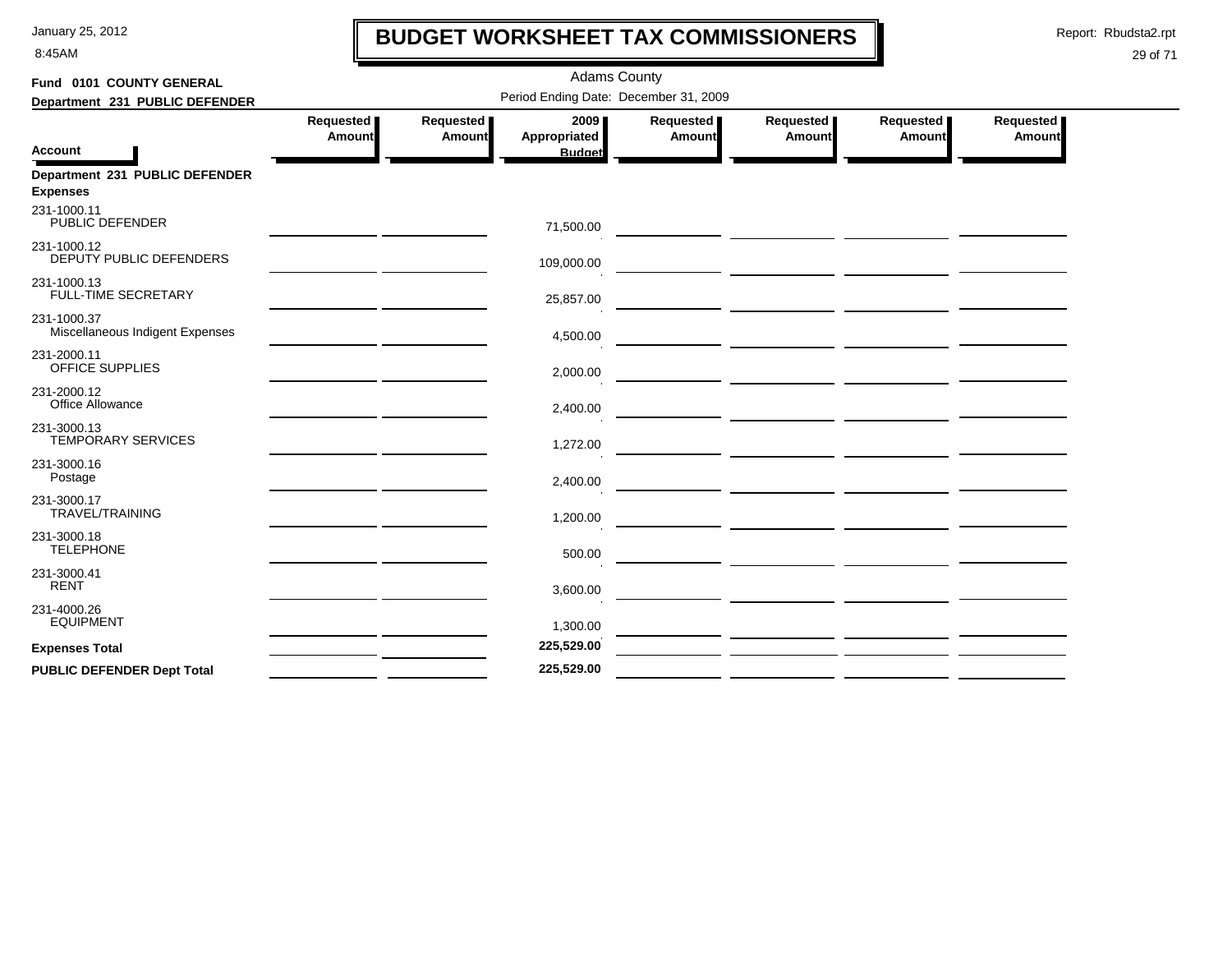8:45AM

# **BUDGET WORKSHEET TAX COMMISSIONERS**

Report: Rbudsta2.rpt

 $\mathbf I$ 

| Fund 0101 COUNTY GENERAL                          |                     |                            | <b>Adams County</b>                   |                     |                                                                                                                      |                            |                              |
|---------------------------------------------------|---------------------|----------------------------|---------------------------------------|---------------------|----------------------------------------------------------------------------------------------------------------------|----------------------------|------------------------------|
| Department 232 CIRCUIT COURT                      |                     |                            | Period Ending Date: December 31, 2009 |                     |                                                                                                                      |                            |                              |
|                                                   | Requested<br>Amount | Requested<br><b>Amount</b> | 2009<br>Appropriated                  | Requested<br>Amount | Requested<br>Amount                                                                                                  | Requested<br><b>Amount</b> | Requested  <br><b>Amount</b> |
| <b>Account</b>                                    |                     |                            | <b>Budget</b>                         |                     |                                                                                                                      |                            |                              |
| Department 232 CIRCUIT COURT<br><b>Expenses</b>   |                     |                            |                                       |                     |                                                                                                                      |                            |                              |
| 232-1000.12<br>COURT ADMIN/SEC/ASS'T. REPORTER    |                     |                            | 33,994.00                             |                     |                                                                                                                      |                            |                              |
| 232-1000.13<br>CHIEF REPORTER                     |                     |                            | 29,772.00                             |                     | <u> 1989 - Jan Barnett, politik fizikar e</u>                                                                        |                            |                              |
| 232-1000.14<br><b>ASSISTANT REPORTER</b>          |                     |                            | 26,816.00                             |                     |                                                                                                                      |                            |                              |
| 232-1000.16<br><b>COURT SECURITY</b>              |                     |                            | 20,888.00                             |                     |                                                                                                                      |                            |                              |
| 232-1000.17<br><b>TRANSLATOR</b>                  |                     |                            | 300.00                                |                     |                                                                                                                      |                            |                              |
| 232-1000.18<br>BAILIFF/ASS'T ADMIN/ASS'T REPORTEF |                     |                            | 24,389.00                             |                     |                                                                                                                      |                            |                              |
| 232-1000.19<br>TEMPORARY ASS'T COURT REPORTER     |                     |                            | 850.00                                |                     |                                                                                                                      |                            |                              |
| 232-1000.30<br>PER DIEM-CT. REPORTER-VENUE        |                     |                            | 300.00                                |                     |                                                                                                                      |                            |                              |
| 232-1000.31<br>PER DIEM-BAILIFF-VENUE             |                     |                            | 200.00                                |                     |                                                                                                                      |                            |                              |
| 232-1000.33<br>PER DIEM-GRAND JURY                |                     |                            | 500.00                                |                     |                                                                                                                      |                            |                              |
| 232-1000.34<br>PER DIEM-PETIT JURY                |                     |                            | 6,500.00                              |                     | <u> 1990 - John Harry Barn, mars and de la partie de la partie de la partie de la partie de la partie de la part</u> |                            |                              |
| 232-1000.35<br>PAUPER ATTORNEY                    |                     |                            | 25,000.00                             |                     | $\overline{\phantom{a}}$ and $\overline{\phantom{a}}$ and $\overline{\phantom{a}}$                                   |                            |                              |
| 232-1000.36<br><b>WITNESS FEES</b>                |                     |                            | 200.00                                |                     | $\overline{\phantom{a}}$ . The contract of $\overline{\phantom{a}}$                                                  |                            |                              |
| 232-1000.37<br>MISCELLANEOUS INDIGENT EXPENSES    |                     |                            | 1,500.00                              |                     |                                                                                                                      |                            |                              |
| 232-1000.38<br><b>GUARDIAN AD LITEM</b>           |                     |                            | 10,000.00                             |                     |                                                                                                                      |                            |                              |
| 232-2000.11<br>STATIONERY AND PRINTING            |                     |                            | 500.00                                |                     |                                                                                                                      |                            |                              |
| 232-2000.12<br>OTHER OFFICE SUPPLIES & PETTY CA!  |                     |                            | 2,733.00                              |                     |                                                                                                                      |                            |                              |
| 232-3000.12<br>PSYCHIATRIC AND MEDICAL SERVICE    |                     |                            | 1,000.00                              |                     |                                                                                                                      |                            |                              |
| 232-3000.16<br><b>POSTAGE</b>                     |                     |                            | 300.00                                |                     |                                                                                                                      |                            |                              |
| 232-3000.37<br><b>REPAIRS</b>                     |                     |                            | 500.00                                |                     |                                                                                                                      |                            |                              |
|                                                   |                     |                            |                                       |                     |                                                                                                                      |                            |                              |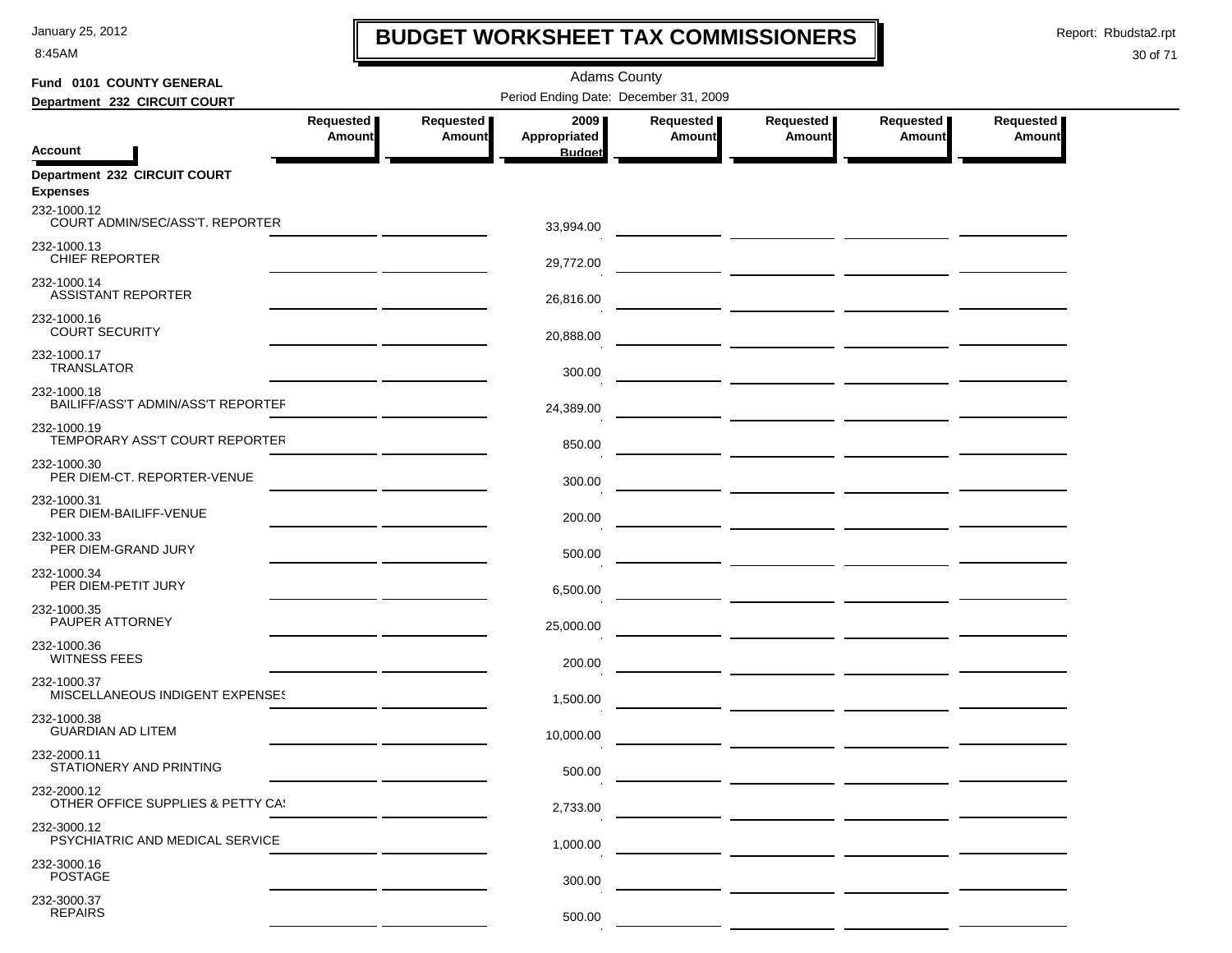8:45AM

# **BUDGET WORKSHEET TAX COMMISSIONERS**

Report: Rbudsta2.rpt

 $\mathbf l$ 

| Fund 0101 COUNTY GENERAL                       |                                       |                     | <b>Adams County</b>                     |                       |                     |                     |                            |  |  |
|------------------------------------------------|---------------------------------------|---------------------|-----------------------------------------|-----------------------|---------------------|---------------------|----------------------------|--|--|
| Department 232 CIRCUIT COURT                   | Period Ending Date: December 31, 2009 |                     |                                         |                       |                     |                     |                            |  |  |
| <b>Account</b>                                 | Requested<br>Amount                   | Requested<br>Amount | 2009 ∎<br>Appropriated<br><b>Budget</b> | Requested  <br>Amount | Requested<br>Amount | Requested<br>Amount | Requested<br><b>Amount</b> |  |  |
| 232-3000.40<br>DRY CLEANING                    |                                       |                     | 50.00                                   |                       |                     |                     |                            |  |  |
| 232-3000.41<br>MAINTENANCE & REPAIR AGREEMENT  |                                       |                     | 1,000.00                                |                       |                     |                     |                            |  |  |
| 232-3000.51<br>DUES AND SUBSCRIPTIONS          |                                       |                     | 1,121.00                                |                       |                     |                     |                            |  |  |
| 232-3000.52<br><b>CONFERENCES AND SEMINARS</b> |                                       |                     | 1,200.00                                |                       |                     |                     |                            |  |  |
| 232-3000.92<br>LODGING AND MEALS OF JURORS     |                                       |                     | 915.00                                  |                       |                     |                     |                            |  |  |
| 232-4000.21<br><b>FURNITURE AND FIXTURES</b>   |                                       |                     | 1,200.00                                |                       |                     |                     |                            |  |  |
| 232-4000.26<br>OFFICE MACHINES                 |                                       |                     | 1,000.00                                |                       |                     |                     |                            |  |  |
| 232-4000.31<br><b>LAW BOOKS</b>                |                                       |                     | 17,000.00                               |                       |                     |                     |                            |  |  |
| <b>Expenses Total</b>                          |                                       |                     | 209,728.00                              |                       |                     |                     |                            |  |  |
| <b>CIRCUIT COURT Dept Total</b>                |                                       |                     | 209,728.00                              |                       |                     |                     |                            |  |  |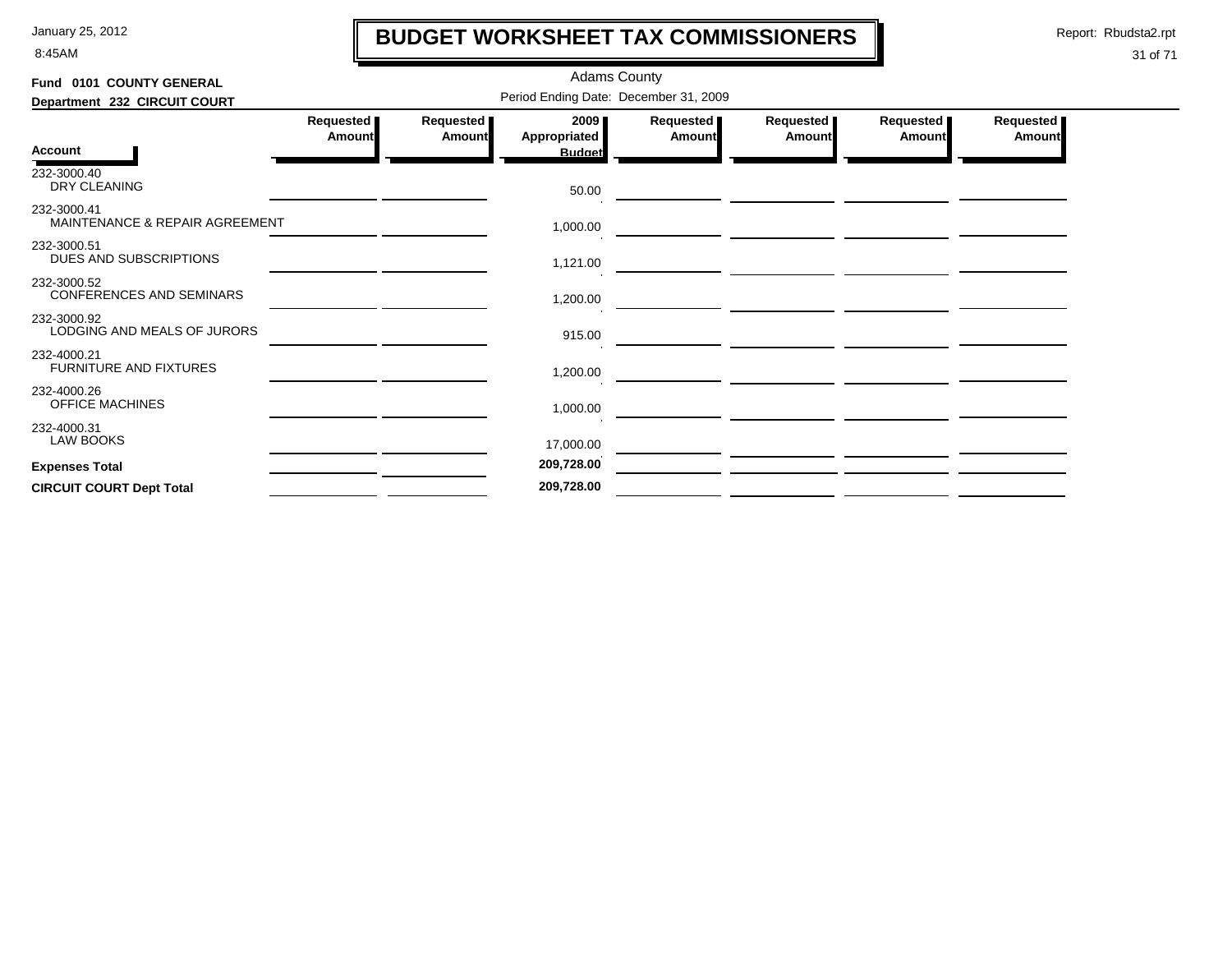8:45AM

# **BUDGET WORKSHEET TAX COMMISSIONERS**

Report: Rbudsta2.rpt

 $\mathbf l$ 

| Fund 0101 COUNTY GENERAL                        |                     |                     | <b>Adams County</b>                   |                            |                                                    |                       |                            |
|-------------------------------------------------|---------------------|---------------------|---------------------------------------|----------------------------|----------------------------------------------------|-----------------------|----------------------------|
| Department 273 PROBATION                        |                     |                     | Period Ending Date: December 31, 2009 |                            |                                                    |                       |                            |
| <b>Account</b>                                  | Requested<br>Amount | Requested<br>Amount | 2009<br>Appropriated<br><b>Budget</b> | <b>Requested</b><br>Amount | Requested<br>Amount                                | Requested  <br>Amount | Requested<br><b>Amount</b> |
| Department 273 PROBATION<br><b>Expenses</b>     |                     |                     |                                       |                            |                                                    |                       |                            |
| 273-1000.11<br>CHIEF PROBATION OFFICER          |                     |                     | 61,333.00                             |                            |                                                    |                       |                            |
| 273-1000.12<br>ASSISTANT CHIEF PROBATION OFFICE |                     |                     | 53,833.00                             |                            |                                                    |                       |                            |
| 273-1000.13<br><b>SECRETARY</b>                 |                     |                     | 24,182.00                             |                            |                                                    |                       |                            |
| 273-1000.14<br>PART-TIME SECRETARIES            |                     |                     | 21,792.00                             |                            |                                                    |                       |                            |
| 273-1000.17<br>PROBATION OFFICER                |                     |                     | 53,833.00                             |                            |                                                    |                       |                            |
| 273-1000.18<br>PROBATION OFFICER                |                     |                     | 48,940.00                             |                            |                                                    |                       |                            |
| 273-1000.19<br>PROBATION OFFICER                |                     |                     | 44,490.00                             |                            |                                                    |                       |                            |
| 273-2000.11<br><b>GENERAL OFFICE SUPPLIES</b>   |                     |                     | 2,680.00                              |                            |                                                    |                       |                            |
| 273-3000.17<br><b>TRAVEL</b>                    |                     |                     | 2,475.00                              |                            |                                                    |                       |                            |
| 273-3000.22<br>PRINTING OTHER THAN OFFICE SUPPL |                     |                     | 210.00                                |                            |                                                    |                       |                            |
| 273-3000.51<br>DUES AND SUBSCRIPTIONS           |                     |                     | 660.00                                |                            |                                                    |                       |                            |
| 273-3000.52<br><b>CONFERENCES AND TRAINING</b>  |                     |                     | 1,660.00                              |                            | <u> 1989 - Johann Stein, mars et al. (b. 1989)</u> |                       |                            |
| 273-4000.31<br>FURNITURE AND FIXTURES           |                     |                     | 100.00                                |                            |                                                    |                       |                            |
| <b>Expenses Total</b>                           |                     |                     | 316,188.00                            |                            |                                                    |                       |                            |
| <b>PROBATION Dept Total</b>                     |                     |                     | 316,188.00                            |                            |                                                    |                       |                            |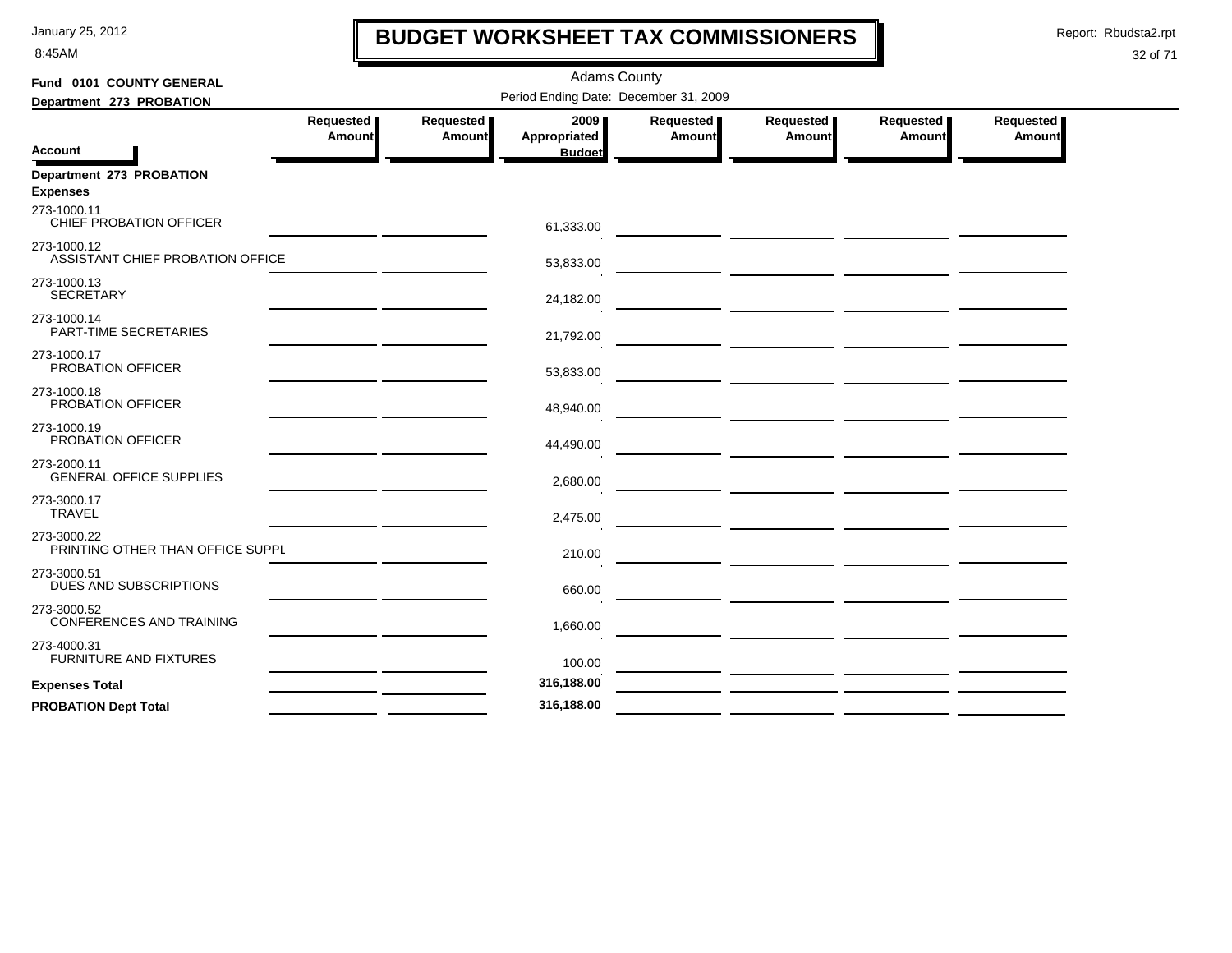8:45AM

# **BUDGET WORKSHEET TAX COMMISSIONERS**

Report: Rbudsta2.rpt

 $\mathbf \mathbf I$ 

| Fund 0101 COUNTY GENERAL                            |                            |                            |                                       |                            |                     |                            |                            |
|-----------------------------------------------------|----------------------------|----------------------------|---------------------------------------|----------------------------|---------------------|----------------------------|----------------------------|
| Department 308 WEIGHT & MEASURES                    |                            |                            |                                       |                            |                     |                            |                            |
| <b>Account</b>                                      | Requested<br><b>Amount</b> | Requested<br><b>Amount</b> | 2009<br>Appropriated<br><b>Budget</b> | Requested<br><b>Amount</b> | Requested<br>Amount | Requested<br><b>Amount</b> | Requested<br><b>Amount</b> |
| Department 308 WEIGHT & MEASURES<br><b>Expenses</b> |                            |                            |                                       |                            |                     |                            |                            |
| 308-1000.11<br><b>INSPECTOR</b>                     |                            |                            | 6,686.00                              |                            |                     |                            |                            |
| 308-2000.11<br><b>SUPPLIES</b>                      |                            |                            | 206.00                                |                            |                     |                            |                            |
| 308-3000.17<br><b>TRAVEL</b>                        |                            |                            | 1,070.00                              |                            |                     |                            |                            |
| 308-3000.18<br><b>TELEPHONE</b>                     |                            |                            | 206.00                                |                            |                     |                            |                            |
| 308-4000.26<br><b>EQUIPMENT</b>                     |                            |                            | 618.00                                |                            |                     |                            |                            |
| <b>Expenses Total</b>                               |                            |                            | 8,786.00                              |                            |                     |                            |                            |
| <b>WEIGHT &amp; MEASURES Dept Total</b>             |                            |                            | 8,786.00                              |                            |                     |                            |                            |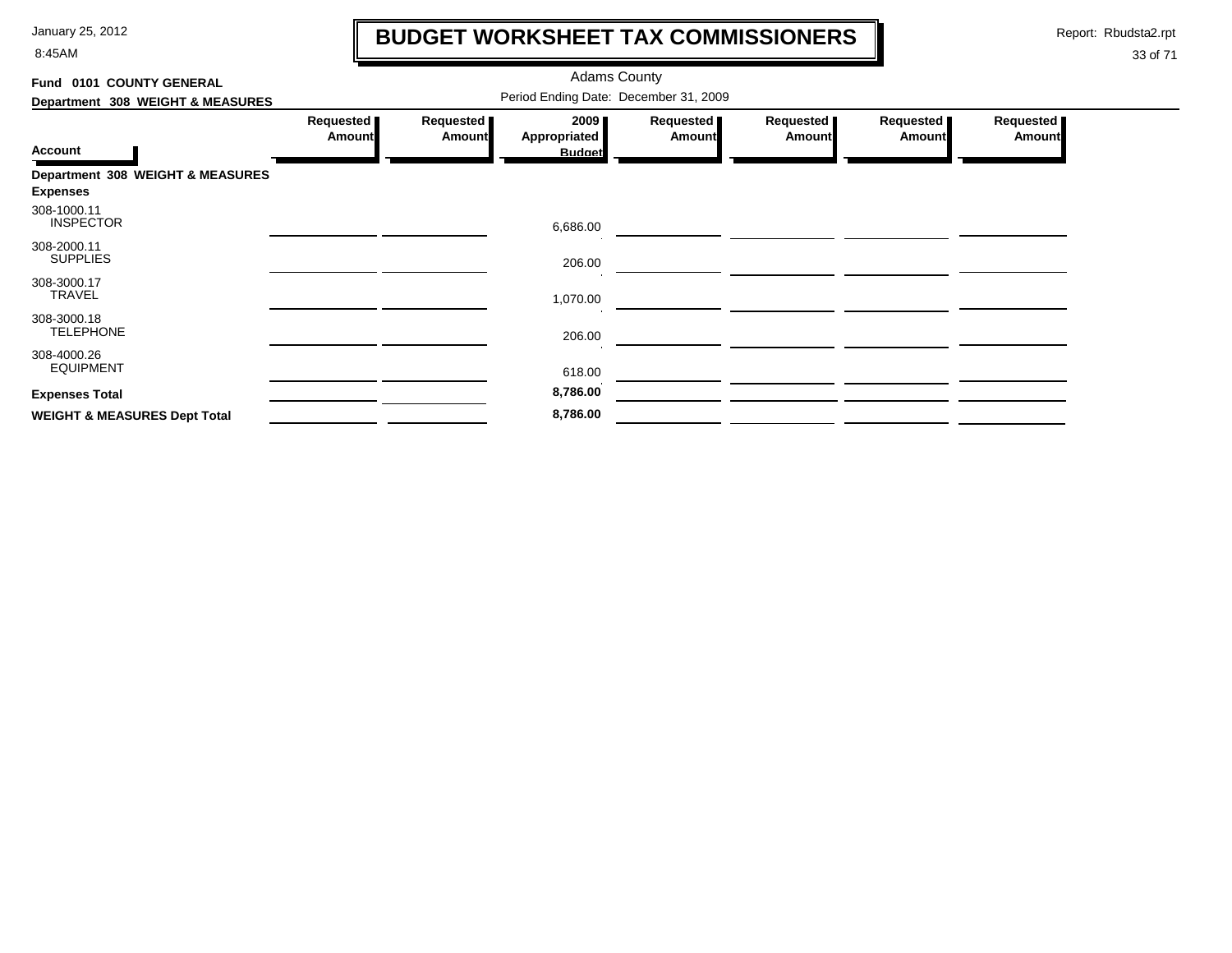8:45AM

### **BUDGET WORKSHEET TAX COMMISSIONERS**

Report: Rbudsta2.rpt

 $\mathbf l$ 

| Fund 0101 COUNTY GENERAL                                     |                            |                            | <b>Adams County</b>                   |                            |                            |                                                              |                            |
|--------------------------------------------------------------|----------------------------|----------------------------|---------------------------------------|----------------------------|----------------------------|--------------------------------------------------------------|----------------------------|
| Department 312 BUILDING DEPARTMENT                           |                            |                            | Period Ending Date: December 31, 2009 |                            |                            |                                                              |                            |
| <b>Account</b>                                               | Requested<br><b>Amount</b> | Requested<br><b>Amount</b> | 2009<br>Appropriated<br><b>Budget</b> | Requested<br><b>Amount</b> | Requested<br><b>Amount</b> | Requested<br><b>Amount</b>                                   | Requested<br><b>Amount</b> |
| <b>Department 312 BUILDING DEPARTMENT</b><br><b>Expenses</b> |                            |                            |                                       |                            |                            |                                                              |                            |
| 312-1000.11<br>BUILDING COMM. & PLAN DIRECTOR                |                            |                            | 42,354.00                             |                            |                            |                                                              |                            |
| 312-1000.12<br>FIRST DEPUTY                                  |                            |                            | 26,589.00                             |                            |                            |                                                              |                            |
| 312-1000.15<br><b>OVERTIME</b>                               |                            |                            | 200.00                                |                            |                            |                                                              |                            |
| 312-1000.17<br>PART-TIME INSPECTOR                           |                            |                            | 2,296.00                              |                            |                            |                                                              |                            |
| 312-2000.11<br>OFFICE SUPPLIES                               |                            |                            | 440.00                                |                            |                            |                                                              |                            |
| 312-2000.20<br>Gas & Oil                                     |                            |                            | 2,312.00                              |                            |                            |                                                              |                            |
| 312-2000.22<br><b>TIRES</b>                                  |                            |                            | 370.00                                |                            |                            |                                                              |                            |
| 312-2000.26<br><b>OTHER SUPPLIES</b>                         |                            |                            | 324.00                                |                            |                            | <u> 1989 - John Stein, Amerikaansk konstantiner (* 1908)</u> |                            |
| 312-3000.11<br><b>LEGAL SERVICES</b>                         |                            |                            | 200.00                                |                            |                            |                                                              |                            |
| 312-3000.13<br>TEMPORARY SERVICES                            |                            |                            | 500.00                                |                            |                            |                                                              |                            |
| 312-3000.16<br><b>POSTAGE</b>                                |                            |                            | 245.00                                |                            |                            |                                                              |                            |
| 312-3000.17<br><b>TRAVEL</b>                                 |                            |                            | 500.00                                |                            |                            |                                                              |                            |
| 312-3000.37<br><b>EQUIPMENT REPAIR</b>                       |                            |                            | 360.00                                |                            |                            |                                                              |                            |
| 312-3000.51<br>DUES AND SUBSCRIPTIONS                        |                            |                            | 408.00                                |                            |                            |                                                              |                            |
| 312-3000.52<br><b>SEMINAR FEES</b>                           |                            |                            | 530.00                                |                            |                            |                                                              |                            |
| 312-3000.53<br>INSPEC. REPAIR/REMOVAL/UNSAFE BL              |                            |                            | 1,000.00                              |                            |                            |                                                              |                            |
| 312-3000.54<br>INSPECTION FEE REFUND                         |                            |                            | 260.00                                |                            |                            |                                                              |                            |
| 312-4000.31<br><b>FURNITURE &amp; FIXTURES</b>               |                            |                            | 550.00                                |                            |                            |                                                              |                            |
| <b>Expenses Total</b>                                        |                            |                            | 79,438.00                             |                            |                            |                                                              |                            |
| <b>BUILDING DEPARTMENT Dept Total</b>                        |                            |                            | 79,438.00                             |                            |                            |                                                              |                            |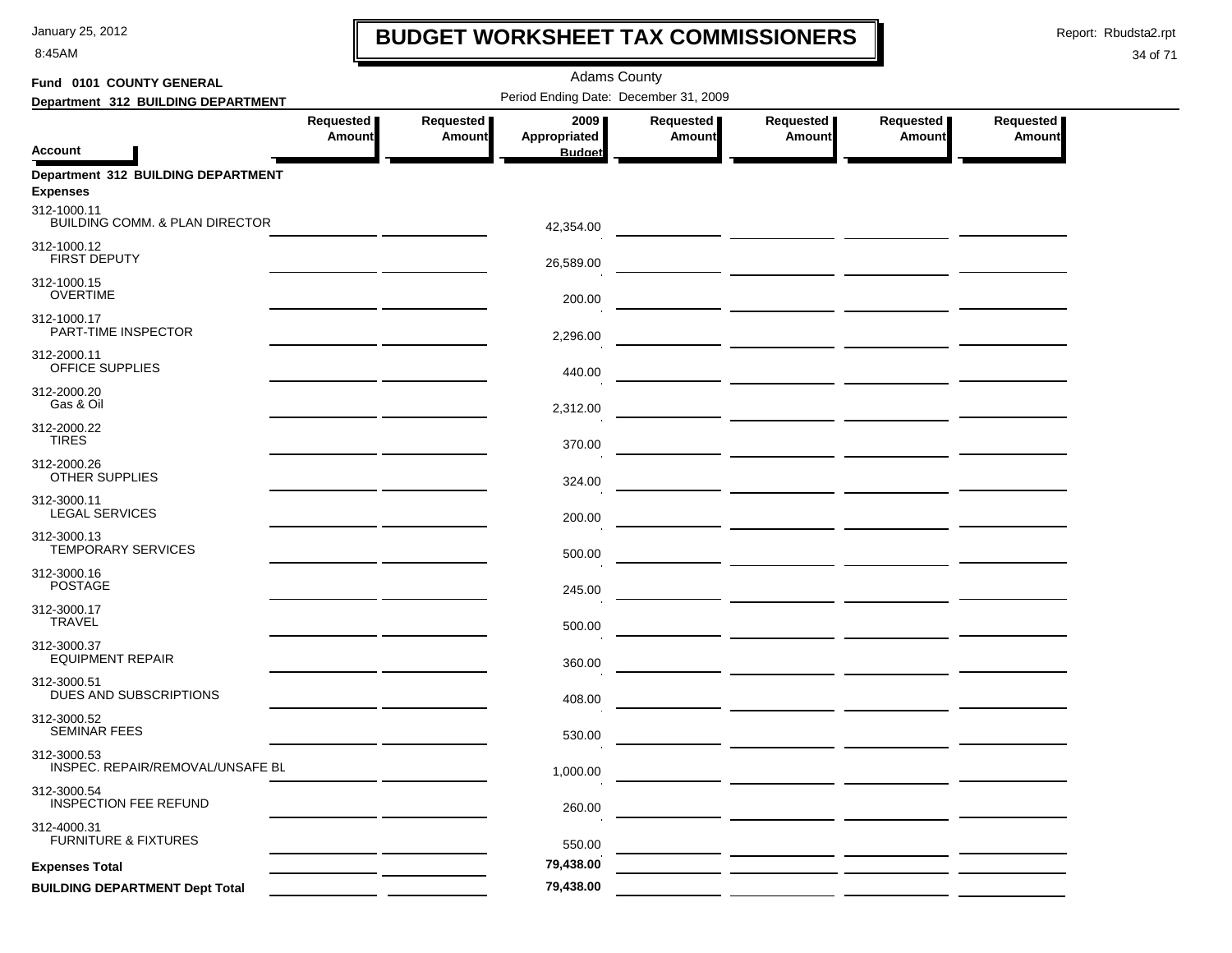8:45AM

# **BUDGET WORKSHEET TAX COMMISSIONERS**

Report: Rbudsta2.rpt

 $\mathbf l$ 

| Fund 0101 COUNTY GENERAL                               |                            |                            | <b>Adams County</b>                          |                     |                                                                                                                       |                            |                            |
|--------------------------------------------------------|----------------------------|----------------------------|----------------------------------------------|---------------------|-----------------------------------------------------------------------------------------------------------------------|----------------------------|----------------------------|
| Department 361 EMERGENCY MANAGEMENT                    |                            |                            | Period Ending Date: December 31, 2009        |                     |                                                                                                                       |                            |                            |
| <b>Account</b>                                         | Requested<br><b>Amount</b> | Requested<br><b>Amount</b> | 2009<br><b>Appropriated</b><br><b>Budget</b> | Requested<br>Amount | Requested<br>Amount                                                                                                   | Requested<br><b>Amount</b> | Requested<br><b>Amount</b> |
| Department 361 EMERGENCY MANAGEMENT<br><b>Expenses</b> |                            |                            |                                              |                     |                                                                                                                       |                            |                            |
| 361-1000.11<br><b>DIRECTOR</b>                         |                            |                            | 35,666.00                                    |                     |                                                                                                                       |                            |                            |
| 361-1000.13<br>PART-TIME CLERICAL                      |                            |                            | 11,950.00                                    |                     |                                                                                                                       |                            |                            |
| 361-1000.14<br>ADMINISTRATIVE ASSISTANT                |                            |                            | 25,261.00                                    |                     |                                                                                                                       |                            |                            |
| 361-2000.11<br>OFFICE SUPPLIES                         |                            |                            | 857.00                                       |                     |                                                                                                                       |                            |                            |
| 361-2000.16<br><b>FREIGHT</b>                          |                            |                            | 106.00                                       |                     |                                                                                                                       |                            |                            |
| 361-3000.16<br><b>POSTAGE</b>                          |                            |                            | 161.00                                       |                     |                                                                                                                       |                            |                            |
| 361-3000.17<br>TRAVEL - FUEL                           |                            |                            | 3,360.00                                     |                     |                                                                                                                       |                            |                            |
| 361-3000.36<br>MAINTENANCE CONTRACTS                   |                            |                            | 1,932.00                                     |                     |                                                                                                                       |                            |                            |
| 361-3000.37<br><b>EQUIPMENT REPAIR</b>                 |                            |                            | 2,113.00                                     |                     | <u> 1989 - Johann Harry Harry Harry Harry Harry Harry Harry Harry Harry Harry Harry Harry Harry Harry Harry Harry</u> |                            |                            |
| 361-3000.51<br>SUBSCRIPTIONS, DUES & REGISTRATIV       |                            |                            | 2,113.00                                     |                     |                                                                                                                       |                            |                            |
| 361-3000.52<br><b>TRAINING</b>                         |                            |                            | 526.00                                       |                     |                                                                                                                       |                            |                            |
| 361-3000.53<br><b>EMERGENCY CONTINGENCY</b>            |                            |                            | 1,072.00                                     |                     | <u> La Carlo Carlo Carlo Carlo Carlo Carlo Carlo Carlo Carlo Carlo Carlo Carlo Carlo Carlo Carlo Carlo Carlo Car</u>  |                            |                            |
| 361-3000.54<br><b>HAZARDOUS CHEMICAL</b>               |                            |                            | 536.00                                       |                     | <u> 1990 - Johann Harry Harry Harry Harry Harry Harry Harry Harry Harry Harry Harry Harry Harry Harry Harry Harry</u> |                            |                            |
| 361-4000.26<br><b>EQUIPMENT</b>                        |                            |                            | 1,051.00                                     |                     |                                                                                                                       |                            |                            |
| <b>Expenses Total</b>                                  |                            |                            | 86,704.00                                    |                     |                                                                                                                       |                            |                            |
| <b>EMERGENCY MANAGEMENT Dept Total</b>                 |                            |                            | 86,704.00                                    |                     |                                                                                                                       |                            |                            |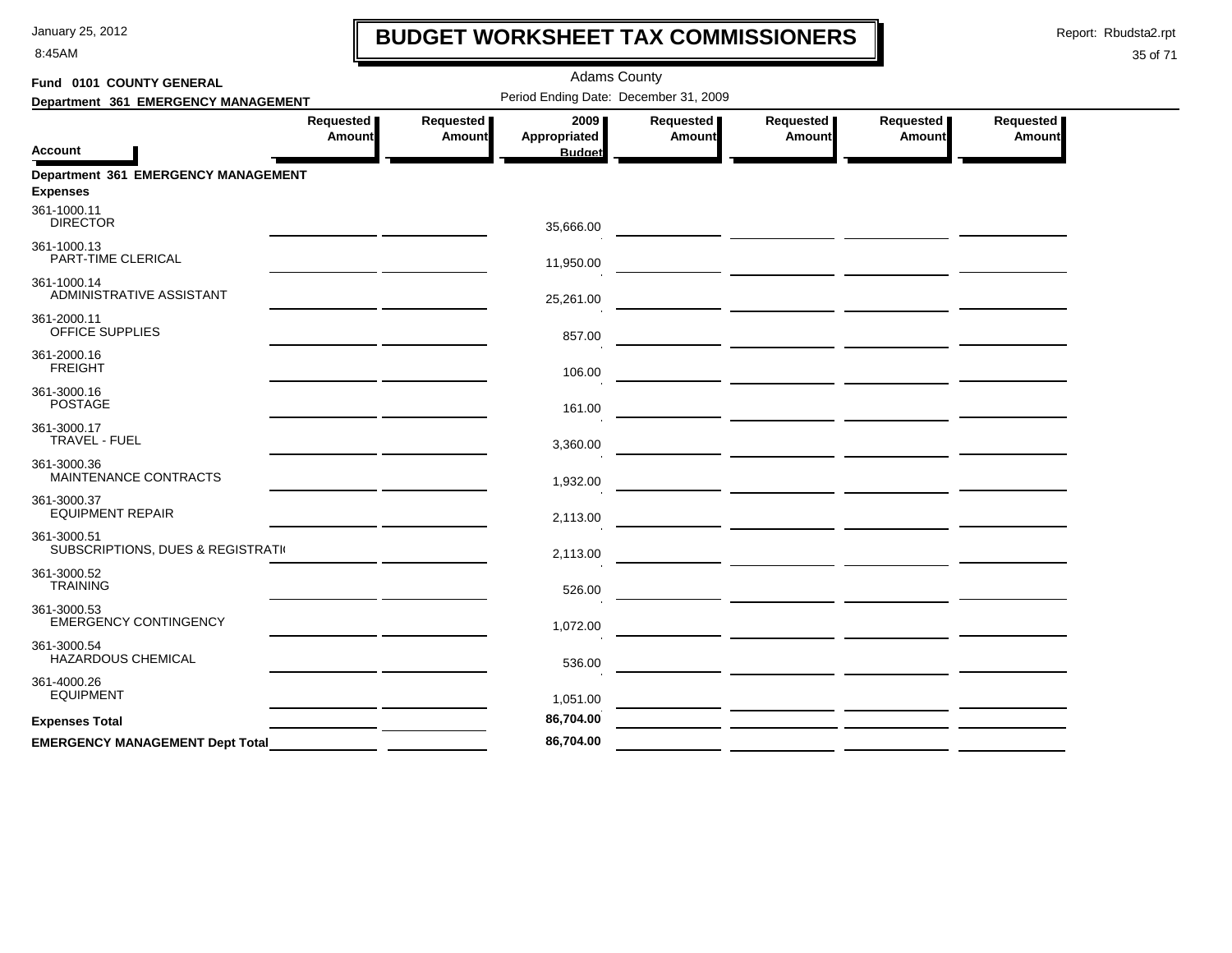8:45AM

### **BUDGET WORKSHEET TAX COMMISSIONERS**

Report: Rbudsta2.rpt

 $\mathbf l$ 

| Fund 0101 COUNTY GENERAL                      |                            |                     | <b>Adams County</b>                   |                     |                                                                                                                                                                                                                                      |                     |                     |
|-----------------------------------------------|----------------------------|---------------------|---------------------------------------|---------------------|--------------------------------------------------------------------------------------------------------------------------------------------------------------------------------------------------------------------------------------|---------------------|---------------------|
| Department 380 JAIL                           |                            |                     | Period Ending Date: December 31, 2009 |                     |                                                                                                                                                                                                                                      |                     |                     |
|                                               | Requested<br><b>Amount</b> | Requested<br>Amount | 2009<br>Appropriated                  | Requested<br>Amount | Requested  <br>Amount                                                                                                                                                                                                                | Requested<br>Amount | Requested<br>Amount |
| <b>Account</b>                                |                            |                     | <b>Budget</b>                         |                     |                                                                                                                                                                                                                                      |                     |                     |
| Department 380 JAIL<br><b>Expenses</b>        |                            |                     |                                       |                     |                                                                                                                                                                                                                                      |                     |                     |
| 380-1000.11<br><b>CHIEF JAILER</b>            |                            |                     | 35,666.00                             |                     |                                                                                                                                                                                                                                      |                     |                     |
| 380-1000.16<br><b>JAILERS</b>                 |                            |                     | 386,418.00                            |                     |                                                                                                                                                                                                                                      |                     |                     |
| 380-1000.18<br><b>DISPATCHERS</b>             |                            |                     | 59,946.00                             |                     | <u> The Common State of the Common State of the Common State of the Common State of the Common State of the Common State of the Common State of the Common State of the Common State of the Common State of the Common State of </u> |                     |                     |
| 380-1000.19<br><b>CHIEF DISPATCHER</b>        |                            |                     | 35,666.00                             |                     |                                                                                                                                                                                                                                      |                     |                     |
| 380-1000.20<br>Overtime                       |                            |                     | 22,000.00                             |                     | <u> 1990 - Johann Harry Harry Harry Harry Harry Harry Harry Harry Harry Harry Harry Harry Harry Harry Harry Harry</u>                                                                                                                |                     |                     |
| 380-1000.22<br>ASSISTANT COOKS                |                            |                     | 24,520.00                             |                     |                                                                                                                                                                                                                                      |                     |                     |
| 380-1000.29<br><b>ASSISTANT JAILERS</b>       |                            |                     | 13,113.00                             |                     |                                                                                                                                                                                                                                      |                     |                     |
| 380-2000.16<br><b>SUPPLIES</b>                |                            |                     | 8,000.00                              |                     | <u>and</u> the contract of the contract of the contract of the contract of the contract of the contract of the contract of                                                                                                           |                     |                     |
| 380-3000.12<br><b>MEDICAL</b>                 |                            |                     | 19,293.00                             |                     |                                                                                                                                                                                                                                      |                     |                     |
| 380-3000.14<br>MEDICAL CONTRACT               |                            |                     | 36,000.00                             |                     |                                                                                                                                                                                                                                      |                     |                     |
| 380-3000.31<br><b>UTILITIES</b>               |                            |                     | 68,515.00                             |                     | <u> 1989 - Johann Harry Harry Harry Harry Harry Harry Harry Harry Harry Harry Harry Harry Harry Harry Harry Harry</u>                                                                                                                |                     |                     |
| 380-3000.37<br><b>REPAIRS AND MAINTENANCE</b> |                            |                     | 10,000.00                             |                     | <u> The Common State of the Common State of the Common State of the Common State of the Common State of the Common</u>                                                                                                               |                     |                     |
| 380-3000.99<br><b>MEALS</b>                   |                            |                     | 73,558.00                             |                     |                                                                                                                                                                                                                                      |                     |                     |
| 380-4000.26<br><b>EQUIPMENT</b>               |                            |                     | 3,091.00                              |                     |                                                                                                                                                                                                                                      |                     |                     |
| <b>Expenses Total</b>                         |                            |                     | 795,786.00                            |                     |                                                                                                                                                                                                                                      |                     |                     |
| <b>JAIL Dept Total</b>                        |                            |                     | 795,786.00                            |                     |                                                                                                                                                                                                                                      |                     |                     |
|                                               |                            |                     |                                       |                     |                                                                                                                                                                                                                                      |                     |                     |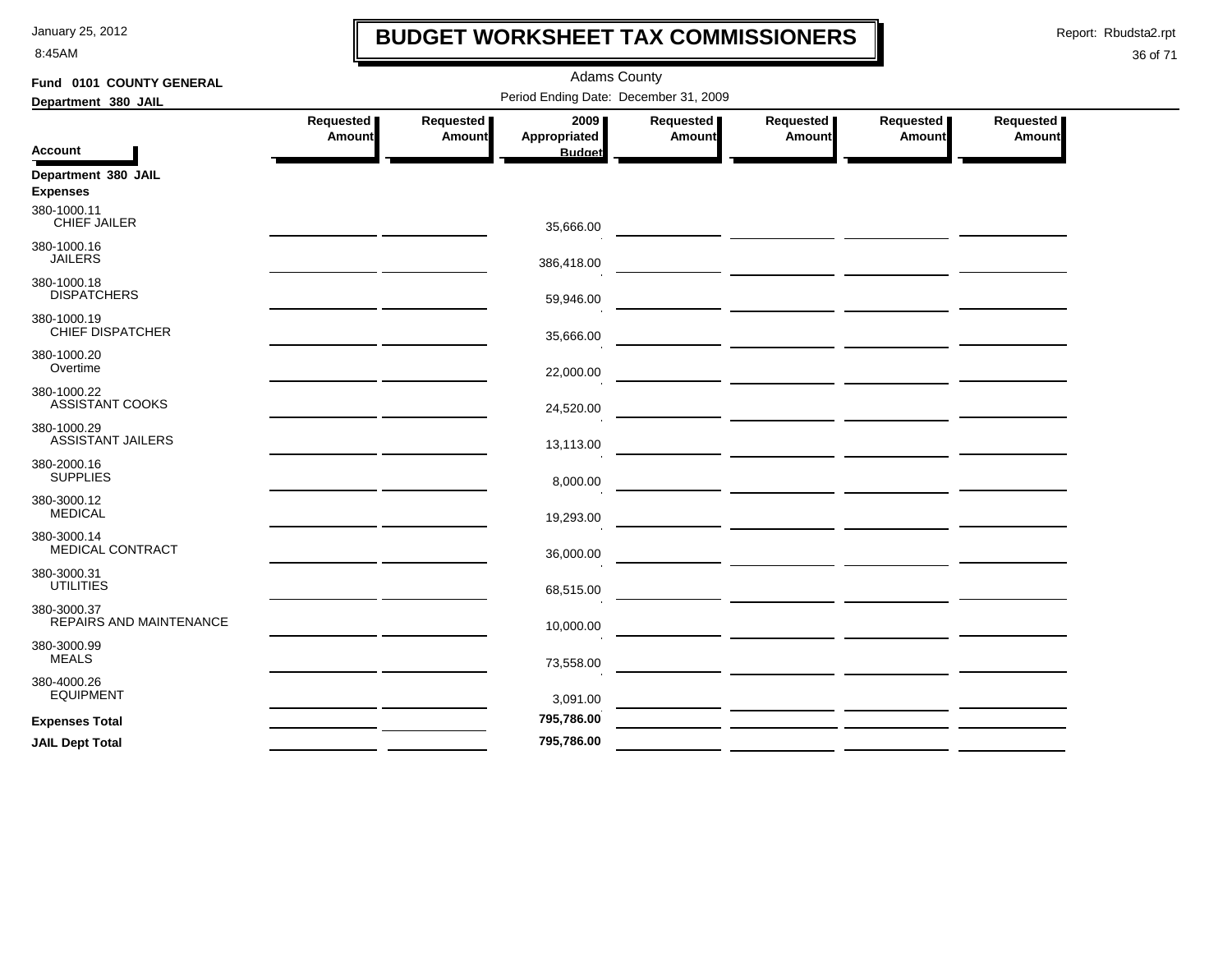8:45AM

# **BUDGET WORKSHEET TAX COMMISSIONERS**

Report: Rbudsta2.rpt

 $\mathbf I$ 

| Fund 0101 COUNTY GENERAL                         |                                                 |               | <b>Adams County</b>                   |           |           |           |           |  |
|--------------------------------------------------|-------------------------------------------------|---------------|---------------------------------------|-----------|-----------|-----------|-----------|--|
| Department 622 GOLDEN MEADOWS                    |                                                 |               | Period Ending Date: December 31, 2009 |           |           |           |           |  |
|                                                  | Requested                                       | Requested     | 2009 ∎                                | Requested | Requested | Requested | Requested |  |
| <b>Account</b>                                   | <b>Amount</b>                                   | <b>Amount</b> | Appropriated<br><b>Budget</b>         | Amount    | Amount    | Amount    | Amount    |  |
| Department 622 GOLDEN MEADOWS<br><b>Expenses</b> |                                                 |               |                                       |           |           |           |           |  |
| 622-1000.11<br><b>ADMINISTRATOR</b>              |                                                 |               | 42,354.00                             |           |           |           |           |  |
| 622-1000.12<br>DIRECTOR OF NURSING               | the control of the control of the control of    |               | 37,602.00                             |           |           |           |           |  |
| 622-1000.13<br><b>EXTRA HELP</b>                 |                                                 |               | 105,892.00                            |           |           |           |           |  |
| 622-1000.14<br><b>ATTENDANTS</b>                 |                                                 |               | 120,394.00                            |           |           |           |           |  |
| 622-1000.15<br><b>OVERTIME</b>                   |                                                 |               | 13,395.00                             |           |           |           |           |  |
| 622-1000.16<br>ADMINISTRATIVE ASSISTANT          |                                                 |               | 28,197.00                             |           |           |           |           |  |
| 622-1000.18<br>FOOD SERVICE SUPERVISOR           |                                                 |               | 28,305.00                             |           |           |           |           |  |
| 622-1000.19<br><b>FULL-TIME COOK</b>             |                                                 |               | 22,772.00                             |           |           |           |           |  |
| 622-1000.20<br>ASSISTANT DIRECTOR OF NURSING     |                                                 |               | 31,163.00                             |           |           |           |           |  |
| 622-1000.22<br><b>HOUSEKEEPER</b>                | the contract of the contract of the contract of |               | 22,751.00                             |           |           |           |           |  |
| 622-2000.11<br>OFFICE SUPPLIES                   |                                                 |               | 3,551.00                              |           |           |           |           |  |
| 622-2000.16<br><b>FOOD</b>                       |                                                 |               | 58,951.00                             |           |           |           |           |  |
| 622-2000.17<br>SOFTENER SALT                     |                                                 |               | 1,892.00                              |           |           |           |           |  |
| 622-2000.18<br>HOUSEHOLD/LAUNDRY                 |                                                 |               | 8,141.00                              |           |           |           |           |  |
| 622-2000.19<br><b>MEDICAL SUPPLIES</b>           |                                                 |               | 4.203.00                              |           |           |           |           |  |
| 622-2000.20<br>GAS, OIL, LUBE, ETC.              |                                                 |               | 2,680.00                              |           |           |           |           |  |
| 622-2000.23<br>TOOLS, PAINT AND HARDWARE         |                                                 |               | 2,102.00                              |           |           |           |           |  |
| 622-2000.24<br>HOUSEKEEPING SUPPLIES             |                                                 |               | 7,104.00                              |           |           |           |           |  |
| 622-2000.33<br><b>VEHICLE MAINTENANCE</b>        |                                                 |               | 1,313.00                              |           |           |           |           |  |
| 622-3000.12<br>MEDICAL, VETERINARIAN, TEST, ETC> |                                                 |               | 200.00                                |           |           |           |           |  |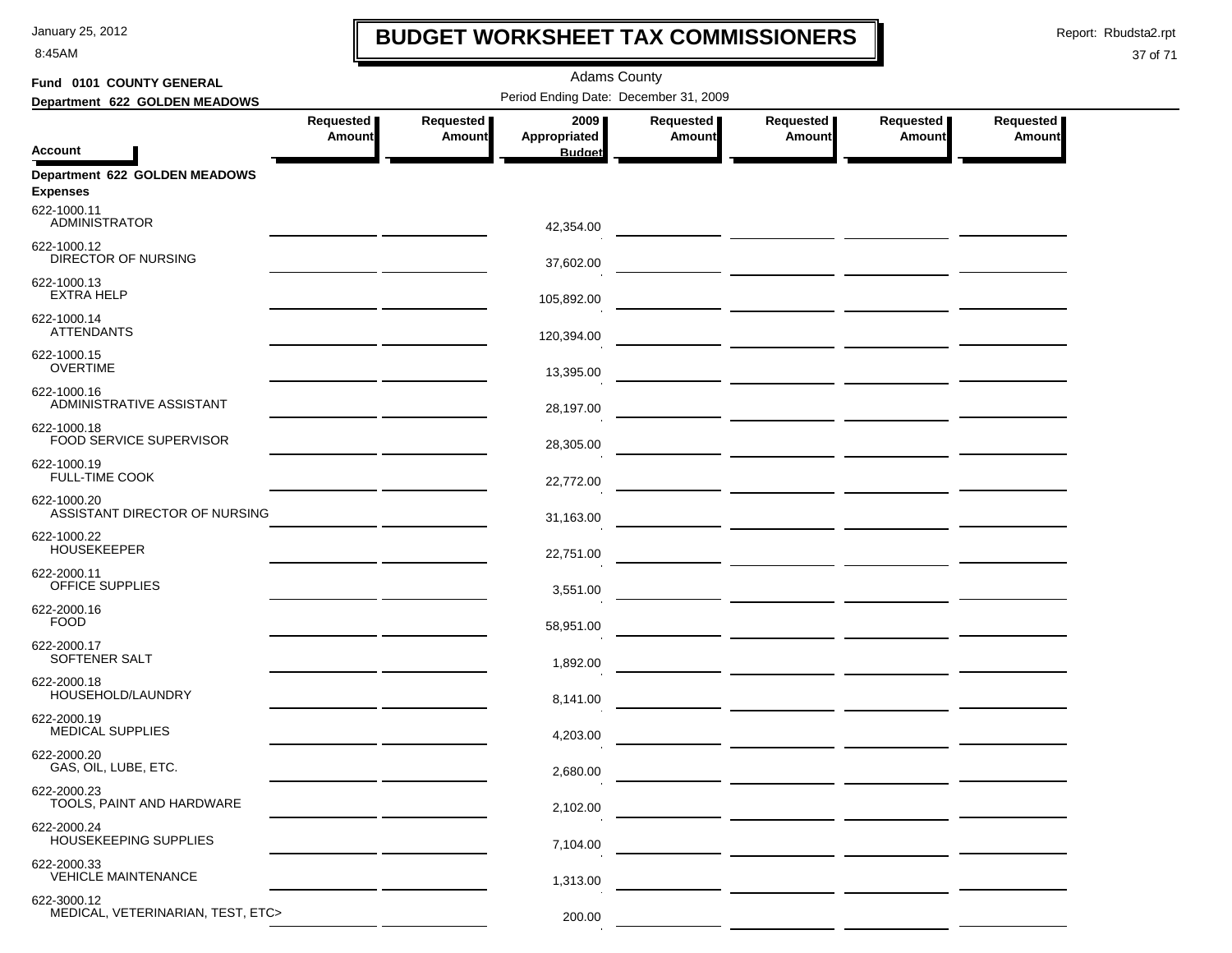8:45AM

# **BUDGET WORKSHEET TAX COMMISSIONERS**

Report: Rbudsta2.rpt

 $\mathbf I$ 

| Fund 0101 COUNTY GENERAL                     |                                                     |                            | <b>Adams County</b>                   |                            |                               |                              |                            |  |  |  |
|----------------------------------------------|-----------------------------------------------------|----------------------------|---------------------------------------|----------------------------|-------------------------------|------------------------------|----------------------------|--|--|--|
| Department 622 GOLDEN MEADOWS                |                                                     |                            | Period Ending Date: December 31, 2009 |                            |                               |                              |                            |  |  |  |
|                                              | Requested<br>Amount                                 | Requested<br><b>Amount</b> | 2009<br>Appropriated                  | Requested<br><b>Amount</b> | Requested<br><b>Amount</b>    | Requested  <br><b>Amount</b> | Requested<br><b>Amount</b> |  |  |  |
| <b>Account</b>                               |                                                     |                            | <b>Budget</b>                         |                            |                               |                              |                            |  |  |  |
| 622-3000.13<br><b>MEDICAL DIRECTOR</b>       |                                                     |                            | 5,043.00                              |                            |                               |                              |                            |  |  |  |
| 622-3000.14<br><b>TEMPORARY SERVICES</b>     |                                                     |                            | 17,308.00                             |                            |                               |                              |                            |  |  |  |
| 622-3000.16<br><b>POSTAGE</b>                |                                                     |                            | 526.00                                |                            |                               |                              |                            |  |  |  |
| 622-3000.17<br>TRAVEL & EDUCATIONAL SEMINARS |                                                     |                            | 3,153.00                              |                            |                               |                              |                            |  |  |  |
| 622-3000.18<br><b>TELEPHONE</b>              |                                                     |                            | 4,327.00                              |                            | ___ ____________ ____________ |                              |                            |  |  |  |
| 622-3000.21<br><b>ADVERTISING</b>            |                                                     |                            | 812.00                                |                            |                               |                              |                            |  |  |  |
| 622-3000.26<br><b>ADMINISTRATOR'S BOND</b>   |                                                     |                            | 300.00                                |                            |                               |                              |                            |  |  |  |
| 622-3000.31<br><b>UTILITIES</b>              | <u> 1989 - Johann Harry Communication (b. 1989)</u> |                            | 41,341.00                             |                            |                               |                              |                            |  |  |  |
| 622-3000.36<br>MAINTENANCE CONTRACTS         |                                                     |                            | 4,623.00                              |                            |                               |                              |                            |  |  |  |
| 622-3000.37<br><b>EQUIPMENT REPAIR</b>       |                                                     |                            | 6,639.00                              |                            |                               |                              |                            |  |  |  |
| 622-3000.39<br><b>BUILDING STRUCTURE</b>     |                                                     |                            | 13,393.00                             |                            |                               |                              |                            |  |  |  |
| 622-3000.40<br>FARM AND YARD                 |                                                     |                            | 1,082.00                              |                            |                               |                              |                            |  |  |  |
| 622-3000.51<br>DUES AND SUBSCRIPTIONS        |                                                     |                            | 2,522.00                              |                            |                               |                              |                            |  |  |  |
| 622-3000.52<br>SPECIAL ASSESSMENT TAXES      |                                                     |                            | 300.00                                |                            |                               |                              |                            |  |  |  |
| 622-3000.54<br>SOCIAL AND ACTIVITIES         |                                                     |                            | 3,606.00                              |                            |                               |                              |                            |  |  |  |
| 622-3000.55<br><b>CONSULTATION</b>           |                                                     |                            | 12,439.00                             |                            |                               |                              |                            |  |  |  |
| 622-3000.57<br>MOUND MAINTENANCE             |                                                     |                            | 3,153.00                              |                            |                               |                              |                            |  |  |  |
| 622-4000.31<br><b>FURNISHINGS</b>            |                                                     |                            | 6,000.00                              |                            |                               |                              |                            |  |  |  |
| 622-4000.32<br>PURCHASE NEW EQUIPMENT        |                                                     |                            | 7,828.00                              |                            |                               |                              |                            |  |  |  |
| 622-4000.41<br>Air Conditioning              |                                                     |                            | 1,523.00                              |                            |                               |                              |                            |  |  |  |
| 622-4000.42<br>Boilers & Water Heater        |                                                     |                            | 4,060.00                              |                            |                               |                              |                            |  |  |  |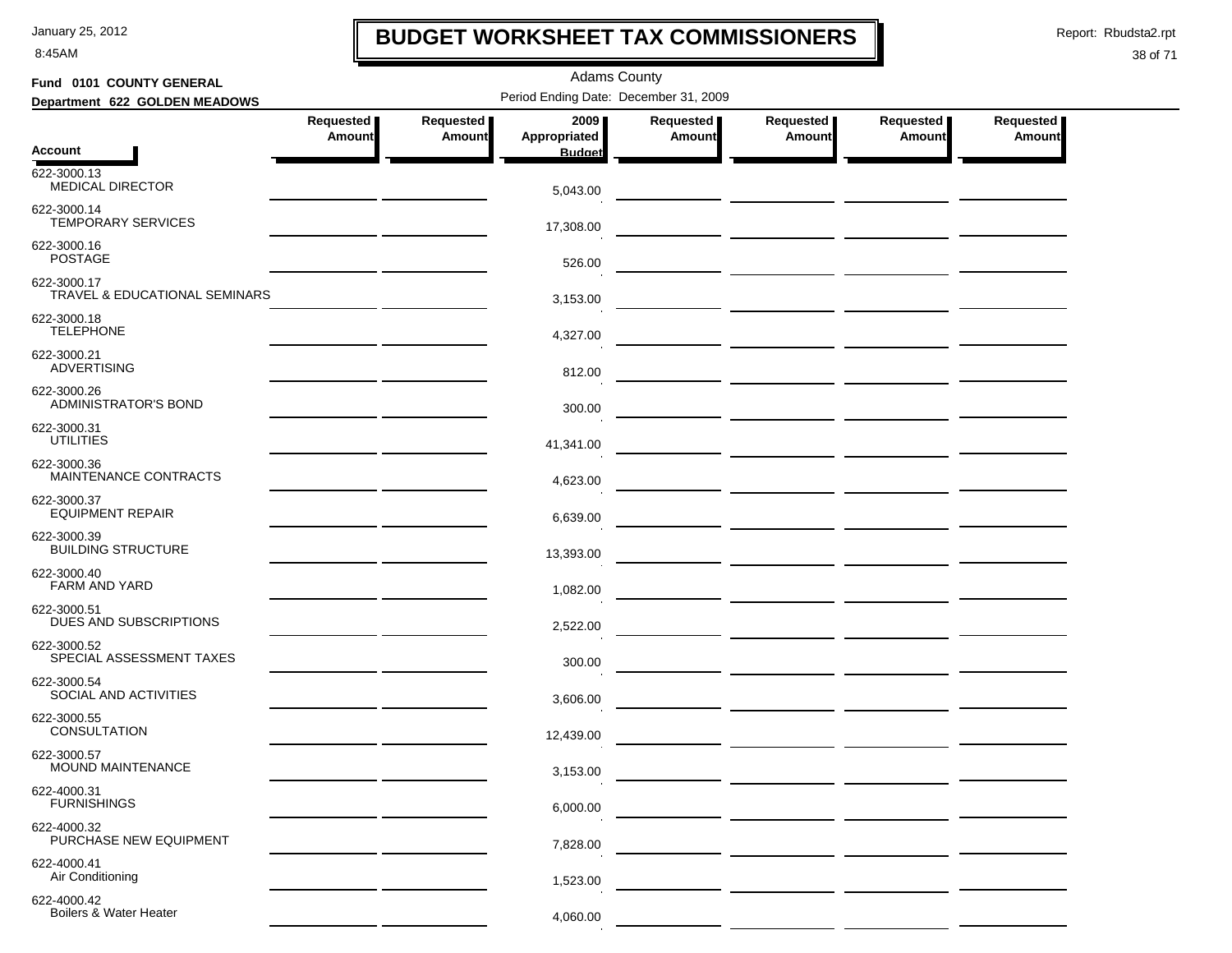8:45AM

# **BUDGET WORKSHEET TAX COMMISSIONERS**

Report: Rbudsta2.rpt

39 of 71

#### Adams County Period Ending Date: December 31, 2009 **Account Department 622 GOLDEN MEADOWS Fund 0101 COUNTY GENERAL Requested Amount Requested Amount 2009 Appropriated Budget Requested Amount Requested Amount Requested Amount Requested Amount Expenses Total 682,940.00 GOLDEN MEADOWS Dept Total 682,940.00**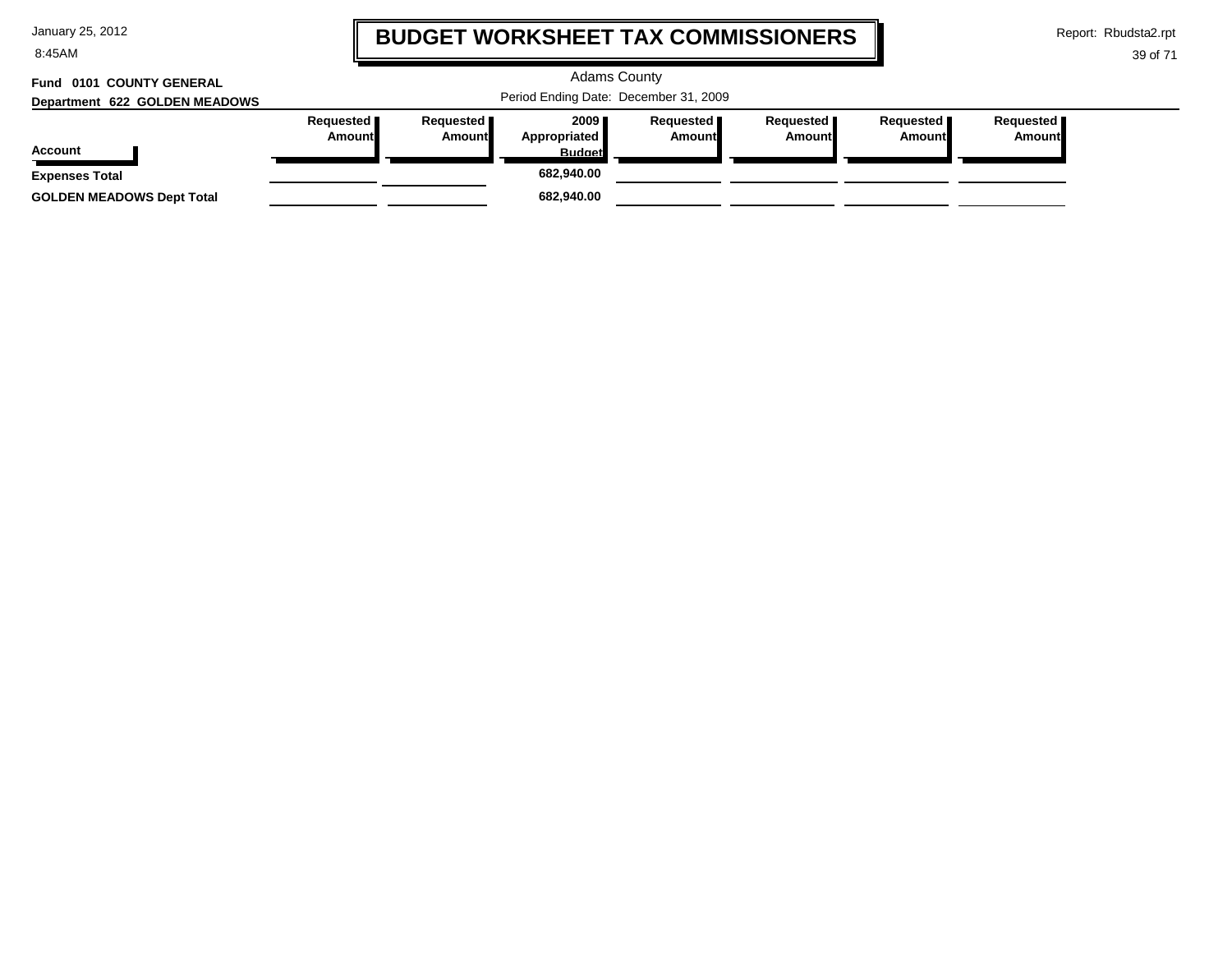8:45AM

# **BUDGET WORKSHEET TAX COMMISSIONERS**

Report: Rbudsta2.rpt

 $\mathbf \mathbf I$ 

| Fund 0101 COUNTY GENERAL                           |                            |                                       | <b>Adams County</b>                   |                     |                     |                     |                            |  |  |  |  |
|----------------------------------------------------|----------------------------|---------------------------------------|---------------------------------------|---------------------|---------------------|---------------------|----------------------------|--|--|--|--|
| Department 660 PROS. ATTY. IV-D                    |                            | Period Ending Date: December 31, 2009 |                                       |                     |                     |                     |                            |  |  |  |  |
| <b>Account</b>                                     | Requested<br><b>Amount</b> | Requested<br><b>Amount</b>            | 2009<br>Appropriated<br><b>Budget</b> | Requested<br>Amount | Requested<br>Amount | Requested<br>Amount | Requested<br><b>Amount</b> |  |  |  |  |
| Department 660 PROS. ATTY. IV-D<br><b>Expenses</b> |                            |                                       |                                       |                     |                     |                     |                            |  |  |  |  |
| 660-1000.12<br>IV-D DEPUTY PROSECUTOR              |                            |                                       | 35,000.00                             |                     |                     |                     |                            |  |  |  |  |
| 660-1000.13<br><b>IV-D CASEWORKER</b>              |                            |                                       | 27,054.00                             |                     |                     |                     |                            |  |  |  |  |
| 660-1000.14<br><b>IV-D CASEWORKER</b>              |                            |                                       | 27,054.00                             |                     |                     |                     |                            |  |  |  |  |
| 660-1000.18<br><b>IV-D Caseworker</b>              |                            |                                       | 27,054.00                             |                     |                     |                     |                            |  |  |  |  |
| 660-2000.11<br>OFFICE SUPPLIES                     |                            |                                       | 1,608.00                              |                     |                     |                     |                            |  |  |  |  |
| 660-3000.17<br><b>TRAVEL</b>                       |                            |                                       | 904.00                                |                     |                     |                     |                            |  |  |  |  |
| 660-4000.26<br><b>EQUIPMENT</b>                    |                            |                                       | 536.00                                |                     |                     |                     |                            |  |  |  |  |
| <b>Expenses Total</b>                              |                            |                                       | 119,210.00                            |                     |                     |                     |                            |  |  |  |  |
| PROS. ATTY. IV-D Dept Total                        |                            |                                       | 119,210.00                            |                     |                     |                     |                            |  |  |  |  |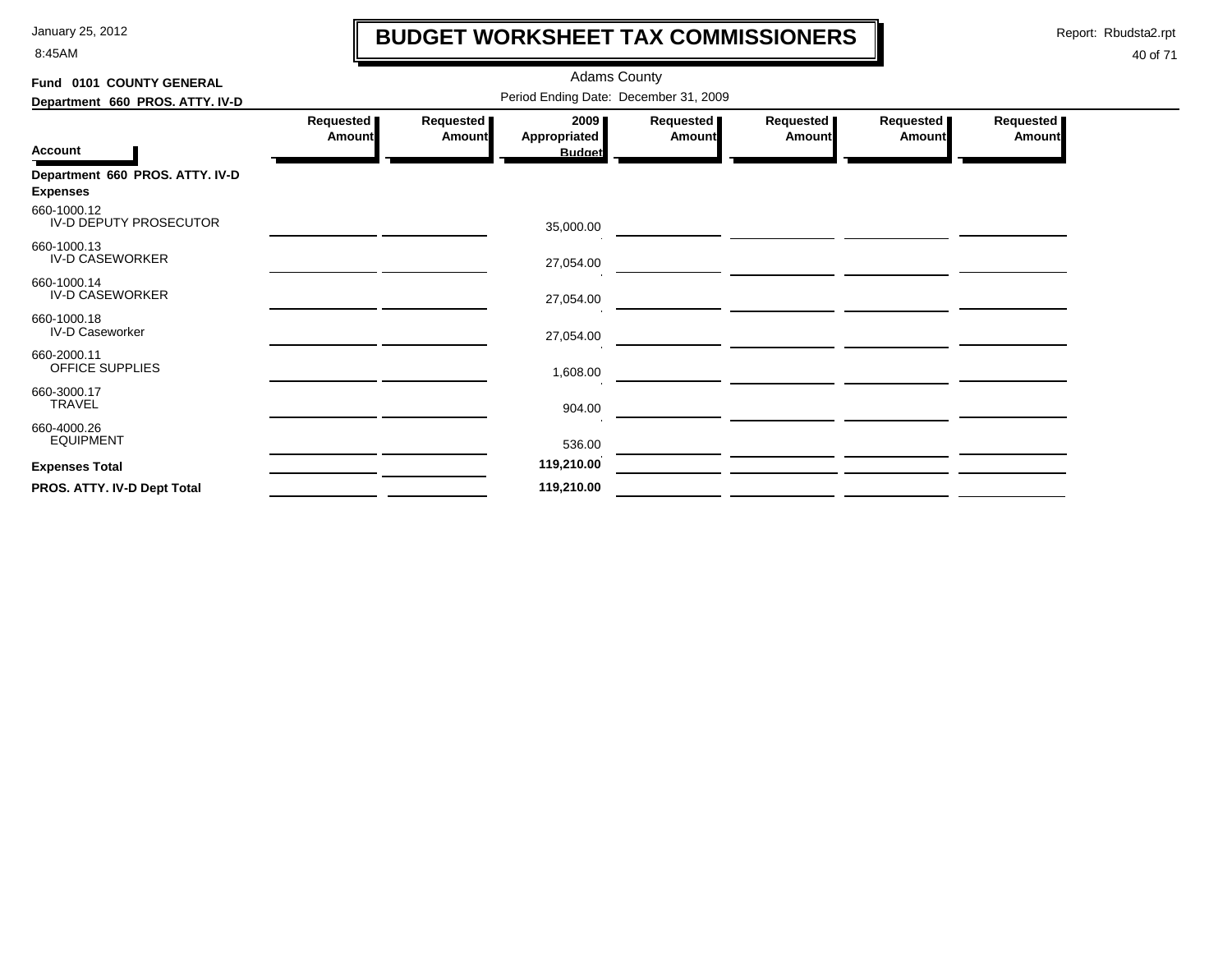8:45AM

# **BUDGET WORKSHEET TAX COMMISSIONERS**

Report: Rbudsta2.rpt

 $\mathbf l$ 

#### 41 of 71

| Fund 0101 COUNTY GENERAL                        |                       | <b>Adams County</b> |                                       |                            |                     |                     |                     |
|-------------------------------------------------|-----------------------|---------------------|---------------------------------------|----------------------------|---------------------|---------------------|---------------------|
| Department 750 SOIL & WATER CONSERVATION        |                       |                     | Period Ending Date: December 31, 2009 |                            |                     |                     |                     |
|                                                 | Requested  <br>Amount | Requested<br>Amount | 2009<br>Appropriated                  | Requested<br><b>Amount</b> | Requested<br>Amount | Requested<br>Amount | Requested<br>Amount |
| <b>Account</b>                                  |                       |                     | <b>Budget</b>                         |                            |                     |                     |                     |
| Department 750 SOIL & WATER CONSERVATION        |                       |                     |                                       |                            |                     |                     |                     |
| <b>Expenses</b>                                 |                       |                     |                                       |                            |                     |                     |                     |
| 750-1000.11<br><b>COUNTY CONSERVATIONIST</b>    |                       |                     | 32,348.00                             |                            |                     |                     |                     |
| 750-1000.12<br>ADMINISTRATIVE ASSISTANT         |                       |                     | 23,233.00                             |                            |                     |                     |                     |
| 750-1000.15                                     |                       |                     |                                       |                            |                     |                     |                     |
| <b>OVERTIME</b>                                 |                       |                     | 1,000.00                              |                            |                     |                     |                     |
| <b>Expenses Total</b>                           |                       |                     | 56,581.00                             |                            |                     |                     |                     |
| <b>SOIL &amp; WATER CONSERVATION Dept Total</b> |                       |                     | 56,581.00                             |                            |                     |                     |                     |
| <b>Expenses Fund Total</b>                      |                       |                     | 10,074,605.00                         |                            |                     |                     |                     |
| Net (Rev/Exp)                                   |                       |                     | 10,074,605.00                         |                            |                     |                     |                     |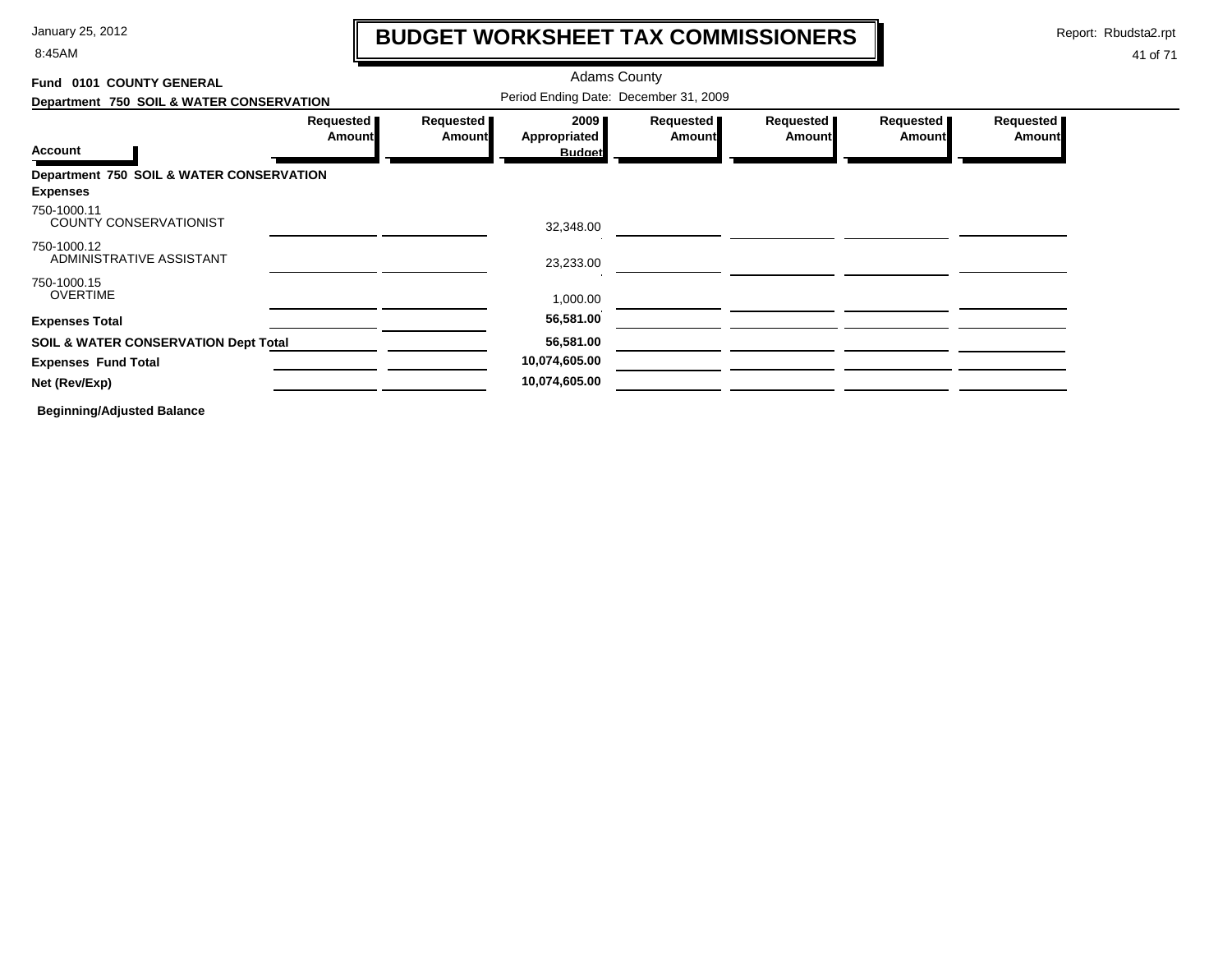8:45AM

# **BUDGET WORKSHEET TAX COMMISSIONERS**

Report: Rbudsta2.rpt

 $\mathbf \mathbf I$ 

#### 42 of 71

| Fund 0103 SALES DISCLOSURE VERIFICATION                         |                       |                            | <b>Adams County</b>                   |                            |                       |                                                                                                                      |                     |  |
|-----------------------------------------------------------------|-----------------------|----------------------------|---------------------------------------|----------------------------|-----------------------|----------------------------------------------------------------------------------------------------------------------|---------------------|--|
| Department 000 SALES DISCLOSURE VERIFICATION                    |                       |                            | Period Ending Date: December 31, 2009 |                            |                       |                                                                                                                      |                     |  |
| <b>Account</b>                                                  | Requested  <br>Amount | Requested<br><b>Amount</b> | 2009<br>Appropriated<br><b>Budget</b> | Requested<br><b>Amount</b> | Requested  <br>Amount | Requested<br><b>Amount</b>                                                                                           | Requested<br>Amount |  |
| Fund 0103 SALES DISCLOSURE VERIFICATION                         |                       |                            |                                       |                            |                       |                                                                                                                      |                     |  |
| Department 000 SALES DISCLOSURE VERIFICATION<br><b>Expenses</b> |                       |                            |                                       |                            |                       |                                                                                                                      |                     |  |
| 000-1000.13<br>Part time Clerical                               |                       |                            | 4,000.00                              |                            |                       |                                                                                                                      |                     |  |
| 000-1000.15<br>Overtime                                         |                       |                            | 500.00                                |                            |                       | <u> 1989 - Johann John Stone, mars eta input eta input eta input eta input eta input eta input eta input eta inp</u> |                     |  |
| 000-1000.23<br><b>Social Security</b>                           |                       |                            | 500.00                                |                            |                       |                                                                                                                      |                     |  |
| 000-1000.24<br>PERF                                             |                       |                            | 300.00                                |                            |                       |                                                                                                                      |                     |  |
| 000-3000.13<br><b>OTHER SERVICES</b>                            |                       |                            | 3,100.00                              |                            |                       |                                                                                                                      |                     |  |
| 000-3000.17<br><b>TRAVEL</b>                                    |                       |                            | 1,000.00                              |                            |                       |                                                                                                                      |                     |  |
| 000-3000.51<br>DUES AND SUBSCRIPTIONS                           |                       |                            | 600.00                                |                            |                       |                                                                                                                      |                     |  |
| 000-3000.53<br><b>Contract Maintenance</b>                      |                       |                            | 2,500.00                              |                            |                       |                                                                                                                      |                     |  |
| 000-3000.56<br><b>Technical Service</b>                         |                       |                            | 9,500.00                              |                            |                       | <u> 1989 - Johann Harrison, mars eta biztanleria (h. 1989).</u>                                                      |                     |  |
| <b>Expenses Total</b>                                           |                       |                            | 22,000.00                             |                            |                       |                                                                                                                      |                     |  |
| <b>SALES DISCLOSURE VERIFICATION Dept</b><br>Total              |                       |                            | 22,000.00                             |                            |                       |                                                                                                                      |                     |  |
| <b>Expenses Fund Total</b>                                      |                       |                            | 22,000.00                             |                            |                       |                                                                                                                      |                     |  |
| Net (Rev/Exp)                                                   |                       |                            | 22,000.00                             |                            |                       |                                                                                                                      |                     |  |
|                                                                 |                       |                            |                                       |                            |                       |                                                                                                                      |                     |  |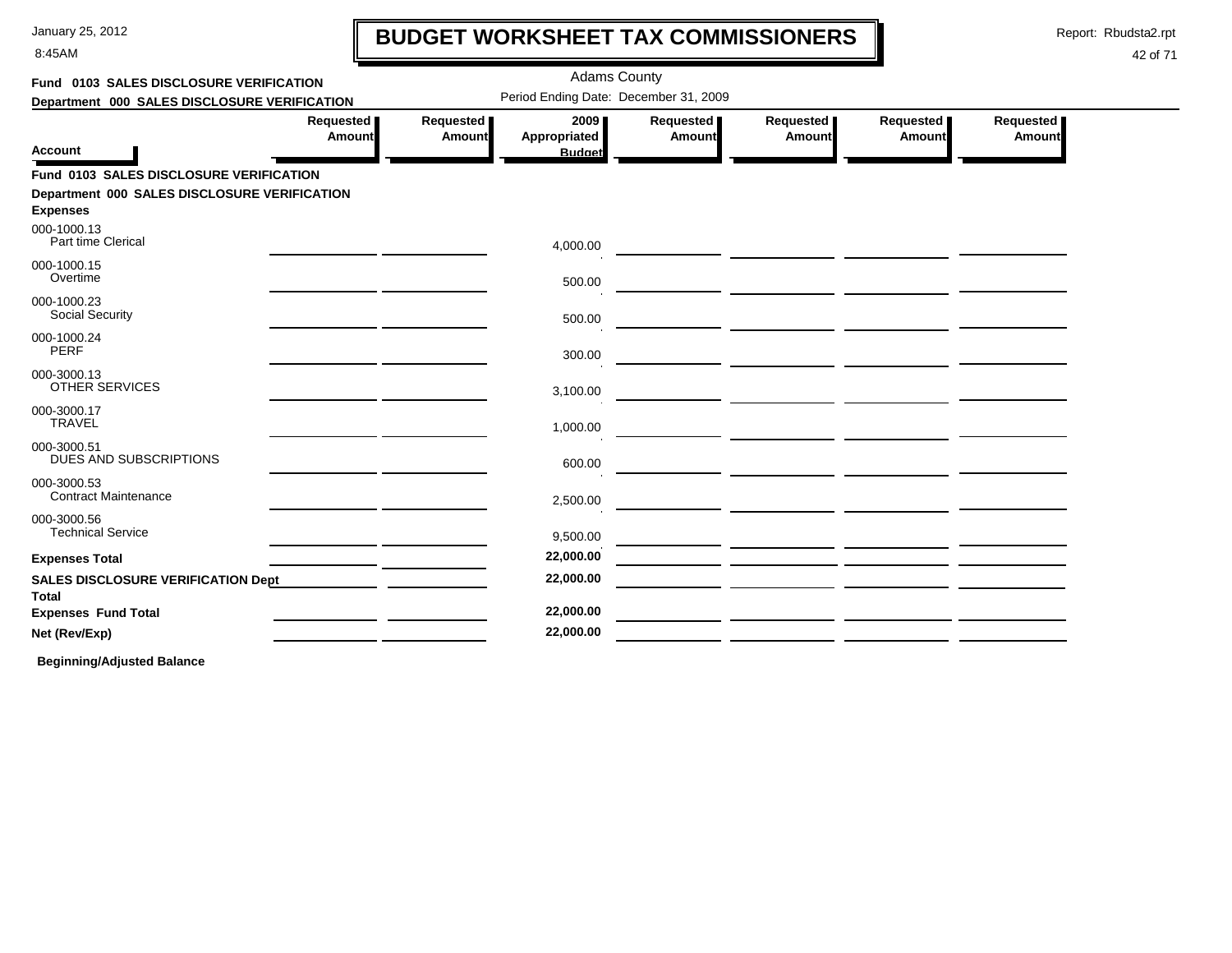8:45AM

# **BUDGET WORKSHEET TAX COMMISSIONERS**

Report: Rbudsta2.rpt

 $\mathbf I$ 

| Fund 0116 COUNTY SURVEYOR CORNER PERP.                         |                     | <b>Adams County</b>                   |                            |                     |                            |                     |
|----------------------------------------------------------------|---------------------|---------------------------------------|----------------------------|---------------------|----------------------------|---------------------|
| Department 000 COUNTY SURVEYOR CORNER PERP.                    |                     | Period Ending Date: December 31, 2009 |                            |                     |                            |                     |
| Requested  <br><b>Amount</b><br><b>Account</b>                 | Requested<br>Amount | 2009<br>Appropriated<br><b>Budget</b> | Requested<br><b>Amount</b> | Requested<br>Amount | Requested<br><b>Amount</b> | Requested<br>Amount |
| Fund 0116 COUNTY SURVEYOR CORNER PERP.                         |                     |                                       |                            |                     |                            |                     |
| Department 000 COUNTY SURVEYOR CORNER PERP.<br><b>Expenses</b> |                     |                                       |                            |                     |                            |                     |
| 000-1000.23<br><b>Social Security</b>                          |                     | 821.00                                |                            |                     |                            |                     |
| 000-1000.24<br>Retirement                                      |                     | 751.00                                |                            |                     |                            |                     |
| 000-1000.25<br>Ditch Tech-Full/Part Time                       |                     | 10,279.00                             |                            |                     |                            |                     |
| <b>Expenses Total</b>                                          |                     | 11,851.00                             |                            |                     |                            |                     |
| <b>COUNTY SURVEYOR CORNER PERP. Dept</b><br><b>Total</b>       |                     | 11,851.00                             |                            |                     |                            |                     |
| <b>Expenses Fund Total</b>                                     |                     | 11,851.00                             |                            |                     |                            |                     |
| Net (Rev/Exp)                                                  |                     | 11,851.00                             |                            |                     |                            |                     |
| <b>Beginning/Adjusted Balance</b>                              |                     |                                       |                            |                     |                            |                     |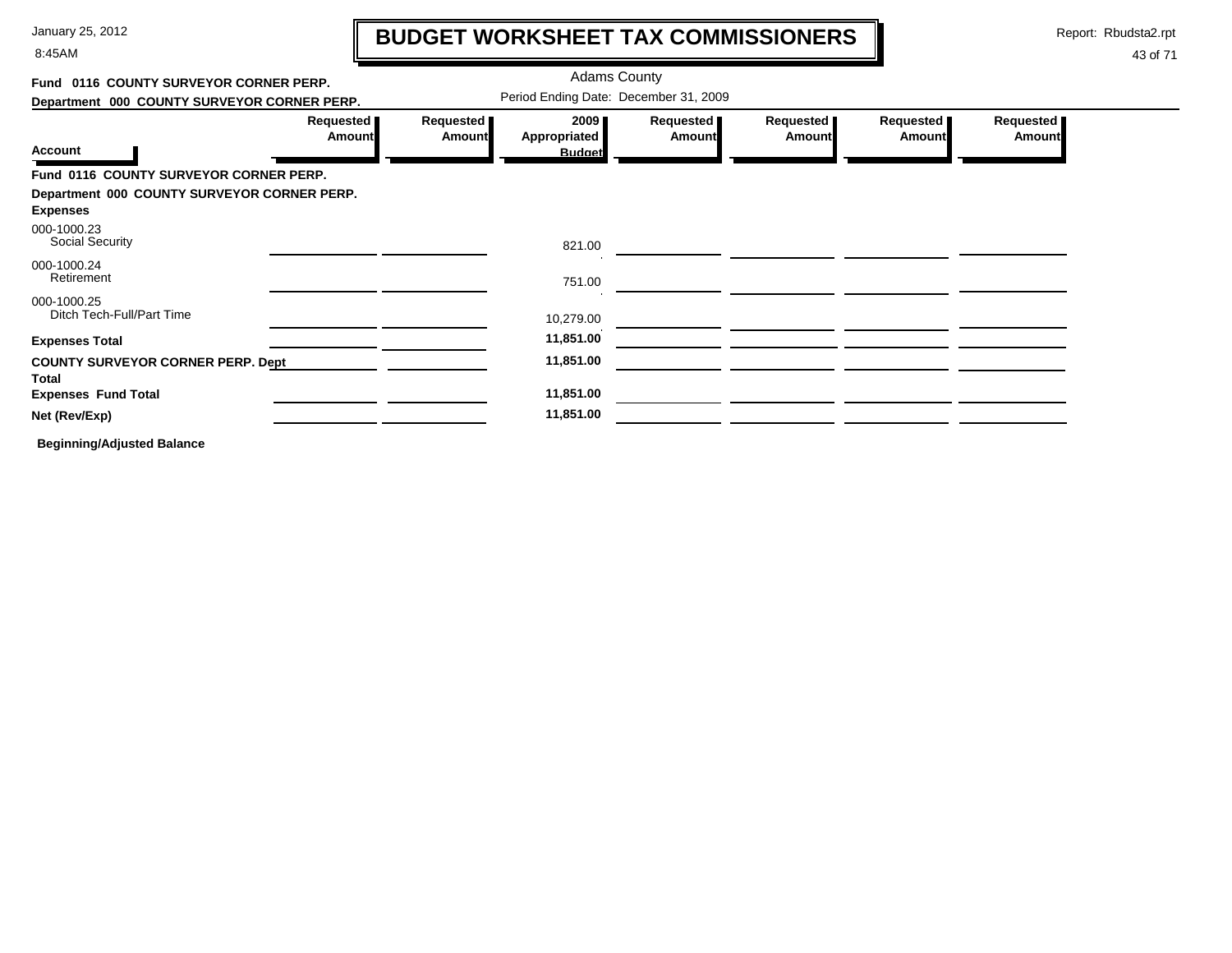8:45AM

# **BUDGET WORKSHEET TAX COMMISSIONERS**

Report: Rbudsta2.rpt

 $\mathbf l$ 

#### 44 of 71

| Fund 0123 FUTURE REASSESSMENT                  |                            | <b>Adams County</b>        |                                       |                     |                                                     |                            |                     |  |  |  |  |  |
|------------------------------------------------|----------------------------|----------------------------|---------------------------------------|---------------------|-----------------------------------------------------|----------------------------|---------------------|--|--|--|--|--|
| Department 000 REASSESSMENT                    |                            |                            | Period Ending Date: December 31, 2009 |                     |                                                     |                            |                     |  |  |  |  |  |
|                                                | Requested<br><b>Amount</b> | Requested<br><b>Amount</b> | 2009<br>Appropriated                  | Requested<br>Amount | <b>Requested</b><br>Amount                          | Requested<br><b>Amount</b> | Requested<br>Amount |  |  |  |  |  |
| <b>Account</b>                                 |                            |                            | <b>Budget</b>                         |                     |                                                     |                            |                     |  |  |  |  |  |
| Fund 0123 FUTURE REASSESSMENT                  |                            |                            |                                       |                     |                                                     |                            |                     |  |  |  |  |  |
| Department 000 REASSESSMENT<br><b>Expenses</b> |                            |                            |                                       |                     |                                                     |                            |                     |  |  |  |  |  |
| 000-1000.13<br>PART-TIME CLERICAL/DATA ENTRY   |                            |                            | 5,000.00                              |                     | <u> 1990 - Jan Alexandro III, politik</u> (h. 1900) |                            |                     |  |  |  |  |  |
| 000-1000.15<br><b>OVERTIME</b>                 |                            |                            | 500.00                                |                     |                                                     |                            |                     |  |  |  |  |  |
| 000-1000.23<br>SOCIAL SECURITY                 |                            |                            | 800.00                                |                     |                                                     |                            |                     |  |  |  |  |  |
| 000-1000.24<br>Perf                            |                            |                            | 400.00                                |                     |                                                     |                            |                     |  |  |  |  |  |
| 000-2000.11<br>OFFICE SUPPLIES                 |                            |                            | 1,500.00                              |                     |                                                     |                            |                     |  |  |  |  |  |
| 000-3000.17<br><b>TRAVEL</b>                   |                            |                            | 5,000.00                              |                     |                                                     |                            |                     |  |  |  |  |  |
| 000-3000.21<br><b>PRINTING</b>                 |                            |                            | 100.00                                |                     | <u> 1989 - Johann John Stone, mars et al.</u>       |                            |                     |  |  |  |  |  |
| 000-3000.22<br><b>ADVERTISING</b>              |                            |                            | 50.00                                 |                     |                                                     |                            |                     |  |  |  |  |  |
| 000-3000.52<br>REASSESSMENT CONTRACT           |                            |                            | 50,000.00                             |                     |                                                     |                            |                     |  |  |  |  |  |
| 000-3000.53<br>CONTRACT MAINTENANCE            |                            |                            | 50,000.00                             |                     |                                                     |                            |                     |  |  |  |  |  |
| 000-3000.55<br>SOFTWARE                        |                            |                            | 20,000.00                             |                     | <u> 1999 - Johann Barbara, martxa eta politikar</u> |                            |                     |  |  |  |  |  |
| 000-3000.56<br><b>TECHNICAL SERVICE</b>        |                            |                            | 20,000.00                             |                     | <u> 1980 - Jan James James, filozof amerikan (</u>  |                            |                     |  |  |  |  |  |
| 000-4000.26<br><b>EQUIPMENT</b>                |                            |                            | 5,000.00                              |                     |                                                     |                            |                     |  |  |  |  |  |
| <b>Expenses Total</b>                          |                            |                            | 158,350.00                            |                     |                                                     |                            |                     |  |  |  |  |  |
| <b>REASSESSMENT Dept Total</b>                 |                            |                            | 158,350.00                            |                     |                                                     |                            |                     |  |  |  |  |  |
| <b>Expenses Fund Total</b>                     |                            |                            | 158,350.00                            |                     |                                                     |                            |                     |  |  |  |  |  |
| Net (Rev/Exp)                                  |                            |                            | 158,350.00                            |                     |                                                     |                            |                     |  |  |  |  |  |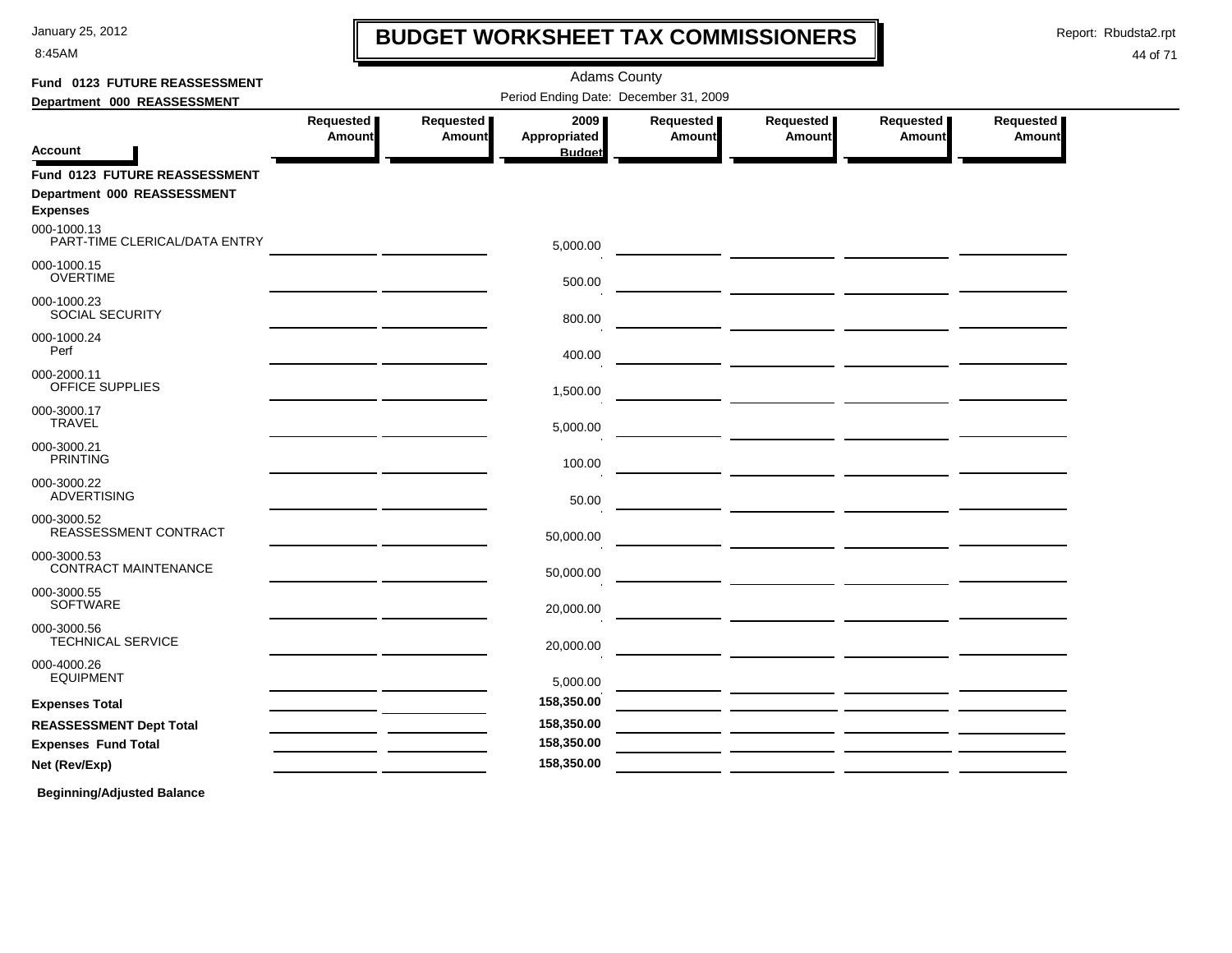8:45AM

# **BUDGET WORKSHEET TAX COMMISSIONERS**

Report: Rbudsta2.rpt

 $\mathbf I$ 

| Fund 0329 Clerk's Perp. Fund           |                     |                            | <b>Adams County</b>  |                              |                            |                            |                     |
|----------------------------------------|---------------------|----------------------------|----------------------|------------------------------|----------------------------|----------------------------|---------------------|
| <b>Department</b>                      |                     |                            |                      |                              |                            |                            |                     |
|                                        | Requested<br>Amount | Requested<br><b>Amount</b> | 2009<br>Appropriated | Requested  <br><b>Amount</b> | Requested<br><b>Amount</b> | Requested<br><b>Amount</b> | Requested<br>Amount |
| <b>Account</b>                         |                     |                            | <b>Budget</b>        |                              |                            |                            |                     |
| Fund 0329 Clerk's Perp. Fund           |                     |                            |                      |                              |                            |                            |                     |
| Department 000<br><b>Expenses</b>      |                     |                            |                      |                              |                            |                            |                     |
| 000-3000.19<br>Scanning & Microfilming |                     |                            | 20,000.00            |                              |                            |                            |                     |
| 000-4000.26<br><b>EQUIPMENT</b>        |                     |                            | 5,000.00             |                              |                            |                            |                     |
| <b>Expenses Total</b>                  |                     |                            | 25,000.00            |                              |                            |                            |                     |
| <b>Dept Total</b>                      |                     |                            | 25,000.00            |                              |                            |                            |                     |
| <b>Expenses Fund Total</b>             |                     |                            | 25,000.00            |                              |                            |                            |                     |
| Net (Rev/Exp)                          |                     |                            | 25,000.00            |                              |                            |                            |                     |
| <b>Beginning/Adjusted Balance</b>      |                     |                            |                      |                              |                            |                            |                     |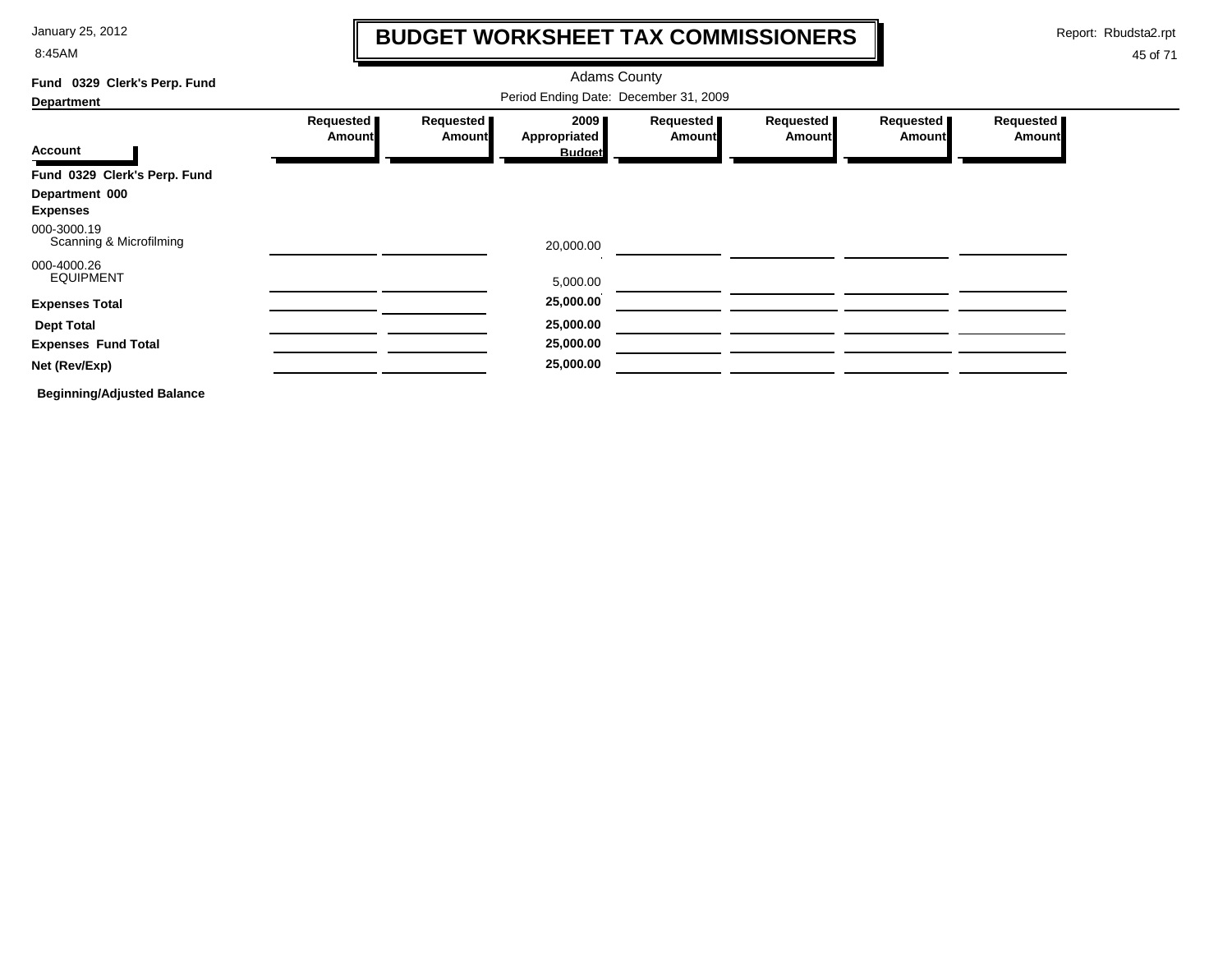8:45AM

# **BUDGET WORKSHEET TAX COMMISSIONERS**

Report: Rbudsta2.rpt

 $\mathbf l$ 

| Fund 0702 HIGHWAY                                       |                     |                            | <b>Adams County</b>                   |                            |                                                                                                                      |                     |                            |  |
|---------------------------------------------------------|---------------------|----------------------------|---------------------------------------|----------------------------|----------------------------------------------------------------------------------------------------------------------|---------------------|----------------------------|--|
| Department 530 HIGHWAY ADMINSTRATION                    |                     |                            | Period Ending Date: December 31, 2009 |                            |                                                                                                                      |                     |                            |  |
| <b>Account</b>                                          | Requested<br>Amount | Requested<br><b>Amount</b> | 2009<br>Appropriated<br><b>Budget</b> | Requested<br><b>Amount</b> | Requested<br>Amount                                                                                                  | Requested<br>Amount | Requested<br><b>Amount</b> |  |
| Fund 0702 HIGHWAY                                       |                     |                            |                                       |                            |                                                                                                                      |                     |                            |  |
| Department 530 HIGHWAY ADMINSTRATION<br><b>Expenses</b> |                     |                            |                                       |                            |                                                                                                                      |                     |                            |  |
| 530-1000.11<br><b>SUPERVISOR</b>                        |                     |                            | 42,354.00                             |                            | <u> 1989 - Johann Barn, mars eta bainar e</u>                                                                        |                     |                            |  |
| 530-1000.13<br><b>AST'S SUPERVISOR</b>                  |                     |                            | 37,414.00                             |                            |                                                                                                                      |                     |                            |  |
| 530-1000.14<br><b>BOOKKEEPER</b>                        |                     |                            | 27,836.00                             |                            |                                                                                                                      |                     |                            |  |
| 530-1000.15<br><b>OVERTIME</b>                          |                     |                            | 1,573.00                              |                            |                                                                                                                      |                     |                            |  |
| 530-1000.16<br><b>BOOKKEEPER</b>                        |                     |                            | 25,967.00                             |                            |                                                                                                                      |                     |                            |  |
| 530-2000.11<br>OFFICE SUPPLIES                          |                     |                            | 500.00                                |                            |                                                                                                                      |                     |                            |  |
| 530-2000.12<br><b>PRINTING</b>                          |                     |                            | 200.00                                |                            |                                                                                                                      |                     |                            |  |
| 530-2000.16<br><b>OTHER SUPPLIES</b>                    |                     |                            | 350.00                                |                            |                                                                                                                      |                     |                            |  |
| 530-3000.16<br><b>POSTAGE</b>                           |                     |                            | 150.00                                |                            |                                                                                                                      |                     |                            |  |
| 530-3000.17<br><b>TRAVEL EXPENSE</b>                    |                     |                            | 100.00                                |                            |                                                                                                                      |                     |                            |  |
| 530-3000.18<br>TELEPHONE                                |                     |                            | 2,000.00                              |                            |                                                                                                                      |                     |                            |  |
| 530-3000.19<br><b>COMPUTER</b>                          |                     |                            | 1,000.00                              |                            |                                                                                                                      |                     |                            |  |
| 530-3000.37<br>REPAIRS-EQUIPMENT                        |                     |                            | 500.00                                |                            |                                                                                                                      |                     |                            |  |
| 530-3000.38<br>COMPUTER-MAINTENANCE                     |                     |                            | 2,000.00                              |                            | <u> 1989 - Johann John Stone, mars and de la partie de la partie de la partie de la partie de la partie de la pa</u> |                     |                            |  |
| 530-3000.40<br>RADIO-MAINTENANCE                        |                     |                            | 1,300.00                              |                            |                                                                                                                      |                     |                            |  |
| 530-3000.52<br>OTHER SERVICES AND CHARGES               |                     |                            | 1,000.00                              |                            |                                                                                                                      |                     |                            |  |
| <b>Expenses Total</b>                                   |                     |                            | 144,244.00                            |                            |                                                                                                                      |                     |                            |  |
| <b>HIGHWAY ADMINSTRATION Dept Total</b>                 |                     |                            | 144,244.00                            |                            |                                                                                                                      |                     |                            |  |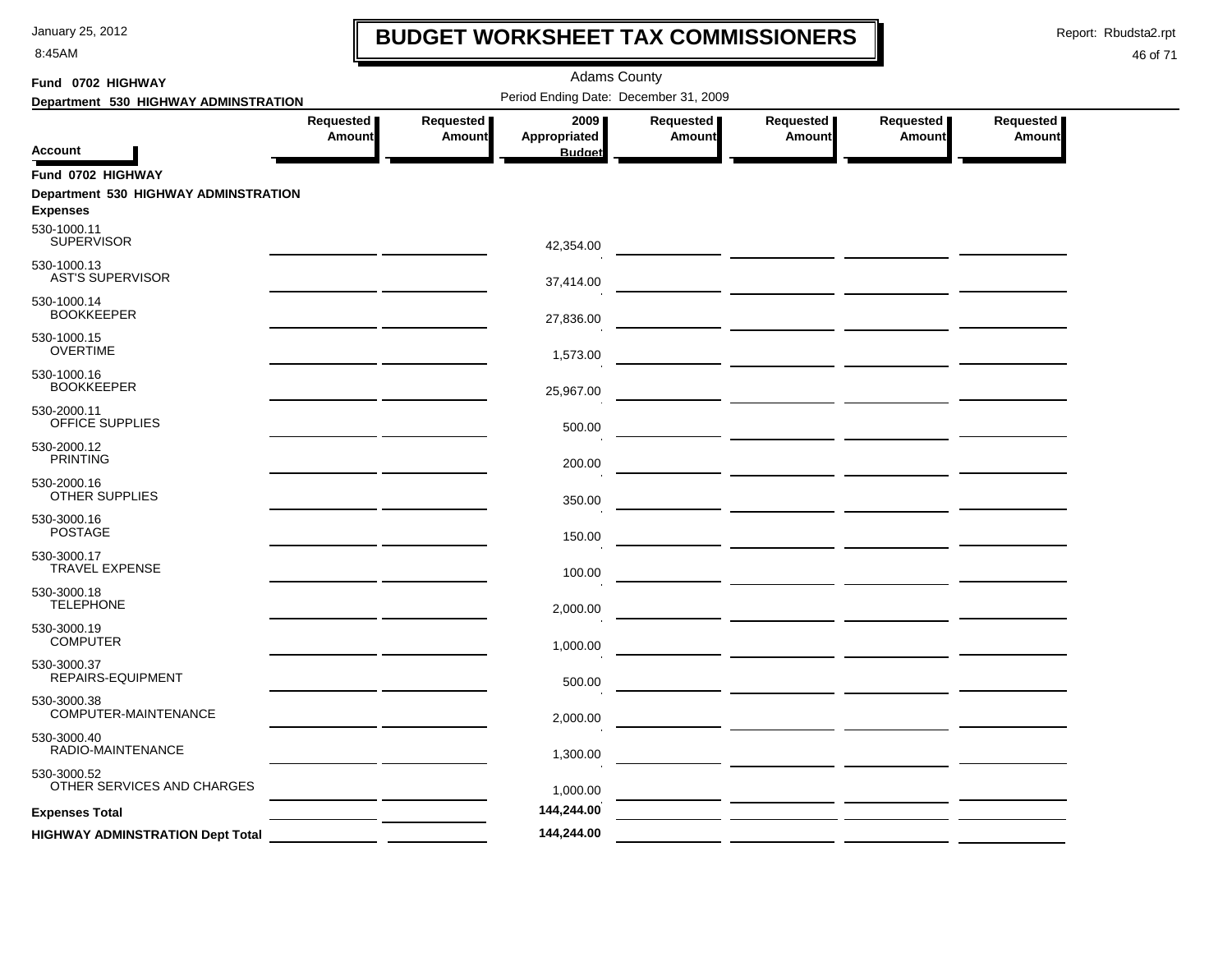8:45AM

### **BUDGET WORKSHEET TAX COMMISSIONERS**

Report: Rbudsta2.rpt

 $\mathbf I$ 

| Fund 0702 HIGHWAY                            |                     |                     | <b>Adams County</b>                   |                     |                                                                                                                                                                                                                                      |                            |                            |  |
|----------------------------------------------|---------------------|---------------------|---------------------------------------|---------------------|--------------------------------------------------------------------------------------------------------------------------------------------------------------------------------------------------------------------------------------|----------------------------|----------------------------|--|
| Department 531 MAINTENANCE & REPAIR          |                     |                     | Period Ending Date: December 31, 2009 |                     |                                                                                                                                                                                                                                      |                            |                            |  |
| <b>Account</b>                               | Requested<br>Amount | Requested<br>Amount | 2009<br>Appropriated<br><b>Budget</b> | Requested<br>Amount | Requested<br>Amount                                                                                                                                                                                                                  | Requested<br><b>Amount</b> | Requested<br><b>Amount</b> |  |
| Department 531 MAINTENANCE & REPAIR          |                     |                     |                                       |                     |                                                                                                                                                                                                                                      |                            |                            |  |
| <b>Expenses</b>                              |                     |                     |                                       |                     |                                                                                                                                                                                                                                      |                            |                            |  |
| 531-1000.15<br><b>OVERTIME</b>               |                     |                     | 13,600.00                             |                     |                                                                                                                                                                                                                                      |                            |                            |  |
| 531-1000.16<br>MAINTENANCE OPERATOR          |                     |                     | 226,436.00                            |                     |                                                                                                                                                                                                                                      |                            |                            |  |
| 531-1000.17<br>MAINTENANCE WORKER            |                     |                     | 447,423.00                            |                     |                                                                                                                                                                                                                                      |                            |                            |  |
| 531-1000.19<br><b>SUMMER HELP</b>            |                     |                     | 7,500.00                              |                     | <u> The Common Secretary (Common Secretary Common Secretary Common Secretary Common Secretary Common Secretary Common Secretary (Common Secretary Common Secretary Common Secretary Common Secretary Common Secretary Common Sec</u> |                            |                            |  |
| 531-2000.22<br><b>WEED SPRAY</b>             |                     |                     | 500.00                                |                     | <u> The Common State of the Common State of the Common State of the Common State of the Common State of the Common State of the Common State of the Common State of the Common State of the Common State of the Common State of </u> |                            |                            |  |
| 531-2000.24<br><b>STONE</b>                  |                     |                     | 25,000.00                             |                     |                                                                                                                                                                                                                                      |                            |                            |  |
| 531-2000.25<br><b>BITUMINOUS</b>             |                     |                     | 225,000.00                            |                     |                                                                                                                                                                                                                                      |                            |                            |  |
| 531-2000.26<br><b>HARDWARE &amp; TOOLS</b>   |                     |                     | 2,500.00                              |                     |                                                                                                                                                                                                                                      |                            |                            |  |
| 531-2000.28<br><b>CULVERTS &amp; PIPE</b>    |                     |                     | 12,000.00                             |                     | — <u>— —————</u> <u>——————</u> ——————                                                                                                                                                                                                |                            |                            |  |
| 531-2000.29<br><b>LUMBER</b>                 |                     |                     | 500.00                                |                     |                                                                                                                                                                                                                                      |                            |                            |  |
| 531-2000.30<br><b>SIGNS</b>                  |                     |                     | 7,695.00                              |                     |                                                                                                                                                                                                                                      |                            |                            |  |
| 531-2000.31<br><b>BRICKS</b>                 |                     |                     | 500.00                                |                     |                                                                                                                                                                                                                                      |                            |                            |  |
| 531-2000.32<br><b>CEMENT &amp; READY MIX</b> |                     |                     | 1,000.00                              |                     |                                                                                                                                                                                                                                      |                            |                            |  |
| 531-2000.33<br>DUSTAY DUST CONTROL           |                     |                     | 12,000.00                             |                     | — <u>— — — — — — — — — — — — — — —</u>                                                                                                                                                                                               |                            |                            |  |
| 531-2000.35<br><b>BUGGY PLATES</b>           |                     |                     | 2,600.00                              |                     |                                                                                                                                                                                                                                      |                            |                            |  |
| 531-3000.13<br>TEMPORARY SERVICES            |                     |                     | 1,000.00                              |                     |                                                                                                                                                                                                                                      |                            |                            |  |
| 531-3000.41<br>RENTAL OF EQUIPMENT           |                     |                     | 500.00                                |                     |                                                                                                                                                                                                                                      |                            |                            |  |
| 531-3000.42<br>OTHER CONTRACTUAL SERVICES    |                     |                     | 10,000.00                             |                     |                                                                                                                                                                                                                                      |                            |                            |  |
| 531-3000.52<br>DRAINAGE & OTHER ASSESSMENTS  |                     |                     | 10,350.00                             |                     |                                                                                                                                                                                                                                      |                            |                            |  |
| <b>Expenses Total</b>                        |                     |                     | 1,006,104.00                          |                     |                                                                                                                                                                                                                                      |                            |                            |  |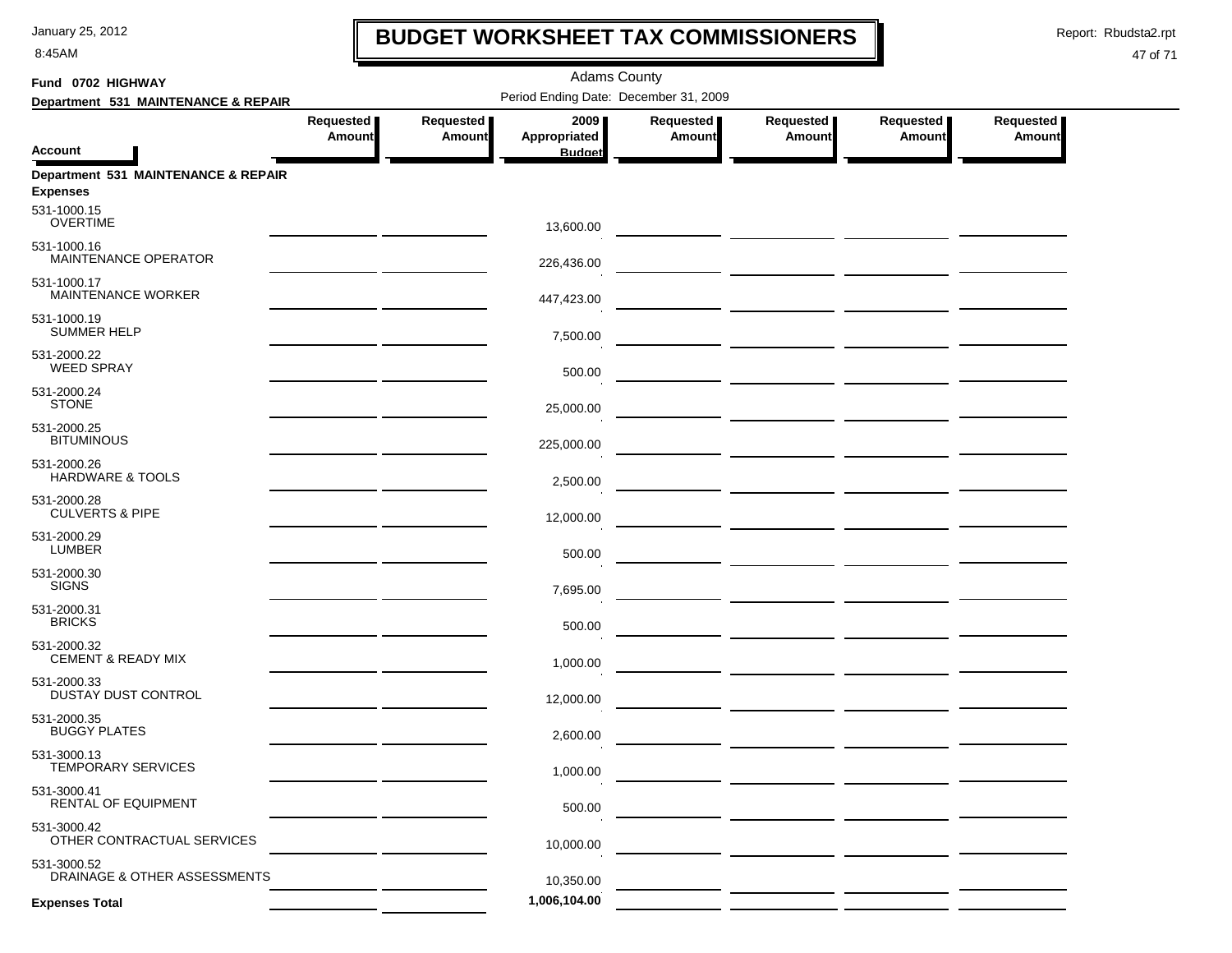8:45AM

# **BUDGET WORKSHEET TAX COMMISSIONERS**

Report: Rbudsta2.rpt

#### 48 of 71

#### Adams County Period Ending Date: December 31, 2009 **Account Department 531 MAINTENANCE & REPAIR Fund 0702 HIGHWAYRequested Amount Requested Amount 2009 Appropriated Budget Requested Amount Requested Amount Requested Amount Requested Amount MAINTENANCE & REPAIR Dept Total 1,006,104.00**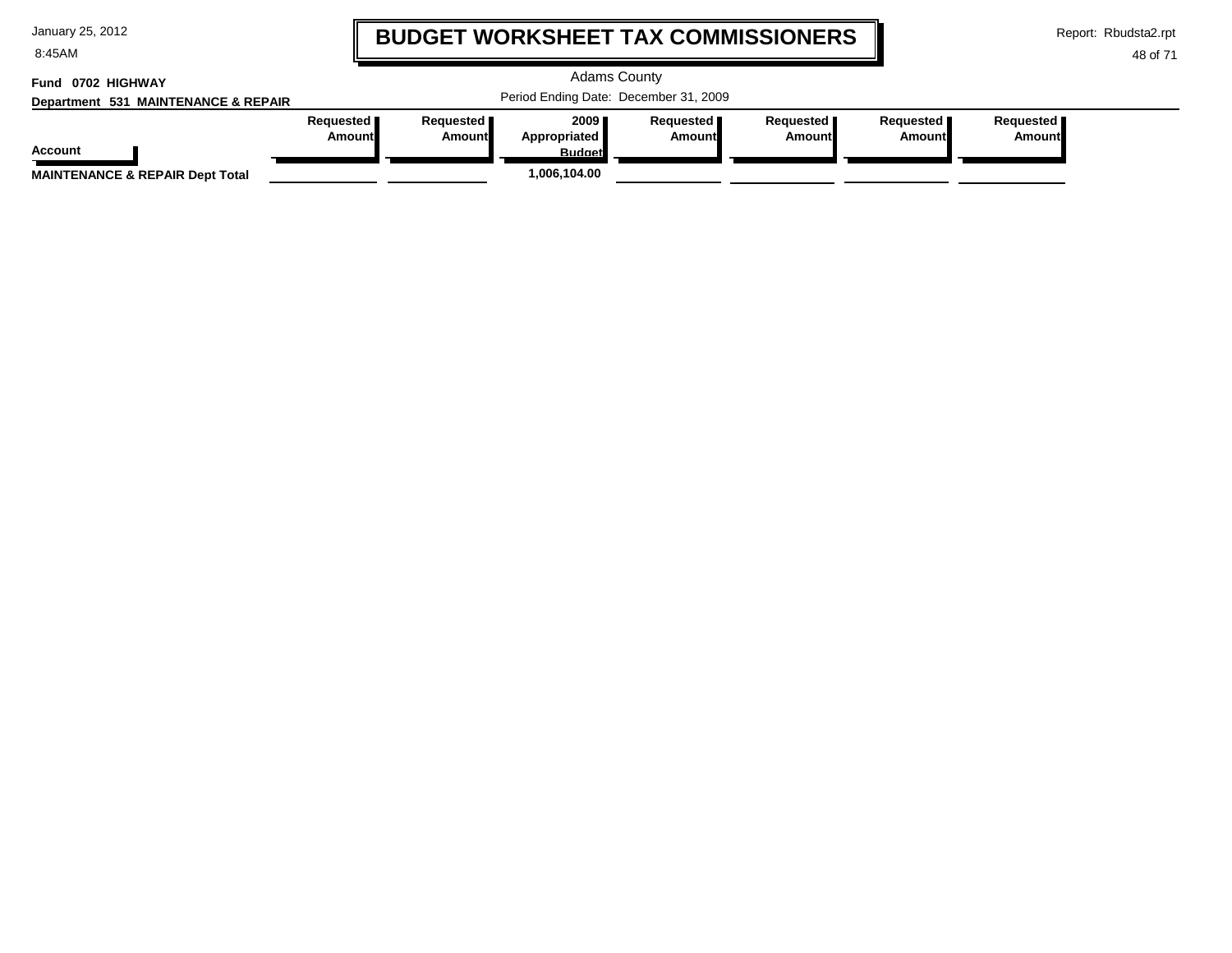8:45AM

# **BUDGET WORKSHEET TAX COMMISSIONERS**

Report: Rbudsta2.rpt

 $\mathbf I$ 

#### 49 of 71

| Fund 0702 HIGHWAY                                                               |                                                 |                            | <b>Adams County</b>                   |                     |                                     |                                                                                                                        |                     |  |
|---------------------------------------------------------------------------------|-------------------------------------------------|----------------------------|---------------------------------------|---------------------|-------------------------------------|------------------------------------------------------------------------------------------------------------------------|---------------------|--|
| Department 533 GENERAL - UNDISTRIBUTED EXPENS                                   |                                                 |                            | Period Ending Date: December 31, 2009 |                     |                                     |                                                                                                                        |                     |  |
|                                                                                 | Requested<br><b>Amount</b>                      | Requested<br><b>Amount</b> | 2009 ∎<br>Appropriated                | Requested<br>Amount | Requested  <br>Amount               | Requested<br><b>Amount</b>                                                                                             | Requested<br>Amount |  |
| <b>Account</b>                                                                  |                                                 |                            | <b>Budget</b>                         |                     |                                     |                                                                                                                        |                     |  |
| Department 533 GENERAL - UNDISTRIBUTED EXPENS<br><b>Expenses</b><br>533-1000.14 |                                                 |                            |                                       |                     |                                     |                                                                                                                        |                     |  |
| <b>GARAGE MECHANIC (SALARY)</b>                                                 |                                                 |                            | 34,600.00                             |                     |                                     |                                                                                                                        |                     |  |
| 533-1000.15<br><b>OVERTIME</b>                                                  |                                                 |                            | 1,825.00                              |                     |                                     |                                                                                                                        |                     |  |
| 533-1000.16<br><b>ASSISTANT GARAGE MECHANIC</b>                                 |                                                 |                            | 33,218.00                             |                     |                                     |                                                                                                                        |                     |  |
| 533-1000.21<br><b>HEPATITIS SHOTS</b>                                           |                                                 |                            | 100.00                                |                     |                                     |                                                                                                                        |                     |  |
| 533-1000.22<br><b>GROUP INSURANCE</b>                                           |                                                 |                            | 282,693.00                            |                     |                                     |                                                                                                                        |                     |  |
| 533-1000.23<br><b>SOCIAL SECURITY</b>                                           |                                                 |                            | 68,908.00                             |                     | ___ _______________ _______________ |                                                                                                                        |                     |  |
| 533-1000.24<br><b>UNEMPLOYMENT</b>                                              |                                                 |                            | 500.00                                |                     |                                     |                                                                                                                        |                     |  |
| 533-1000.25<br>RANDOM DRUG & ALCOHOL TESTING                                    |                                                 |                            | 1,350.00                              |                     |                                     |                                                                                                                        |                     |  |
| 533-1000.26<br><b>WORKMAN'S COMPENSATION</b>                                    |                                                 |                            | 52,500.00                             |                     |                                     |                                                                                                                        |                     |  |
| 533-1000.27<br><b>EMPLOYEE UNIFORMS</b>                                         | the contract of the contract of the contract of |                            | 15,000.00                             |                     |                                     | _ _________ _________ _________                                                                                        |                     |  |
| 533-1000.28<br><b>PERF</b>                                                      |                                                 |                            | 67,556.00                             |                     |                                     |                                                                                                                        |                     |  |
| 533-2000.21<br>GAS DIESEL, & OIL                                                |                                                 |                            | 300,000.00                            |                     |                                     | <u> 2000 - Jan James James Jan James James James James James James James James James James James James James James</u> |                     |  |
| 533-2000.22<br><b>TIRES</b>                                                     |                                                 |                            | 20,000.00                             |                     |                                     |                                                                                                                        |                     |  |
| 533-2000.23<br>OTHER GARAGE & MOTOR SUPPLIES                                    |                                                 |                            | 12,000.00                             |                     |                                     |                                                                                                                        |                     |  |
| 533-2000.24<br>OTHER SUPPLIES                                                   |                                                 |                            | 50.000.00                             |                     |                                     |                                                                                                                        |                     |  |
| 533-2000.25<br><b>BATTERIES</b>                                                 |                                                 |                            | 1,500.00                              |                     |                                     |                                                                                                                        |                     |  |
| 533-2000.26<br><b>GRADER BLADES</b>                                             |                                                 |                            | 4,000.00                              |                     |                                     |                                                                                                                        |                     |  |
| 533-2000.27<br><b>FASTENERS</b>                                                 |                                                 |                            | 2,000.00                              |                     |                                     |                                                                                                                        |                     |  |
| 533-3000.26<br><b>INSURANCE</b>                                                 |                                                 |                            | 49,749.00                             |                     |                                     |                                                                                                                        |                     |  |
| 533-3000.31<br><b>UTILITIES</b>                                                 |                                                 |                            | 17,000.00                             |                     |                                     |                                                                                                                        |                     |  |
|                                                                                 |                                                 |                            |                                       |                     |                                     |                                                                                                                        |                     |  |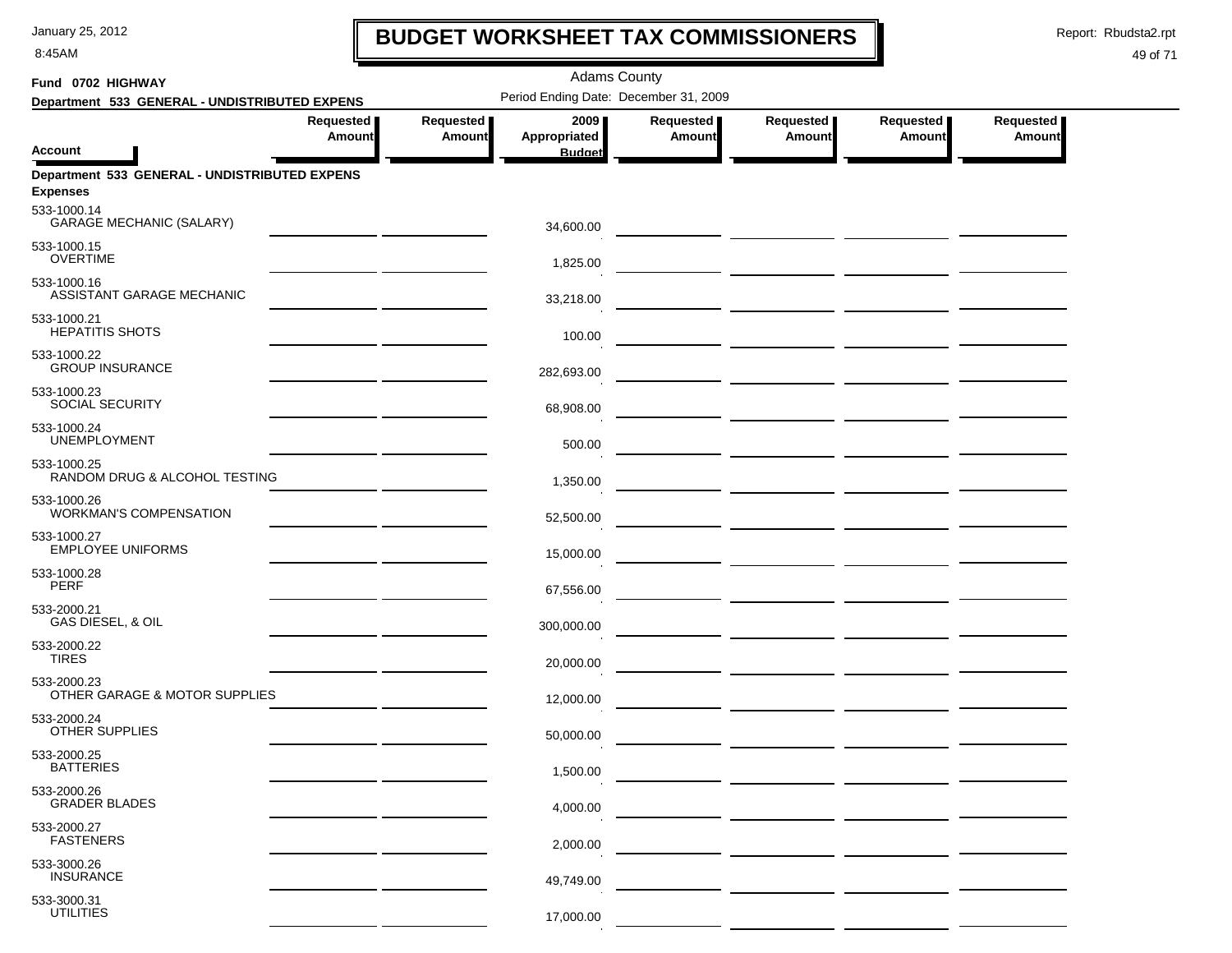8:45AM

# **BUDGET WORKSHEET TAX COMMISSIONERS**

Adams County

Report: Rbudsta2.rpt

#### 50 of 71

| Fund 0702 HIGHWAY                                          | <b>Adams County</b> |                                   |                                       |                     |                                                                                                                      |                     |                     |  |
|------------------------------------------------------------|---------------------|-----------------------------------|---------------------------------------|---------------------|----------------------------------------------------------------------------------------------------------------------|---------------------|---------------------|--|
| Department 533 GENERAL - UNDISTRIBUTED EXPENS              |                     |                                   | Period Ending Date: December 31, 2009 |                     |                                                                                                                      |                     |                     |  |
|                                                            | Requested<br>Amount | <b>Requested</b><br><b>Amount</b> | 2009<br><b>Appropriated</b>           | Requested<br>Amount | Requested<br>Amount                                                                                                  | Requested<br>Amount | Requested<br>Amount |  |
| <b>Account</b>                                             |                     |                                   | <b>Budget</b>                         |                     |                                                                                                                      |                     |                     |  |
| 533-3000.36<br><b>MACHINE WORK</b>                         |                     |                                   | 500.00                                |                     |                                                                                                                      |                     |                     |  |
| 533-3000.37<br><b>TRUCK &amp; TRACTOR REPAIRS</b>          |                     |                                   | 25,000.00                             |                     |                                                                                                                      |                     |                     |  |
| 533-3000.39<br>ROAD EQUIPMENT REPAIRS                      |                     |                                   | 10,000.00                             |                     |                                                                                                                      |                     |                     |  |
| 533-3000.40<br><b>OTHER REPAIRS</b>                        |                     |                                   | 500.00                                |                     |                                                                                                                      |                     |                     |  |
| 533-3000.41<br><b>GARAGE REPAIRS</b>                       |                     |                                   | 4,000.00                              |                     | <u> 1989 - Johann Barbara, markazi ya kutoka mwaka wa 1989 - Amanda alikuwa mwaka wa 1989 - Amanda alikuwa mwaka</u> |                     |                     |  |
| 533-3000.43<br><b>WRECKER</b>                              |                     |                                   | 2,000.00                              |                     |                                                                                                                      |                     |                     |  |
| 533-4000.26<br><b>GARAGE &amp; OFFICE EQUIPMENT</b>        |                     |                                   | 2,000.00                              |                     |                                                                                                                      |                     |                     |  |
| 533-4000.28<br><b>TRUCKS &amp; EQUIPMENT</b>               |                     |                                   | 175,000.00                            |                     |                                                                                                                      |                     |                     |  |
| <b>Expenses Total</b>                                      |                     |                                   | 1,233,499.00                          |                     |                                                                                                                      |                     |                     |  |
| <b>GENERAL - UNDISTRIBUTED EXPENS Dept</b><br><b>Total</b> |                     |                                   | 1,233,499.00                          |                     |                                                                                                                      |                     |                     |  |
| <b>Expenses Fund Total</b>                                 |                     |                                   | 2,383,847.00                          |                     |                                                                                                                      |                     |                     |  |
| Net (Rev/Exp)                                              |                     |                                   | 2,383,847.00                          |                     |                                                                                                                      |                     |                     |  |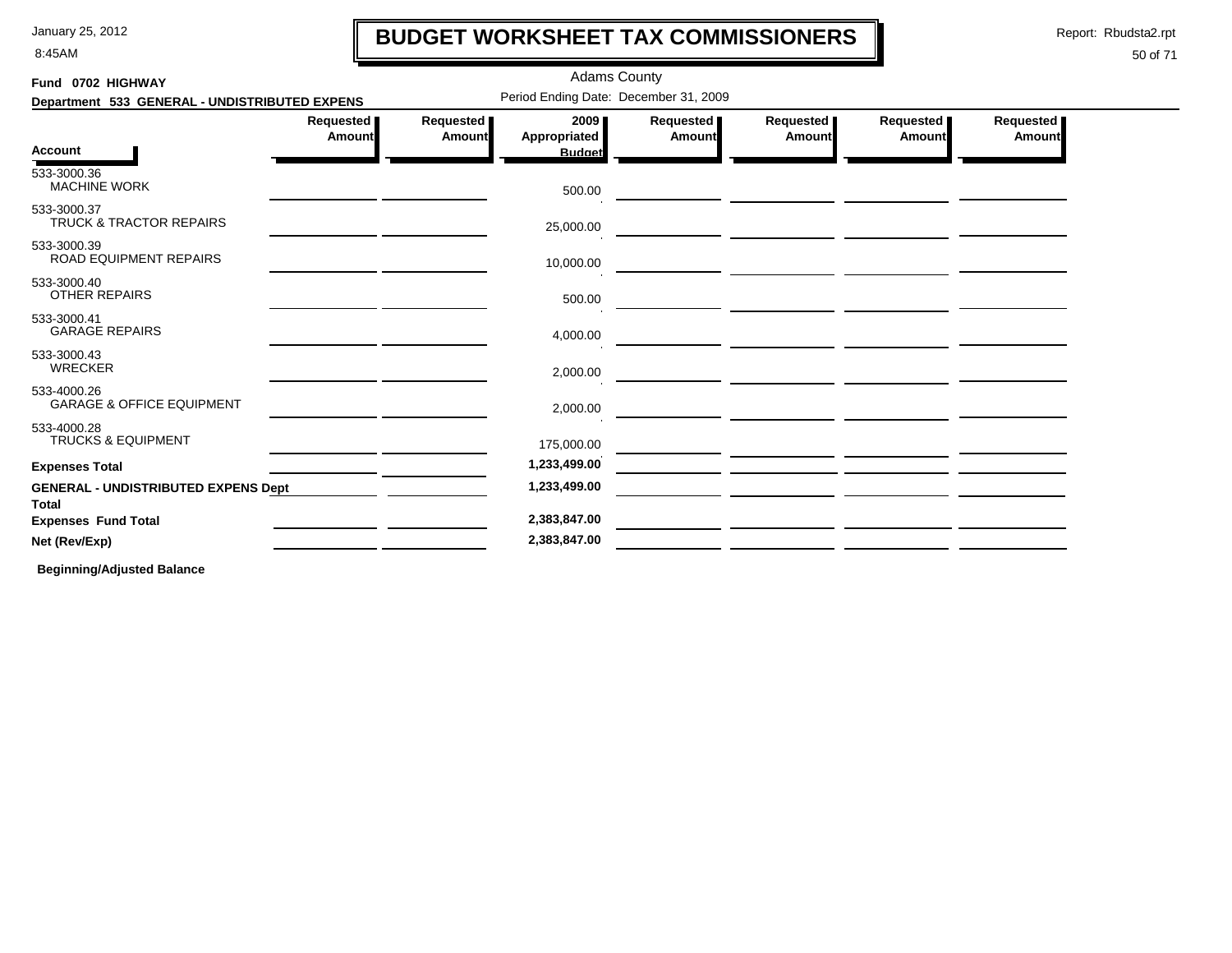8:45AM

# **BUDGET WORKSHEET TAX COMMISSIONERS**

Report: Rbudsta2.rpt

 $\mathbf l$ 

| 0706 LOCAL ROADS AND STREET<br>Fund      |                            |                            | <b>Adams County</b>                   |                            |                            |                     |                            |
|------------------------------------------|----------------------------|----------------------------|---------------------------------------|----------------------------|----------------------------|---------------------|----------------------------|
| Department 000 LOCAL ROADS AND STREET    |                            |                            | Period Ending Date: December 31, 2009 |                            |                            |                     |                            |
|                                          | Requested<br><b>Amount</b> | Requested<br><b>Amount</b> | 2009<br>Appropriated                  | Requested<br><b>Amount</b> | Requested<br><b>Amount</b> | Requested<br>Amount | Requested<br><b>Amount</b> |
| <b>Account</b>                           |                            |                            | <b>Budget</b>                         |                            |                            |                     |                            |
| Fund 0706 LOCAL ROADS AND STREET         |                            |                            |                                       |                            |                            |                     |                            |
| Department 000 LOCAL ROADS AND STREET    |                            |                            |                                       |                            |                            |                     |                            |
| <b>Expenses</b>                          |                            |                            |                                       |                            |                            |                     |                            |
| 000-3000.23                              |                            |                            |                                       |                            |                            |                     |                            |
| <b>MATERIALS</b>                         |                            |                            | 285,000.00                            |                            |                            |                     |                            |
| <b>Expenses Total</b>                    |                            |                            | 285,000.00                            |                            |                            |                     |                            |
| <b>LOCAL ROADS AND STREET Dept Total</b> |                            |                            | 285,000.00                            |                            |                            |                     |                            |
| <b>Expenses Fund Total</b>               |                            |                            | 285,000.00                            |                            |                            |                     |                            |
| Net (Rev/Exp)                            |                            |                            | 285,000.00                            |                            |                            |                     |                            |
| <b>Beginning/Adjusted Balance</b>        |                            |                            |                                       |                            |                            |                     |                            |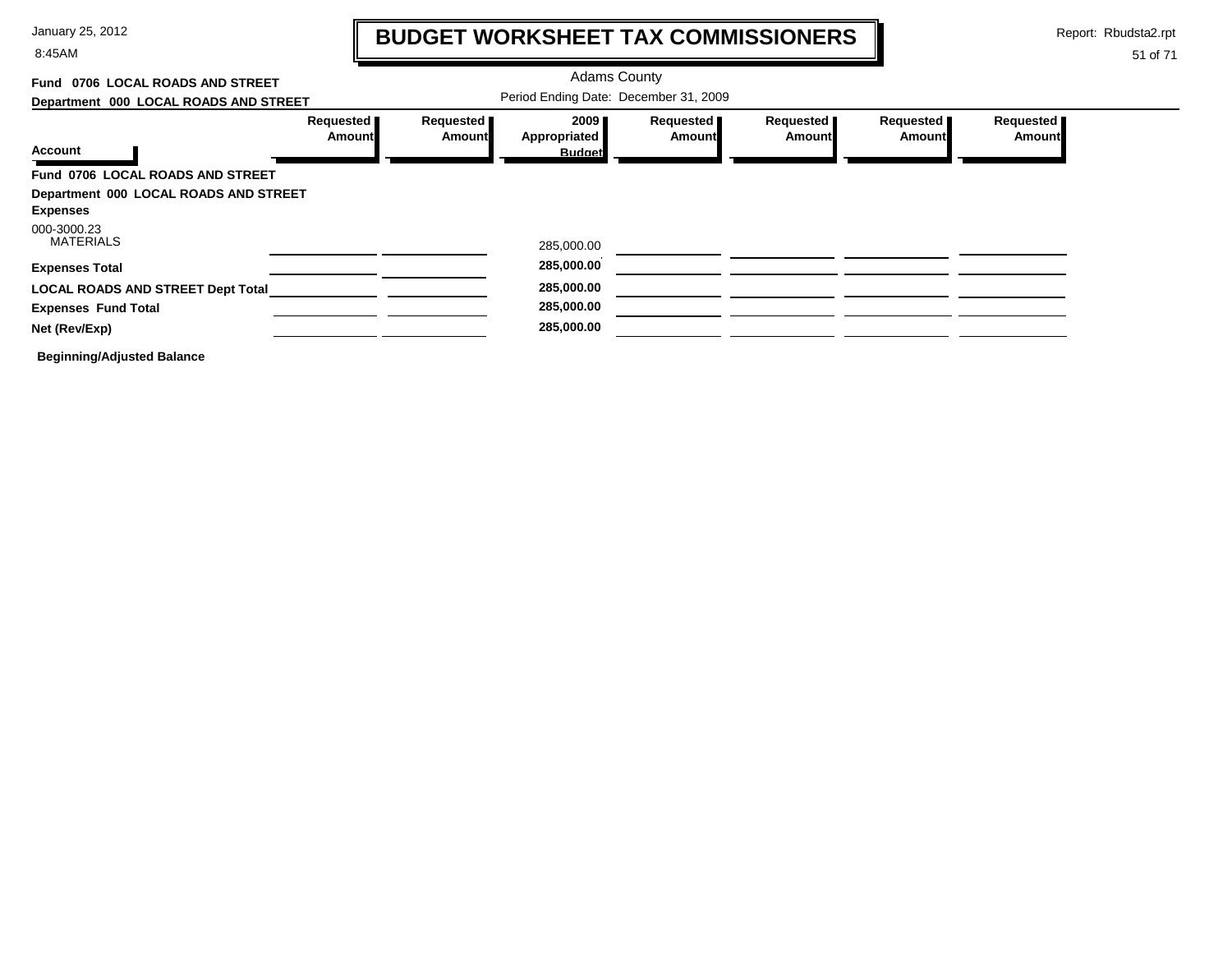8:45AM

# **BUDGET WORKSHEET TAX COMMISSIONERS**

Report: Rbudsta2.rpt

 $\mathbf l$ 

#### 52 of 71

| Fund 0790 CUMULATIVE BRIDGE                                                        |                            |                            | <b>Adams County</b>                   |                     |                            |                     |                     |  |
|------------------------------------------------------------------------------------|----------------------------|----------------------------|---------------------------------------|---------------------|----------------------------|---------------------|---------------------|--|
| Department 000 CUMULATIVE BRIDGE                                                   |                            |                            | Period Ending Date: December 31, 2009 |                     |                            |                     |                     |  |
| <b>Account</b>                                                                     | Requested<br><b>Amount</b> | Requested<br><b>Amount</b> | 2009<br>Appropriated<br><b>Budget</b> | Requested<br>Amount | Requested<br><b>Amount</b> | Requested<br>Amount | Requested<br>Amount |  |
| Fund 0790 CUMULATIVE BRIDGE<br>Department 000 CUMULATIVE BRIDGE<br><b>Expenses</b> |                            |                            |                                       |                     |                            |                     |                     |  |
| 000-2000.16<br><b>MATERIALS</b>                                                    |                            |                            | 20,000.00                             |                     |                            |                     |                     |  |
| 000-3000.11<br><b>LEGAL SERVICES</b>                                               |                            |                            | 500.00                                |                     |                            |                     |                     |  |
| 000-3000.12<br><b>TECHNICAL SERVICES</b>                                           |                            |                            | 50,000.00                             |                     |                            |                     |                     |  |
| 000-3000.17<br><b>TRAVEL EXPENSE</b>                                               |                            |                            | 700.00                                |                     |                            |                     |                     |  |
| 000-3000.18<br><b>TELEPHONE</b>                                                    |                            |                            | 1,000.00                              |                     |                            |                     |                     |  |
| 000-3000.26<br><b>INSURANCE</b>                                                    |                            |                            | 600.00                                |                     |                            |                     |                     |  |
| 000-3000.36<br>REPAIR AND MAINTENANCE                                              |                            |                            | 30,000.00                             |                     |                            |                     |                     |  |
| 000-3000.60<br><b>BRIDGE REPLACEMENT</b>                                           |                            |                            | 500,000.00                            |                     |                            |                     |                     |  |
| 000-4000.26<br>OTHER EQUIPMENT                                                     |                            |                            | 10,000.00                             |                     |                            |                     |                     |  |
| <b>Expenses Total</b>                                                              |                            |                            | 612,800.00                            |                     |                            |                     |                     |  |
| <b>CUMULATIVE BRIDGE Dept Total</b>                                                |                            |                            | 612,800.00                            |                     |                            |                     |                     |  |
| <b>Expenses Fund Total</b>                                                         |                            |                            | 612,800.00                            |                     |                            |                     |                     |  |
| Net (Rev/Exp)                                                                      |                            |                            | 612,800.00                            |                     |                            |                     |                     |  |
|                                                                                    |                            |                            |                                       |                     |                            |                     |                     |  |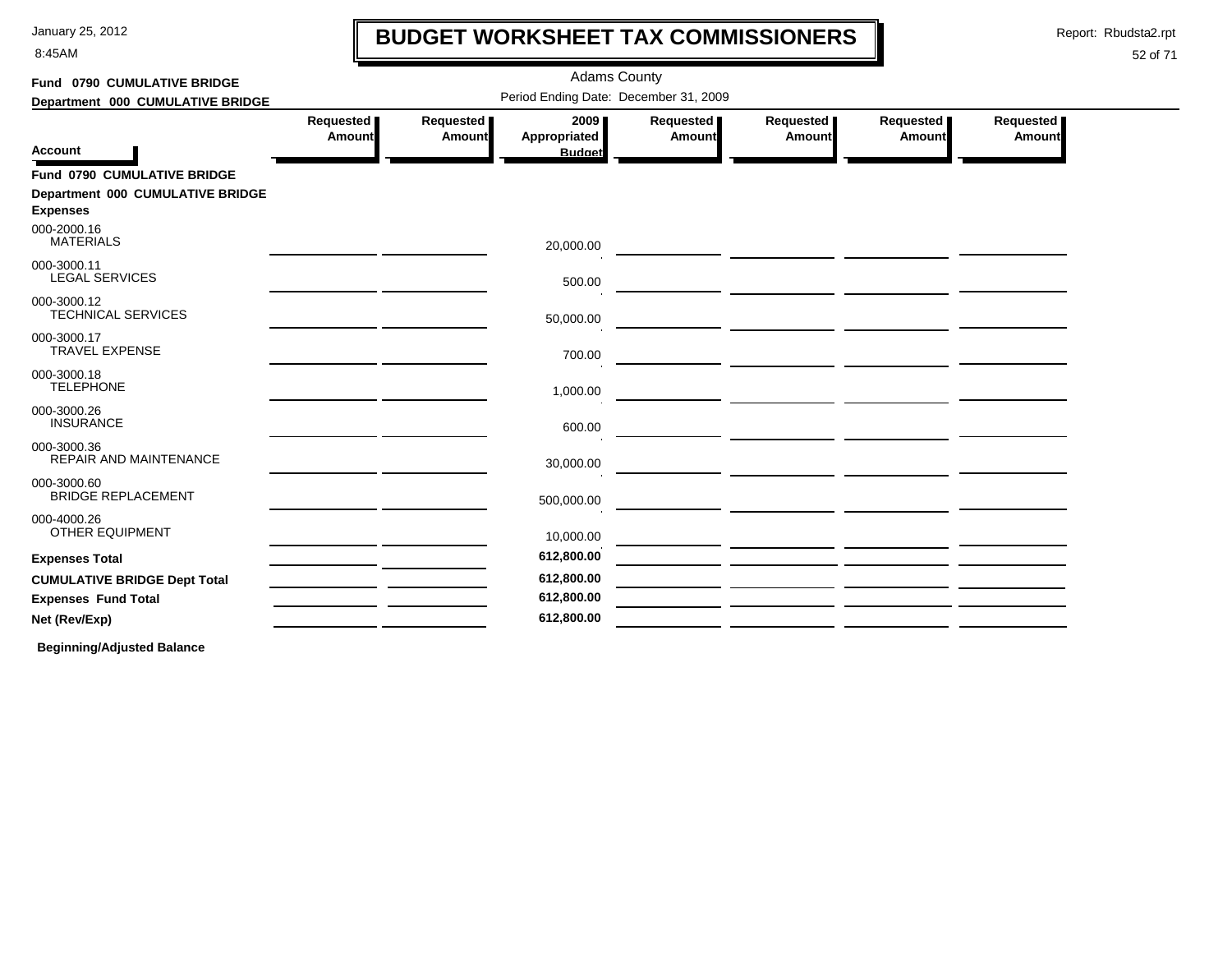8:45AM

### **BUDGET WORKSHEET TAX COMMISSIONERS**

Report: Rbudsta2.rpt

 $\mathbf I$ 

| Fund 0801 HEALTH                             |                                                                                                                      |                                       | <b>Adams County</b>  |                            |                                                                                                                     |                            |                     |  |  |
|----------------------------------------------|----------------------------------------------------------------------------------------------------------------------|---------------------------------------|----------------------|----------------------------|---------------------------------------------------------------------------------------------------------------------|----------------------------|---------------------|--|--|
| Department 000 HEALTH                        |                                                                                                                      | Period Ending Date: December 31, 2009 |                      |                            |                                                                                                                     |                            |                     |  |  |
|                                              | Requested<br>Amount                                                                                                  | Requested<br><b>Amount</b>            | 2009<br>Appropriated | Requested<br><b>Amount</b> | Requested<br>Amount                                                                                                 | Requested<br><b>Amount</b> | Requested<br>Amount |  |  |
| <b>Account</b>                               |                                                                                                                      |                                       | <b>Budget</b>        |                            |                                                                                                                     |                            |                     |  |  |
| Fund 0801 HEALTH                             |                                                                                                                      |                                       |                      |                            |                                                                                                                     |                            |                     |  |  |
| Department 000 HEALTH<br><b>Expenses</b>     |                                                                                                                      |                                       |                      |                            |                                                                                                                     |                            |                     |  |  |
| 000-1000.11                                  |                                                                                                                      |                                       |                      |                            |                                                                                                                     |                            |                     |  |  |
| <b>REGISTRAR</b>                             |                                                                                                                      |                                       | 24,290.00            |                            |                                                                                                                     |                            |                     |  |  |
| 000-1000.12<br><b>CLINIC SECRETARY</b>       |                                                                                                                      |                                       | 24,648.00            |                            |                                                                                                                     |                            |                     |  |  |
| 000-1000.13<br>SECRETARY/BOOKKEEPER          |                                                                                                                      |                                       | 25,005.00            |                            |                                                                                                                     |                            |                     |  |  |
| 000-1000.14<br>PUBLIC HEALTH NURSE           |                                                                                                                      |                                       | 43,734.00            |                            |                                                                                                                     |                            |                     |  |  |
| 000-1000.15<br>PUBLIC HEALTH NURSE-PART TIME |                                                                                                                      |                                       | 25,658.00            |                            |                                                                                                                     |                            |                     |  |  |
| 000-1000.16<br><b>SANITARIAN</b>             |                                                                                                                      |                                       | 42,354.00            |                            |                                                                                                                     |                            |                     |  |  |
| 000-1000.18<br><b>HEALTH OFFICER</b>         |                                                                                                                      |                                       | 21,320.00            |                            |                                                                                                                     |                            |                     |  |  |
| 000-1000.20<br><b>ATTORNEY</b>               | <u> 1989 - Johann Barn, amerikansk politiker (</u>                                                                   |                                       | 7,531.00             |                            |                                                                                                                     |                            |                     |  |  |
| 000-1000.23<br><b>SOCIAL SECURITY</b>        | <u> 1989 - Johann John Stone, mars and de la partie de la partie de la partie de la partie de la partie de la pa</u> |                                       | 14,205.00            |                            |                                                                                                                     |                            |                     |  |  |
| 000-1000.24<br><b>PERF</b>                   |                                                                                                                      |                                       | 12,000.00            |                            |                                                                                                                     |                            |                     |  |  |
| 000-2000.11<br>OFFICE SUPPLIES               |                                                                                                                      |                                       | 2,100.00             |                            |                                                                                                                     |                            |                     |  |  |
| 000-2000.13<br>PERSONAL HEALTH               |                                                                                                                      |                                       | 10,089.00            |                            |                                                                                                                     |                            |                     |  |  |
| 000-2000.14<br>ENVIRONMENTAL HEALTH          |                                                                                                                      |                                       | 773.00               |                            |                                                                                                                     |                            |                     |  |  |
| 000-2000.26<br><b>PHOTO</b>                  |                                                                                                                      |                                       | 500.00               |                            | <u> 1989 - Johann John Stone, mars eta industrial eta industrial eta industrial eta industrial eta industrial e</u> |                            |                     |  |  |
| 000-2000.28<br>Gas, Oil, Maintenance         |                                                                                                                      |                                       | 4,180.00             |                            |                                                                                                                     |                            |                     |  |  |
| 000-3000.11<br>PERSONAL HEALTH (CLINIC)      |                                                                                                                      |                                       | 2.600.00             |                            |                                                                                                                     |                            |                     |  |  |
| 000-3000.12<br><b>ENVIRONMENTAL SERVICES</b> |                                                                                                                      |                                       | 500.00               |                            |                                                                                                                     |                            |                     |  |  |
| 000-3000.13<br>PERSONAL HEALTH SERVICES      |                                                                                                                      |                                       | 200.00               |                            |                                                                                                                     |                            |                     |  |  |
| 000-3000.14<br><b>BOARD OF HEALTH</b>        |                                                                                                                      |                                       | 2,520.00             |                            |                                                                                                                     |                            |                     |  |  |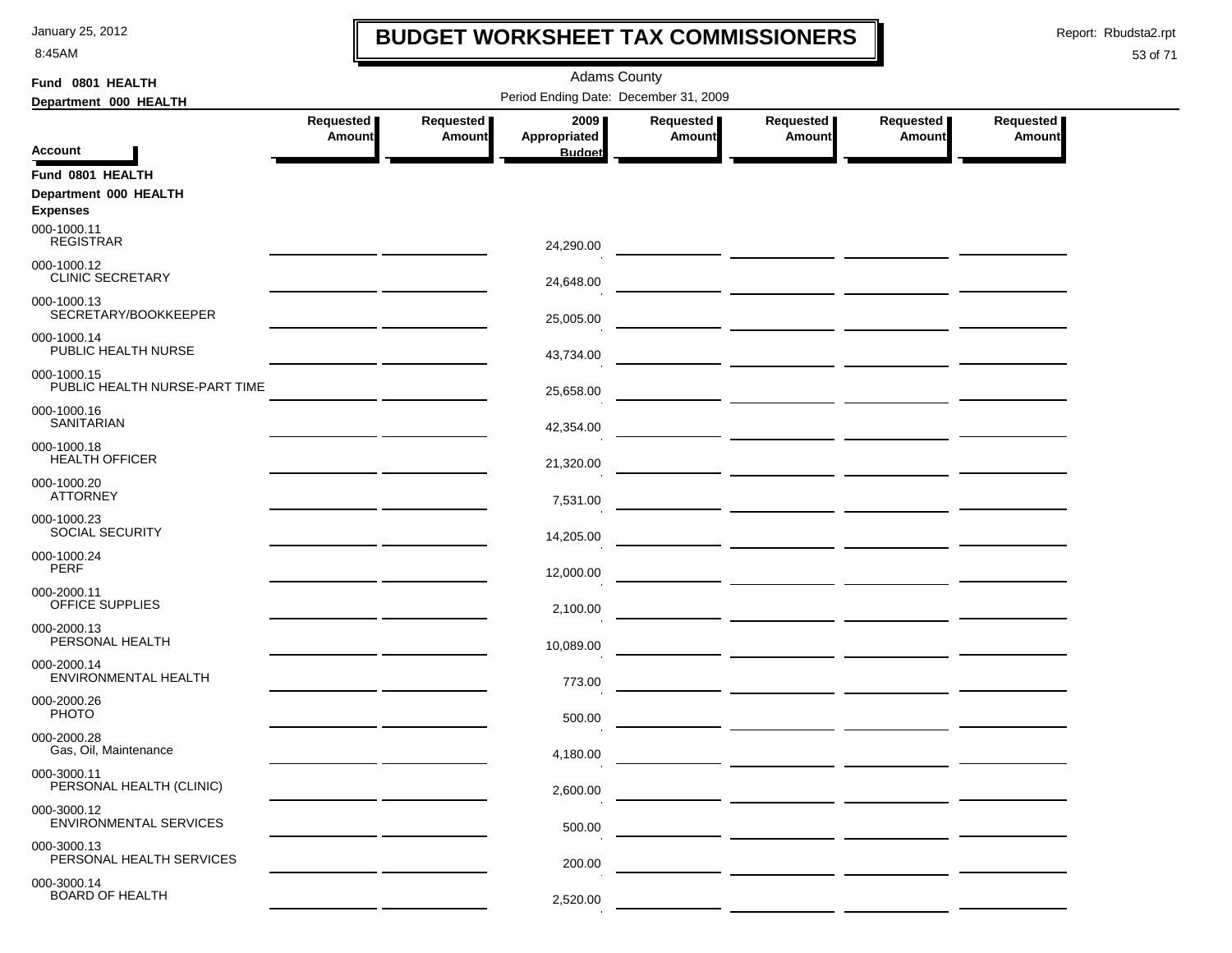8:45AM

### **BUDGET WORKSHEET TAX COMMISSIONERS**

Adams County

Report: Rbudsta2.rpt

 $\blacksquare$ 

#### 54 of 71

| Fund 0801 HEALTH                               |                            |                     | <b>Adams County</b>                   |                     |                     |                                                                                                                       |                     |
|------------------------------------------------|----------------------------|---------------------|---------------------------------------|---------------------|---------------------|-----------------------------------------------------------------------------------------------------------------------|---------------------|
| Department 000 HEALTH                          |                            |                     | Period Ending Date: December 31, 2009 |                     |                     |                                                                                                                       |                     |
|                                                | Requested<br><b>Amount</b> | Requested<br>Amount | 20091<br>Appropriated                 | Requested<br>Amount | Requested<br>Amount | Requested<br>Amount                                                                                                   | Requested<br>Amount |
| Account                                        |                            |                     | <b>Budget</b>                         |                     |                     |                                                                                                                       |                     |
| 000-3000.15<br>PROFESSIONAL SERVICES           |                            |                     | 3,619.00                              |                     |                     |                                                                                                                       |                     |
| 000-3000.16<br><b>POSTAGE</b>                  |                            |                     | 1,580.00                              |                     |                     |                                                                                                                       |                     |
| 000-3000.17<br><b>TRAVEL</b>                   |                            |                     | 3,190.00                              |                     |                     |                                                                                                                       |                     |
| 000-3000.19<br><b>LEGAL SERVICES</b>           |                            |                     | 4,000.00                              |                     |                     | <u> 1999 - John Harry Harry Harry Harry Harry Harry Harry Harry Harry Harry Harry Harry Harry Harry Harry Harry H</u> |                     |
| 000-3000.22<br><b>PRINTING</b>                 |                            |                     | 1,350.00                              |                     |                     |                                                                                                                       |                     |
| 000-3000.23<br><b>REBINDING</b>                |                            |                     | 800.00                                |                     |                     |                                                                                                                       |                     |
| 000-3000.26<br><b>LIABILITY INSURANCE</b>      |                            |                     | 200.00                                |                     |                     |                                                                                                                       |                     |
| 000-3000.28<br>MALPRACTICE INSURANCE           |                            |                     | 2,303.00                              |                     |                     |                                                                                                                       |                     |
| 000-3000.36<br>MAINTENANCE CONTRACTS           |                            |                     | 200.00                                |                     |                     |                                                                                                                       |                     |
| 000-3000.37<br><b>EQUIPMENT REPAIR</b>         |                            |                     | 500.00                                |                     |                     |                                                                                                                       |                     |
| 000-3000.51<br><b>DUES &amp; SUBSCRIPTIONS</b> |                            |                     | 500.00                                |                     |                     |                                                                                                                       |                     |
| 000-3000.52<br><b>TRAINING</b>                 |                            |                     | 500.00                                |                     |                     |                                                                                                                       |                     |
| 000-4000.26<br><b>EQUIPMENT</b>                |                            |                     | 500.00                                |                     |                     |                                                                                                                       |                     |
| <b>Expenses Total</b>                          |                            |                     | 283,449.00                            |                     |                     |                                                                                                                       |                     |
| <b>HEALTH Dept Total</b>                       |                            |                     | 283,449.00                            |                     |                     |                                                                                                                       |                     |
| <b>Expenses Fund Total</b>                     |                            |                     | 283,449.00                            |                     |                     |                                                                                                                       |                     |
| Net (Rev/Exp)                                  |                            |                     | 283,449.00                            |                     |                     |                                                                                                                       |                     |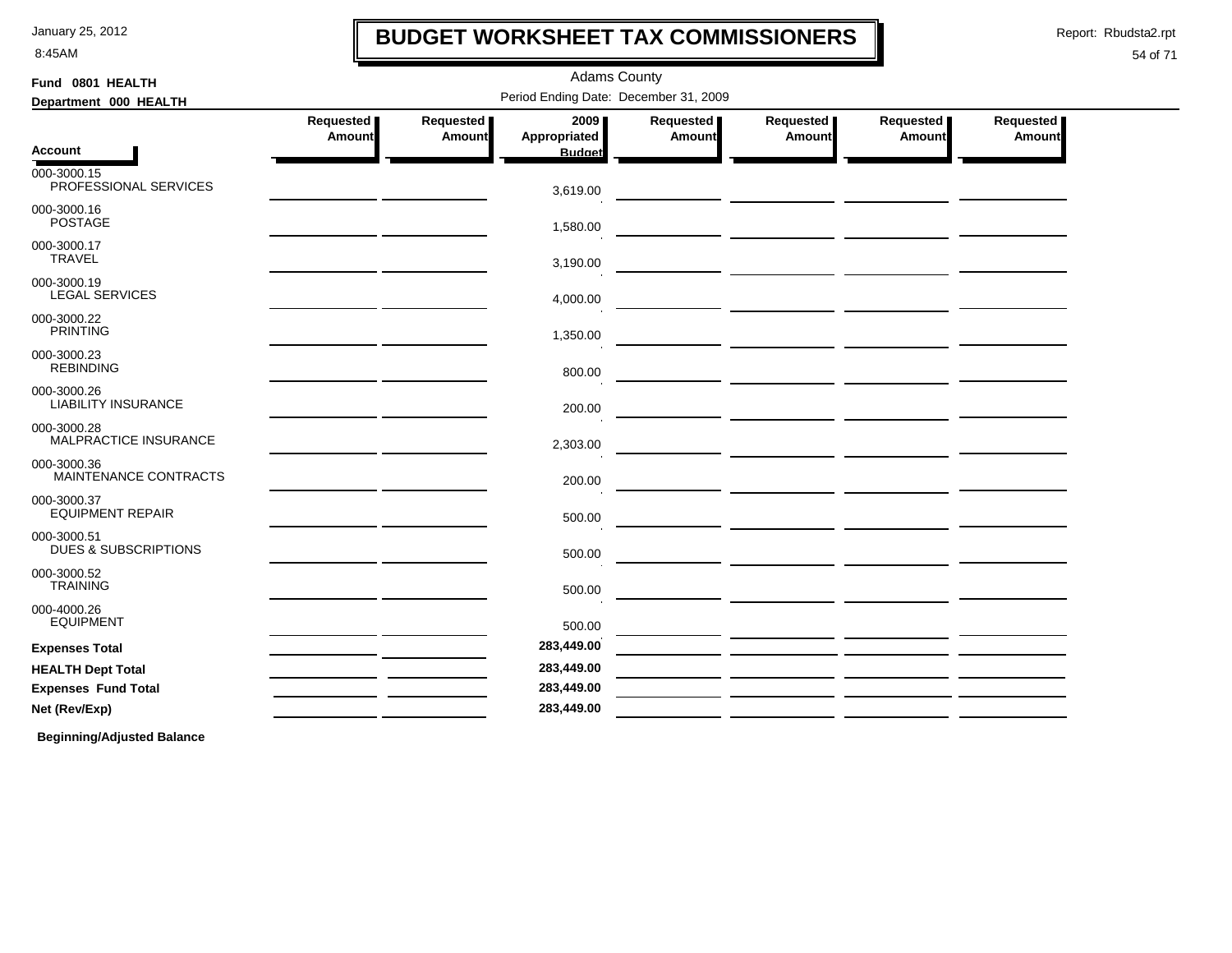8:45AM

# **BUDGET WORKSHEET TAX COMMISSIONERS**

Report: Rbudsta2.rpt

 $\mathbf l$ 

#### 55 of 71

| Fund 0807 HEALTH MAINTANENCE                               |                     |                            | <b>Adams County</b>                   |                     |                     |                     |                            |
|------------------------------------------------------------|---------------------|----------------------------|---------------------------------------|---------------------|---------------------|---------------------|----------------------------|
| Department 000 LOCAL HEALTH MAINTENANCE                    |                     |                            | Period Ending Date: December 31, 2009 |                     |                     |                     |                            |
|                                                            | Requested<br>Amount | Requested<br><b>Amount</b> | 2009<br>Appropriated                  | Requested<br>Amount | Requested<br>Amount | Requested<br>Amount | Requested<br><b>Amount</b> |
| <b>Account</b>                                             |                     |                            | <b>Budget</b>                         |                     |                     |                     |                            |
| <b>Fund 0807 HEALTH MAINTANENCE</b>                        |                     |                            |                                       |                     |                     |                     |                            |
| Department 000 LOCAL HEALTH MAINTENANCE<br><b>Expenses</b> |                     |                            |                                       |                     |                     |                     |                            |
| 000-1000.14<br><b>FOOD INSPECTOR</b>                       |                     |                            | 8,400.00                              |                     |                     |                     |                            |
| 000-1000.20<br><b>NURSE</b>                                |                     |                            | 10,035.00                             |                     |                     |                     |                            |
| 000-1000.23<br>SOCIAL SECURITY                             |                     |                            | 1,400.00                              |                     |                     |                     |                            |
| 000-1000.24<br><b>PERF</b>                                 |                     |                            | 165.00                                |                     |                     |                     |                            |
| 000-2000.11<br><b>SUPPLIES</b>                             |                     |                            | 6,794.00                              |                     |                     |                     |                            |
| 000-2000.13<br>PERSONAL HEALTH SUPPLIES                    |                     |                            | 250.00                                |                     |                     |                     |                            |
| 000-3000.13<br><b>Professional Services</b>                |                     |                            | 6,095.00                              |                     |                     |                     |                            |
| <b>Expenses Total</b>                                      |                     |                            | 33,139.00                             |                     |                     |                     |                            |
| <b>LOCAL HEALTH MAINTENANCE Dept Total</b>                 |                     |                            | 33,139.00                             |                     |                     |                     |                            |
| <b>Expenses Fund Total</b>                                 |                     |                            | 33,139.00                             |                     |                     |                     |                            |
| Net (Rev/Exp)                                              |                     |                            | 33,139.00                             |                     |                     |                     |                            |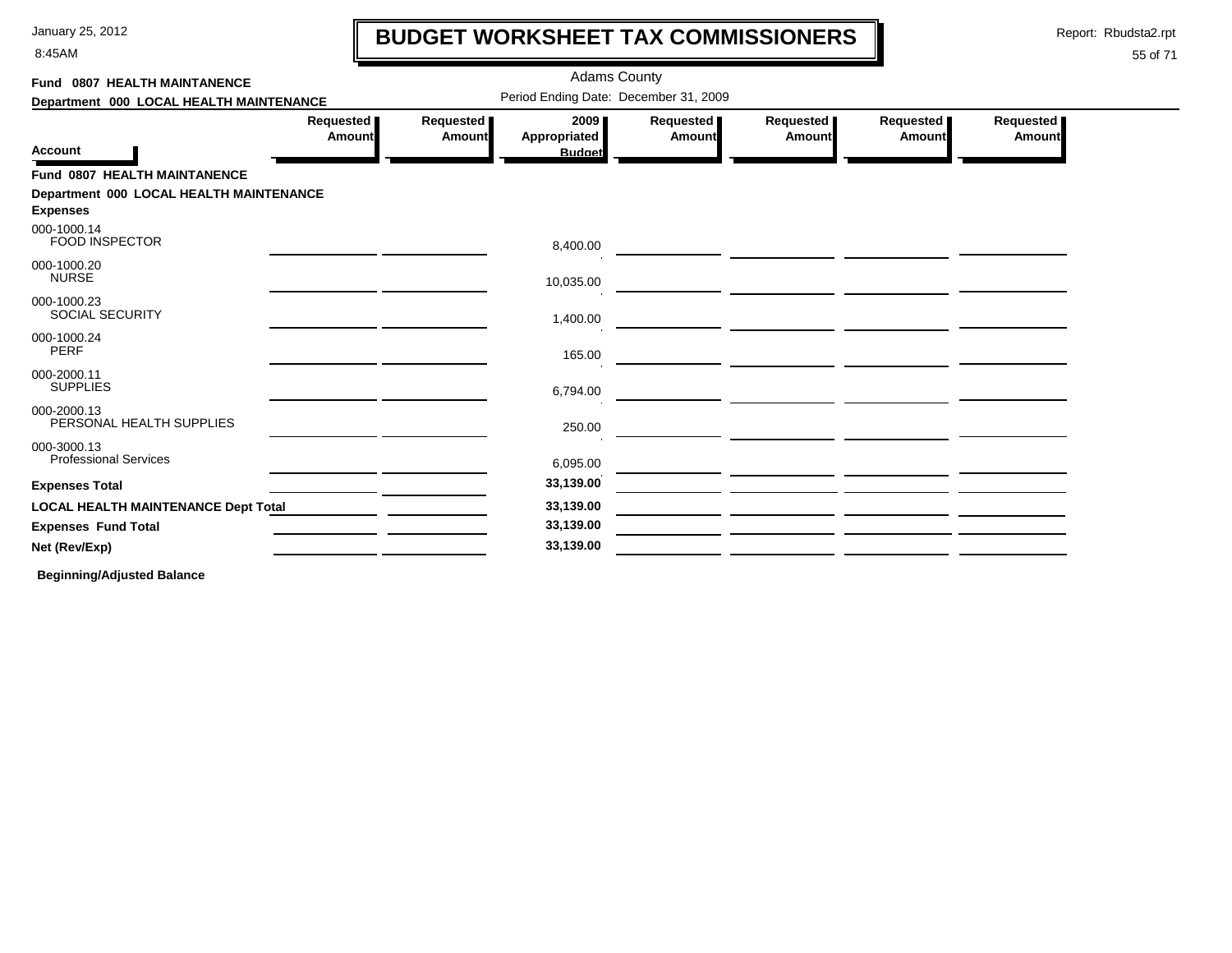8:45AM

# **BUDGET WORKSHEET TAX COMMISSIONERS**

Report: Rbudsta2.rpt

 $\mathbf I$ 

| Fund 0905 GENERAL DRAIN IMPROVEMENT<br>Department 000 GENERAL DRAIN IMPROVEMENT |                            |                            | <b>Adams County</b><br>Period Ending Date: December 31, 2009 |                     |                            |                            |                     |
|---------------------------------------------------------------------------------|----------------------------|----------------------------|--------------------------------------------------------------|---------------------|----------------------------|----------------------------|---------------------|
| <b>Account</b>                                                                  | Requested<br><b>Amount</b> | Requested<br><b>Amount</b> | 2009<br><b>Appropriated</b><br><b>Budget</b>                 | Requested<br>Amount | Requested<br><b>Amount</b> | Requested<br><b>Amount</b> | Requested<br>Amount |
| Fund 0905 GENERAL DRAIN IMPROVEMENT                                             |                            |                            |                                                              |                     |                            |                            |                     |
| Department 000 GENERAL DRAIN IMPROVEMENT<br><b>Expenses</b><br>000-1000.11      |                            |                            |                                                              |                     |                            |                            |                     |
| Ditch Tech-Full/Part Time                                                       |                            |                            | 13,375.00                                                    |                     |                            |                            |                     |
| 000-1000.23<br><b>Social Security</b>                                           |                            |                            | 1,069.00                                                     |                     |                            |                            |                     |
| 000-1000.24<br>Retirement                                                       |                            |                            | 977.00                                                       |                     |                            |                            |                     |
| <b>Expenses Total</b>                                                           |                            |                            | 15,421.00                                                    |                     |                            |                            |                     |
| <b>GENERAL DRAIN IMPROVEMENT Dept Total</b>                                     |                            |                            | 15,421.00                                                    |                     |                            |                            |                     |
| <b>Expenses Fund Total</b>                                                      |                            |                            | 15,421.00                                                    |                     |                            |                            |                     |
| Net (Rev/Exp)                                                                   |                            |                            | 15,421.00                                                    |                     |                            |                            |                     |
| <b>Beginning/Adjusted Balance</b>                                               |                            |                            |                                                              |                     |                            |                            |                     |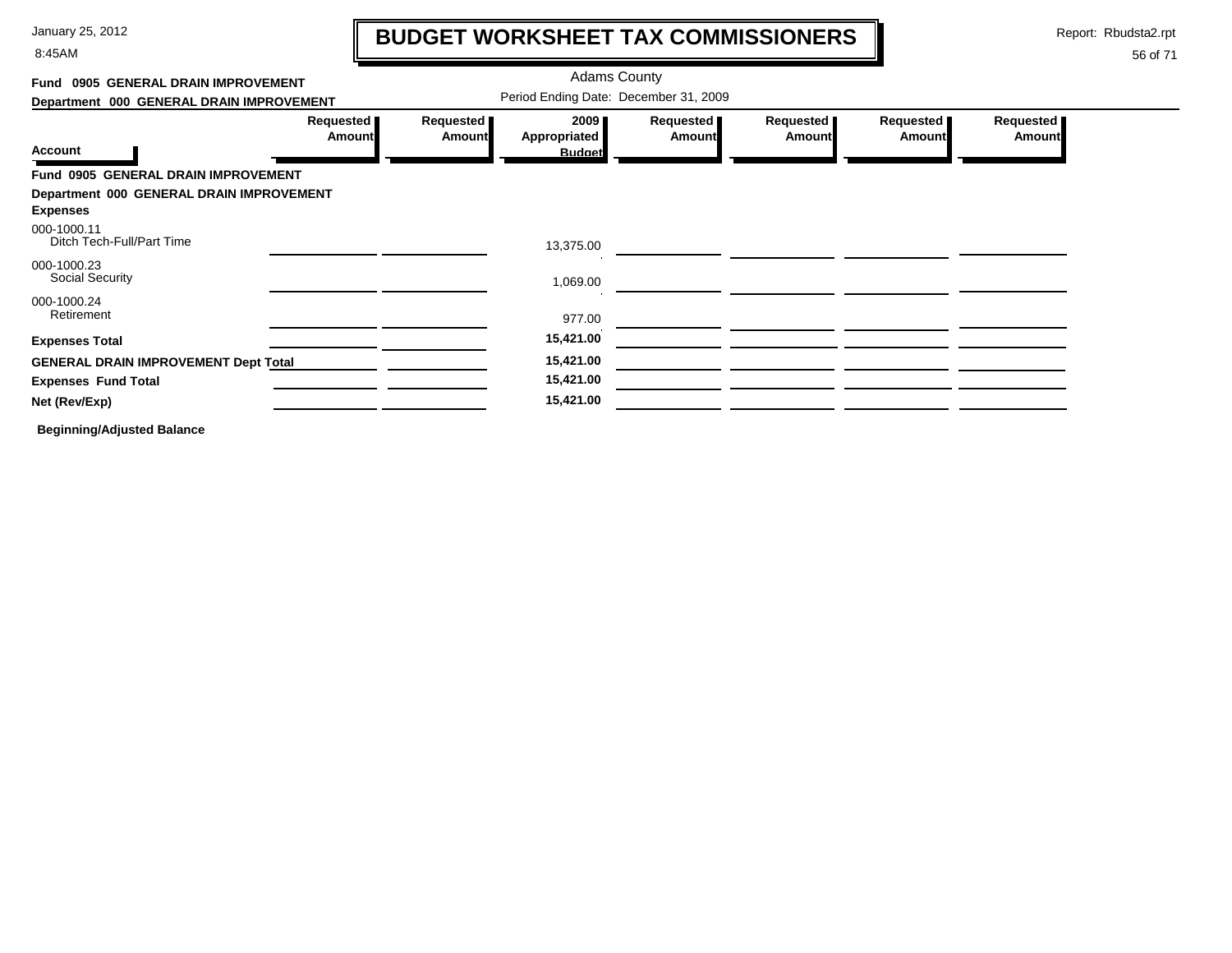8:45AM

# **BUDGET WORKSHEET TAX COMMISSIONERS**

Report: Rbudsta2.rpt

 $\mathbf l$ 

| Fund 0930 DRAINAGE MAINTANENCE                                |                                       |                     | <b>Adams County</b>                   |                            |                            |                       |                            |  |  |
|---------------------------------------------------------------|---------------------------------------|---------------------|---------------------------------------|----------------------------|----------------------------|-----------------------|----------------------------|--|--|
| Department 000 DRAINAGE MAINTANENCE                           | Period Ending Date: December 31, 2009 |                     |                                       |                            |                            |                       |                            |  |  |
| <b>Account</b>                                                | Requested<br><b>Amount</b>            | Requested<br>Amount | 2009<br>Appropriated<br><b>Budget</b> | Requested<br><b>Amount</b> | Requested<br><b>Amount</b> | Requested  <br>Amount | Requested<br><b>Amount</b> |  |  |
| Fund 0930 DRAINAGE MAINTANENCE                                |                                       |                     |                                       |                            |                            |                       |                            |  |  |
| <b>Department 000 DRAINAGE MAINTANENCE</b><br><b>Expenses</b> |                                       |                     |                                       |                            |                            |                       |                            |  |  |
| 000-1000.11<br>Ditch Tech-Full/Part Time                      |                                       |                     | 55,728.00                             |                            |                            |                       |                            |  |  |
| 000-1000.23<br>Social Security                                |                                       |                     | 4,456.00                              |                            |                            |                       |                            |  |  |
| 000-1000.24<br>Retirement                                     |                                       |                     | 4,071.00                              |                            |                            |                       |                            |  |  |
| <b>Expenses Total</b>                                         |                                       |                     | 64,255.00                             |                            |                            |                       |                            |  |  |
| <b>DRAINAGE MAINTANENCE Dept Total</b>                        |                                       |                     | 64,255.00                             |                            |                            |                       |                            |  |  |
| <b>Expenses Fund Total</b>                                    |                                       |                     | 64,255.00                             |                            |                            |                       |                            |  |  |
| Net (Rev/Exp)                                                 |                                       |                     | 64,255.00                             |                            |                            |                       |                            |  |  |
| <b>Beginning/Adjusted Balance</b>                             |                                       |                     |                                       |                            |                            |                       |                            |  |  |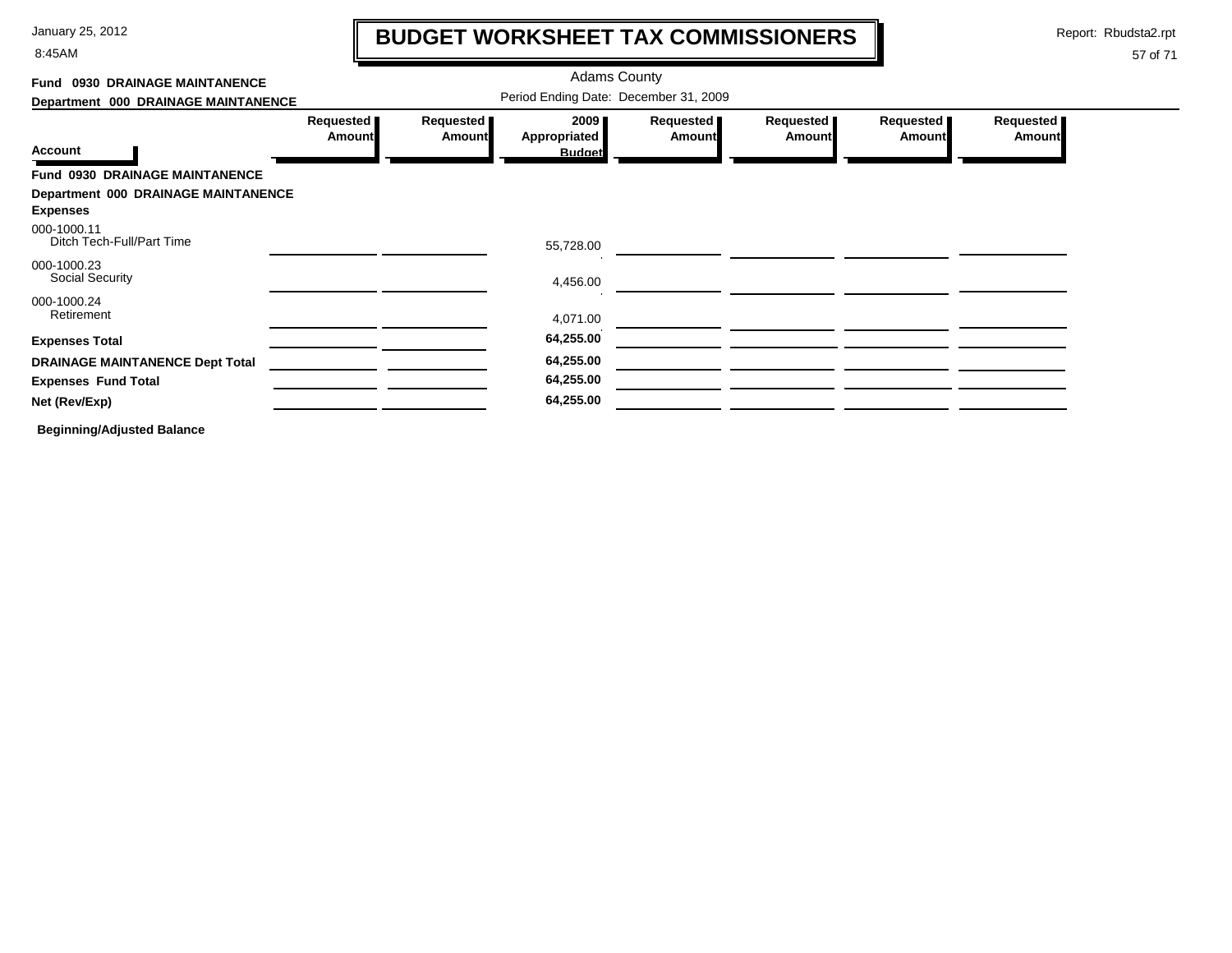8:45AM

# **BUDGET WORKSHEET TAX COMMISSIONERS**

Report: Rbudsta2.rpt

 $\mathbf l$ 

#### 58 of 71

| Fund 1156 EMERG TELEPHONE SYS 911                         |                                                                                                                               |                       | <b>Adams County</b>                   |                       |                                                                    |                       |                       |
|-----------------------------------------------------------|-------------------------------------------------------------------------------------------------------------------------------|-----------------------|---------------------------------------|-----------------------|--------------------------------------------------------------------|-----------------------|-----------------------|
| Department 000 EMERG TELEPHONE SYS 911                    |                                                                                                                               |                       | Period Ending Date: December 31, 2009 |                       |                                                                    |                       |                       |
|                                                           | Requested  <br>Amount                                                                                                         | Requested  <br>Amount | 2009 <sub>1</sub><br>Appropriated     | Requested  <br>Amount | Requested  <br>Amount                                              | Requested  <br>Amount | Requested  <br>Amount |
| Account                                                   |                                                                                                                               |                       | <b>Budget</b>                         |                       |                                                                    |                       |                       |
| Fund 1156 EMERG TELEPHONE SYS 911                         |                                                                                                                               |                       |                                       |                       |                                                                    |                       |                       |
| Department 000 EMERG TELEPHONE SYS 911<br><b>Expenses</b> |                                                                                                                               |                       |                                       |                       |                                                                    |                       |                       |
| 000-1000.07<br>E-911 COORDINATOR                          | <u> 1989 - Johann John Stein, mars an de British (b. 1989)</u>                                                                |                       | 24,720.00                             |                       |                                                                    |                       |                       |
| 000-1000.09<br><b>DISPATCHER</b>                          | the contract of the contract of the contract of the contract of the contract of                                               |                       | 152,158.00                            |                       |                                                                    |                       |                       |
| 000-1000.14<br><b>ASSISTANT DISPATCHER</b>                | <u> 1989 - Johann Stein, mars an t-Amerikaansk ferskeizh (</u>                                                                |                       | 23,444.00                             |                       |                                                                    |                       |                       |
| 000-1000.22<br><b>GROUP INSURANCE</b>                     | the contract of the contract of the contract of the contract of the contract of                                               |                       | 54,544.00                             |                       |                                                                    |                       |                       |
| 000-1000.23<br><b>SOCIAL SECURITY</b>                     | the contract of the contract of the contract of the contract of the contract of                                               |                       | 13,531.00                             |                       |                                                                    |                       |                       |
| 000-1000.24<br><b>PERF</b>                                | <u> 1989 - Johann John Stein, mars an de British (b. 1989)</u>                                                                |                       | 11,939.00                             |                       |                                                                    |                       |                       |
| 000-2000.11<br><b>SUPPLIES</b>                            | <u> 1989 - Johann Harry Barn, mars an t-Amerikaansk kommunister (</u>                                                         |                       | 1,030.00                              |                       |                                                                    |                       |                       |
| 000-3000.16<br><b>POSTAGE</b>                             | <u> 1989 - Johann Harry Harry Harry Harry Harry Harry Harry Harry Harry Harry Harry Harry Harry Harry Harry Harry</u>         |                       | 10.00                                 |                       |                                                                    |                       |                       |
| 000-3000.18<br><b>TELEPHONE</b>                           | <u> 1989 - John Harry Barn, mars and de Branch and de Branch and de Branch and de Branch and de Branch and de Br</u>          |                       | 5,000.00                              |                       |                                                                    |                       |                       |
| 000-3000.44<br>EQUIPMENT/SOFTWARE                         | <u> 1989 - Johann John Stone, mars et al. (</u>                                                                               |                       | 91,350.00                             |                       |                                                                    |                       |                       |
| 000-3000.77<br>SUPPLIES/ TRAINING                         |                                                                                                                               |                       | 6,211.00                              |                       |                                                                    |                       |                       |
| 000-3000.94<br><b>REPAIRS</b>                             | <u> 1989 - Johann John Stone, mars et al. 1989 - John Stone, mars et al. 1989 - John Stone, mars et al. 1989 - Joh</u>        |                       | 5,000.00                              |                       |                                                                    |                       |                       |
| <b>Expenses Total</b>                                     | <u> 1989 - Johann John Stone, mars et al. 1989 - John Stone, mars et al. 1989 - John Stone, mars et al. 1989 - John Stone</u> |                       | 388,937.00                            |                       |                                                                    |                       |                       |
|                                                           |                                                                                                                               |                       | 388,937.00                            |                       |                                                                    |                       |                       |
| <b>Expenses Fund Total</b>                                |                                                                                                                               |                       | 388,937.00                            |                       |                                                                    |                       |                       |
| Net (Rev/Exp)                                             |                                                                                                                               |                       | 388,937.00                            |                       | <u> 1980 - Andrea Andrewski, politik američki politik († 1901)</u> |                       |                       |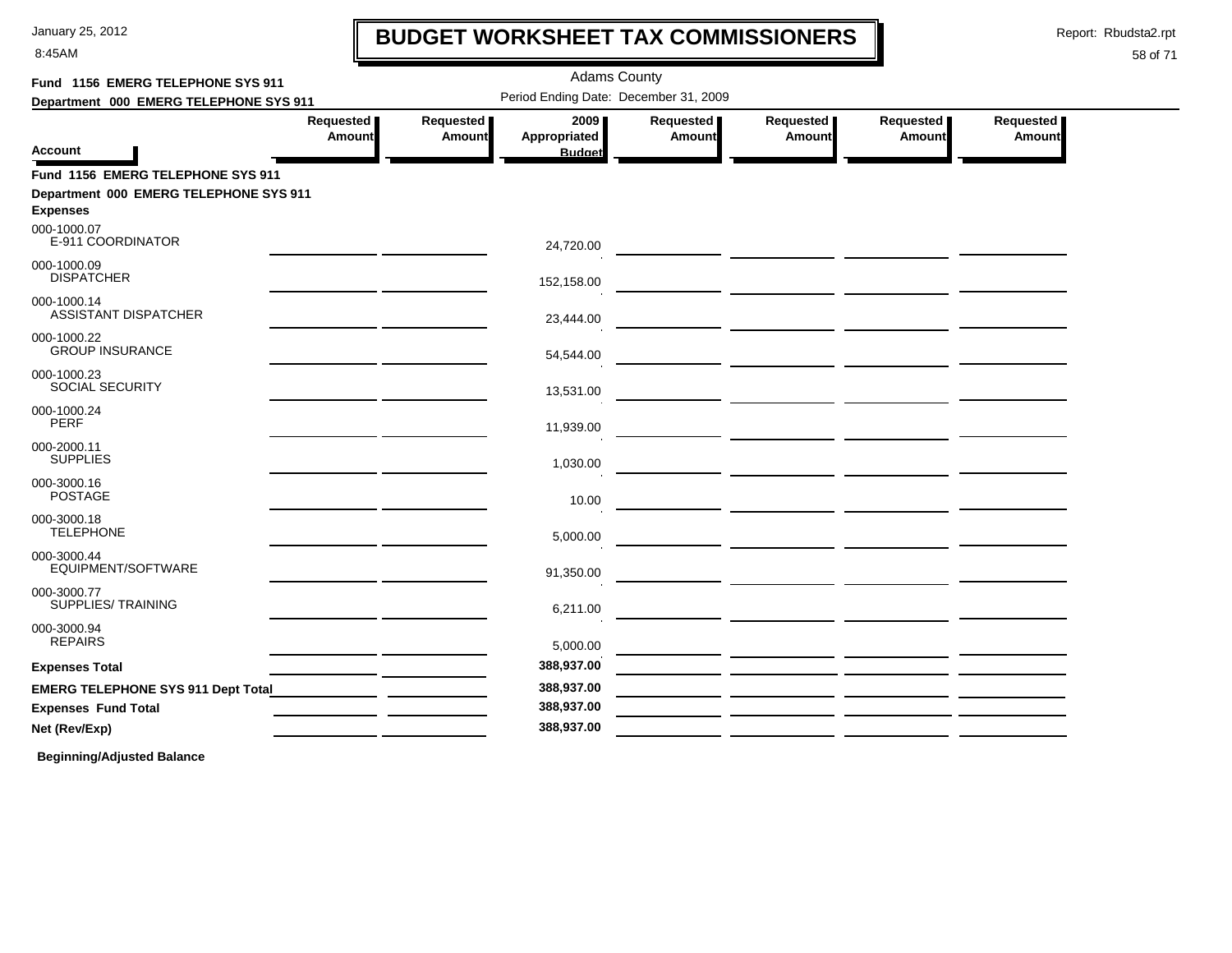8:45AM

# **BUDGET WORKSHEET TAX COMMISSIONERS**

Report: Rbudsta2.rpt

 $\mathbf l$ 

#### 59 of 71

| Fund 1160 EMERG PLANNING RIGHT TO KNOW |                     |                     | <b>Adams County</b>                   |                     |                     |                     |                            |
|----------------------------------------|---------------------|---------------------|---------------------------------------|---------------------|---------------------|---------------------|----------------------------|
| Department 000 LEPC                    |                     |                     | Period Ending Date: December 31, 2009 |                     |                     |                     |                            |
| <b>Account</b>                         | Requested<br>Amount | Requested<br>Amount | 2009<br>Appropriated<br><b>Budget</b> | Requested<br>Amount | Requested<br>Amount | Requested<br>Amount | Requested<br><b>Amount</b> |
| Fund 1160 EMERG PLANNING RIGHT TO KNOW |                     |                     |                                       |                     |                     |                     |                            |
| Department 000 LEPC<br><b>Expenses</b> |                     |                     |                                       |                     |                     |                     |                            |
| 000-1000.18<br><b>STIPEND FUND</b>     |                     |                     | 3,045.00                              |                     |                     |                     |                            |
| 000-2000.15<br>OPERATING SUPPLIES      |                     |                     | 406.00                                |                     |                     |                     |                            |
| 000-3000.38<br>Com Contract Labor      |                     |                     | 508.00                                |                     |                     |                     |                            |
| 000-3000.52<br><b>TRAINING</b>         |                     |                     | 7,166.00                              |                     |                     |                     |                            |
| 000-3000.55<br>SERVICES AND CHARGES    |                     |                     | 2,538.00                              |                     |                     |                     |                            |
| 000-4000.26<br><b>EQUIPMENT</b>        |                     |                     | 5,075.00                              |                     |                     |                     |                            |
| <b>Expenses Total</b>                  |                     |                     | 18,738.00                             |                     |                     |                     |                            |
| <b>LEPC Dept Total</b>                 |                     |                     | 18,738.00                             |                     |                     |                     |                            |
| <b>Expenses Fund Total</b>             |                     |                     | 18,738.00                             |                     |                     |                     |                            |
| Net (Rev/Exp)                          |                     |                     | 18,738.00                             |                     |                     |                     |                            |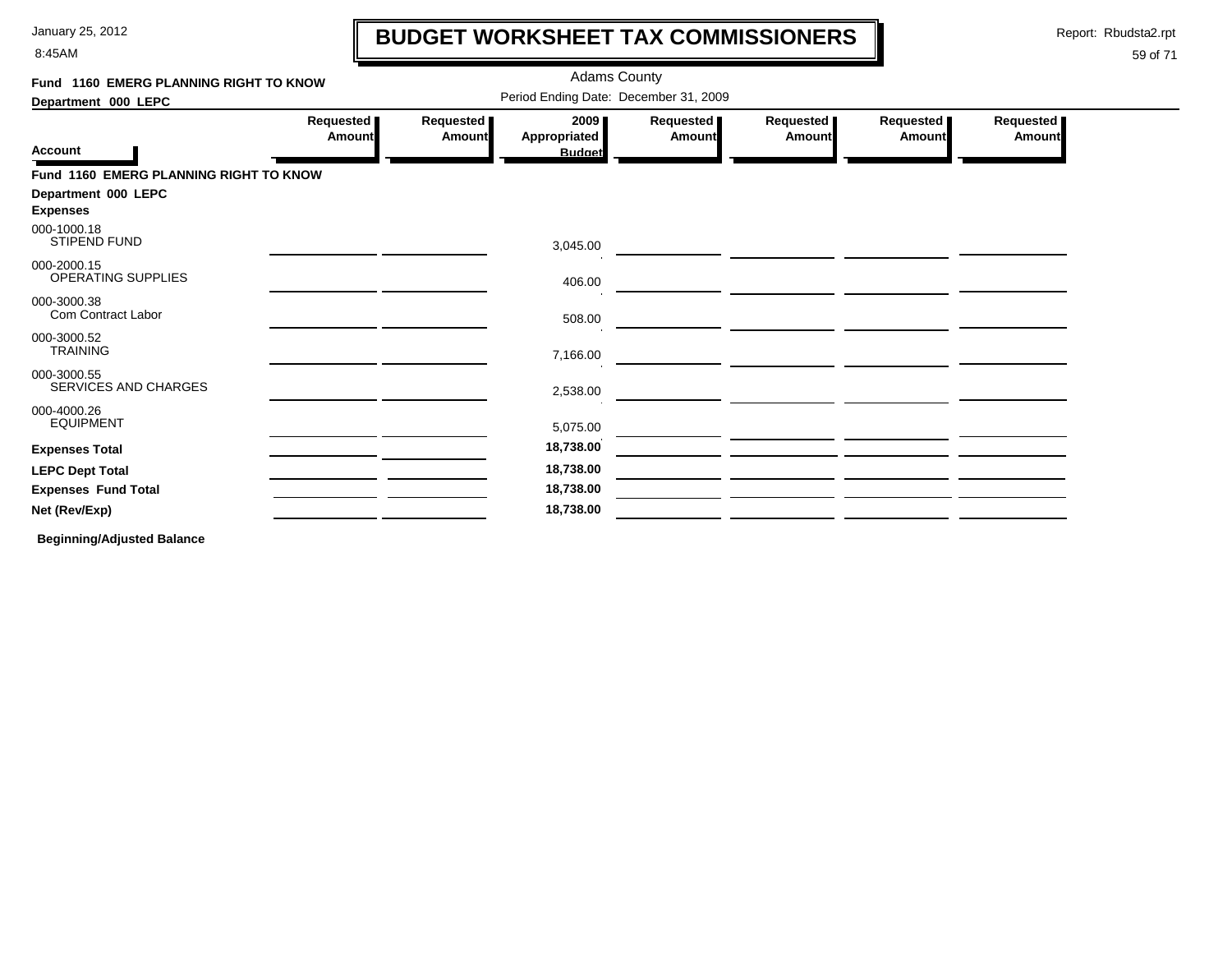8:45AM

### **BUDGET WORKSHEET TAX COMMISSIONERS**

Report: Rbudsta2.rpt

 $\mathbf \mathbf I$ 

| Fund 1301 PARKS AND RECREATION          |               | <b>Adams County</b>                   |               |               |                                                                                                                       |                                                            |               |  |  |  |  |
|-----------------------------------------|---------------|---------------------------------------|---------------|---------------|-----------------------------------------------------------------------------------------------------------------------|------------------------------------------------------------|---------------|--|--|--|--|
| Department 000 PARK & RECREATION        |               | Period Ending Date: December 31, 2009 |               |               |                                                                                                                       |                                                            |               |  |  |  |  |
|                                         | Requested     | Requested                             | 2009          | Requested     | Requested                                                                                                             | Requested                                                  | Requested     |  |  |  |  |
|                                         | <b>Amount</b> | Amount                                | Appropriated  | <b>Amount</b> | <b>Amount</b>                                                                                                         | <b>Amount</b>                                              | <b>Amount</b> |  |  |  |  |
| <b>Account</b>                          |               |                                       | <b>Budget</b> |               |                                                                                                                       |                                                            |               |  |  |  |  |
| <b>Fund 1301 PARKS AND RECREATION</b>   |               |                                       |               |               |                                                                                                                       |                                                            |               |  |  |  |  |
| Department 000 PARK & RECREATION        |               |                                       |               |               |                                                                                                                       |                                                            |               |  |  |  |  |
| <b>Expenses</b>                         |               |                                       |               |               |                                                                                                                       |                                                            |               |  |  |  |  |
| 000-1000.17<br><b>WAGES</b>             |               |                                       | 88,934.00     |               |                                                                                                                       |                                                            |               |  |  |  |  |
| 000-1000.18                             |               |                                       |               |               |                                                                                                                       |                                                            |               |  |  |  |  |
| PARK BOARD                              |               |                                       | 1,000.00      |               |                                                                                                                       |                                                            |               |  |  |  |  |
| 000-1000.23                             |               |                                       |               |               |                                                                                                                       |                                                            |               |  |  |  |  |
| SOCIAL SECURITY @ \$7.65                |               |                                       | 6,803.00      |               |                                                                                                                       |                                                            |               |  |  |  |  |
| 000-1000.24<br><b>PERF</b>              |               |                                       |               |               |                                                                                                                       |                                                            |               |  |  |  |  |
|                                         |               |                                       | 3,723.00      |               |                                                                                                                       |                                                            |               |  |  |  |  |
| 000-2000.11<br>OFFICE SUPPLIES          |               |                                       | 500.00        |               |                                                                                                                       |                                                            |               |  |  |  |  |
| 000-2000.16                             |               |                                       |               |               | <u> 1989 - John Stone, mars et al. (</u>                                                                              |                                                            |               |  |  |  |  |
| INSTITUTIONAL                           |               |                                       | 300.00        |               |                                                                                                                       |                                                            |               |  |  |  |  |
| 000-2000.17                             |               |                                       |               |               |                                                                                                                       |                                                            |               |  |  |  |  |
| GAS & OIL                               |               |                                       | 4,750.00      |               | <u> 1989 - Johann John Harry John Harry Harry Harry Harry Harry Harry Harry Harry Harry Harry Harry Harry Harry H</u> |                                                            |               |  |  |  |  |
| 000-2000.19                             |               |                                       |               |               |                                                                                                                       |                                                            |               |  |  |  |  |
| <b>CHEMICALS</b>                        |               |                                       | 750.00        |               | <u> 1989 - John Harry John Harry Harry Harry Harry Harry Harry Harry Harry Harry Harry Harry Harry Harry Harry H</u>  |                                                            |               |  |  |  |  |
| 000-2000.21<br><b>MATERIALS</b>         |               |                                       |               |               |                                                                                                                       |                                                            |               |  |  |  |  |
| 000-3000.13                             |               |                                       | 2,250.00      |               |                                                                                                                       | <u> 1989 - John Stein, mars and de Britannie (b. 1989)</u> |               |  |  |  |  |
| <b>Temporary Services</b>               |               |                                       | 1,000.00      |               |                                                                                                                       |                                                            |               |  |  |  |  |
| 000-3000.26                             |               |                                       |               |               |                                                                                                                       |                                                            |               |  |  |  |  |
| <b>INSURANCE</b>                        |               |                                       | 9,000.00      |               | <u> 1990 - Johann John Stone, mars et al. (</u>                                                                       |                                                            |               |  |  |  |  |
| 000-3000.31                             |               |                                       |               |               |                                                                                                                       |                                                            |               |  |  |  |  |
| <b>UTILITIES</b>                        |               |                                       | 300.00        |               |                                                                                                                       |                                                            |               |  |  |  |  |
| 000-3000.36<br>CONTRACTUAL              |               |                                       |               |               |                                                                                                                       |                                                            |               |  |  |  |  |
|                                         |               |                                       | 600.00        |               |                                                                                                                       |                                                            |               |  |  |  |  |
| 000-3000.37<br><b>REPAIRS</b>           |               |                                       | 1,500.00      |               |                                                                                                                       |                                                            |               |  |  |  |  |
| 000-3000.46                             |               |                                       |               |               | <u> Alexandria de Alexandria de Alexandria de Alexandria de Alexandria de Alexandria de Alexandria de Alexandria </u> |                                                            |               |  |  |  |  |
| CITY OF DECATUR (CONTRACTUAL)           |               |                                       | 41,800.00     |               |                                                                                                                       |                                                            |               |  |  |  |  |
| 000-3000.47                             |               |                                       |               |               |                                                                                                                       |                                                            |               |  |  |  |  |
| <b>ASSESSMENTS</b>                      |               |                                       | 75.00         |               |                                                                                                                       |                                                            |               |  |  |  |  |
| 000-3000.51                             |               |                                       |               |               |                                                                                                                       |                                                            |               |  |  |  |  |
| REFUNDS-DUES                            |               |                                       | 50.00         |               |                                                                                                                       |                                                            |               |  |  |  |  |
| 000-4000.26<br><b>EQUIPMENT</b>         |               |                                       | 18,000.00     |               |                                                                                                                       |                                                            |               |  |  |  |  |
|                                         |               |                                       | 181,335.00    |               |                                                                                                                       |                                                            |               |  |  |  |  |
| <b>Expenses Total</b>                   |               |                                       |               |               |                                                                                                                       |                                                            |               |  |  |  |  |
| <b>PARK &amp; RECREATION Dept Total</b> |               |                                       | 181,335.00    |               |                                                                                                                       |                                                            |               |  |  |  |  |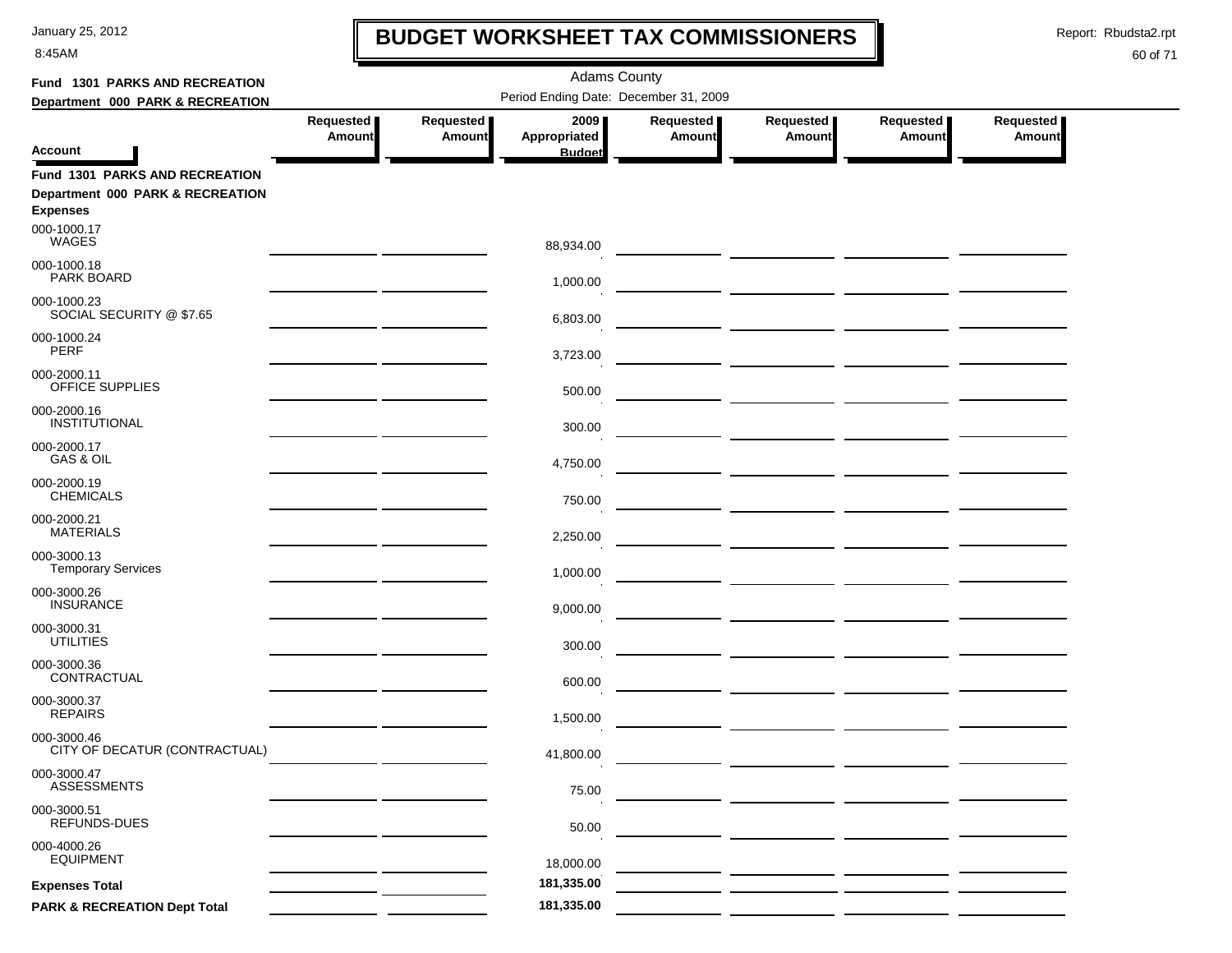| January 25, 2012 |  |  |  |
|------------------|--|--|--|
|------------------|--|--|--|

8:45AM

### **BUDGET WORKSHEET TAX COMMISSIONERS**

Report: Rbudsta2.rpt

#### 61 of 71

#### Adams County Period Ending Date: December 31, 2009 **Account Department 000 PARK & RECREATION Fund 1301 PARKS AND RECREATIONRequested Amount Requested Amount 2009 Appropriated Budget Requested Amount Requested Amount Requested Amount Requested Amount Expenses Fund Total 181,335.00 Net (Rev/Exp) 181,335.00**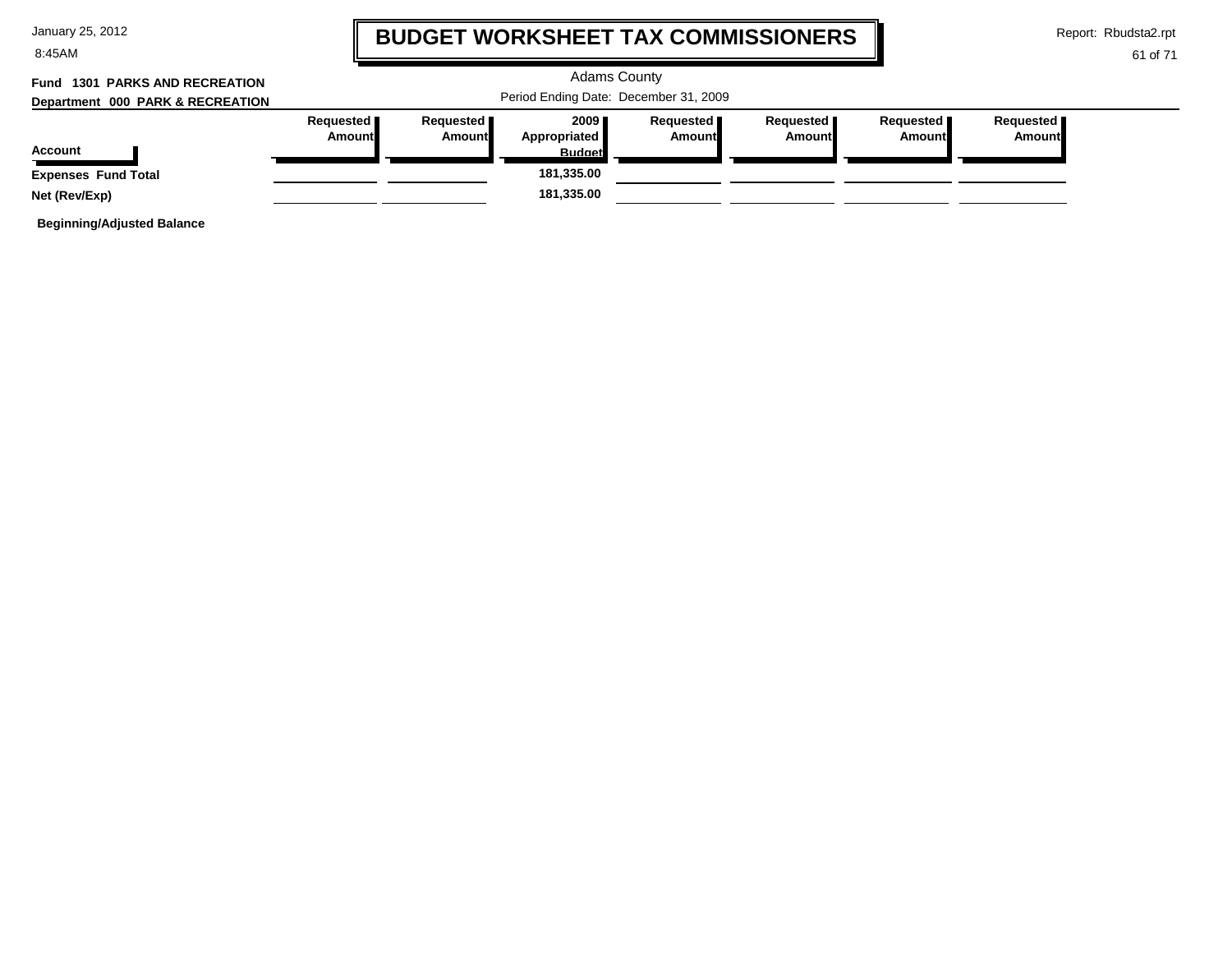8:45AM

# **BUDGET WORKSHEET TAX COMMISSIONERS**

Report: Rbudsta2.rpt

#### 62 of 71

| Fund 1302 PARK & REC NON. REV. OPERATING                         |                                                  |                            | <b>Adams County</b>                     |                       |                                                                                                                      |                     |                            |  |
|------------------------------------------------------------------|--------------------------------------------------|----------------------------|-----------------------------------------|-----------------------|----------------------------------------------------------------------------------------------------------------------|---------------------|----------------------------|--|
| Department 000 PARK & REC NON. REV. OPERATING                    |                                                  |                            | Period Ending Date: December 31, 2009   |                       |                                                                                                                      |                     |                            |  |
| Account                                                          | Requested<br><b>Amount</b>                       | Requested<br><b>Amount</b> | 2009 ∎<br>Appropriated<br><b>Budget</b> | Requested  <br>Amount | Requested  <br>Amount                                                                                                | Requested<br>Amount | Requested<br><b>Amount</b> |  |
| Fund 1302 PARK & REC NON. REV. OPERATING                         |                                                  |                            |                                         |                       |                                                                                                                      |                     |                            |  |
| Department 000 PARK & REC NON. REV. OPERATING<br><b>Expenses</b> |                                                  |                            |                                         |                       |                                                                                                                      |                     |                            |  |
| 000-1000.17<br><b>WAGES</b>                                      |                                                  |                            | 7,000.00                                |                       |                                                                                                                      |                     |                            |  |
| 000-1000.23<br><b>SOCIAL SECURITY</b>                            |                                                  |                            | 540.00                                  |                       |                                                                                                                      |                     |                            |  |
| 000-2000.11<br>OFFICE SUPPLIES                                   | the control of the control of the control of the |                            | 7,000.00                                |                       | <u> 2008 - Johann John Stone, maria eta politikaria (h. 1878).</u>                                                   |                     |                            |  |
| 000-2000.16<br>OPERATING SUPPLIES                                |                                                  |                            | 26,000.00                               |                       | <u> 1989 - Johann John Stein, markin sammen fyrir og stofning og stofning og stofning og stofning og stofning og</u> |                     |                            |  |
| 000-3000.16<br><b>POSTAGE</b>                                    |                                                  |                            | 1,000.00                                |                       |                                                                                                                      |                     |                            |  |
| 000-3000.17<br>Milage                                            |                                                  |                            | 1,000.00                                |                       |                                                                                                                      |                     |                            |  |
| 000-3000.36<br>CONTRACTUAL                                       |                                                  |                            | 15,000.00                               |                       |                                                                                                                      |                     |                            |  |
| 000-3000.51<br><b>REFUNDS-DUES</b>                               |                                                  |                            | 600.00                                  |                       |                                                                                                                      |                     |                            |  |
| 000-3000.52<br><b>CONTINUING EDUCATION</b>                       |                                                  |                            | 5,000.00                                |                       |                                                                                                                      |                     |                            |  |
| 000-4000.26<br><b>EQUIPMENT</b>                                  |                                                  |                            | 40,000.00                               |                       |                                                                                                                      |                     |                            |  |
| <b>Expenses Total</b>                                            |                                                  |                            | 103,140.00                              |                       |                                                                                                                      |                     |                            |  |
| PARK & REC NON. REV. OPERATING Dept<br>Total                     |                                                  |                            | 103,140.00                              |                       |                                                                                                                      |                     |                            |  |
| <b>Expenses Fund Total</b>                                       |                                                  |                            | 103,140.00                              |                       |                                                                                                                      |                     |                            |  |
| Net (Rev/Exp)                                                    |                                                  |                            | 103,140.00                              |                       |                                                                                                                      |                     |                            |  |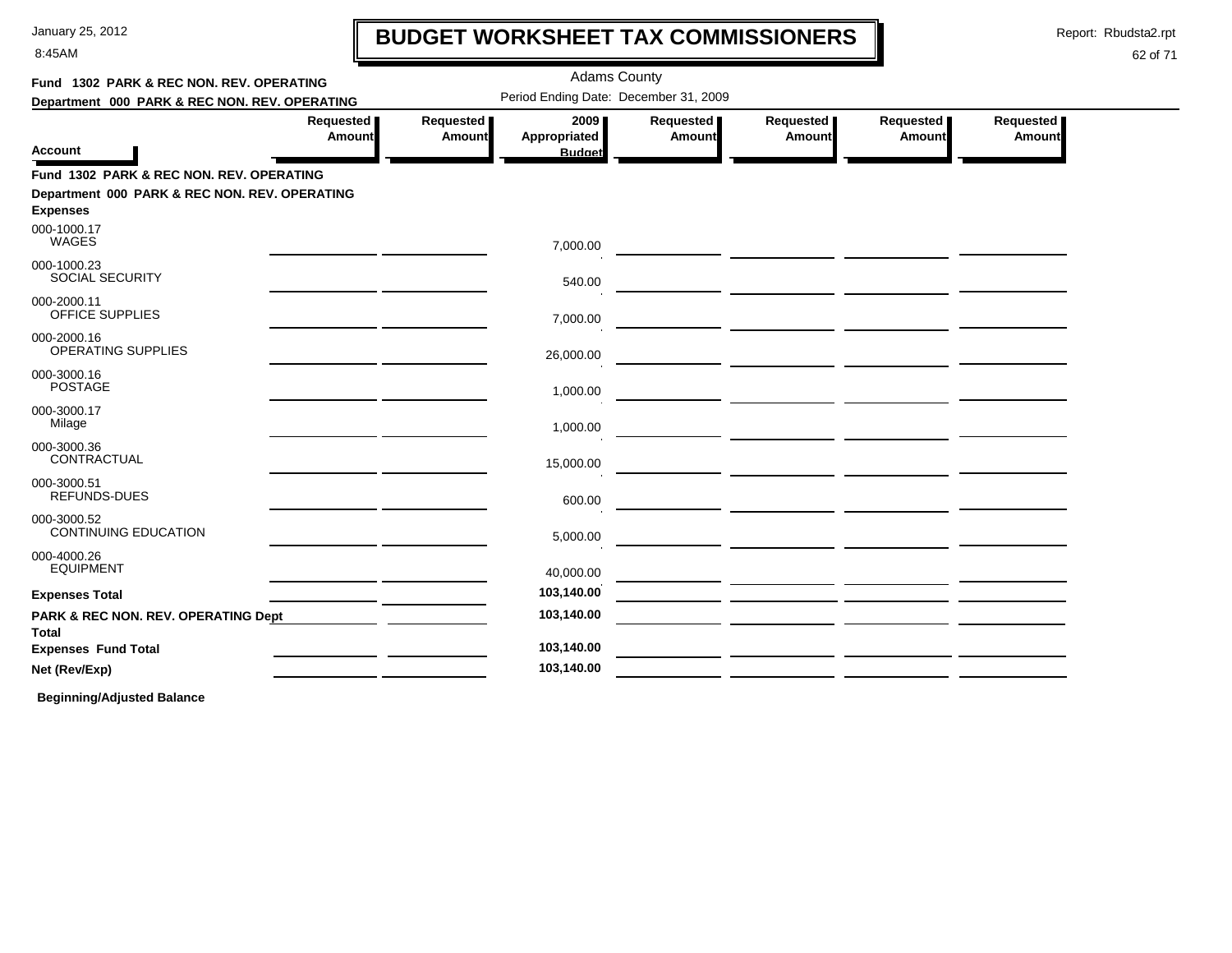8:45AM

# **BUDGET WORKSHEET TAX COMMISSIONERS**

Report: Rbudsta2.rpt

 $\mathbf l$ 

#### 63 of 71

| Fund 2391 CUMULATIVE CAPITAL                                     |                     |                            | <b>Adams County</b>                            |                       |                            |                            |                     |
|------------------------------------------------------------------|---------------------|----------------------------|------------------------------------------------|-----------------------|----------------------------|----------------------------|---------------------|
| DEN THREM ENTO CUMULATIVE CAPITAL DEVELOPMENT                    |                     |                            | Period Ending Date: December 31, 2009          |                       |                            |                            |                     |
| <b>Account</b>                                                   | Requested<br>Amount | Requested<br><b>Amount</b> | 2009 ∎<br><b>Appropriated</b><br><b>Budget</b> | Requested  <br>Amount | Requested<br><b>Amount</b> | Requested<br><b>Amount</b> | Requested<br>Amount |
| Fund 2391 CUMULATIVE CAPITAL DEVELOPMENT                         |                     |                            |                                                |                       |                            |                            |                     |
| Department 000 CUMULATIVE CAPITAL DEVELOPMENT<br><b>Expenses</b> |                     |                            |                                                |                       |                            |                            |                     |
| 000-3000.36<br><b>REPAIRS</b>                                    |                     |                            | 100,000.00                                     |                       |                            |                            |                     |
| 000-3000.40<br><b>Courthouse Exterior Renovation</b>             |                     |                            | 800,000.00                                     |                       |                            |                            |                     |
| 000-4000.27<br><b>Computer Software Purchases</b>                |                     |                            | 30,000.00                                      |                       |                            |                            |                     |
| 000-4000.29<br><b>GIS</b>                                        |                     |                            | 64,000.00                                      |                       |                            |                            |                     |
| 000-4000.50<br>Jail System Lease                                 |                     |                            | 38,000.00                                      |                       |                            |                            |                     |
| 000-4000.71<br>Software Licensing                                |                     |                            | 30,000.00                                      |                       |                            |                            |                     |
| <b>Expenses Total</b>                                            |                     |                            | 1,062,000.00                                   |                       |                            |                            |                     |
| <b>CUMULATIVE CAPITAL DEVELOPMENT Dept</b><br><b>Total</b>       |                     |                            | 1,062,000.00                                   |                       |                            |                            |                     |
| <b>Expenses Fund Total</b>                                       |                     |                            | 1,062,000.00                                   |                       |                            |                            |                     |
| Net (Rev/Exp)                                                    |                     |                            | 1,062,000.00                                   |                       |                            |                            |                     |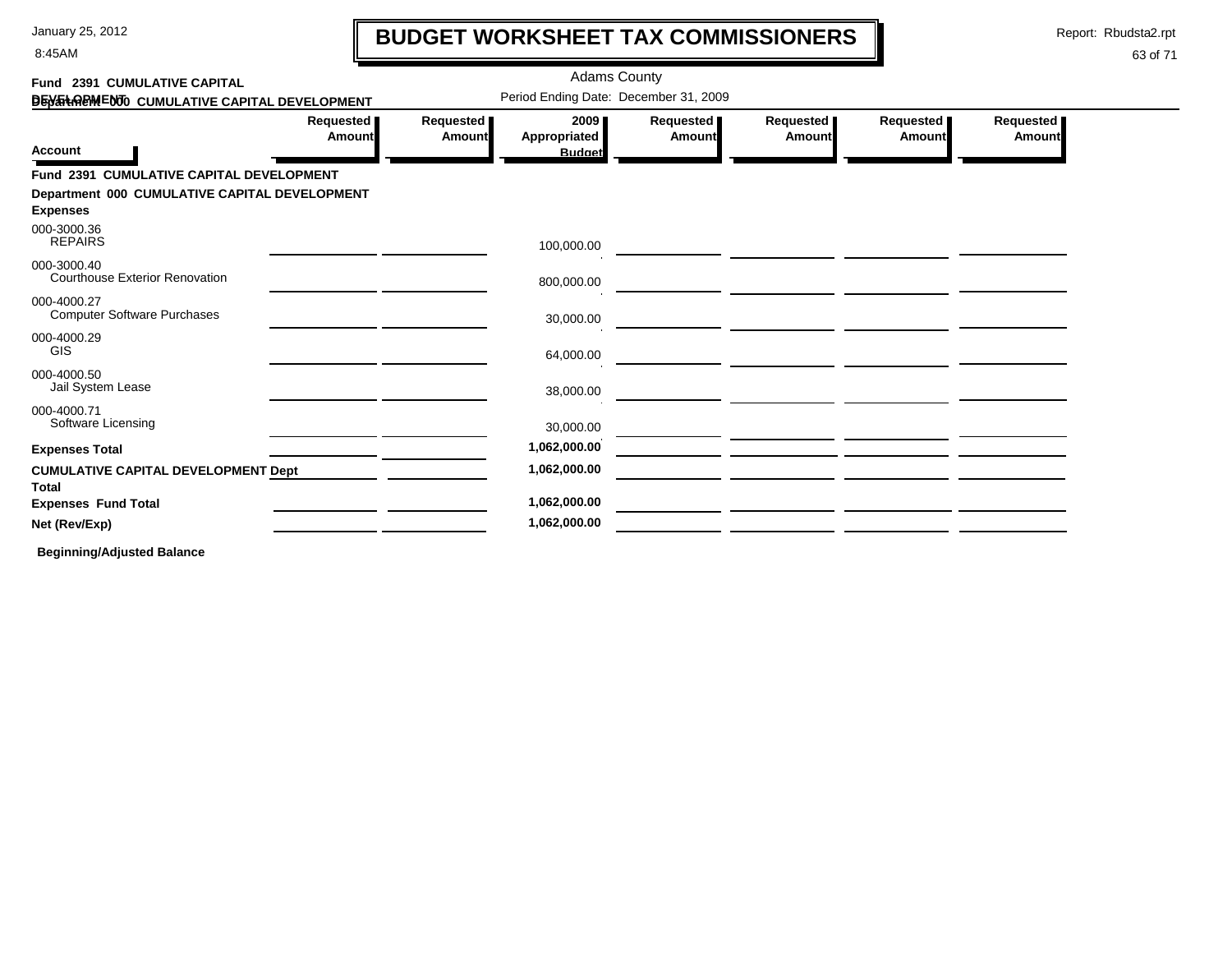8:45AM

# **BUDGET WORKSHEET TAX COMMISSIONERS**

Report: Rbudsta2.rpt

 $\mathbf l$ 

| Fund 2392 CUMULATIVE COURTHOUSE                      |                            |                     | <b>Adams County</b>                   |                     |                     |                            |                            |
|------------------------------------------------------|----------------------------|---------------------|---------------------------------------|---------------------|---------------------|----------------------------|----------------------------|
| Department 000 CUMULATIVE COURTHOUSE                 |                            |                     | Period Ending Date: December 31, 2009 |                     |                     |                            |                            |
|                                                      | Requested<br><b>Amount</b> | Requested<br>Amount | 2009<br>Appropriated                  | Requested<br>Amount | Requested<br>Amount | Requested<br><b>Amount</b> | Requested<br><b>Amount</b> |
| <b>Account</b>                                       |                            |                     | <b>Budget</b>                         |                     |                     |                            |                            |
| Fund 2392 CUMULATIVE COURTHOUSE                      |                            |                     |                                       |                     |                     |                            |                            |
| Department 000 CUMULATIVE COURTHOUSE                 |                            |                     |                                       |                     |                     |                            |                            |
| <b>Expenses</b>                                      |                            |                     |                                       |                     |                     |                            |                            |
| 000-3000.36<br><b>REPAIRS</b>                        |                            |                     | 40,000.00                             |                     |                     |                            |                            |
| 000-3000.40<br><b>Courthouse Exterior Renovation</b> |                            |                     | 200,000.00                            |                     |                     |                            |                            |
| <b>Expenses Total</b>                                |                            |                     | 240,000.00                            |                     |                     |                            |                            |
| <b>CUMULATIVE COURTHOUSE Dept Total</b>              |                            |                     | 240,000.00                            |                     |                     |                            |                            |
| <b>Expenses Fund Total</b>                           |                            |                     | 240,000.00                            |                     |                     |                            |                            |
| Net (Rev/Exp)                                        |                            |                     | 240,000.00                            |                     |                     |                            |                            |
| <b>Beginning/Adjusted Balance</b>                    |                            |                     |                                       |                     |                     |                            |                            |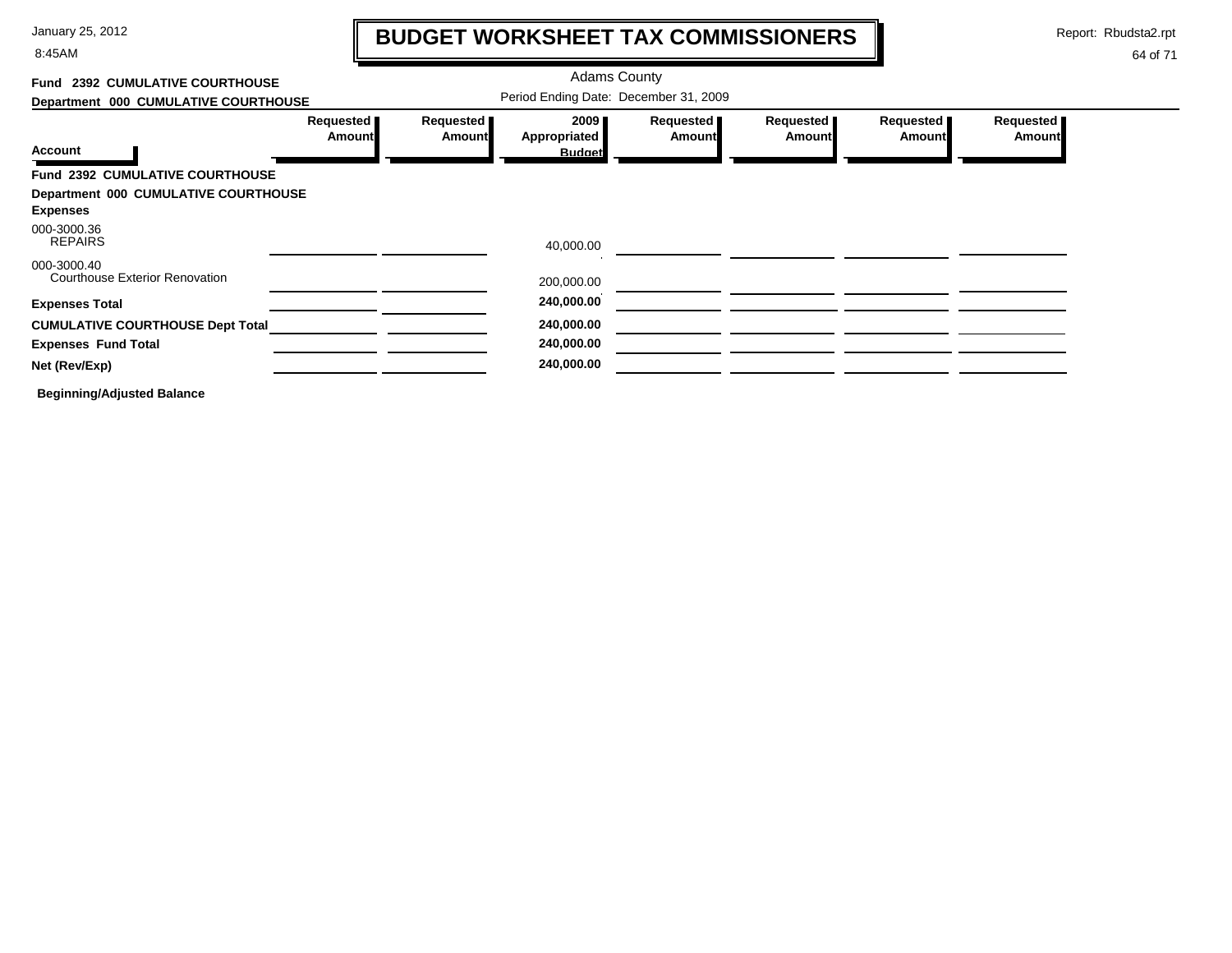8:45AM

# **BUDGET WORKSHEET TAX COMMISSIONERS**

Report: Rbudsta2.rpt

 $\mathbf l$ 

| Fund 2393 CUMULATIVE JAIL         | <b>Adams County</b><br>Period Ending Date: December 31, 2009 |                     |                                          |                     |                     |                     |                            |  |  |  |
|-----------------------------------|--------------------------------------------------------------|---------------------|------------------------------------------|---------------------|---------------------|---------------------|----------------------------|--|--|--|
| <b>Department</b>                 |                                                              |                     |                                          |                     |                     |                     |                            |  |  |  |
| Account                           | Requested<br>Amount                                          | Requested<br>Amount | 2009 <sub>1</sub><br><b>Appropriated</b> | Requested<br>Amount | Requested<br>Amount | Requested<br>Amount | Requested<br><b>Amount</b> |  |  |  |
| Fund 2393 CUMULATIVE JAIL         |                                                              |                     | <b>Budget</b>                            |                     |                     |                     |                            |  |  |  |
| Department 000<br><b>Expenses</b> |                                                              |                     |                                          |                     |                     |                     |                            |  |  |  |
| 000-3000.37<br>Jail Expenses      |                                                              |                     | 50,000.00                                |                     |                     |                     |                            |  |  |  |
| <b>Expenses Total</b>             |                                                              |                     | 50,000.00                                |                     |                     |                     |                            |  |  |  |
| <b>Dept Total</b>                 |                                                              |                     | 50,000.00                                |                     |                     |                     |                            |  |  |  |
| <b>Expenses Fund Total</b>        |                                                              |                     | 50,000.00                                |                     |                     |                     |                            |  |  |  |
| Net (Rev/Exp)                     |                                                              |                     | 50,000.00                                |                     |                     |                     |                            |  |  |  |
| <b>Beginning/Adjusted Balance</b> |                                                              |                     |                                          |                     |                     |                     |                            |  |  |  |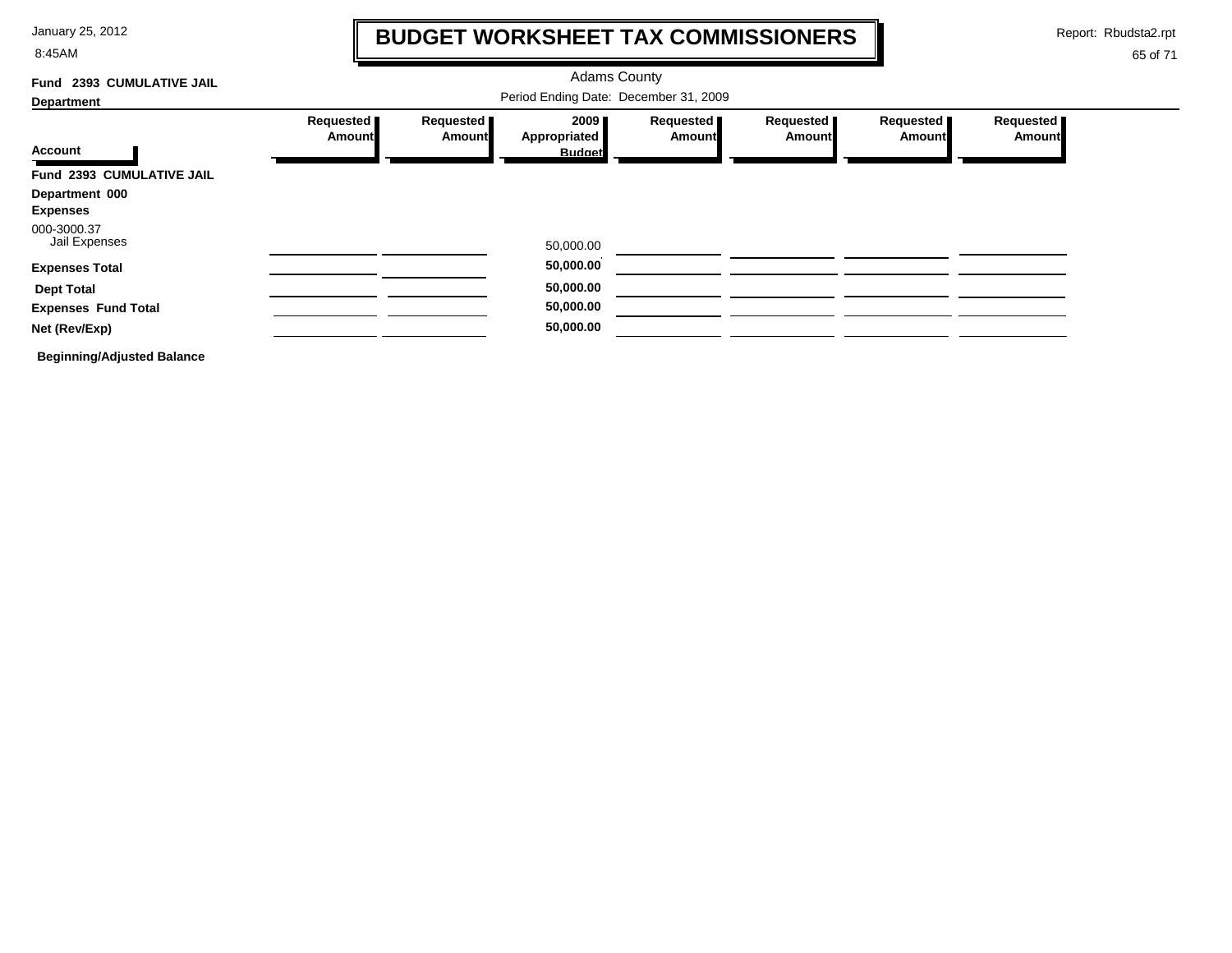8:45AM

# **BUDGET WORKSHEET TAX COMMISSIONERS**

Report: Rbudsta2.rpt

 $\mathbf l$ 

#### 66 of 71

| Fund 3802 JAIL MISDEMEANANT                         | <b>Adams County</b>                   |                     |                                       |                     |                     |                     |                            |  |  |  |
|-----------------------------------------------------|---------------------------------------|---------------------|---------------------------------------|---------------------|---------------------|---------------------|----------------------------|--|--|--|
| Department 000 JAIL MISDEMEANANT                    | Period Ending Date: December 31, 2009 |                     |                                       |                     |                     |                     |                            |  |  |  |
| <b>Account</b>                                      | Requested<br><b>Amountl</b>           | Requested<br>Amount | 2009<br>Appropriated<br><b>Budget</b> | Requested<br>Amount | Requested<br>Amount | Requested<br>Amount | Requested<br><b>Amount</b> |  |  |  |
| Fund 3802 JAIL MISDEMEANANT                         |                                       |                     |                                       |                     |                     |                     |                            |  |  |  |
| Department 000 JAIL MISDEMEANANT<br><b>Expenses</b> |                                       |                     |                                       |                     |                     |                     |                            |  |  |  |
| 000-1000.23<br>Social Security                      |                                       |                     | 900.00                                |                     |                     |                     |                            |  |  |  |
| 000-1000.24<br><b>ASSISTANT JAILER</b>              |                                       |                     | 11,000.00                             |                     |                     |                     |                            |  |  |  |
| 000-2000.11<br><b>SUPPLIES</b>                      |                                       |                     | 3,100.00                              |                     |                     |                     |                            |  |  |  |
| 000-3000.37<br><b>REPAIRS</b>                       |                                       |                     | 5,000.00                              |                     |                     |                     |                            |  |  |  |
| 000-4000.26<br><b>EQUIPMENT</b>                     |                                       |                     | 3,000.00                              |                     |                     |                     |                            |  |  |  |
| <b>Expenses Total</b>                               |                                       |                     | 23,000.00                             |                     |                     |                     |                            |  |  |  |
| <b>JAIL MISDEMEANANT Dept Total</b>                 |                                       |                     | 23,000.00                             |                     |                     |                     |                            |  |  |  |
| <b>Expenses Fund Total</b>                          |                                       |                     | 23,000.00                             |                     |                     |                     |                            |  |  |  |
| Net (Rev/Exp)                                       |                                       |                     | 23,000.00                             |                     |                     |                     |                            |  |  |  |
|                                                     |                                       |                     |                                       |                     |                     |                     |                            |  |  |  |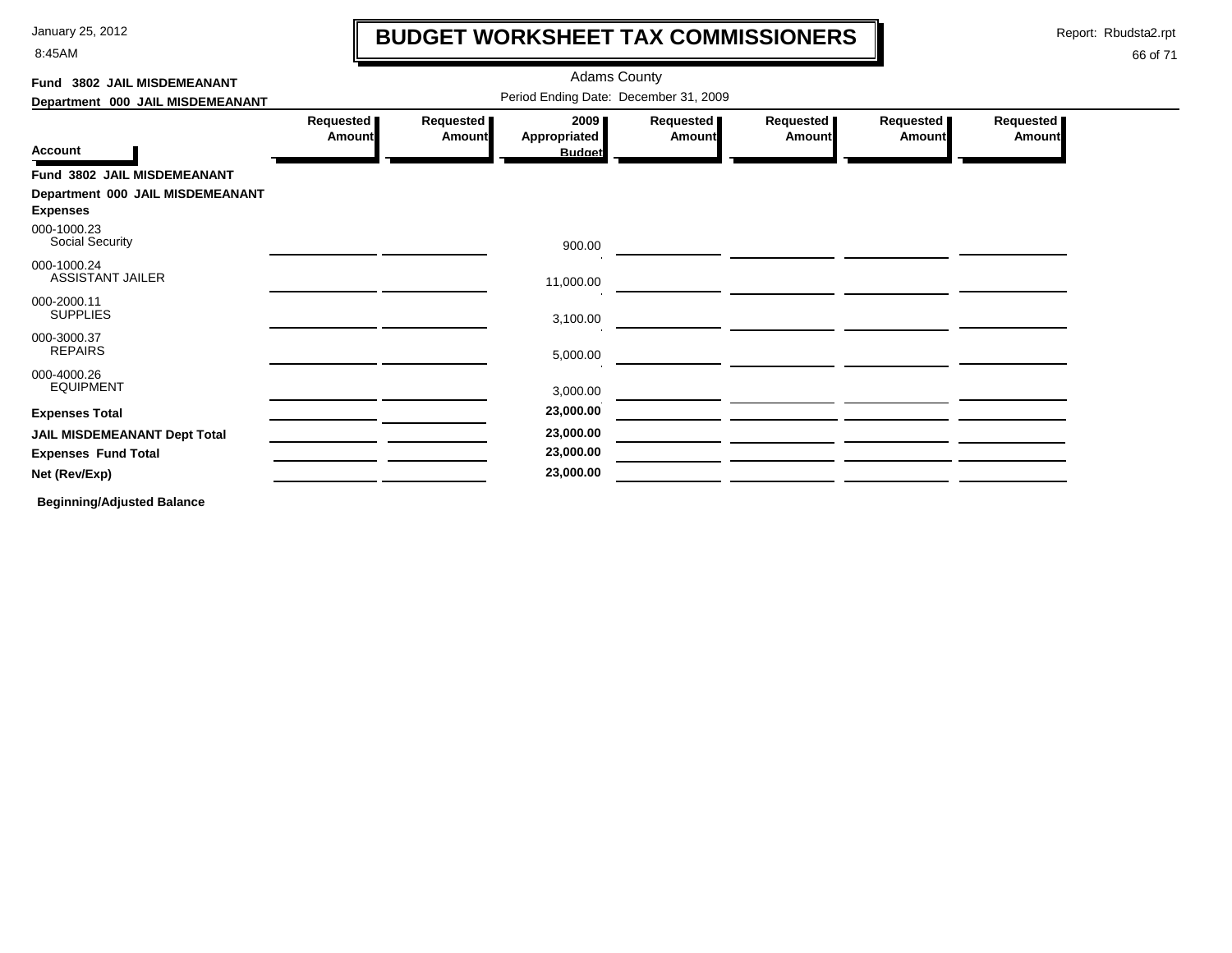8:45AM

# **BUDGET WORKSHEET TAX COMMISSIONERS**

Report: Rbudsta2.rpt

 $\mathbf l$ 

| Fund 9700 COMM CORR HOME DETENTION                      |                                                                               |                            | <b>Adams County</b>                   |                            |                     |                            |                            |  |  |
|---------------------------------------------------------|-------------------------------------------------------------------------------|----------------------------|---------------------------------------|----------------------------|---------------------|----------------------------|----------------------------|--|--|
|                                                         | Period Ending Date: December 31, 2009<br>Department 000 COMMUNITY CORRECTIONS |                            |                                       |                            |                     |                            |                            |  |  |
| <b>Account</b>                                          | Requested<br><b>Amount</b>                                                    | Requested<br><b>Amount</b> | 2009<br>Appropriated<br><b>Budget</b> | Requested<br><b>Amount</b> | Requested<br>Amount | Requested<br><b>Amount</b> | Requested<br><b>Amount</b> |  |  |
| Fund 9700 COMM CORR HOME DETENTION                      |                                                                               |                            |                                       |                            |                     |                            |                            |  |  |
| Department 000 COMMUNITY CORRECTIONS<br><b>Expenses</b> |                                                                               |                            |                                       |                            |                     |                            |                            |  |  |
| 000-1000.11<br><b>Executive Director</b>                |                                                                               |                            | 51,300.00                             |                            |                     |                            |                            |  |  |
| 000-1000.12<br><b>Assistant Director</b>                |                                                                               |                            | 31,682.00                             |                            |                     |                            |                            |  |  |
| 000-1000.13<br>Administrative Assistant                 |                                                                               |                            | 21,501.00                             |                            |                     |                            |                            |  |  |
| 000-1000.14<br><b>Field Officer</b>                     |                                                                               |                            | 28,710.00                             |                            |                     |                            |                            |  |  |
| 000-1000.15<br>Case Manager / Full-Time                 |                                                                               |                            | 26,600.00                             |                            |                     |                            |                            |  |  |
| 000-1000.23<br><b>FICA</b>                              |                                                                               |                            | 12,225.00                             |                            |                     |                            |                            |  |  |
| 000-1000.24<br><b>PERF</b>                              |                                                                               |                            | 11,186.00                             |                            |                     |                            |                            |  |  |
| 000-2000.11<br>Office Supplies                          |                                                                               |                            | 2,500.00                              |                            |                     |                            |                            |  |  |
| 000-2000.16<br>Food                                     |                                                                               |                            | 800.00                                |                            |                     |                            |                            |  |  |
| 000-2000.21<br><b>Cleaning Supplies</b>                 |                                                                               |                            | 300.00                                |                            |                     |                            |                            |  |  |
| 000-2000.22<br><b>Vehicle Supplies</b>                  |                                                                               |                            | 16,158.00                             |                            |                     |                            |                            |  |  |
| 000-2000.23<br><b>Wearing Apparel</b>                   |                                                                               |                            | 2,500.00                              |                            |                     |                            |                            |  |  |
| 000-2000.24<br>Preventative Maintenance Supplies        |                                                                               |                            | 500.00                                |                            |                     |                            |                            |  |  |
| 000-2000.25<br><b>Drug Test Supplies</b>                |                                                                               |                            | 500.00                                |                            |                     |                            |                            |  |  |
| 000-3000.16<br>Postage                                  |                                                                               |                            | 100.00                                |                            |                     |                            |                            |  |  |
| 000-3000.17<br>Travel / Training                        |                                                                               |                            | 8,000.00                              |                            |                     |                            |                            |  |  |
| 000-3000.22<br>Printing                                 |                                                                               |                            | 2,000.00                              |                            |                     |                            |                            |  |  |
| 000-3000.28<br>Insurance                                |                                                                               |                            | 3,000.00                              |                            |                     |                            |                            |  |  |
| 000-3000.31<br><b>UTILITIES</b>                         |                                                                               |                            | 3,000.00                              |                            |                     |                            |                            |  |  |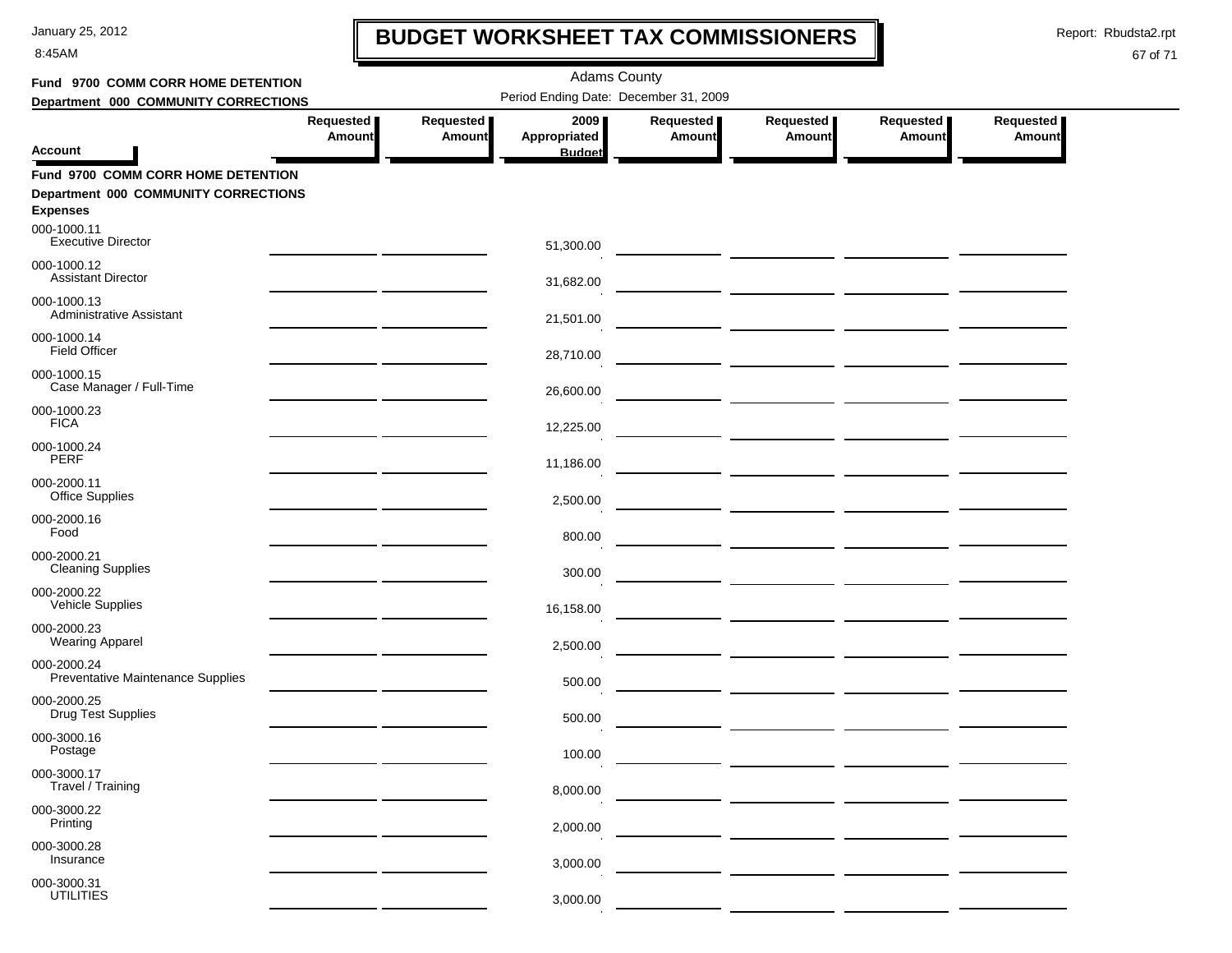8:45AM

# **BUDGET WORKSHEET TAX COMMISSIONERS**

Report: Rbudsta2.rpt

 $\mathbf l$ 

#### 68 of 71

| Fund 9700 COMM CORR HOME DETENTION        |                            |                                       |                      |                            |                       |                            |                            |  |  |
|-------------------------------------------|----------------------------|---------------------------------------|----------------------|----------------------------|-----------------------|----------------------------|----------------------------|--|--|
| Department 000 COMMUNITY CORRECTIONS      |                            | Period Ending Date: December 31, 2009 |                      |                            |                       |                            |                            |  |  |
|                                           | Requested<br><b>Amount</b> | Requested<br>Amount                   | 2009<br>Appropriated | Requested<br><b>Amount</b> | Requested  <br>Amount | Requested<br><b>Amount</b> | Requested<br><b>Amount</b> |  |  |
| <b>Account</b>                            |                            |                                       | <b>Budget</b>        |                            |                       |                            |                            |  |  |
| 000-3000.37<br>Maintenance                |                            |                                       | 5,000.00             |                            |                       |                            |                            |  |  |
| 000-3000.38<br><b>Witham Laboratories</b> |                            |                                       | 1,000.00             |                            |                       |                            |                            |  |  |
| 000-3000.41<br><b>Building Rental</b>     |                            |                                       | 8,400.00             |                            |                       |                            |                            |  |  |
| 000-3000.52<br>Assessments                |                            |                                       | 1,000.00             |                            |                       |                            |                            |  |  |
| <b>Expenses Total</b>                     |                            |                                       | 237,962.00           |                            |                       |                            |                            |  |  |
| <b>COMMUNITY CORRECTIONS Dept Total</b>   |                            |                                       | 237,962.00           |                            |                       |                            |                            |  |  |
| <b>Expenses Fund Total</b>                |                            |                                       | 237,962.00           |                            |                       |                            |                            |  |  |
| Net (Rev/Exp)                             |                            |                                       | 237,962.00           |                            |                       |                            |                            |  |  |
|                                           |                            |                                       |                      |                            |                       |                            |                            |  |  |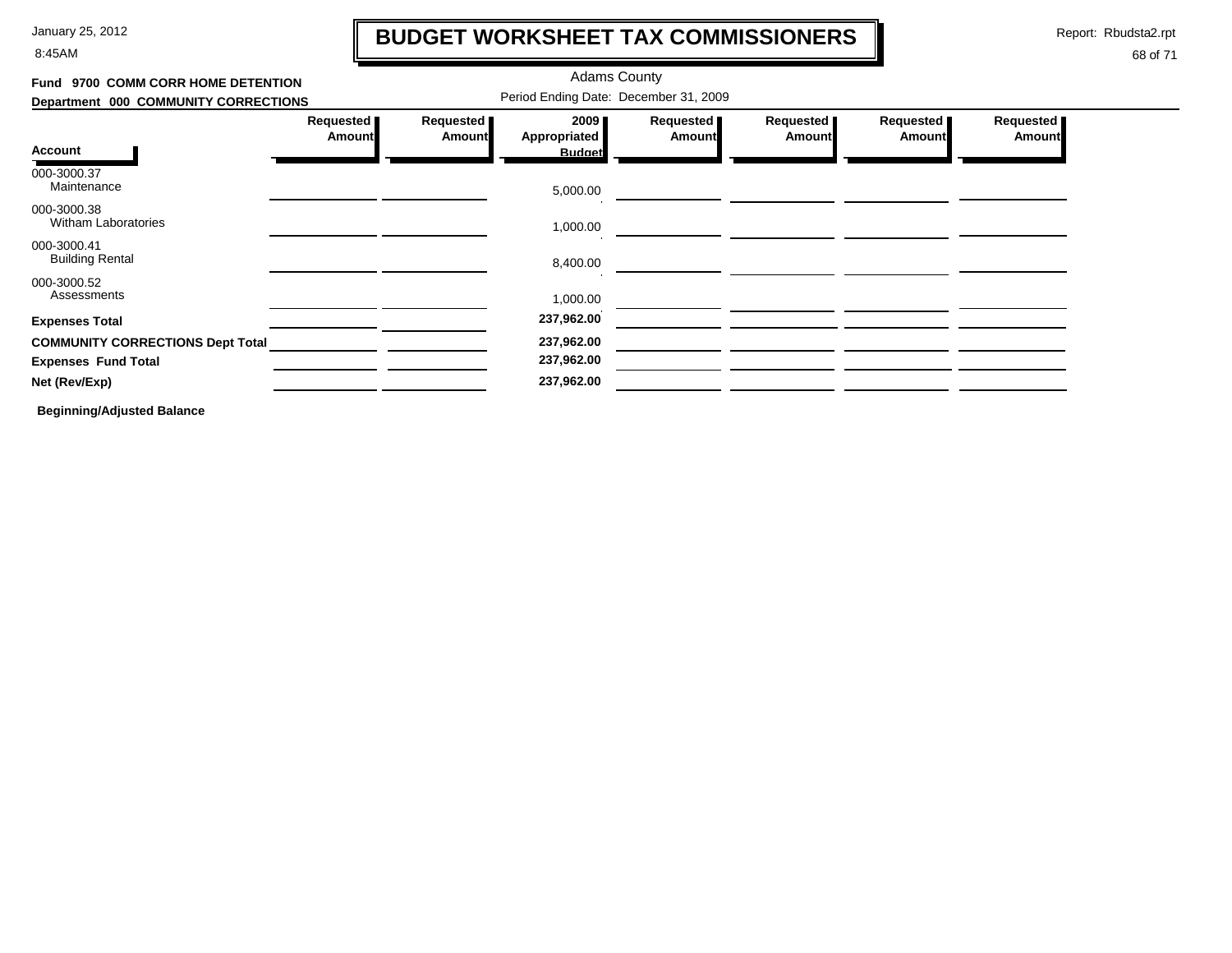8:45AM

# **BUDGET WORKSHEET TAX COMMISSIONERS**

Report: Rbudsta2.rpt

 $\mathbf l$ 

| Fund 9701 COMM. CORR. PROJECT INCOME      |                                                                                                                      |                            | <b>Adams County</b>                            |                     |                                                                                                                       |                            |                            |  |
|-------------------------------------------|----------------------------------------------------------------------------------------------------------------------|----------------------------|------------------------------------------------|---------------------|-----------------------------------------------------------------------------------------------------------------------|----------------------------|----------------------------|--|
| Department 000 COMM. CORR. PROJECT INCOME |                                                                                                                      |                            | Period Ending Date: December 31, 2009          |                     |                                                                                                                       |                            |                            |  |
| Account                                   | Requested<br>Amount                                                                                                  | Requested<br><b>Amount</b> | 2009 ∎<br><b>Appropriated</b><br><b>Budget</b> | Requested<br>Amount | Requested<br><b>Amount</b>                                                                                            | Requested<br><b>Amount</b> | Requested<br><b>Amount</b> |  |
| Fund 9701 COMM. CORR. PROJECT INCOME      |                                                                                                                      |                            |                                                |                     |                                                                                                                       |                            |                            |  |
| Department 000 COMM. CORR. PROJECT INCOME |                                                                                                                      |                            |                                                |                     |                                                                                                                       |                            |                            |  |
| <b>Expenses</b>                           |                                                                                                                      |                            |                                                |                     |                                                                                                                       |                            |                            |  |
| 000-1000.11<br><b>EXECUTIVE DIRECTOR</b>  |                                                                                                                      |                            | 2,700.00                                       |                     |                                                                                                                       |                            |                            |  |
| 000-1000.13<br>ADMINISTRATIVE ASSISTANT   |                                                                                                                      |                            | 2,259.00                                       |                     |                                                                                                                       |                            |                            |  |
| 000-1000.15<br>Case Manager               | <u> 1989 - Jan James James Barnett, amerikansk politiker (</u>                                                       |                            | 840.00                                         |                     |                                                                                                                       |                            |                            |  |
| 000-1000.16<br>FIELD OFFICER - PART TIME  |                                                                                                                      |                            | 11,648.00                                      |                     |                                                                                                                       |                            |                            |  |
| 000-1000.23<br><b>SOCIAL SECURITY</b>     |                                                                                                                      |                            | 939.00                                         |                     |                                                                                                                       |                            |                            |  |
| 000-1000.24<br>PERF                       |                                                                                                                      |                            | 388.00                                         |                     | <u> 1989 - Johann John Stone, mars eta industrial eta industrial eta industrial eta industrial eta industrial eta</u> |                            |                            |  |
| 000-2000.11<br>OFFICE SUPPLIES            |                                                                                                                      |                            | 450.00                                         |                     |                                                                                                                       |                            |                            |  |
| 000-2000.21<br><b>CLEANING SUPPLIES</b>   |                                                                                                                      |                            | 100.00                                         |                     |                                                                                                                       |                            |                            |  |
| 000-2000.22<br><b>VEHICLE SUPPLIES</b>    | <u> 1989 - Jan Stein Stein Stein Stein Stein Stein Stein Stein Stein Stein Stein Stein Stein Stein Stein Stein S</u> |                            | 2,900.00                                       |                     |                                                                                                                       |                            |                            |  |
| 000-2000.23<br><b>WEARING APPAREL</b>     |                                                                                                                      |                            | 500.00                                         |                     |                                                                                                                       |                            |                            |  |
| 000-2000.25<br>DRUG TESTING SUPPLIES      |                                                                                                                      |                            | 500.00                                         |                     |                                                                                                                       |                            |                            |  |
| 000-3000.13<br><b>Temporary Services</b>  |                                                                                                                      |                            | 5,000.00                                       |                     |                                                                                                                       |                            |                            |  |
| 000-3000.16<br><b>POSTAGE</b>             |                                                                                                                      |                            | 450.00                                         |                     |                                                                                                                       |                            |                            |  |
| 000-3000.17<br><b>TRAVEL / TRAINING</b>   |                                                                                                                      |                            | 4,500.00                                       |                     |                                                                                                                       |                            |                            |  |
| 000-3000.22<br><b>PRINTING</b>            |                                                                                                                      |                            | 300.00                                         |                     |                                                                                                                       |                            |                            |  |
| 000-3000.23<br><b>EQUIPMENT LEASING</b>   |                                                                                                                      |                            | 55,000.00                                      |                     |                                                                                                                       |                            |                            |  |
| 000-3000.37<br><b>MAINTENANCE</b>         |                                                                                                                      |                            | 500.00                                         |                     |                                                                                                                       |                            |                            |  |
| 000-3000.38<br><b>WITHAM LABS</b>         |                                                                                                                      |                            | 6,500.00                                       |                     |                                                                                                                       |                            |                            |  |
| 000-3000.52<br><b>ASSESSMENTS</b>         |                                                                                                                      |                            | 200.00                                         |                     |                                                                                                                       |                            |                            |  |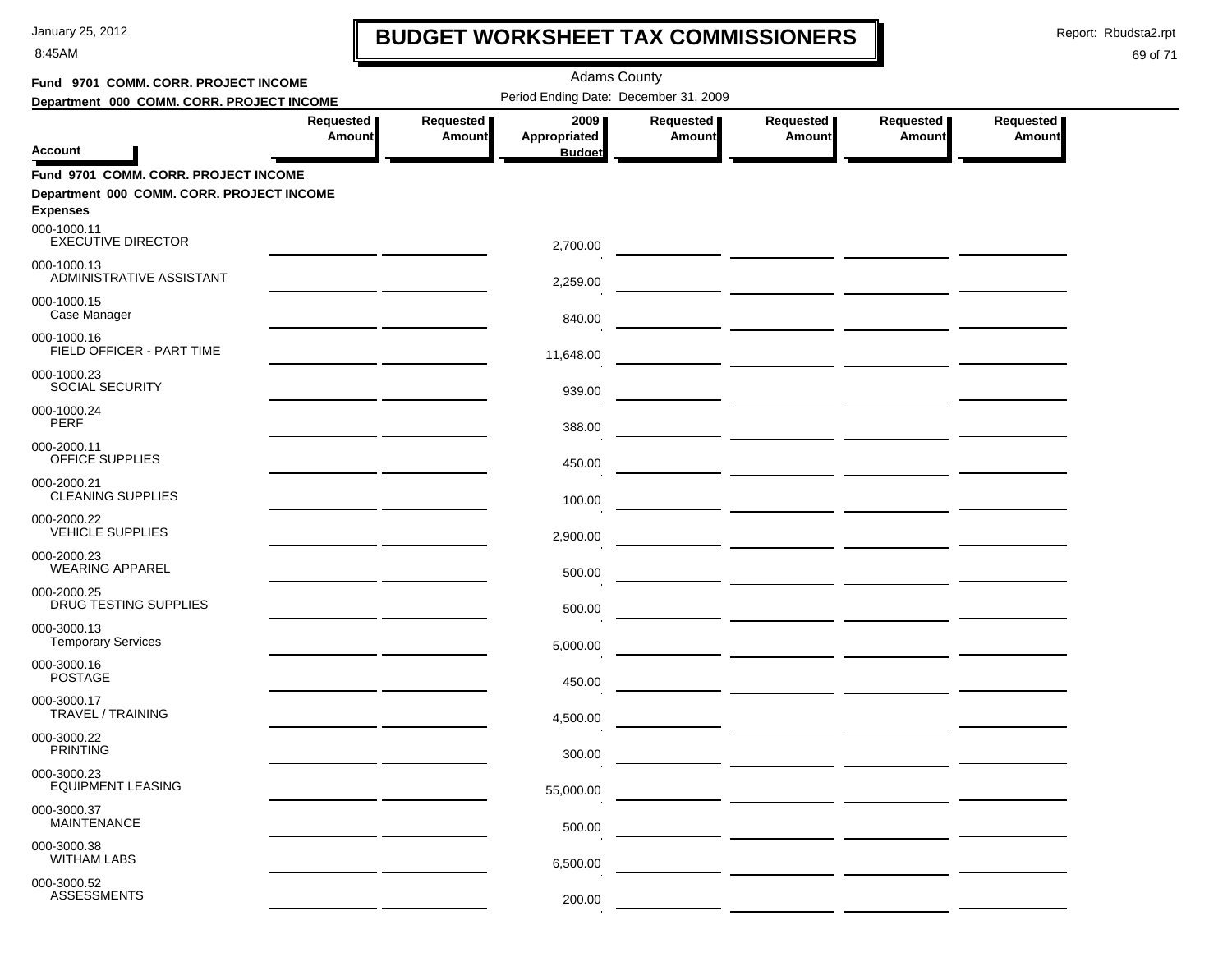8:45AM

# **BUDGET WORKSHEET TAX COMMISSIONERS**

Report: Rbudsta2.rpt

 $\mathbf I$ 

| Fund 9701 COMM. CORR. PROJECT INCOME<br>Department 000 COMM. CORR. PROJECT INCOME |                            |                            | <b>Adams County</b><br>Period Ending Date: December 31, 2009 |                            |                            |                            |                            |
|-----------------------------------------------------------------------------------|----------------------------|----------------------------|--------------------------------------------------------------|----------------------------|----------------------------|----------------------------|----------------------------|
| <b>Account</b>                                                                    | Requested<br><b>Amount</b> | Requested<br><b>Amount</b> | 2009<br><b>Appropriated</b><br><b>Budget</b>                 | Requested<br><b>Amount</b> | Requested<br><b>Amount</b> | Requested<br><b>Amount</b> | Requested<br><b>Amount</b> |
| 000-4000.26<br><b>OFFICE EQUIPMENT</b>                                            |                            |                            | 2,500.00                                                     |                            |                            |                            |                            |
| 000-4000.28<br>DATA PROCESSING                                                    |                            |                            | 300.00                                                       |                            |                            |                            |                            |
| 000-4000.29<br><b>WORK CREW EQUIPMENT</b>                                         |                            |                            | 300.00                                                       |                            |                            |                            |                            |
| <b>Expenses Total</b>                                                             |                            |                            | 98,774.00                                                    |                            |                            |                            |                            |
| <b>COMM. CORR. PROJECT INCOME Dept Total</b>                                      |                            |                            | 98,774.00                                                    |                            |                            |                            |                            |
| <b>Expenses Fund Total</b>                                                        |                            |                            | 98,774.00                                                    |                            |                            |                            |                            |
| Net (Rev/Exp)                                                                     |                            |                            | 98,774.00                                                    |                            |                            |                            |                            |
| <b>Beginning/Adjusted Balance</b>                                                 |                            |                            |                                                              |                            |                            |                            |                            |